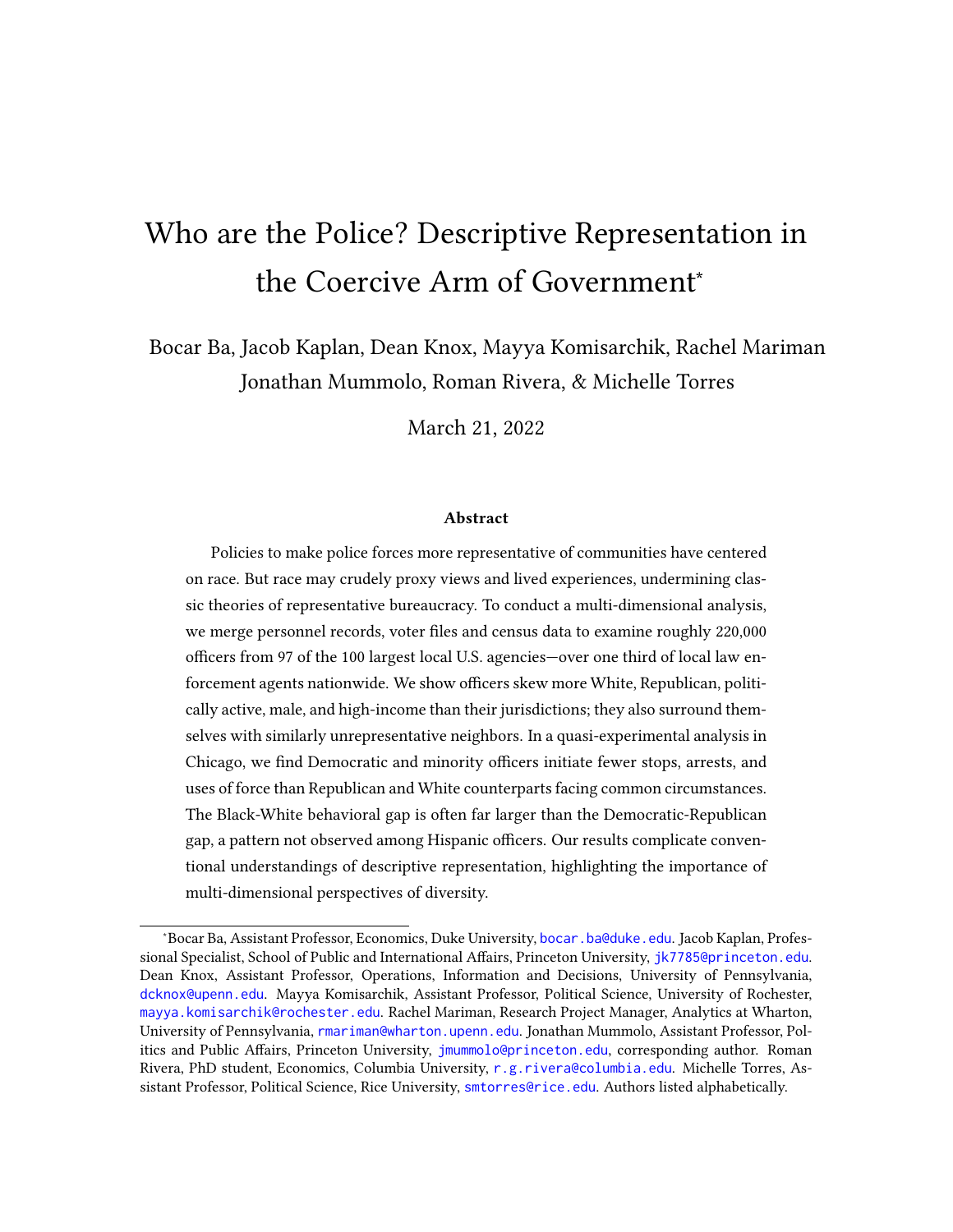A "representative bureaucracy" (Kingsley, 1944; Meier, 1975) that shares salient attributes and social identities with the population it serves has long been theorized to enhance the quality of government service, especially for marginalized groups (Dolan, 2001; Potter and Volden, 2021). The need for descriptive representation in unelected sectors of government is thought to be especially pronounced in settings where effective oversight of bureaucrats' sometimes considerable discretion is challenging, and "external controls fail" to promote desirable and fair agency outputs (Meier, 1975, 528). In the realm of policing—where agents routinely exercise discretion to protect, punish, or even kill, and where oversight and accountability are notoriously difficult (Brehm and Gates, 1999; Goldstein, 1977)—scholars have spent decades trying to assess both the prevalence and impact of descriptive representation. Due to longstanding concerns over racial discrimination in policing (Alexander, 2010; Lerman and Weaver, 2014; Glaser, 2014), the overwhelming focus of this literature has been officer race and ethnicity (Ba et al., 2021; Harvey and Mattia, 2019; McCrary, 2007; Miller and Segal, 2012, 2018; Sklansky, 2005). But as Ba et al. (2021) notes, "Officers are multidimensional, and crafting effective personnel reforms will likely require thinking beyond the coarse demographic categories typically used in diversity initiatives and consideration of how multiple attributes relate police to the civilians they serve" (p. 701).

In this paper, we analyze nearly a quarter million officers,<sup>1</sup> covering 97 of America's 100 largest local agencies<sup>2</sup> and representing over one third of all local law enforcement nationwide, to provide a comprehensive, multi-dimensional account of descriptive representation in policing. Our data contain measures of officers' race, ethnicity, gender, age, income, political affiliation, voting history, and place of residence. It draws upon numerous open records requests, data-sharing agreements, and publicly available personnel rosters, merged with voter file and U.S. Census data. The resulting data set allows us to comprehensively characterize the degree to which police resemble their communities on a host of dimensions (Hyland and Davis, 2019).

Our analysis is motivated by the fact that race and ethnicity alone may be relatively crude indicators of how officers relate to civilians or behave on the job. This is a particular concern given the politicization of policing in the United States, with Democrats and Republicans strongly disagreeing on policing policy (Eckhouse, 2019; Pew, 2017; Kim

<sup>&</sup>lt;sup>1</sup>Throughout, we use "officers" to refer to sworn employees of law enforcement agencies, including both police officers and sheriffs' deputies.

 $2W$ e have obtained commitments to provide data on the remaining three agencies but have not yet received these data.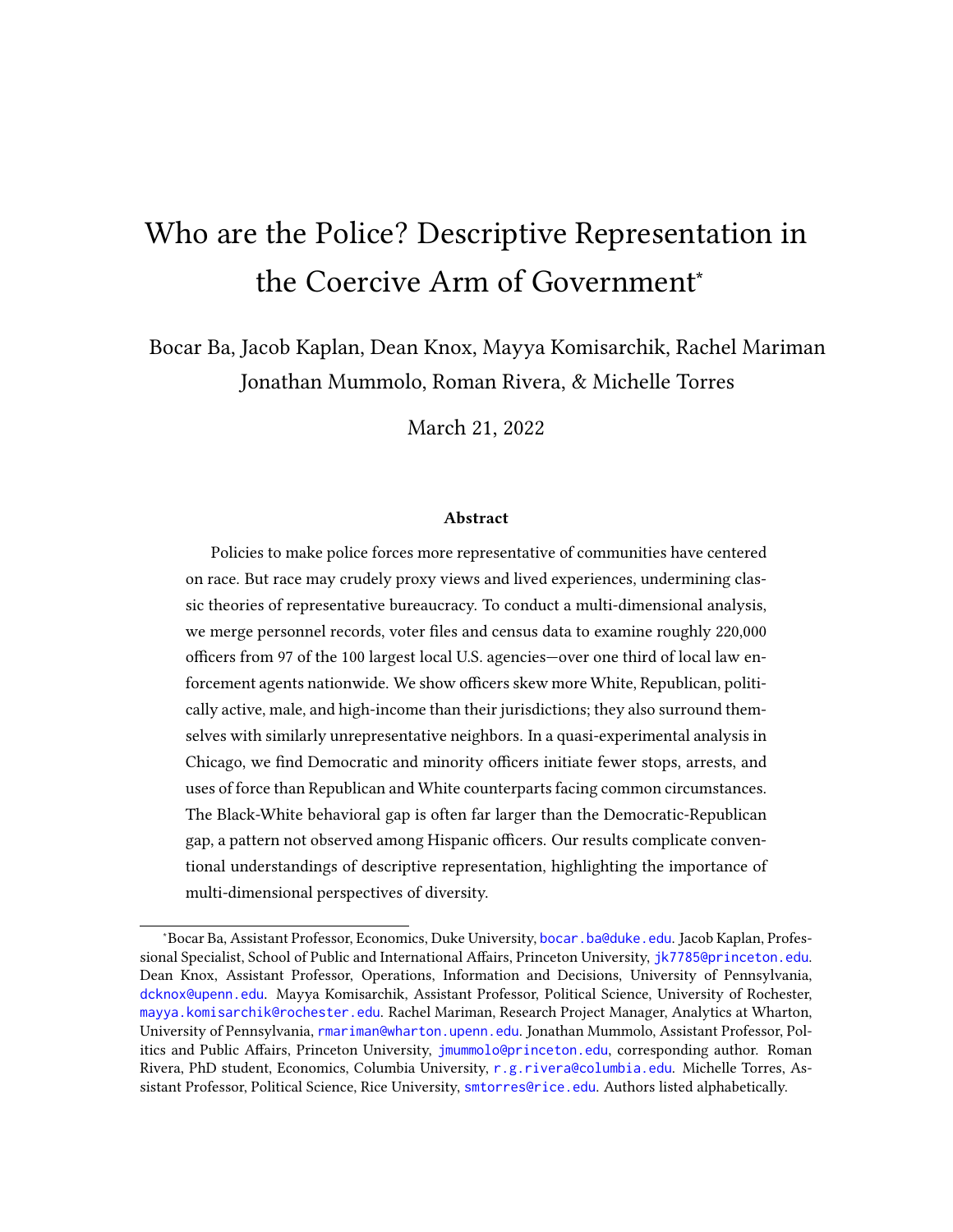Parker and Kiley Hurst, 2021). Simply put, people who identify with a particular racial or ethnic group are not monolithic, and recent evidence shows support for conservative policy is more pronounced among racial minorities than previously thought (White, Laird and Allen, 2014). The intersection of multiple identities may affect police behavior in important ways undetectable in prior work. In the words of Dolan and Rosenbloom (2003, p. 77), "a bureaucracy that looks like the population it serves may not effectively translate the policy wishes of the population into public policy" if bureaucrats do not share the public's "values, opinions, and attitudes."

Progress on this question, like many others in the study of policing, has been stymied by a scattered, incomplete and heterogeneous landscape of administrative data (Knox and Mummolo, 2020). Assembling even basic facts about law enforcement agencies, such as whom they employ, remains remarkably difficult in many jurisdictions—much less information on officers' demographics, preferences or activities. Agencies rarely share this information proactively and, in our experience, sometimes even seek to defy freedom-ofinformation laws in violation of the near-universal requirement to disclose government employee rosters upon request. National surveys of police officers offer some insights (BJS, 2016; Morin et al., 2017), but because they sample small numbers of officers from numerous locations nationwide, they preclude close examination of whether and how agencies represent their particular jurisdictions, especially in terms of political views and affiliations. Conversely, studies which closely scrutinize single jurisdictions (Ba et al., 2021; Hoekstra and Sloan, 2020) leave open questions of generalizability.

To address this gap, we first leverage our data to demonstrate that relative to civilians in their jurisdictions, police officers are more likely to be White, affiliate with the Republican Party, have higher household income, and vote more often. However, the degree of nonrepresentativeness is highly heterogeneous. Among Black individuals, officers and civilians in the same jurisdictions are both roughly 1-3% Republican while officers are nearly 52% Democrat compared to 66% among civilians.. Among White and Hispanic individuals, however, officers skew far more Republican than their respective local civilian counterparts.

Next, we broaden our notion of identity to account for the context of where officers live and work. Some scholars and political elites have claimed policing outcomes will be more equitable if officers are required to live amongst and have ties to the communities they serve, a policy which may also benefit the local economy (Eisinger, 1983) (though evidence remains mixed (Smith, 1980a; Murphy and Worrall, 1999; Hauck and Nichols,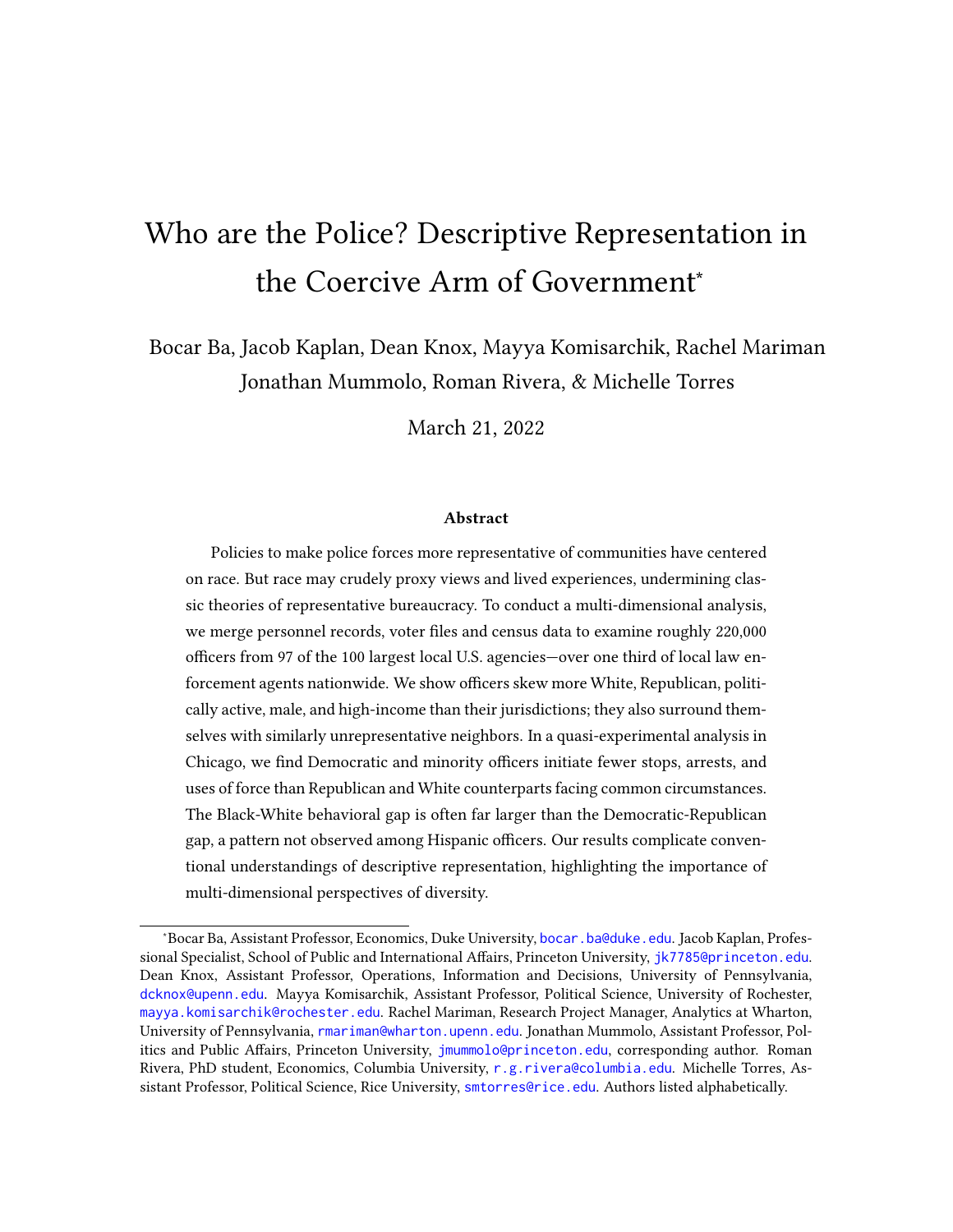2020)). In a thorough examination of personnel policies for the nation's 100 largest agencies, we find that over a quarter mandate or encourage local residency. In light of this, we examine where officers reside and find these neighborhoods also differ systematically from civilians at large. Census tracts where officers live tend to have higher shares of White residents, higher shares of Republicans, higher rates of voter turnout and higher household income than their jurisdictions writ large. In other words, officers do not only differ from their jurisdictions on a range of social identities; they also choose to surround themselves with other individuals who are closer to themselves and further from their jurisdictions, suggesting divergences in lived experiences.

To probe these patterns at a finer-grained level, we then turn to a micro-level dataset, acquired from the Chicago Police Department (CPD) after roughly 5 years of public records requests. As previous scholars have noted, Chicago represents a crucial case for the study of diversity in policing (McCrary, 2007): the agency has substantially diversified along racial, ethnic and gender lines in recent decades, the city remains a focal point for concerns over abusive policing practices, and public opinion polls show sharp divergences between racial and ethnic groups of civilians on attitudes towards police (Harris, 2021). Among numerous other features and activities, our Chicago data describe the specific police districts to which police officers are assigned to work. This allows us to evaluate whether officers resemble civilians in the specific areas where they work—that is, the civilians with whom they most frequently interact—rather than simply analyzing representation at the coarser level of jurisdictions. We find that in the vast majority of Chicago police districts, officers diverge from the civilians they serve in terms of race and ethnicity. We also see striking gaps in political affiliation: every single district in Chicago is policed by officers who skew more Republican than local residents.

Finally, having established these descriptive patterns, we conduct a deep analysis of hyper-granular CPD data to evaluate the real-world impact of the highly salient attributes of race, ethnicity, and party affiliation. Using datasets on CPD shift assignments and enforcement records—covering an eight-year period, doubling the coverage of data previously analyzed in Ba et al. (2021)—we test whether officers from various groups choose to treat civilians differently when facing common circumstances. This strategy closely mirrors the research design of Ba et al. (2021), allowing analysts to estimate what police commanders can expect when deploying an officer of one group (e.g., Democratic officers, drawn from all officers in the unit available for deployment) and how the average behavior of this group differs from another (e.g., Republican officers).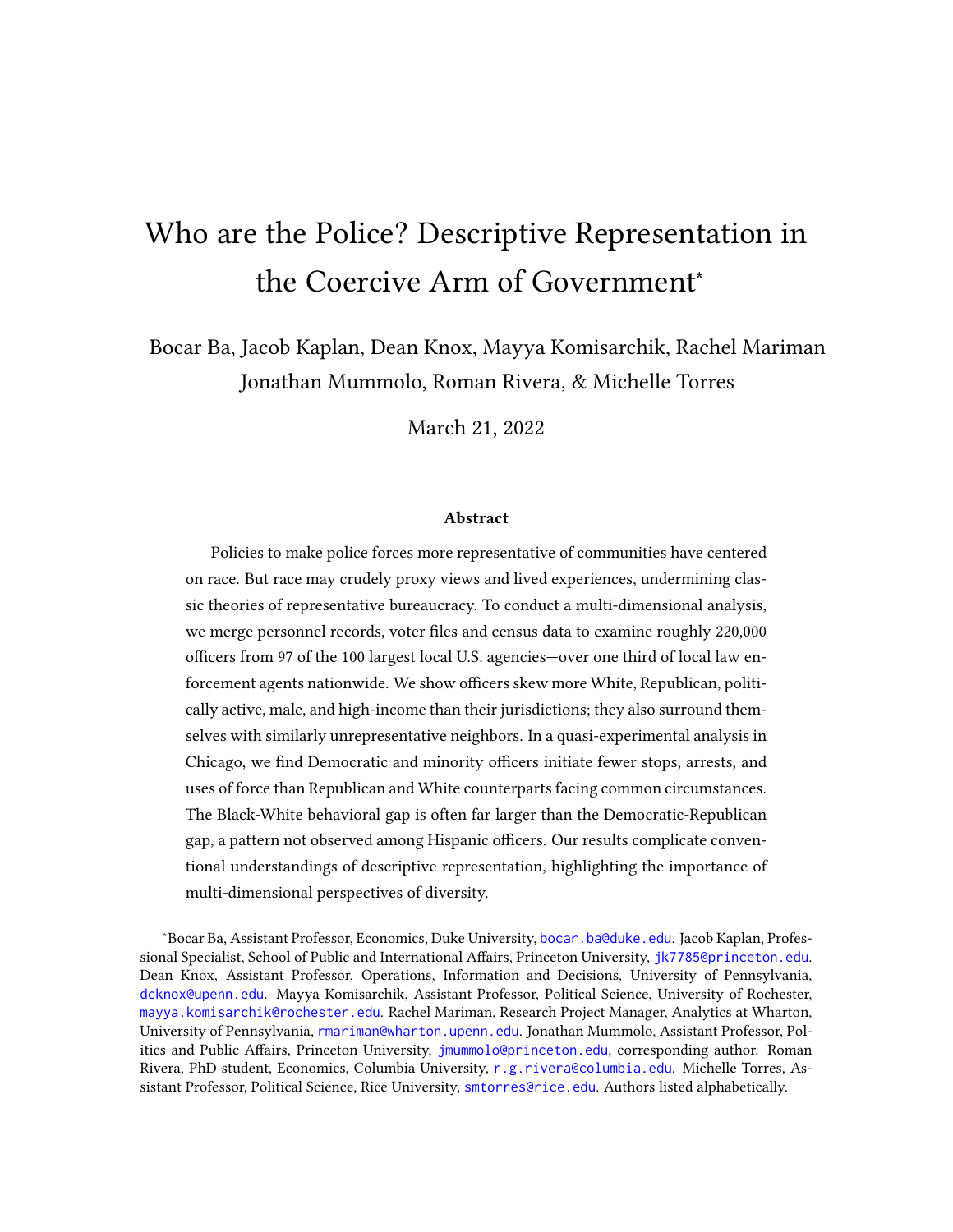Our results paint a complex portrait of the role of race, ethnicity and partisanship across officer groups. First, we find that in scenarios where both comparisons can be made, the Black-White gap in officer enforcement decisions has the same sign as the Democratic-Republican gap: When deploying either Black or Democratic officers, commanders can expect fewer stops, arrests, and uses of force (compared to White or Republican officers, respectively). However, the Black-White gap is roughly double the size of the Democratic-Republican gap—with the sole exception of force, where race- and- partybased deployment effects are similar. At first glance, these results suggest officer race is a more salient divide than personal politics, corresponding to larger differences in the treatment of civilians. However, we see a very different pattern when examining Hispanic officers, where we find the effects of ethnicity- and- party-based deployments are generally indistinguishable (at least in scenarios where both ethnic and political comparisons can be made, as before). We also find the aforementioned effects of deploying Black and (to a lesser degree) Democratic officers primarily benefits Black civilians, who are much less likely to be stopped, arrested or subject to force than when White or Republican officers are deployed.

Our analysis underscores the complex nature of descriptive representation in the bureaucracy. Police officers are as multi-faceted as the civilians they serve, and adequately assessing the status and implications of diversity in law enforcement requires more than an analysis of race alone. Our paper also illustrates that data access remains a substantial obstacle for the study of policing, but not an insurmountable one. The dataset we assembled on officers from 97 of the country's 100 largest agencies, to be made public, is a valuable resource not only for the study of bureaucracy but also for the expansion of police oversight. Police watchdog groups have long noted the difficulty of tracking officers accused of misconduct because they often quietly gain employment in different agencies in the rare occasions when they are terminated (Grunwald and Rappaport, 2019; Lalwani and Johnston, 2020). And even in the absence of misconduct, many civilians would currently find it exceedingly difficult to learn which individuals are endowed with coercive powers by their communities, even though this information is generally public by law. Our dataset offers the beginnings of a solution and, with expansion and maintenance, can facilitate the creation of a comprehensive registry that sheds light on a critically important but often opaque segment of the "second face of the American State" (Soss and Weaver, 2017).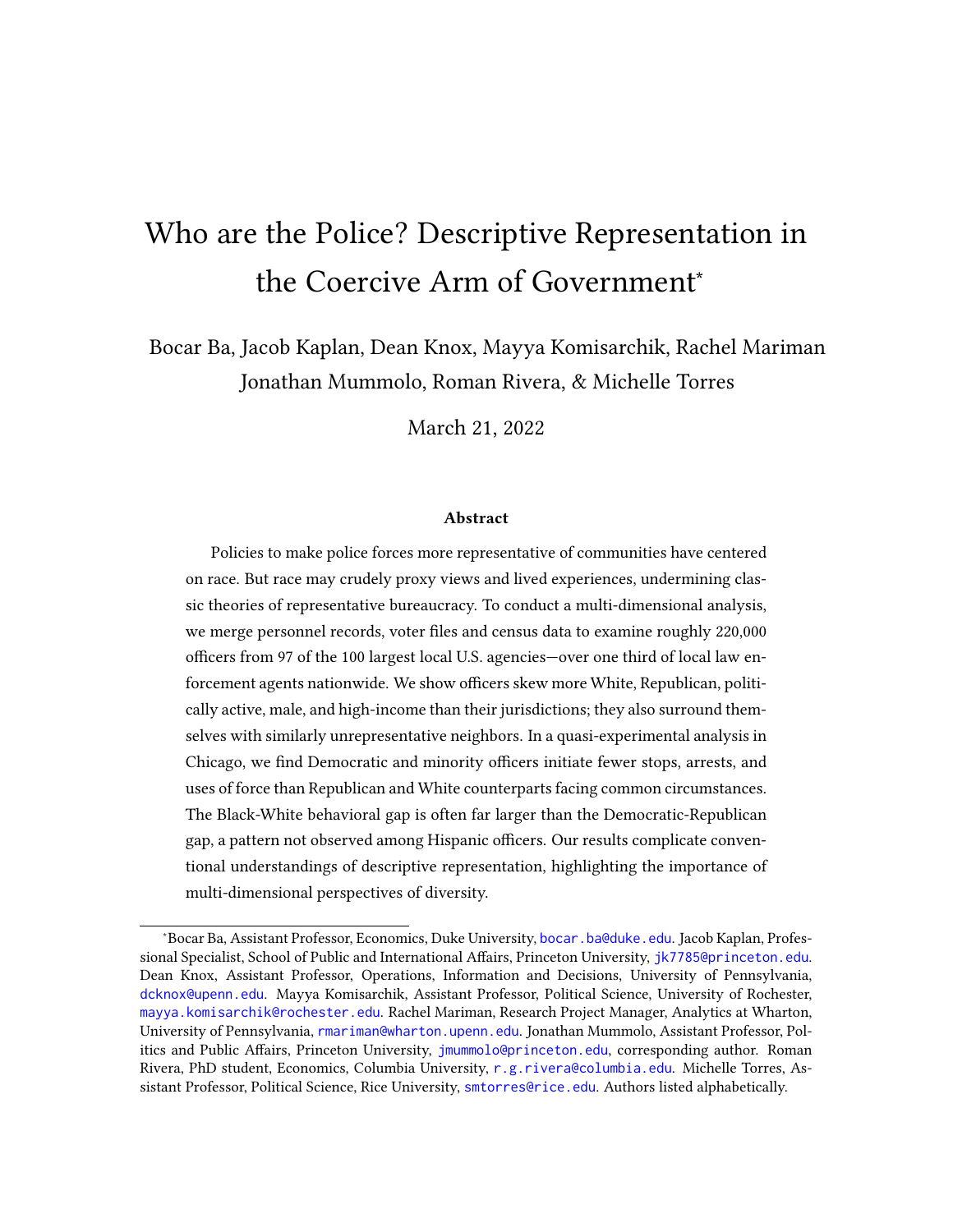## 1 Representative Bureaucracy

Since Kingsley (1944) introduced the concept of "representative bureaucracy," many scholars have extolled the theoretical virtues of staffing public agencies with workers who resemble their clients (Dolan and Rosenbloom, 2003). In general, theories of representative bureaucracy are premised on several key assertions: bureaucratic oversight is incapable of ensuring bureaucrats will exercise discretion in desirable ways (Huber and Shipan, 2002; Krause, 2010); staffing agencies with workers who share values with the population at large will promote desirable outputs (Bendor and Meirowitz, 2004); and observable worker traits, often standard demographic indicators, are useful proxies for shared values (Meier, 1975; Meier, Wrinkle and Polinard, 1999).

But do demographic indicators really convey "shared values"? There are at least two reasons for skepticism. First, bureaucratic staffing processes, which rely on self-selection and screening based on adherence to shared missions (Wilson, 1989), could easily lead to the selection of particular group members who hold atypical policy preferences relative to group members at large (Linos, 2017). This may be especially true of racial minorities in law enforcement: in order to perpetuate current norms, policing agencies may select unusually conservative members of minority communities, who tend to support statusquo policing practices more than their liberal counterparts (Eckhouse, 2019; Forman Jr., 2017; Pew, 2017; Kim Parker and Kiley Hurst, 2021). Second, recent work underscores that such conservative segments of minority communities, African Americans in particular, may be more prevalent than previously thought (White and Raganella, 2010). Of course, it is also possible White civilians are politically misrepresented by bureaucrats: they occupy substantial shares of both major parties, creating an ample pool from which to fill the relatively few positions available and potentially producing an agency that does not reflect the political views of White residents at large. If such politically atypical members of groups are disproportionately selected, the logic of representative bureaucracy may be upended. The notion of bureaucrats, "colored by their political outlook and by the climate of opinion in their social group," (Lipset, 1975, p. 80) is an incoherent concept if nonrepresentative members of each group assume government posts.

We have relatively little empirical evidence to adjudicate these possibilities in policing because most empirical studies of descriptive representation tend to focus on race and gender, which may only crudely proxy for relevant social views. Decades of empirical studies have sought to quantify the effects of racial—and to a lesser extent, gender-based—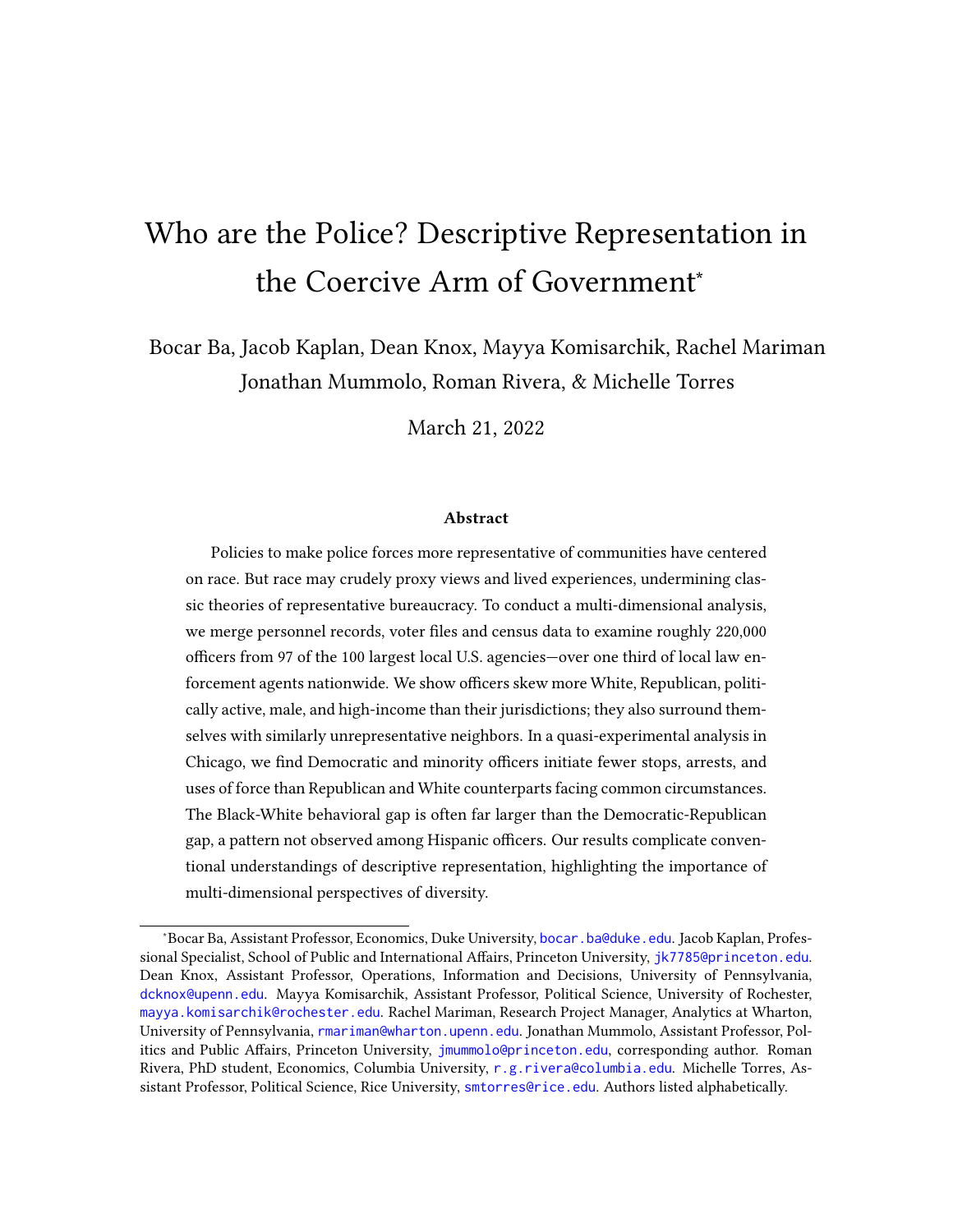diversity on the nature of police-civilian interactions. For most of that time, results have been ambiguous (Sklansky, 2005). Some provide correlational evidence consistent with the hypothesis that more diversity is associated with improvements of such interactions. For example, Meier and Nicholson-Crotty (2006) finds having more female officers is associated with more sexual assault reports and arrests. Further, Wright II and Headley (2020) finds force is more likely to be used in encounters involving White officers and Black civilians. However, others argue "occupational ethos and organizational culture" produce homogeneous behavior, regardless of officers' backgrounds and identities (Sklansky, 2005, 1225), and some correlational evidence is consistent with this claim (Fyfe, 1981; Walker, Spohn and DeLone, 2016).

In recent years, newly available granular data on police demographics and behavior, combined with more credible research designs, have provided strong evidence that diversity affects outcomes, at least in the times and places where adequate data exists. Leveraging the scattered implementation of affirmative action rulings forcing police agencies to racially diversify in the 1970s and 1980s, Harvey and Mattia (2019) finds hiring more Black police officers reduces racial disparities in crime victimization. Using micro-level data in Chicago on officer shift assignments and behavior, Ba et al. (2021) finds deploying officers of color (relative to White officers) or female officers (relative to male officers) to otherwise similar circumstances leads to substantial reductions in stops, arrests and uses of force. Using large-scale data on dispatches to 911 calls, Hoekstra and Sloan (2020) finds that, "while white and black officers use gun force at similar rates in white and racially mixed neighborhoods, white officers are five times as likely to use gun force in predominantly black neighborhoods." And leveraging the quasi-random assignment of officers to the scene of traffic accidents, West (2018) finds "officers issue significantly more traffic citations to drivers whose race differs from their own."

While a tentative empirical consensus may be forming with respect to race and gender, the political affiliations and ideologies of bureaucrats complicate these narratives. However, data limitations have stymied empirical inquiry. Studies of representative bureaucracy and political ideology have mostly focused on the executive branch of the national government (Clinton and Lewis, 2008; Clinton et al., 2012), and to a lesser extent, statelevel actors (Smith, 1980b; but see Kropf, Vercellotti and Kimball, 2013). Because such a large share of individuals' face-to-face interactions with government occur at the local level, it is critical to examine the dynamics of representation in these settings.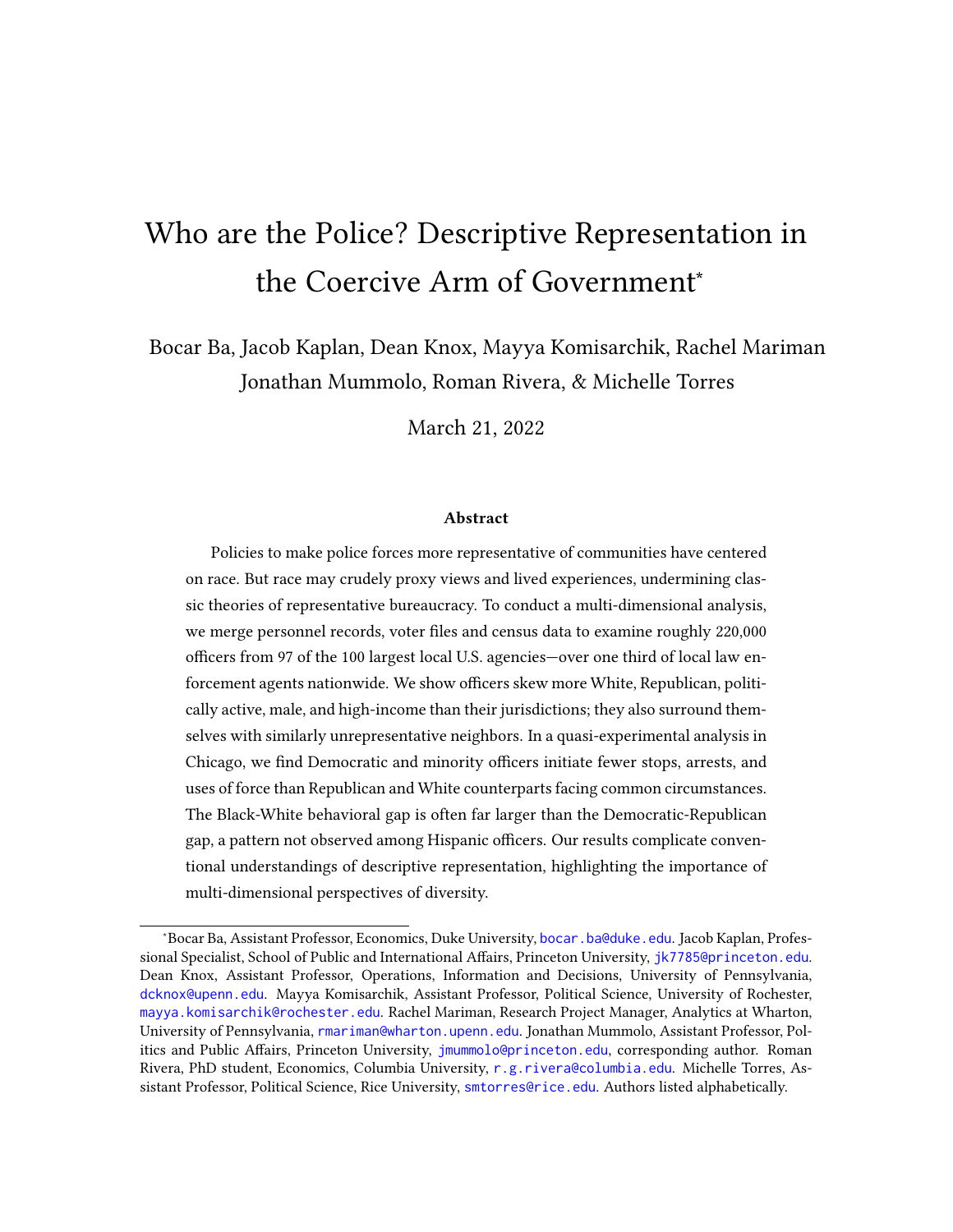## 2 Data

To move beyond single-jurisdiction analyses of descriptive representation, we sought rosters of all sworn police officers employed in the largest 100 police agencies $^3$  in the United States. We define "largest" based on the number of officers whose primary duty is patrol, as these officers are the ones most likely to have contact with members of the public (Harrell and Davis, 2020). As police departments are public institutions, police roster data, including the names of current employees, are—with the exception of certain protected units such as undercover officers—nominally a matter of public record. For 50 agencies, we acquired these data from public sources such as open data portals managed by local governments, news agencies or nonprofits, or from data previously released through public records requests on muckrock.com. We obtained the remainder from a combination of open-records requests and data-sharing agreements. Rosters from three agencies—the Detroit Police Dept. and the Oakland County Sheriff's Office, both in Michigan, and the Norfolk Police Dept. in Virginia—remain pending.

Ultimately, we received data covering roughly 220,000 officers from 97 police agencies. In 90 agencies, we also obtained employee titles, which we use to distinguish sworn police officers and unsworn civilian roles (such as lab technicians and analysts). This information allows us to subset to sworn officers for much of our analysis.

Figure 1 shows the location of each agency included in this study. Our dataset covers agencies in 38 states and the District of Columbia. In all, the roughly 218,000 officers we successfully merged with L2 voter file data represent over one third of the roughly 642,000 local police officers and sheriffs' deputies nationwide (Hyland and Davis, 2019), making this—to our knowledge—the largest-ever examination of descriptive representation in policing.

To put our dataset in context, Appendix Table B1 reports basic descriptive statistics comparing officers in our data to (1) officers nationwide and (2) the U.S. population. These statistics show our officers skew heavily male (73%) and have much higher household income than the average American household (\$114,331 vs. \$92,310, respectively). Officers in our data are more racially and ethnically diverse than both officers nationwide and

<sup>&</sup>lt;sup>3</sup>We began with agencies contained in (DOJ, 2016), then limited our sample to sheriff's departments and local or county police. We also excluded state police and sheriff's departments that do not engage in law enforcement services. The remaining agencies were then ranked by their number of full-time sworn officers according to the Census of State and Local Law Enforcement Agencies (CSLLEA), the most complete record of agency size available.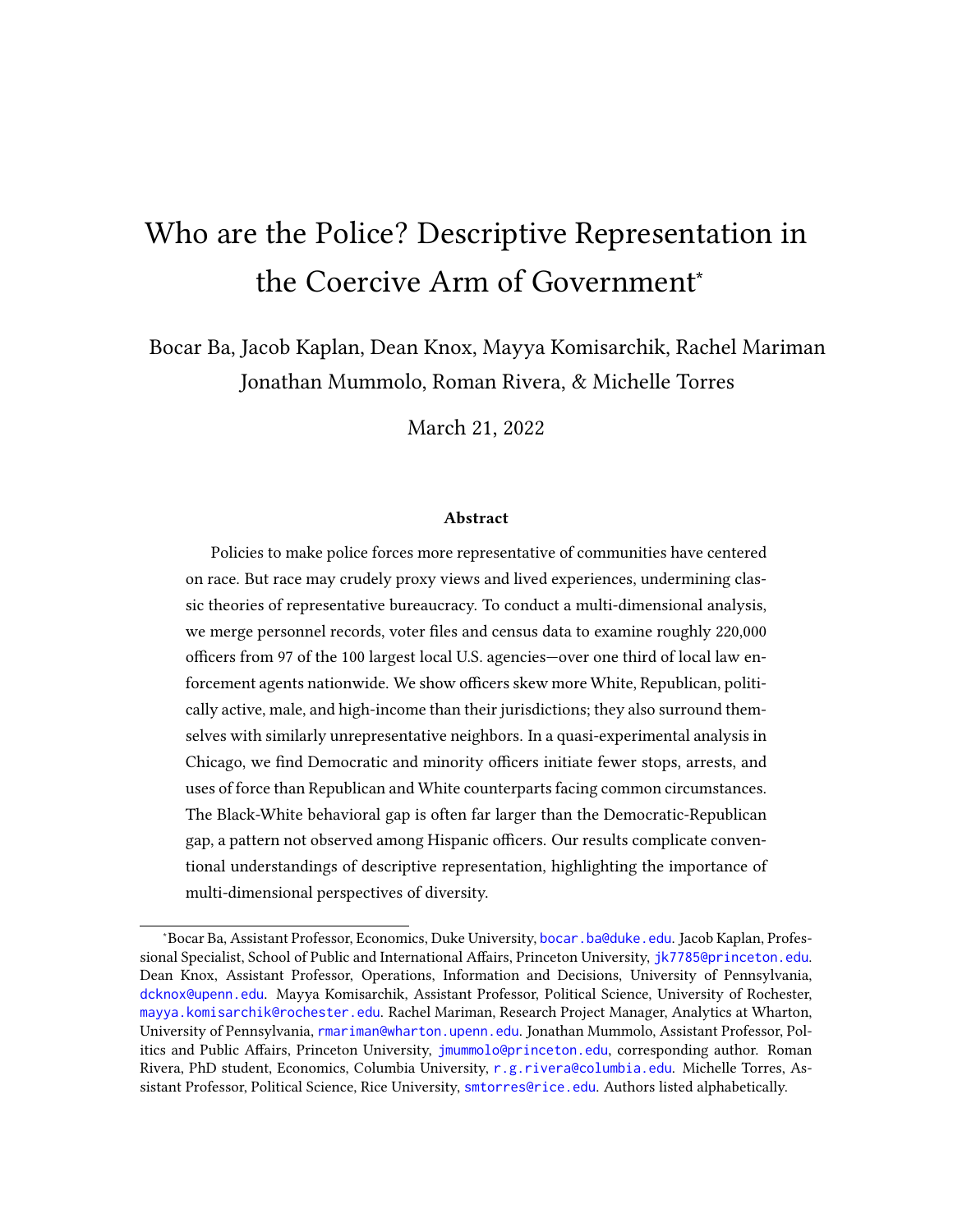

Figure 1: Agency Locations. Our agency rosters cover roughly 220,000 officers across 38 states and the District of Columbia, representing 34% of the nation's estimated 641,628 sworn local police officers and sheriffs' deputies (Hyland and Davis, 2019). Together, jurisdictions covered in our data serve 23% of the U.S. population. Each dot is scaled by the number of sworn officers.

the U.S. population, likely due to our focus on large population centers, which tend to be themselves diverse and thus constitute a diverse recruitment pool for agencies. As a result, we recommend caution in extrapolating from our study to U.S. law enforcement more generally, and we emphasize that expanding our registry and analysis is a critical direction for future research. Even so, the jurisdictions we study—which cover 23% of the U.S. population and were responsible for investigating 41% of all murders and conducting 17% of all arrests reported to the FBI in 2019 (Kaplan, 2020, 2018)—are important to study in their own right.

## 3 Measuring Officer Attributes

Each employee roster provides full officer names, with the exception of a limited number of undercover agents in certain jurisdictions, who are excluded from analysis. We merge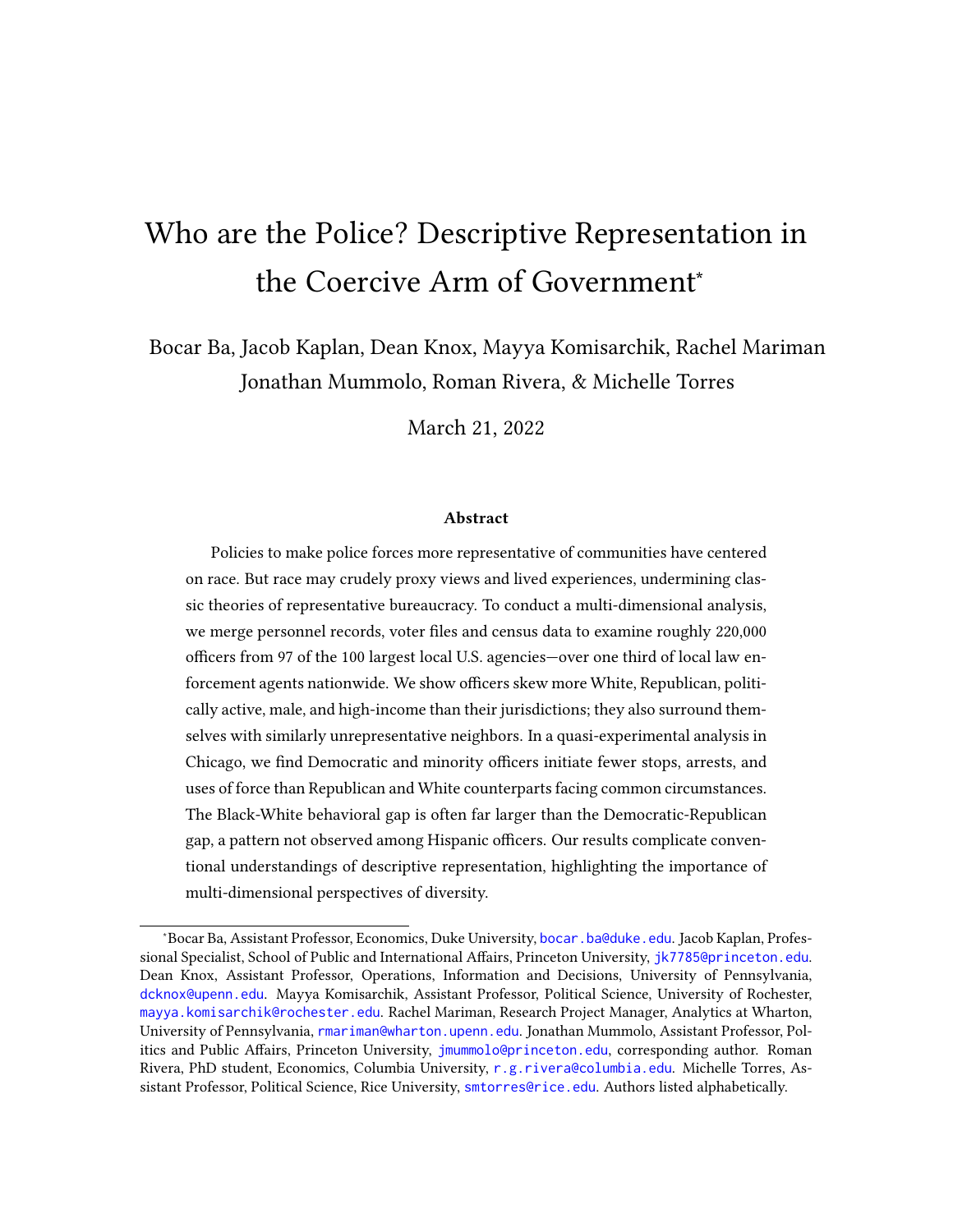these with a commercial voter file from the firm L2. To match police roster data with voting data, we employ a two-step process. First, to reduce misidentification of people with common names, we restrict candidate matches to only individuals residing in or adjacent to the county in which their agency lies, including adjacent out-of-state counties. (In cases where an agency covers multiple counties—such as the New York Police Department, which spans the city's five boroughs—the set of candidate matches covers all of the agency's counties and all their adjacent counties.) Once we identify these pools of potential matches in the voter file, we attempt to find a match for each officer in our roster based on the officer's first name, their middle initial (if available), and their last name. Rather than using exact name matches only, we employ the probabilistic technique in Enamorado, Fifield and Imai (2017b), using the fastlink R package (Enamorado, Fifield and Imai, 2017*a*)<sup>4</sup>.

The L2 voter file database contains a number of individual-level covariates including race, ethnicity, party identification, gender, age, household income, and voter turnout history. We use these covariates to compare officers to civilians in their jurisdictions using both L2 and 2015–2019 Census American Community Survey data.<sup>5</sup> We divide officers and civilians into three categories based on L2's labels: Democrat, Republican, and an aggregate of numerous other party affiliations and individuals not appearing in the L2 data. These categories rely on proprietary L2 algorithms to characterize the party affiliation of officers and civilians, which introduces potential bias due to error in machine-learning based proxies (Knox, Lucas and Cho, 2022).<sup>6</sup> While error in these imputations may result in biased estimates of mean levels of party affiliation, it is less plausible they would severely bias estimates of *dierences* between officers and civilians (our primary quantity of interest) because the same imputation method is applied to both groups. Nevertheless, we compute bounds that substitute extreme assumptions for the covariates of unobserved individuals to demonstrate the robustness of our results. As an additional check, Appendix B.1 reports similar results using only states in which both major parties held closed presidential/congressional primary elections in 2020.<sup>7</sup>

To measure the share of officers of various racial, ethic and gender identities, we rely

<sup>&</sup>lt;sup>4</sup> After matching officers to voters in the L2 database, we retain all officers with a 0.9 or greater posterior probability of a match. Alternative core results using a cutoff of 0.95 appear in Appendix B19.

 $5$ See Appendix A.1 for details on jurisdiction geography and Census merges.

<sup>&</sup>lt;sup>6</sup>See Appendix  $A.2$  for details on L2's imputation of party ID.

 $7$ Turnout analyses exclude voter turnout for agencies in Kentucky, which account for about 1% of officers, due to missing data in L2.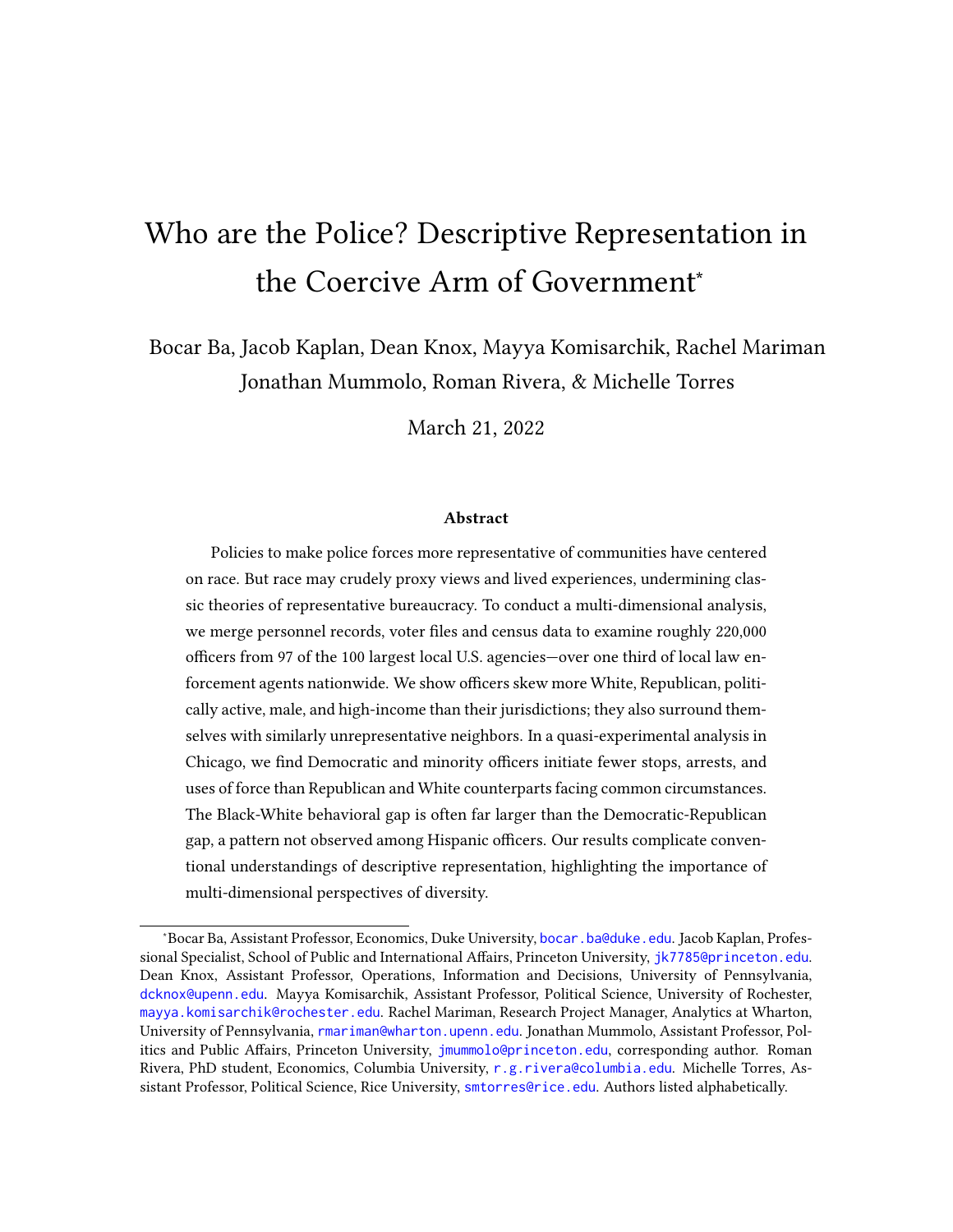on the 2020 Law Enforcement Officers Killed and Assaulted data (LEOKA Kaplan, 2021), which contains the gender breakdown for officers in each reporting agency, and the 2016 Law Enforcement Management and Administrative Statistics (LEMAS BJS, 2016), a survey of law enforcement agencies which contains the number of officers by race for a select number of agencies. These datasets contain demographic information on close to 100% and roughly 86% of the agencies in our study, respectively. For missing agencies, we rely on imputed values of race and ethnicity from the L2 data set. We similarly rely on L2 for measures of officers' household income and age. See Appendix A.3 for additional details on these measures.

We note that L2 does not cover every officer; across all agencies, we were able to match 86% of officers with at least 90% confidence. In analyses where L2 is used only as a fallback measure for agencies not appearing in alternative datasets, differential missingness is a lesser concern; in analyses of household income and age, where L2 is our sole source of information, it poses a greater threat. To ensure reported results are robust to any possible missingness pattern, we apply a simple bounding procedure across all analyses to characterize the range of possible agency-level averages on each attribute given hypothetical extreme values for the unobserved officers (e.g., reporting a series of estimates assuming all missing officers are female, male, Democratic, Republicans). We discuss these bounds below and report them in Appendix B.

## 4 Do Police Descriptively Represent Civilians?

We now present an in-depth comparison between police officers and the civilians they serve. To accomplish this, we compare the average levels of officers and civilians in their jurisdictions on the following dimensions: race, ethnicity, gender, household income, age, political party affiliation and political participation as measured by general election turnout. Civilian attributes are measured using data from L2 and 2015–2019 American Community Survey data, aggregating all tracts for which the agency has jurisdiction.<sup>8</sup> Officer attributes are measured with a multi-pronged approach. For certain analyses, we are able to use agency-level race, ethnicity, and gender information from LEMAS and LEOKA data, where missingness of officers within an agency is not a concern. However, not all of our agencies appear in LEMAS; moreover, neither source reports age, income, or political attributes. To conduct these analyses, we rely on L2 voter files—meaning key

 $8$ See Appendix A.1 for details on matching tracts to jurisdictions.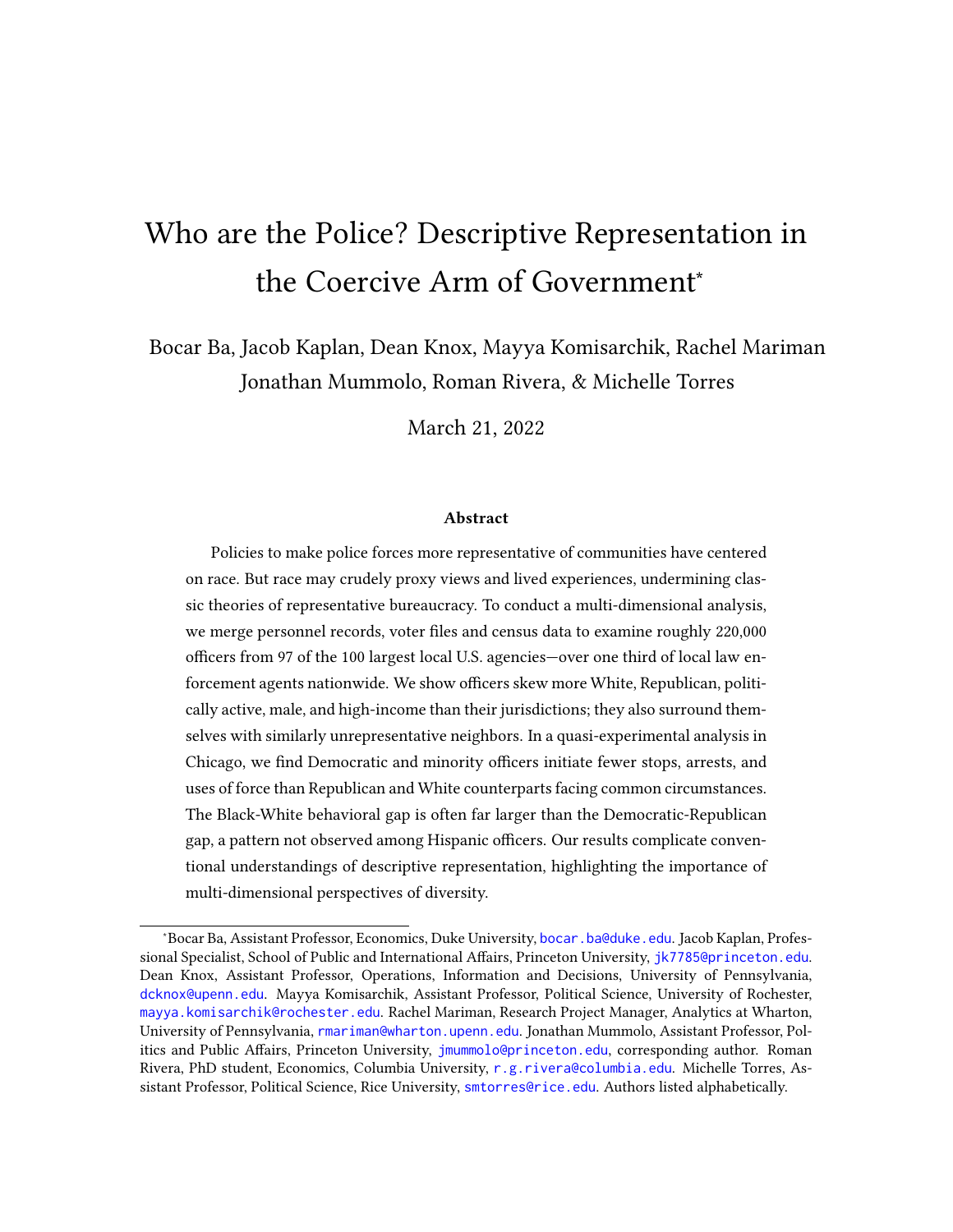variables are missing for officers who are not registered to vote. This challenge, while substantial, is less severe in our context than many voter-file analyses due to the high political engagement of police officers. We are able to match 86% of officers with high confidence (match probability exceeding 90%), meaning missingness affects at most 14% of officers (with far lower levels in many analyses due to use of LEMAS and LEOKA where possible). To probe the robustness of our results under the most extreme possible patterns of selective missingness, Appendix Section B re-computes all estimates using best- and worst-case assumptions about the characteristics of missing officers. Due to the sheer magnitude of differences between police officers and civilians, the interpretation of our results remain similar even under these extreme scenarios.

Table 1 compares officers in our data to the civilians in their jurisdictions. The left estimates correspond to officers in our data, aggregating across our 97 jurisdictions. (Because each officer is given equal weight, larger agencies account for a larger share of these aggregate statistics; results disaggregated by agency are given in Figures  $2-3$ .) The next column corresponds to the hypothetical value for perfectly representative police agencies—for example, the proportion of Republican officers or the median age that could be expected if each officer was replaced with a representative draw from their respective jurisdiction, holding the size of each agency fixed.<sup>9</sup> Subsequent columns display officer-civilian differences and 95% confidence intervals.

Results show police officers diverge from the populations they serve on every attribute we measure. Turning first to race and ethnicity, roughly 56% of officers in our data are White—an enormous overrepresentation of this group. To put this in context, note that if officers were representative of civilians in their jurisdictions, that share would fall to roughly 38%; correspondingly, the Black and Hispanic proportion would rise by 5 and 7 percentage points, respectively. Officers are also much more politically active than a representative group of civilians: 86% of officers are registered to vote (compared to 77% of voting-age civilians), and 69% of officers voted in the 2020 general election (compared to 54% of civilians).

We also find officers are markedly more likely to be Republican than civilians in their jurisdictions: as a share of the voting-age population at least 32% of officers are Republican, vs. 14% if officers represented civilians. Decades of prior research has demonstrated a

<sup>&</sup>lt;sup>9</sup>Specifically, this hypothetical value is computed as  $\frac{1}{-\frac{4}{\text{4gency }}}$ #{agency }, where indexes agencies, refers to the average civilian in the agency's jurisdiction, and #{agency } is the number of officers employed by the agency.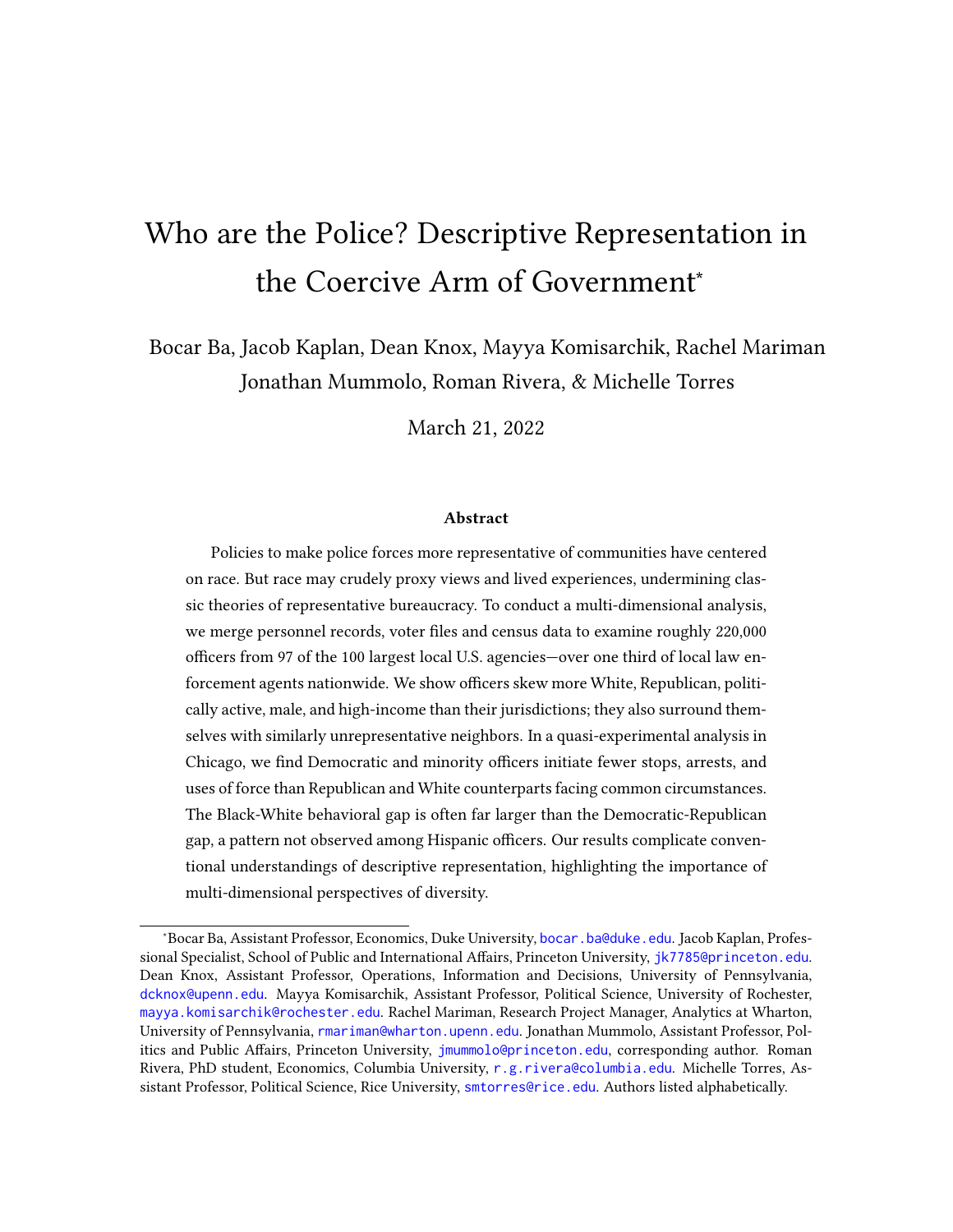robust correlation between voter turnout and the strength of party identification (Campbell et al., 1960; Prior, 2007), suggesting officers are also more likely to be strong partisans. We also find similar results when subsetting to states with closed primaries where measures of party identification are arguably more reliable (see Appendix  $B(1)$ .

Within racial and ethnic groups, politically speaking, we find Black civilians are betterrepresented by officers of their own race than are White and Hispanic civilians (see Table B2). Black officers are 52% Democratic. Among Black voting age civilians drawn from the same jurisdictions, 66% appear in L2 as Democratic (officer-to-civilian ratio of 0.79; modest underrepresentation). Black officers are also 2% Republican, versus 1% among representative Black civilians. However, White and Hispanic officers diverge more sharply from their civilian counterparts. White officers are 19% Democratic, versus 35% among a representative set of White civilians (ratio of 0.54; severe underrepresentation). They are 40% Republican, versus 22% among White civilians (ratio of 1.81; severe overrepresentation). Similarly, Hispanic officers are 43% Democratic compared to 38% among representative civilians (ratio of 1.13) and 23% Republican, compared to 7% among representative civilians (ratio of 3.28).

By far the largest representation gap pertains to gender: roughly 83% of officers in our data are male. This is perhaps unsurprising, as agencies have struggled to recruit female candidates into law enforcement (Kringen, 2014). However, this result is especially noteworthy given recent research showing that, when faced with common circumstances, female officers are far less likely to use force than their male counterparts (Ba et al., 2021). Officers are also older than the average civilian in their jurisdictions (44 vs. 37 years old), and have higher household incomes. On average, officers' households in our data make over \$114,000 a year, whereas a representative group of civilian households would earn roughly \$22,000 less.

We note some officers cannot be identified with sufficient certainty in the L2 data defined as a match probability of at least 90%—meaning some covariates are missing for these individuals. Nevertheless, most of the disparities we find are so severe that the most extreme possible missingness scenarios, substituting "best-" and "worst-case" values for missing officers, would not alter their substantive interpretation (see Appendix B.2). For example, if—implausibly—every single officer not found in L2 and from a non-BJS (2016) agency happened to be non-White, then officers would be 46.1% White (the lowest possible value under any missingness pattern). Conversely, if every missing officer were White, the highest possible value is 59.7%. Regardless, either extreme remains far higher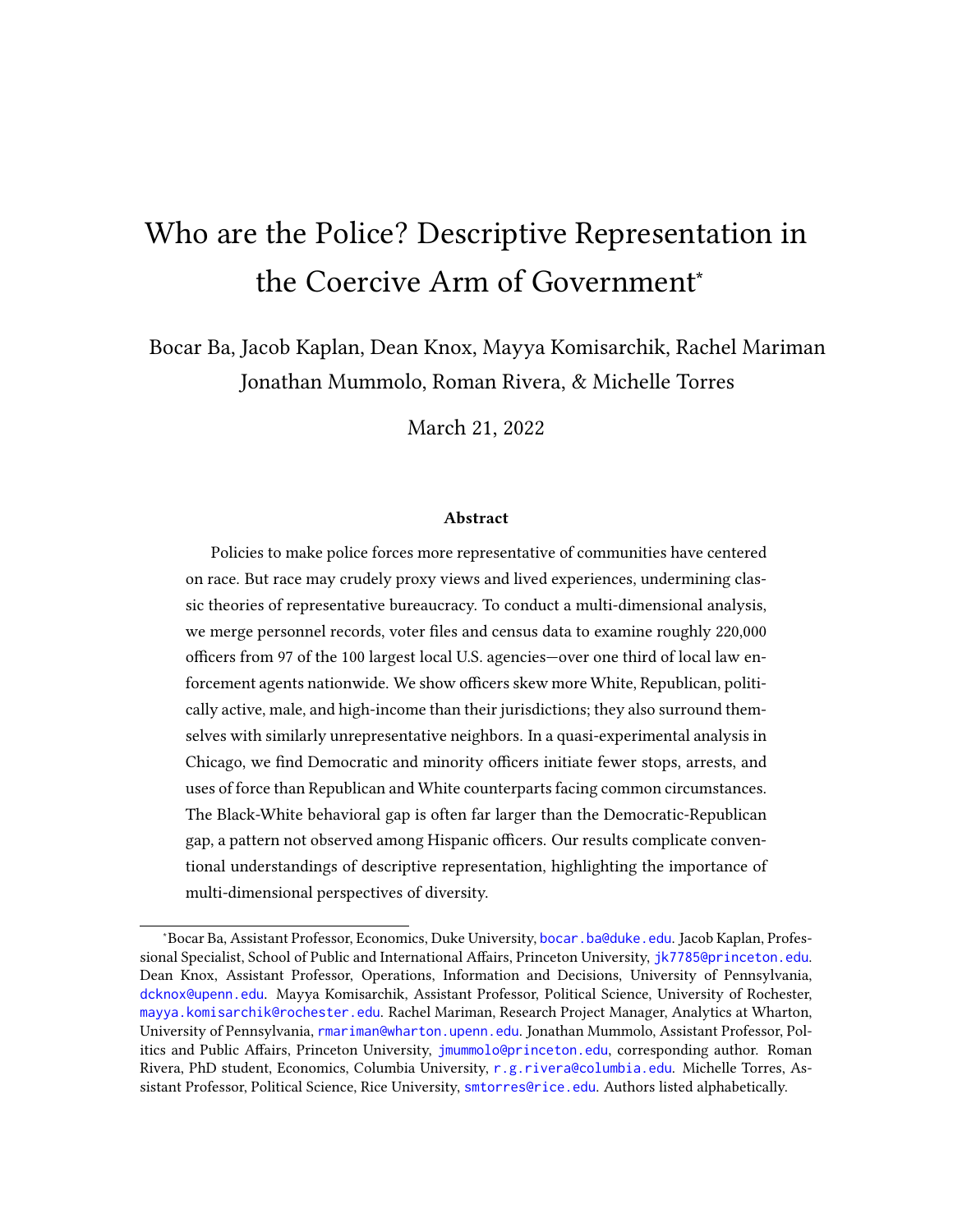than the White share of representative civilians, 37.9%. Likewise, under similarly extreme scenarios, we can conclude that between 32.4% and 46.5% of officers must be Republican; under any possible missingness pattern, this number is far larger than the 14% figure among representative civilians. Even under the wildest possible assumptions about data we cannot observe, officers substantially diverge from civilians in their jurisdictions on a host of salient social and political dimensions.<sup>10</sup>

Our pooled results provide striking evidence that police officers differ from the populations they serve, but they also mask considerable heterogeneity across agencies. To explore this variation, Figure 2 plots average officer and civilian shares of White individuals separately for each jurisdiction (the global means from Table 1 are plotted as vertical lines for reference). Consider the City of Sacramento, capital of California and home to more than half a million people, (roughly 32% White). We estimate 74% of Sacramento Police Dept. officers are White. Similarly, Figure 3 shows Rochester, N.Y., an upstate community with more than 200,000 residents, about 8% of whom are Republican. We estimate at least 56% of police officers there are Republican.

Conversely, our data also reveal some police forces are quite representative of their jurisdictions. For example, the Miami Police Dept. is 8% White (67% Hispanic), closely aligned with the composition of city residents at 11% (71%). Similarly, 13% (22%) of officers in the Honolulu Police Dept. are Republican (Democratic), close to the 12% (24%) of adult civilians there overall (see Appendix  $B.2$  for additional within-jurisdiction comparisons). However on the whole, we find police officers are very different from the civilians they are tasked with protecting, differences which classic theories of representative bureaucracy suggest could lead to subpar performance (Kingsley, 1944; Mosher, 1968).

<sup>10</sup>Exceptions include analyses of Black, Hispanic, and Asian officers, those of other or unknown race/ethnicity, and Democratic party members. For these analyses, average lower and upper bounds overlap the hypothetical shares that agencies would exhibit if officers were replaced with representative draws from their respective jurisdictions.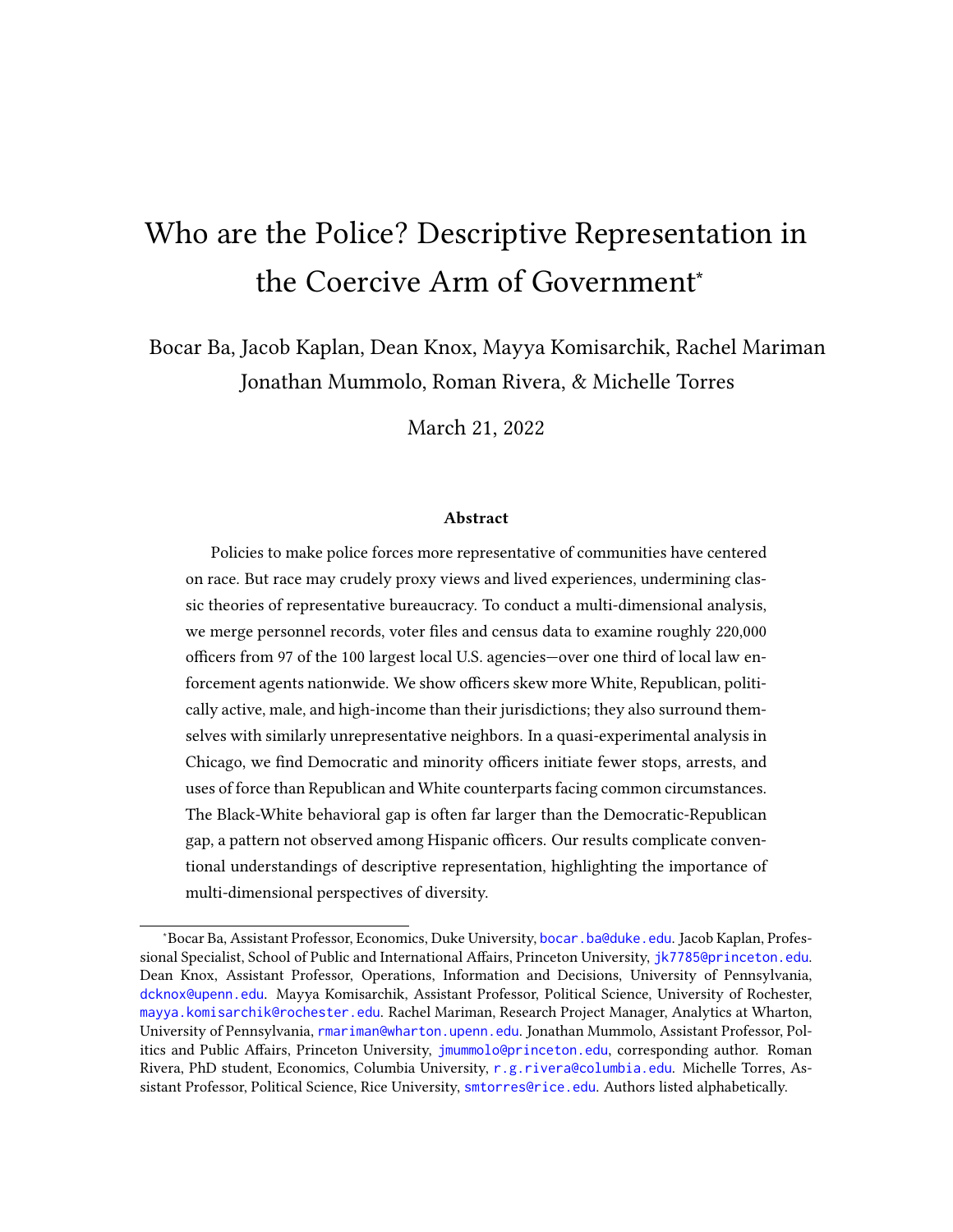| Variable                   | Value               | Actual Officer % | Officer %<br>Representative<br>Hypothetical | Difference                          | Z       |
|----------------------------|---------------------|------------------|---------------------------------------------|-------------------------------------|---------|
| Race                       | White               | 55.99            | 37.82                                       | 17.98, 18.38<br>$18.18***$          | 215,935 |
|                            | Hispanic            | 20.96            | 28.12                                       | $-7.32, -7.00$<br>$-7.16***$        | 215,935 |
|                            | <b>Black</b>        | 16.32            | 21.20                                       | $-5.03, -4.73$<br>$-4.88***$        | 215,935 |
|                            | Other/Unknown Race  | 1.83             | 3.42                                        | $-1.64, -1.53$<br>$-1.58***$        | 215,935 |
|                            | Asian               | 4.90             | 9.45                                        | $-4.64, -4.46$<br>$-4.55***$        | 215,935 |
| Party (Voting Age Pop.)    | Republican          | 32.44            | 14.00                                       | $18.44***$ 18.25, 18.64             | 218,041 |
|                            | Democratic          | 31.03            | 43.32                                       | $-12.30***$ $-12.49$ , $-12.10$     | 218,041 |
|                            | Other/Unknown Party | 36.53            | 42.92                                       | $-6.39***$ $-6.60,-6.19$            | 218,041 |
| General Turnout, 2020      | Voting Age Pop.     | 69.03            | 54.41                                       | $14.62***$ 14.43, 14.82             | 215,646 |
| Gender                     | Male                | 83.20            | 48.69                                       | 34.51*** 34.35, 34.67               | 218,041 |
|                            | Female              | 16.80            | 51.31                                       | $-34.51***$ $-34.67$ , $-34.35$     | 218,041 |
| Median Age (Years)         |                     | 44.00            | 36.85                                       | $8.03***$ 7.97, 8.10                | 185,431 |
| Mean Household Income (\$) |                     | 114330.56        | 92309.78                                    | 21730.44, 22284.80<br>$22007.62***$ | 184,844 |
|                            |                     |                  |                                             |                                     |         |

Table 1: Comparison of Average Officer and Civilian Traits. The table displays, from left to right, the actual share of officers with a given attribute; the share of officers who would have the attribute if taken as a random draw from their jurisdictions; Table 1: Comparison of Average Officer and Civilian Traits. The table displays, from left to right, the actual share of officers with a given attribute; the share of officers who would have the attribute if taken as a random draw from their jurisdictions; and the difference between the two. Stars denote \$p<.001\$; brackets contain 95% confidence intervals. and the difference between the two. Stars denote \$p<.001\$; brackets contain 95% confidence intervals.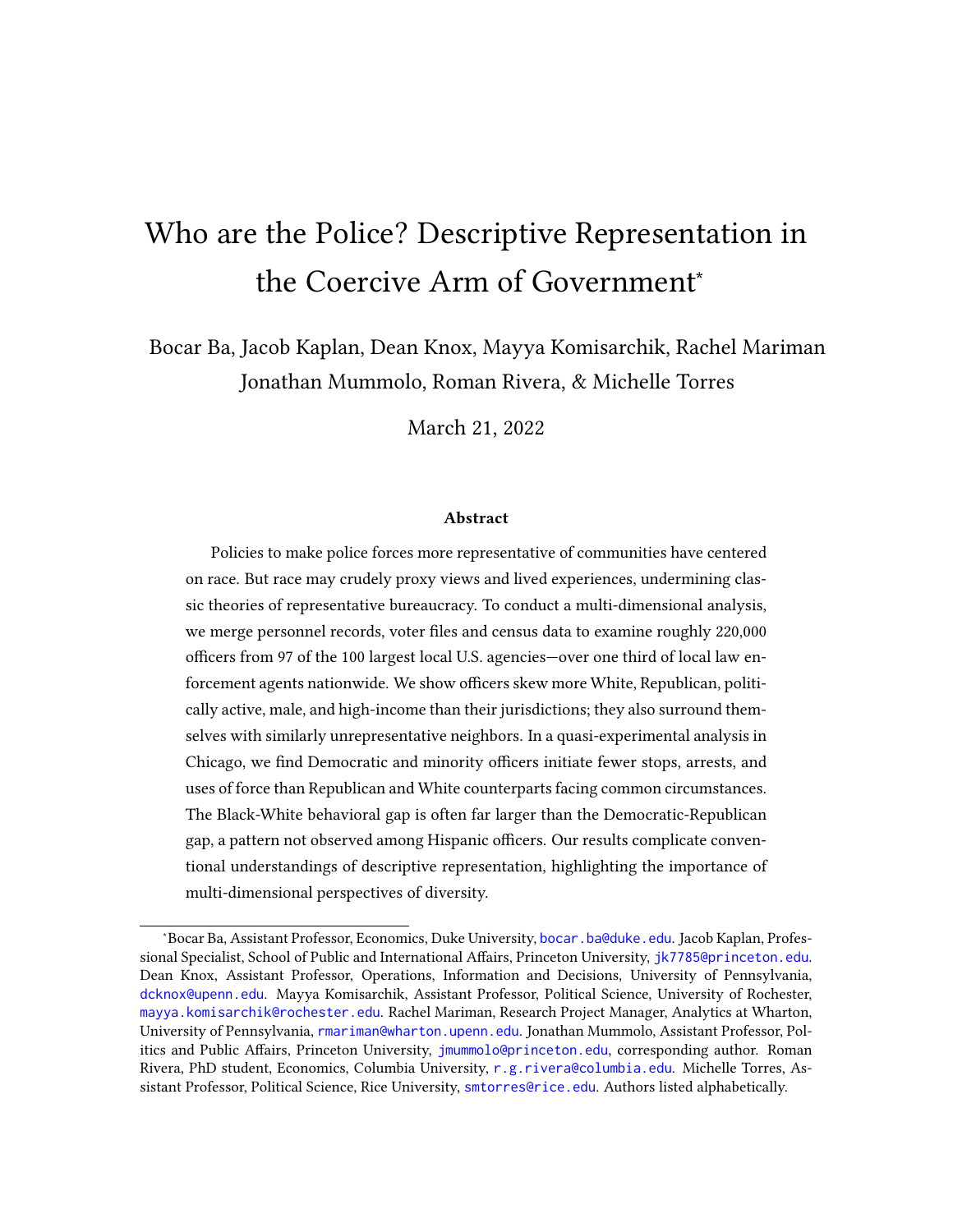

Figure 2: Average Shares of White Officers and Civilians in the Same Jurisdictions. Blue dots are officer shares from BJS (2016) with 95% confidence intervals. Red dots are civilian shares from U.S. Census. Vertical blue line is the pooled officer mean. Vertical red line is hypothetical officer mean if each officer was randomly drawn from their respective jurisdictions. See Appendix Table B11 for numeric results.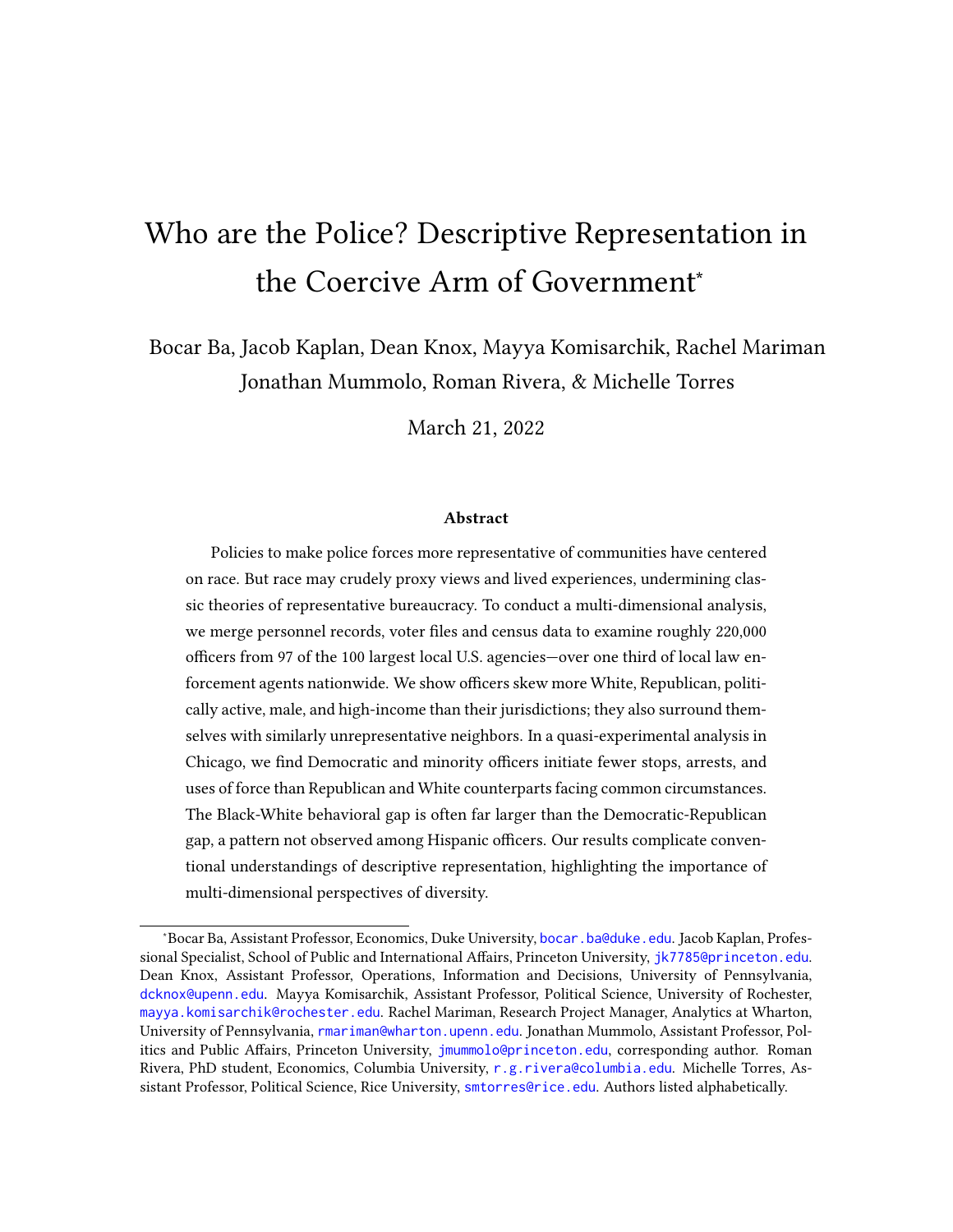

Figure 3: Average Shares of Republicans Among Officers and Civilians in the Same Jurisdictions. Blue dots are officer shares with 95% confidence intervals. Red dots are civilian Republicans from L2 as a share of voting-age population from Census ACS. Vertical blue line is the pooled officer mean. Vertical red line is hypothetical officer mean if each officer was randomly drawn from their respective jurisdictions. See Appendix Table B12 for numeric results.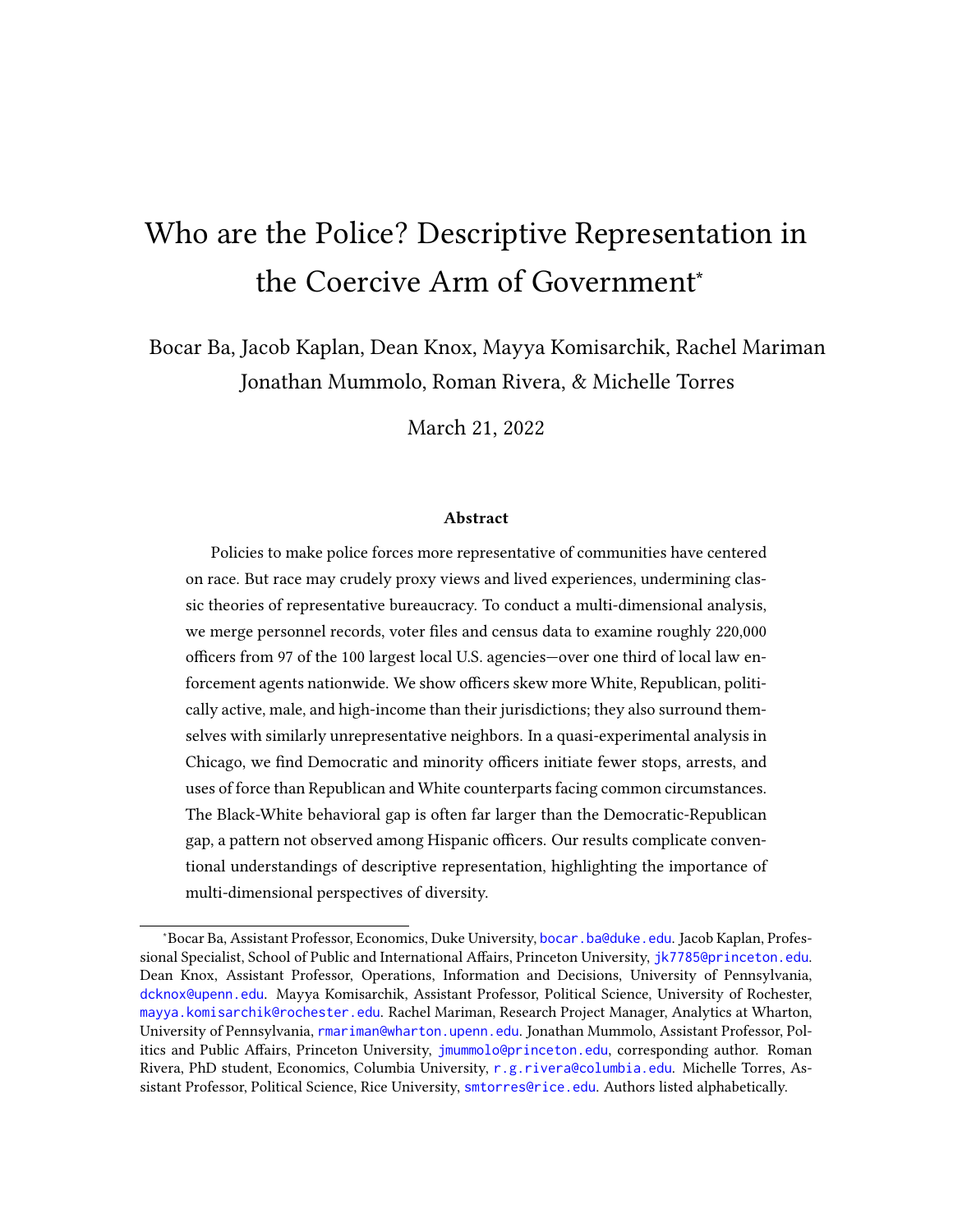#### 4.1 Officers' Places of Residence

Even if police do not themselves reflect the communities they serve, it is still possible they are rooted in those communities in ways that facilitate awareness of and empathy for the issues experienced by civilians they encounter on the job. An individual's place of residence is a close proxy for the social interactions they engage in on a day-to-day basis outside the work context, correlating strongly with social attitudes (Hopkins, 2010; Key, 1949; Oliver and Mendelberg, 2000; Oliver and Wong, 2003). Past work on intergroup contact theory has hypothesized such non-threatening interactions foster positive attitudes toward out-group members (Pettigrew, 1998). Often citing this same logic, 26 of the 100 largest agencies have adopted policies that encourage or require officers to reside inside their jurisdictions, according to a close examination of police union contracts, hiring webpages, and personnel policies for each jurisdiction. There is wide variation in these policies: the precise terms span within-city-limits requirements and home-to-work distance thresholds, and policy instruments vary from financial incentives to employment conditions (for agency-specific rules, see Appendix Table B4). Nevertheless, it is clear that numerous top agencies regard officer residency as an important consideration.

To evaluate the possibility officers live among neighbors who more or less represent their jurisdictions writ large, we used officer home addresses in the L2 database—redacted from our replication data for security reasons—to match them with U.S. Census tracts. The characteristics of these home tracts, which approximate the neighborhoods in which officers choose to live, are then compared to the overall jurisdiction. The results are displayed in Table 2. 11

As the table shows, areas in which officers live tend to have higher shares of Republicans (+9.0 percentage points, p.p. among the voting age population) and White residents (+13 p.p.). They also tend to have a higher median household annual income (+\$12,908) and participate in elections at greater rates (+9 p.p. among voting age population). In the same vein, officers tend to live in areas with lower shares of Black (-7.0 p.p.) and Hispanic (-5 p.p.) residents than the jurisdiction-wide average.

<sup>&</sup>lt;sup>11</sup>This analysis is restricted to the 86% of officers matched to the L2 database, which contains officer addresses.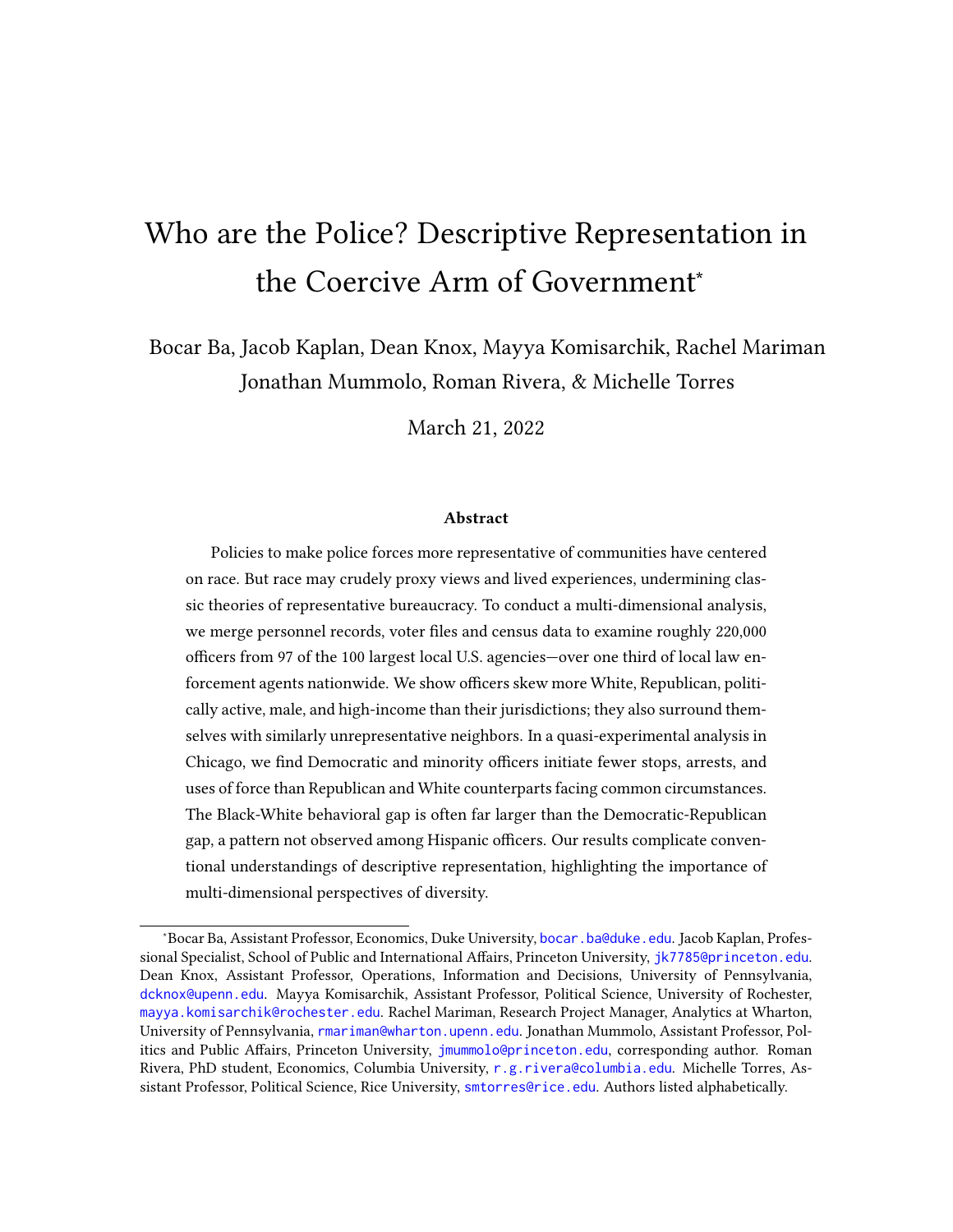| Variable                   | Value               | Actual Officer % | Representative<br>Officer %<br>Hypothetical | Difference                     | $\mathsf{z}$ |
|----------------------------|---------------------|------------------|---------------------------------------------|--------------------------------|--------------|
| Race                       | White               | 50.54            | 37.82                                       | $12.83***$ 12.71, 12.94        | 200,302      |
|                            | Hispanic            | 23.36            | 28.12                                       | $-5.06*** -5.15, -4.98$        | 200,302      |
|                            | <b>Black</b>        | 14.21            | 21.20                                       | $-6.90***$ $-6.99$ , $-6.80$   | 200,302      |
|                            | Other/Unknown Race  | 3.40             | 3.42                                        | $0.01 - 0.00, 0.02$            | 200,302      |
|                            | Asian               | 8.49             | 9.45                                        | $-0.88***$ $-0.93,-0.84$       | 200,302      |
| Party (Voting Age Pop.)    | Republican          | 23.35            | 14.00                                       | 9.31*** 9.25, 9.38             | 201,018      |
|                            | Democratic          | 38.74            | 43.32                                       | $-4.49***$ $-4.57, -4.42$      | 201,018      |
|                            | Other/Unknown Party | 39.97            | 42.92                                       | $-3.01***$ $-3.07,-2.96$       | 201,018      |
| General Turnout, 2020      | Voting Age Pop.     | 63.77            | 54.41                                       | $9.43***$ 9.35, 9.50           | 198,780      |
| Gender                     | Male                | 48.82            | 48.69                                       | $0.13***$ 0.11, 0.14           | 201,033      |
|                            | Female              | 51.18            | 51.31                                       | $-0.13***$ $-0.14$ , $-0.11$   | 201,033      |
| Median Age (Years)         |                     | 38.80            | 36.87                                       | $2.33***$ 2.30, 2.36           | 201,030      |
| Mean Household Income (\$) |                     | 105215.82        | 92628.27                                    | 12908.40*** 12716.03, 13100.77 | 201,004      |
|                            |                     |                  |                                             |                                |              |

Table 2: Average Attributes of Officers' Home Census Tracts Relative to their Jurisdictions. The table displays the<br>average characteristics of the U.S. Census Tracts in which police officers reside, the average characteris Table 2: Average Attributes of Officers' Home Census Tracts Relative to their Jurisdictions. The table displays the average characteristics of the U.S. Census Tracts in which police officers reside, the average characteristics of their jurisdictions, and the difference between the two.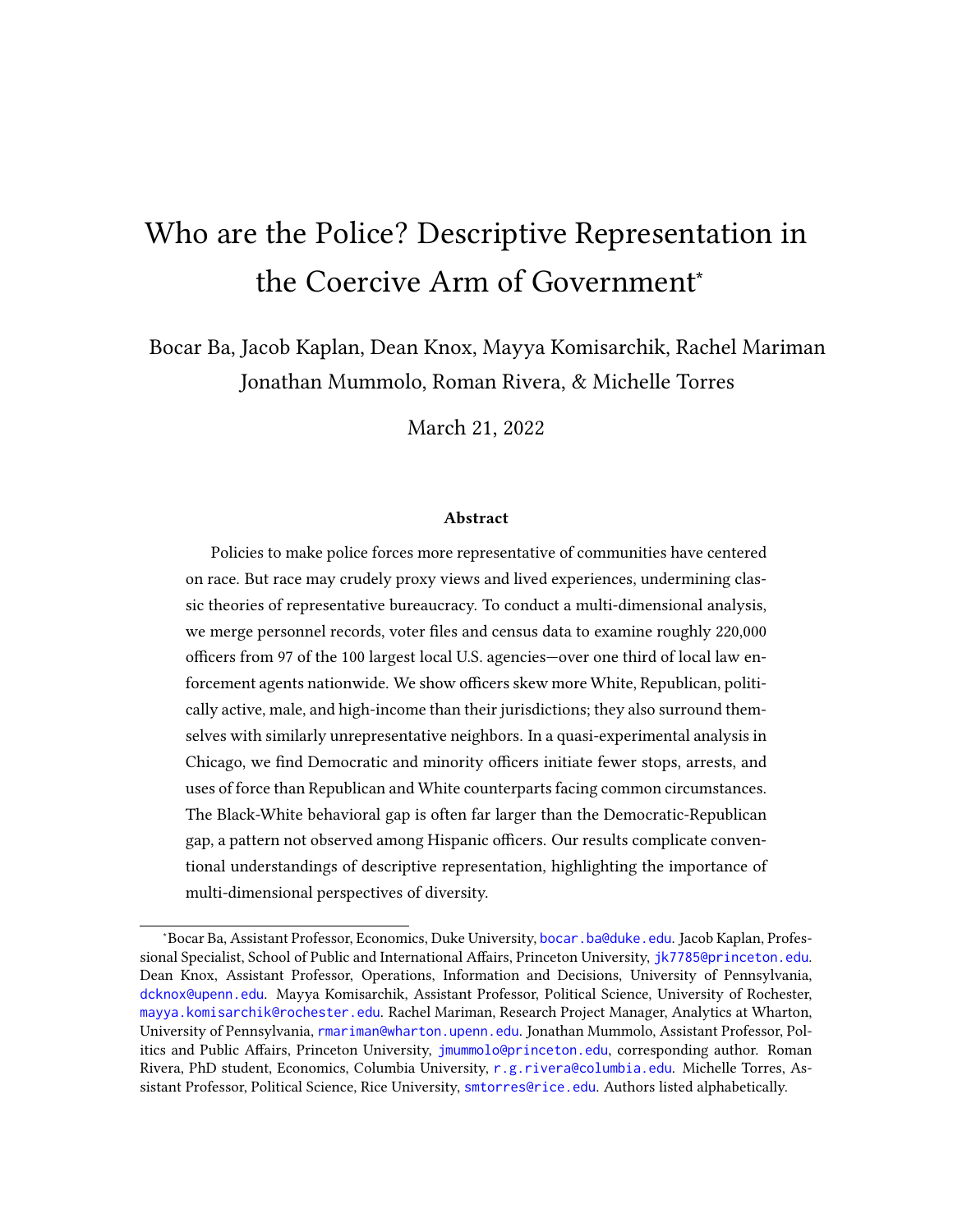## 5 The Chicago Police Dept.: A Micro-Level Case Study

The officer-level analyses presented above paint a broad portrait of the state of descriptive representation across America's largest law-enforcement agencies. However, certain aspects of descriptive representation cannot be studied without more granular information. In this section, we consider two such questions using rare micro-level data on officer shift assignments and behavior, obtained via years of records requests in Chicago.

First, to account for enormous variation within each jurisdiction—both in terms of local resident traits and in agencies' deployment of officers—we conduct a disaggregated analysis of representation across precincts ("districts") of the Chicago Police Department (CPD). Past work has shown Black and Hispanic officers disproportionately serve in Blackand Hispanic-majority parts of Chicago (Ba et al., 2021), respectively, suggesting failures in citywide representation may be in part blunted by allocating police officers to precincts where they resemble the local population. On the other hand, on a per-capita basis, police agencies often allocate greater numbers of officers to policing minority communities (Kane, 2003; Briggs and Keimig, 2017), which may exacerbate representational gaps between predominantly White police officers and the civilians with whom they most frequently interact. In Section 5.1, we use detailed precinct-level staffing rosters to probe this important question in terms of racial and ethnic representation and political party affiliation.

Second, while some have advanced normative justifications for descriptively representative police forces—reasons that hold regardless of representation's ultimate impact many proponents of diversification ground their advocacy in assertions that representation would lead to tangible benefits for civilians, such as reductions in the use of force (Sklansky, 2005; Legewie and Fagan, 2016). After decades of mixed empirical results, several recent studies using careful causal designs and newly available data have supported these assertions with respect to race, ethnicity and gender (Harvey and Mattia, 2019; Hoekstra and Sloan, 2020; West, 2018). However, despite the strong link between political ideology and policing philosophy, prior work has not assessed whether conservative officers in fact choose to enforce the law differently than liberal officers faced with similar circumstances. In Section 5.2, we use newly expanded data on micro-level shift assignments and officer behavior to estimate the magnitude of these enforcement gaps and place them in context with comparisons along other dimensions of officer identity.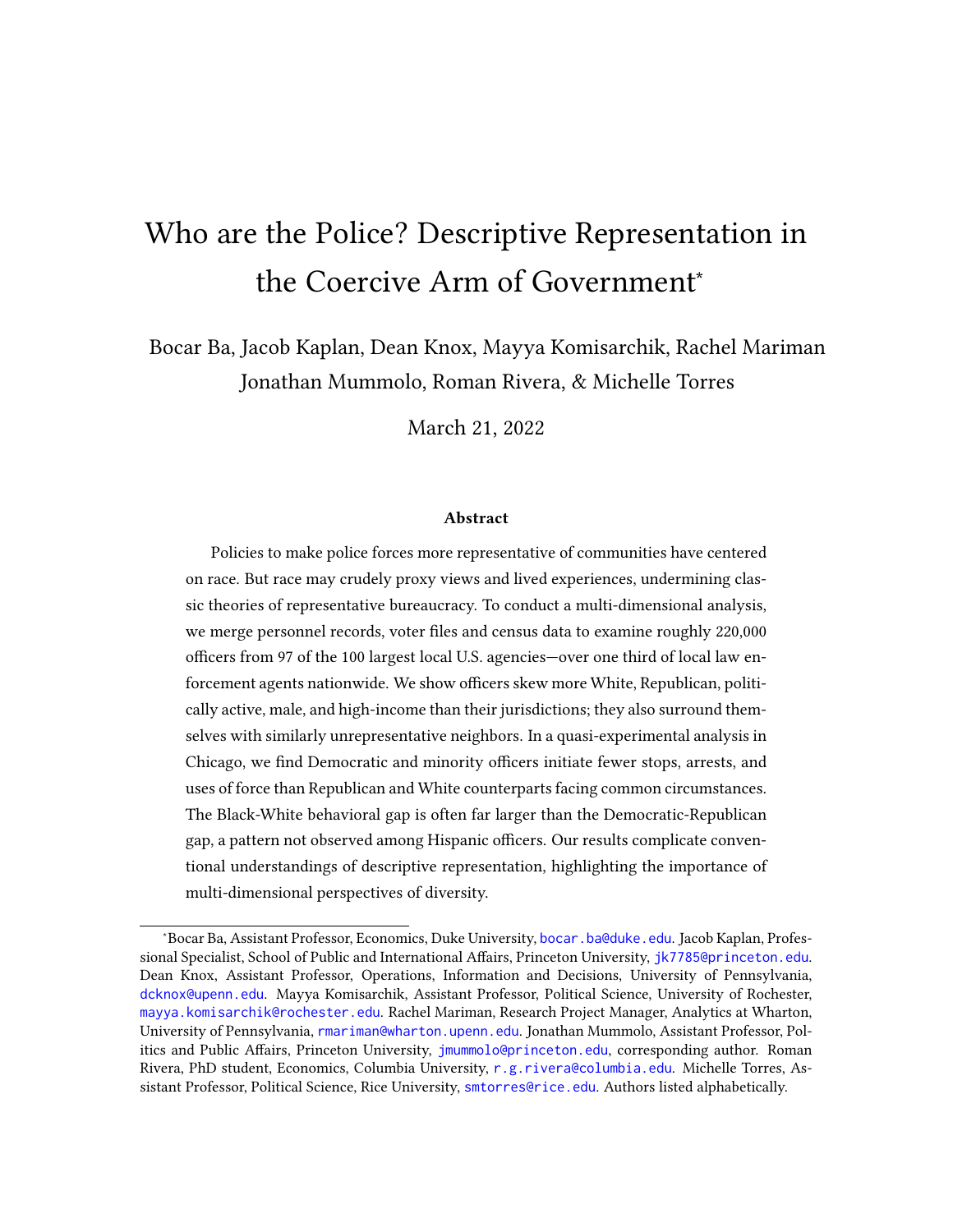#### 5.1 Representation in Police-Civilian Interactions

Much of our analysis is based on one reasonable definition of descriptive representation in policing: the degree to which officers resemble civilians residing in their agency's jurisdiction, broadly defined. However, at least one meaningful alternative definition exists: the degree to which officers resemble the civilians with whom they interact. Unfortunately, the vast majority of police-civilian interactions go undocumented (Knox, Lowe and Mummolo, 2020), making it impossible to directly evaluate this alternative form of representation. However, using our micro-level data in Chicago, we can provide a detailed examination of the degree to which officers resemble a set of civilians that they frequently encounter.

To do this, we associated each officer in the Chicago data set with the district, or precinct, in which they most frequently worked, as measured in month-level unit assignment data. We then used our CPD data, along with the Census and L2 data discussed in Section 4, to characterize officers and civilians in those districts. Figure 4 shows the share of officers assigned to each district who are White (blue dots), according to CPD personnel records, as well as the share of civilians who are White in those same districts (red dots), based on Census data. The vertical blue line shows that, aggregating over all CPD districts, 52% of officers are White according to CPD personnel records. If officers perfectly matched civilians in their districts, however, that figure would be 33%.

The vast majority of CPD districts are policed by officers who skew more White than the local population, often by a substantial margin. Residents of Chicago's "Austin" District, located on the west side of the city, are 87% Black and 9% Hispanic. Yet about 56% of officers assigned to this area are White. In contrast, the "Shakespeare" district—located only slightly to the northeast—is a mixed-race area in which the estimated share of officers identifying as White diverges from local residents by only a few percentage points.

Figure 5 shows another striking mismatch. Overall, 15% of CPD officers are Republican. If each officer was replaced with a representative draw from the local district population, this group would be 3% Republican. However, even in the most right-leaning district civilians are no more than 9% Republican; in more than half of districts, this figure is below 3%. Strikingly, as Figure 5 shows, Republican partisans are overrepresented among police officers in every district in Chicago. In Appendix Figure B12, we present additional results showing Democrats are underrepresented in almost every district, indicating these results are not simply driven by increased political engagement and lower rates of nonpartisanship among officers. (See Appendix B for robustness tests).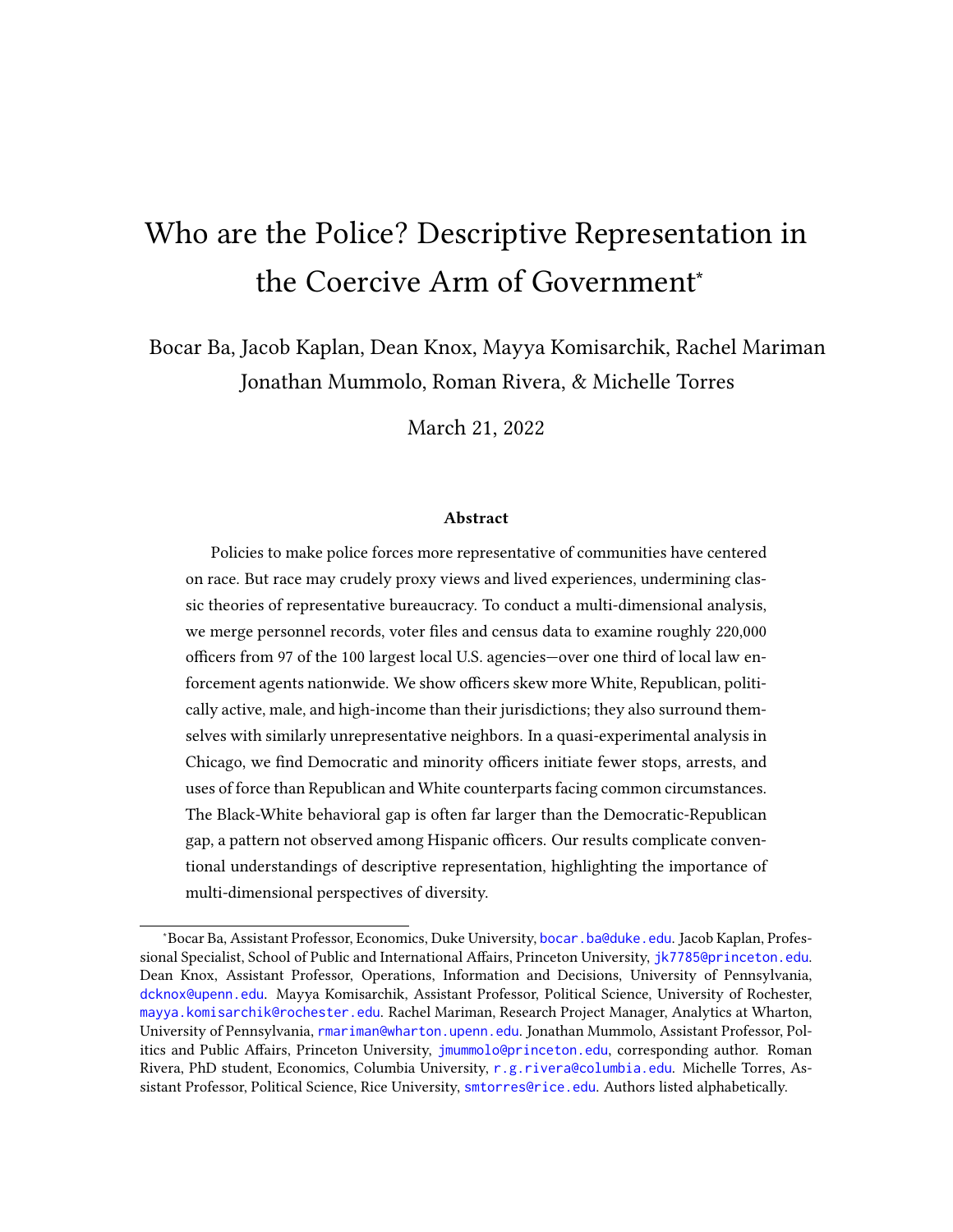

Figure 4: Average Shares of White Chicago Officers and Civilians in Officers' Assigned Districts. Blue dots are officer shares with 95% confidence intervals. Red dots are civilian shares from U.S. Census. Vertical blue line is the pooled officer mean. Vertical red line is hypothetical officer mean if each officer was randomly drawn from their respective district. See Appendix B13 for numeric results.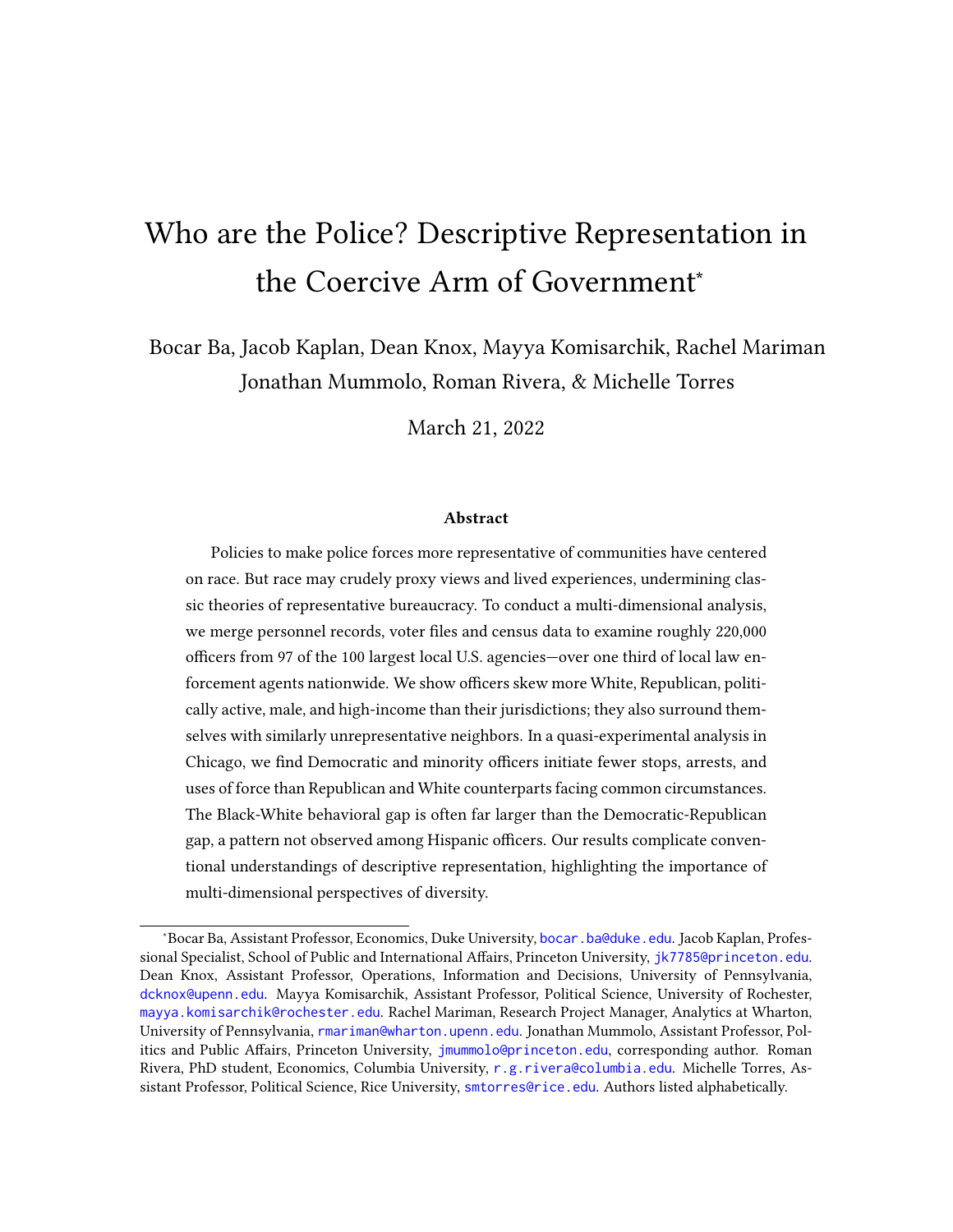

Figure 5: Average Shares of Republican Chicago Officers and Civilians in Officers' Assigned Districts. Blue dots are officer shares with 95% confidence intervals. Red dots are civilian Republicans from L2 as a share of voting-age population from Census ACS. Vertical blue line is the pooled officer mean. Vertical red line is hypothetical officer mean if each officer was randomly drawn from their respective district. See Appendix Table B14 for numeric results. 22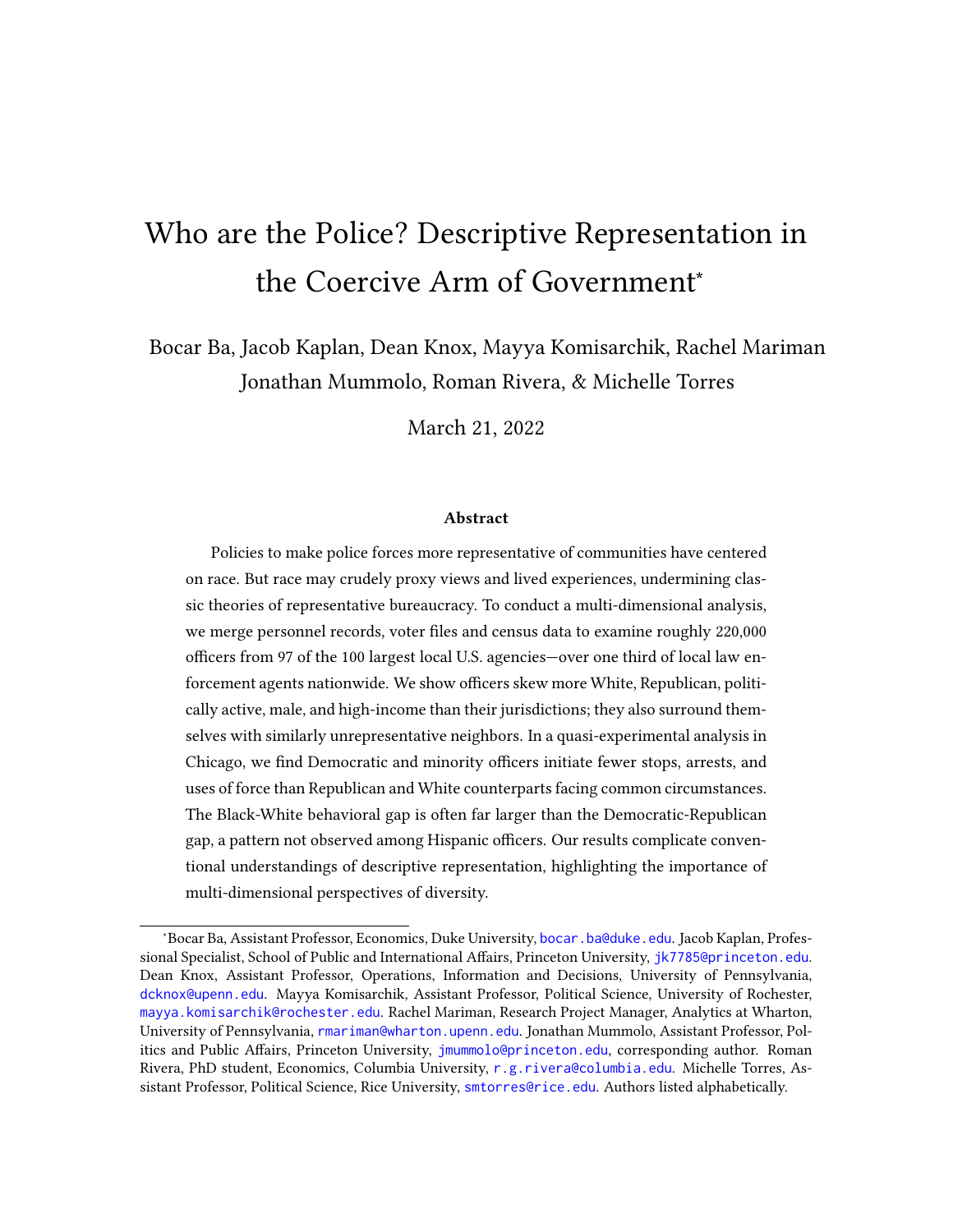As this analysis shows, not only do officers diverge from their jurisdictions as a whole, they also substantially diverge from civilians living in the areas of the city they are assigned to serve—at least, in Chicago. At multiple institutional layers, descriptive representation in policing appears deficient.

### 5.2 Deploying Officers of Different Racial and Political Groups

In this section, we use micro-level data on officer decisions to stop, arrest, and use force against Chicago civilians to study the impact of descriptive representation. To do so, we leverage fine-grained information on officer shift assignments to compare officers in similar times and places, ensuring external circumstances, including civilian behavior, are held fixed. This research design, first developed by Ba et al. (2021), allows us to compare groups of officers and attribute differences in their enforcement patterns to differences in their decision-making. We analyze CPD shift-assignment and enforcement records covering the years 2012–2019, using extensive new data collection that doubles the temporal coverage of Ba et al. (2021), which spanned 2012–2015. Table 3 describes our sample for this analysis. As the table shows, our data include observations on the behavior of more than 12,000 officers across more than 7 million shifts. Using new data on officer-level partisan affiliation, we probe "deployment effects"—the differences in behavior police commanders can expect when assigning Republican and Democratic officers to conduct the same task, based on how these individuals exercise the considerable discretion officers possess—and contrast these with previously demonstrated race- and ethnicity-based effects.

|          | White          | Black   | Hispanic Male |         |         |         |         | Female Republican Democrat Other Party |
|----------|----------------|---------|---------------|---------|---------|---------|---------|----------------------------------------|
| Stops    | 1096510 377310 |         | 553736        | 1630886 | 396670  | 360515  | 1160143 | 506898                                 |
| Arrests  | 248327         | 88222   | 142373        | 392220  | 86702   | 80407   | 262776  | 135739                                 |
| Force    | 11143          | 3739    | 5566          | 17566   | 2882    | 3620    | 11419   | 5409                                   |
| Shifts   | 3489841        | 1697719 | 1842828       | 5458569 | 1571819 | 1144951 | 4173863 | 1711574                                |
| Officers | 6215           | 2859    | 3354          | 9296    | 3132    | 1891    | 7168    | 3373                                   |

Table 3: Summary of data on officer behavior (counts), 2012-2019.

Our analyses compare officers working in the same month-year (e.g. January 2012), day of week, 8-hour shift, and beat (a specific task or assignment, often a small patrol area typically about one square mile in area), units dubbed MDSBs for short. Within each MDSB, we compute differences in discretionary enforcement between officer groups of various profiles, then aggregate these to an overall deployment effect estimate by taking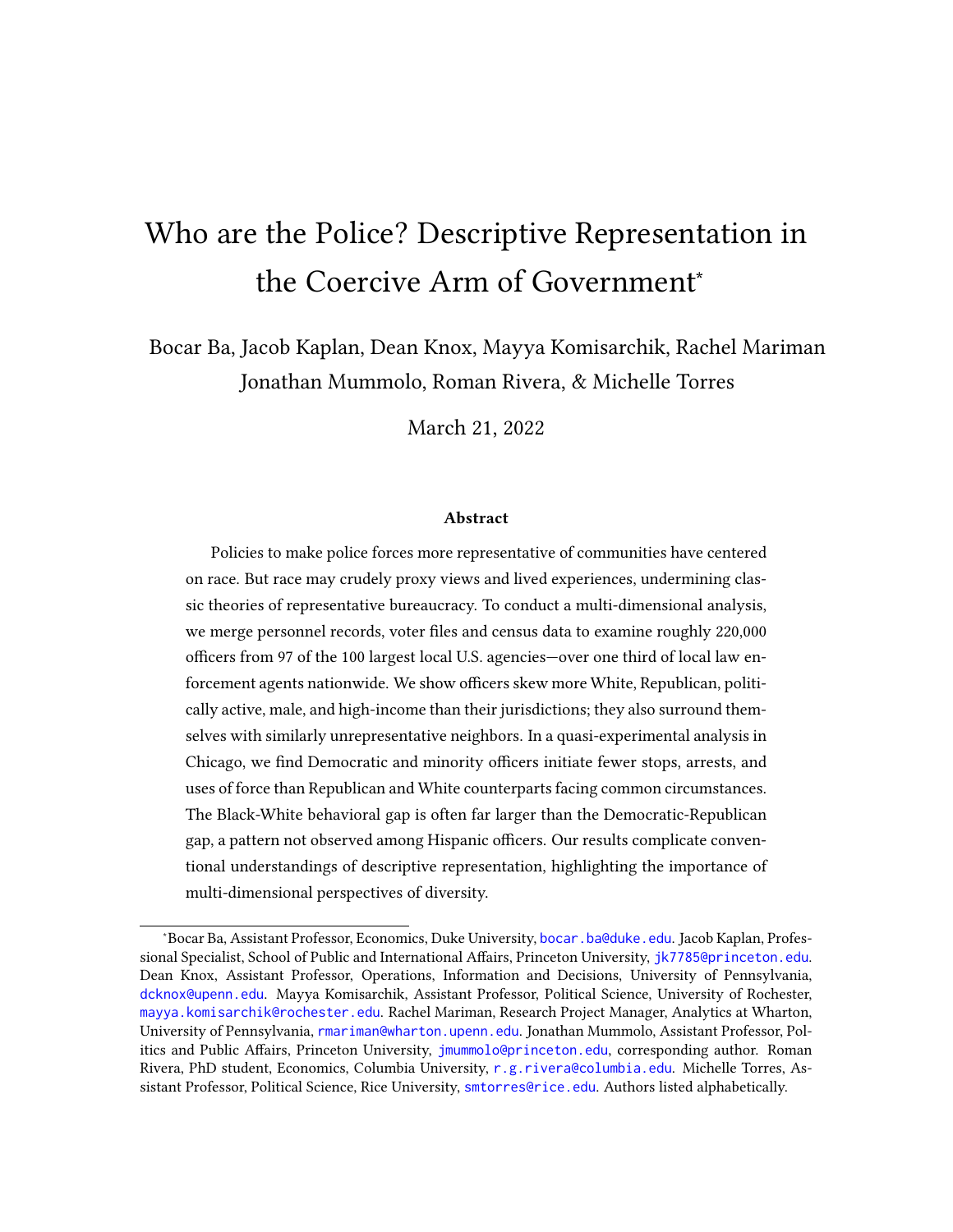the weighted average according to the number of patrol slots within each MDSB (see Appendix A.4 for additional details on estimation). Among the pool of officers eligible to work a beat and shift, predetermined "day-off group" rotations create exogeneous variation in the specific individuals available on any particular date. Thus, within these small slivers of time and space, we can plausibly assume officers are facing common circumstances, and therefore differences in policing outcomes can be attributed to differences in how two groups of officers exercise discretion.

Importantly, this research design estimates the effects of "bundled" treatments. When commanders deploy a Black officer, for example, they deploy that individual along with all their other identities and beliefs. Our analysis therefore does not offer us purchase on the precise mechanism driving behavioral differences. For example, if we observe Black and White officers make different numbers of arrests when facing common circumstances, we cannot conclude that difference is due to an officer's race rather than some officer-level correlate of race. Rather, we simply estimate differences in what commanders can expect when deploying members of each group to the same environment. As Ba et al. (2021) explain, this is the policy-relevant quantity of interest, since commanders must deploy whole officers, not isolated officer attributes net of their correlates.

To facilitate comparison between political deployment effects with previously demonstrated racial/ethnic effects, we focus on scenarios in which both contrasts can be made. For example, we first present results based on the subset of MDSBs in which Black, White, Democratic, and Republican officers appear.<sup>12</sup> This ensures comparisons are based on the same sets of times and places. A second set of analyses subsets to MDSBs with Hispanic, White, Democratic, and Republican officers. We caution these two sets of times and places can differ substantially, meaning that effects should not be directly compared.

Figures 6–7 display the results of these behavioral analyses (see Appendix B.4 for full numeric results; all -values adjusted for multiple testing using the Benjamini-Hochberg procedure (Ferreira and Zwinderman, 2006)). Turning first to Figure 6, we find Democratic officers detain 3.8 fewer civilians, make 0.77 fewer arrests and engage in 0.09 fewer uses of force per 100 shifts, compared to Republican officers faced with the same circumstances (all adjusted -values<0.01). To put their magnitude in perspective, these effects represent reductions equal to 12%, 11% and 28% of the citywide average volume of stops, arrests and uses of force among Republican officers per 100 shifts citywide, respectively (see

 $12$ This can occur with as few as two officers in an MDSB, e.g. if one is a Black Democrat and another is a White Republican.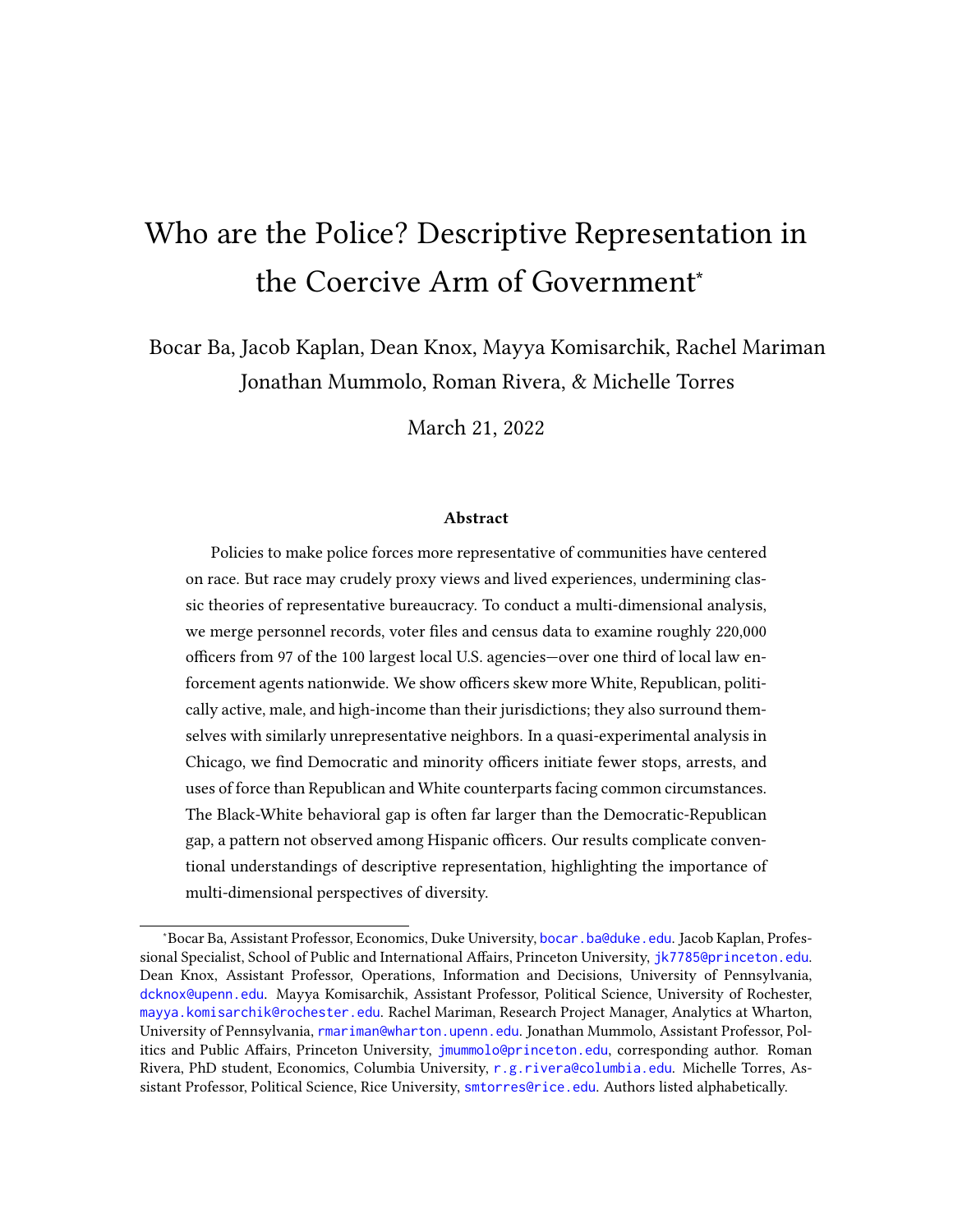Appendix Tables B8-B10). While substantial, these Democrat-Republican officer gaps in discretionary policing are smaller than the corresponding Black-White officer gaps for stops (by a factor of roughly 2.1x) and arrests (1.6x; adjusted -values of both differences < 0.012). They are comparable in size for use of force. When examining all combinations of race and party, we see a similar dynamic: Black officers tend to make fewer stops and arrests than White officers of the same political party.

We next turn to scenarios where Democratic-Republican officer deployment effects can be contrasted with Hispanic-White officer differences, estimated in MDSBs where at least one individual in each group was present. In these circumstances—which we emphasize can differ substantially from those considered above—Democratic officers are not significantly different from their Republican counterparts in terms of stops, arrests and uses of force. As Figure 7 shows, the deployment effects associated with ethnicity and party are, in this case, quite comparable in magnitude.

To investigate how different groups of civilians are impacted by these deployments, Figures B13 and B14 display results broken out by civilian race/ethnicity. In MDSBs where Black, White, Democratic and Republican officers all worked at least one shift, both raceand- party-based deployments yield significant reductions which are concentrated on encounters with Black civilians. Specifically, deploying a Black officer yields reductions of 6.0 and 0.8 stops and arrests of Black civilians per 100 shifts, and deploying a Democratic officer yields reductions of 3.2 and 0.6 stops and arrests of Black civilians per 100 shifts, respectively (all marginal  $_{\text{adj}}$  < 0.01; of differences in effects < 0.001 for stops and 0.036 for arrests). As in the previous analysis, race and party-based deployments yield very similar effects when it comes to the use of force, though again, effects are most pronounced in interactions with Black civilians. Deploying a Black (relative to White) officer or a Democratic (relative to a Republican) officer produces an expected reduction in 0.07–0.08 force per 100 shifts (both  $_{\rm adj}$  < 0.01). We also see significant reductions in stops and arrests of Hispanic and White civilians when deploying Black officers, but they are much smaller in magnitude (1.1 and 0.3 fewer stops and arrests of Hispanic civilians per 100 shifts when deploying Black officers; 0.7 and 0.1 fewer stops and arrests of White civilians per 100 shifts;  $\leq 0.01$  in all cases.) However, deploying a Democrat rather than a Republican yields no significant effects on enforcement for these groups, apart from a reduction of 0.2 Hispanic-civilian arrests per 100 shifts ( $_{\text{adj}}$  < 0.01).

Consistent with the results in the previous section, we see a different pattern when comparing Hispanic and White officers. For all outcomes involving Hispanic officers,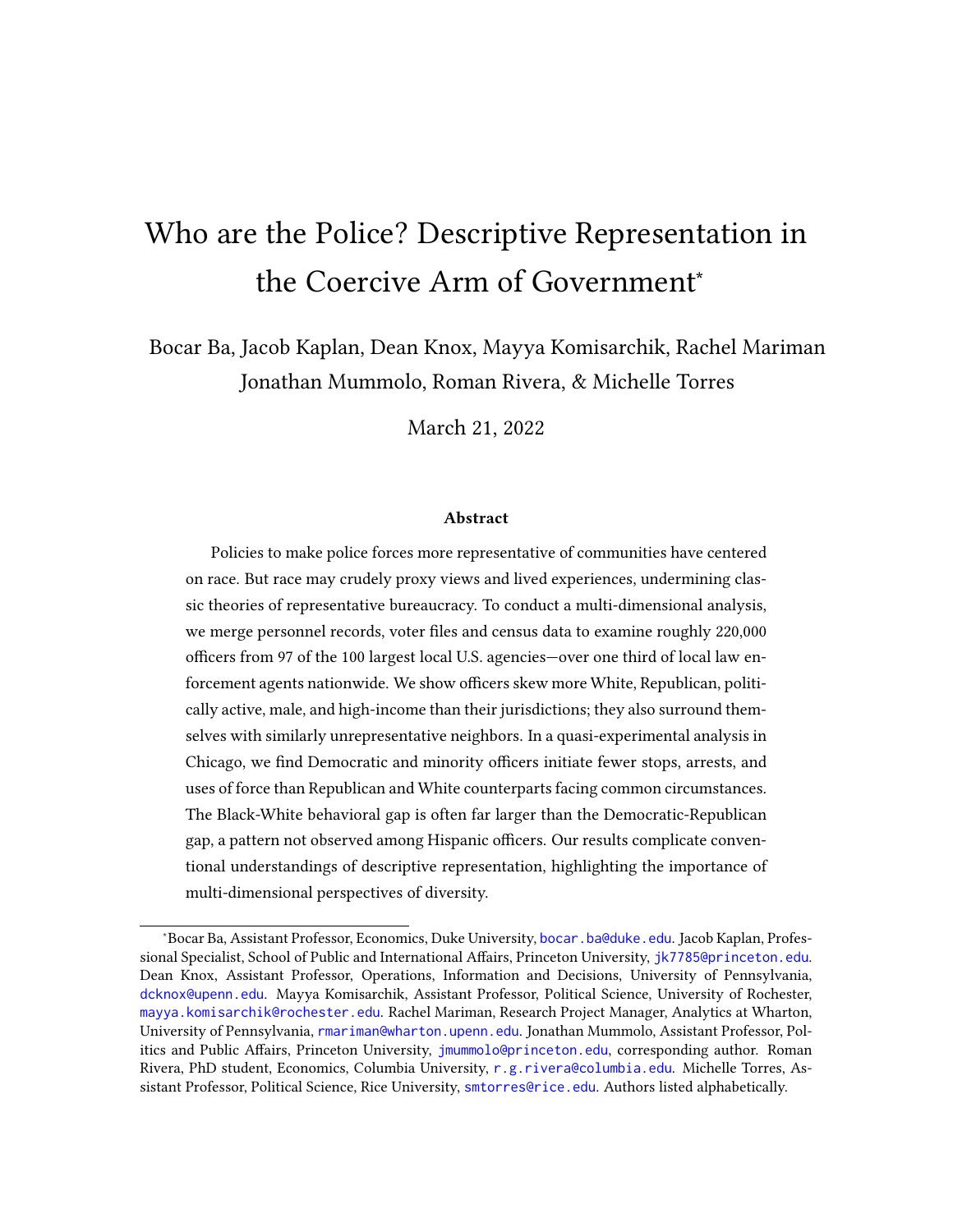

Change in Force per 100 Shifts

Figure 6: Race and Party Deployment Effects, Black v. White Officers. The figure displays the average effects of deploying Black officers (relative to White); Democratic officers (relative to Republican); and race-party combinations (relative to White Republicans) to otherwise common circumstances. Estimates computed using only places and times where at least one Black, White, Republican and Democratic officer was deployed. See Appendix Table B15 for numeric results.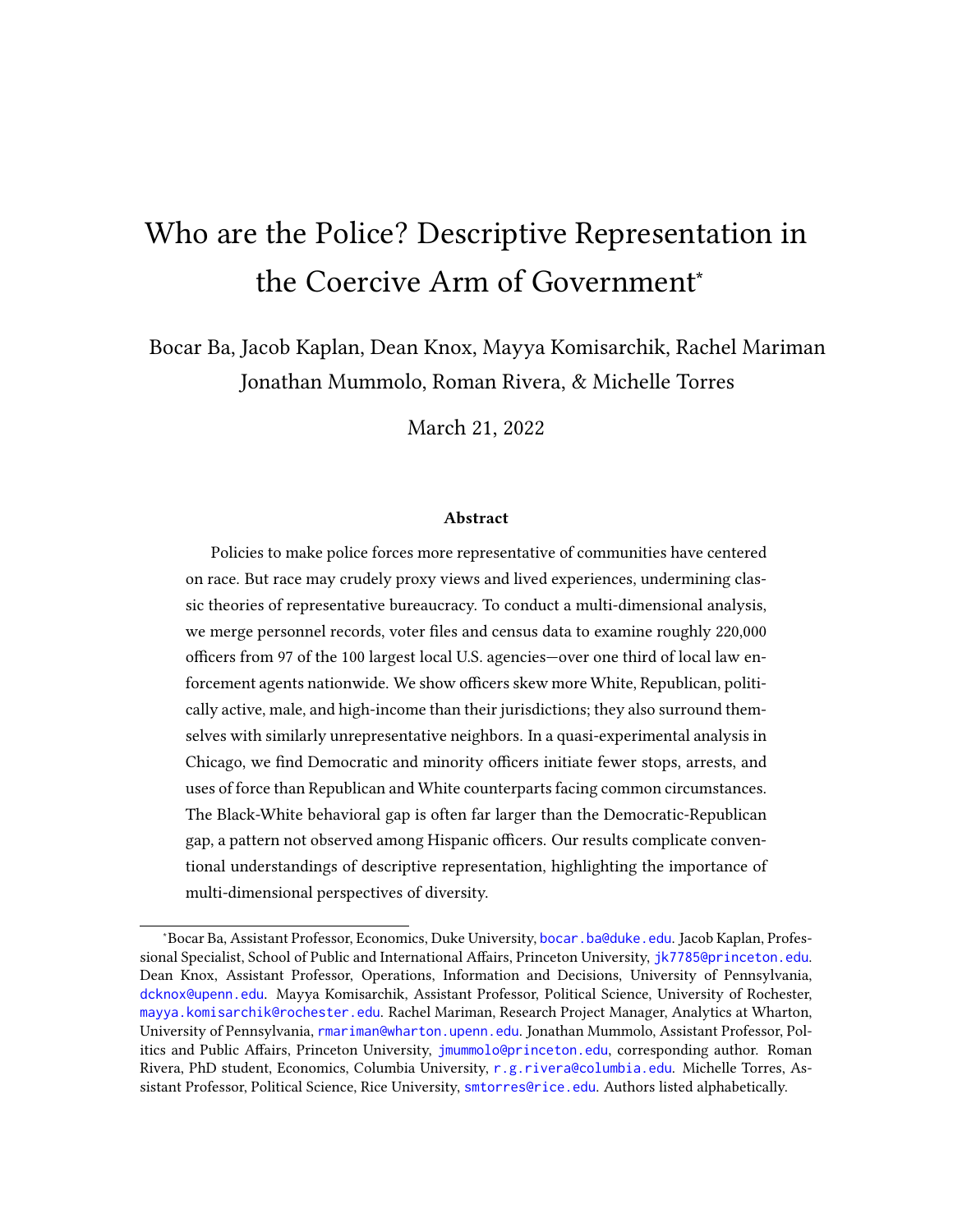

Change in Force per 100 Shifts

Figure 7: Race and Party Deployment Effects, Hispanic v. White Officers. The figure displays the average effects of deploying Hispanic officers (relative to White); Democratic officers (relative to Republican); and race-party combinations (relative to White Republicans) to otherwise common circumstances. Estimates computed using only places and times where at least one Hispanic, White, Republican and Democratic officer was deployed. See Appendix Table B16 for numeric results.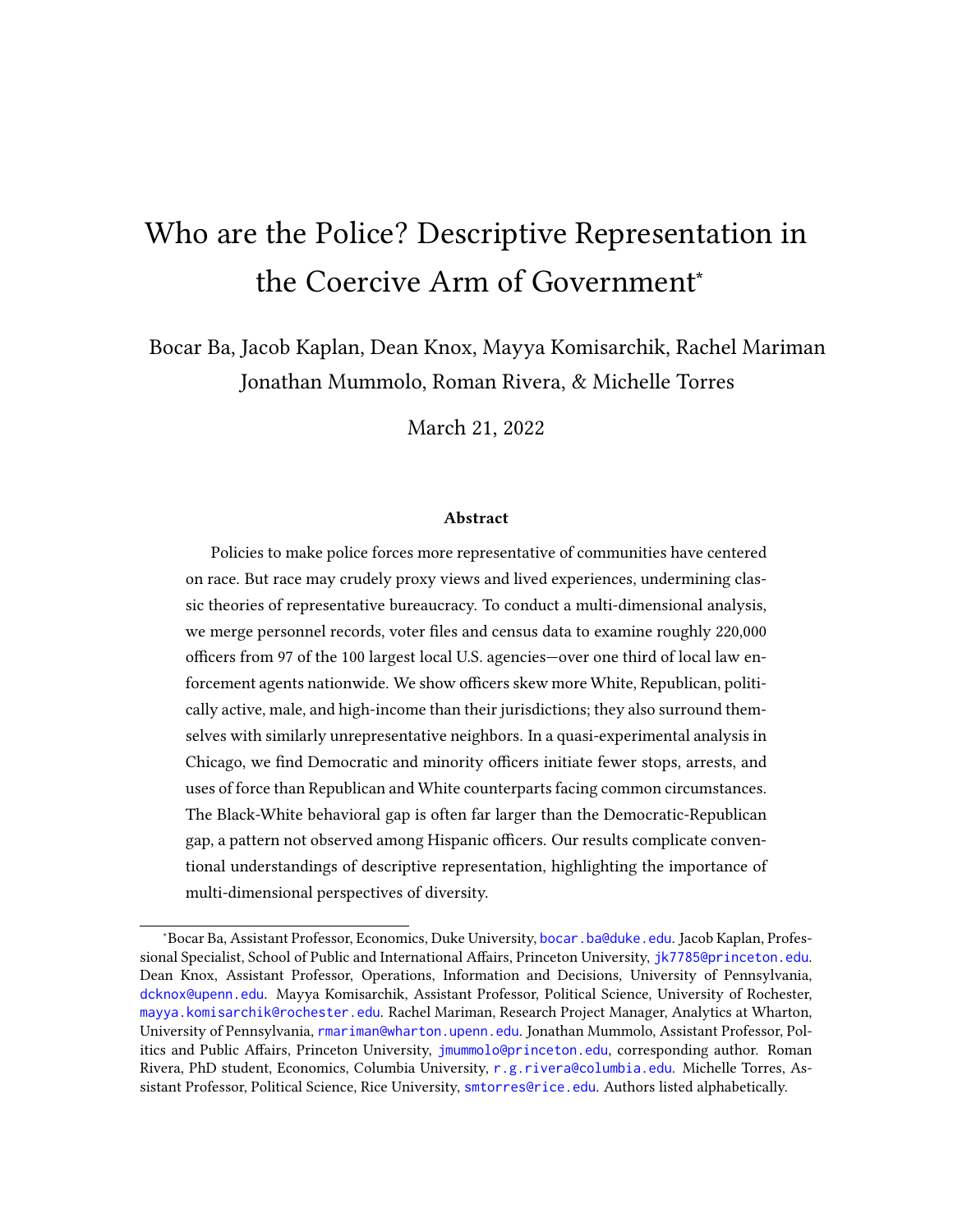while significant reductions manifest for stops of Black civilians, after multiple-testing corrections we see no other statistically significant changes in police behavior, including outcomes involving Hispanic civilians.

## 6 Discussion and Conclusion

Scholars and activists have asserted for decades that a representative bureaucracy which resembles the civilians it serves would promote competence and fairness in government. But assessing the prevalence of such descriptive representation in the context of policing remains a challenging task due to data constraints. This is especially true at the subnational level, where a large and scattered network of agencies with different record keeping and sharing policies poses a substantial obstacle to both scholarship and oversight. In this paper, we draw on an original data set containing information on police officers from 97 of the 100 largest local law enforcement agencies in the U.S., as well as micro-level behavioral data in Chicago, to assess the prevalence and consequences of diversity in the critical area of policing. Improving on prior work in this area that tends to focus on just one or two officer traits, we present a multi-dimensional analysis that allows us to characterize the degree to which officers share common demographic, political, and experiential attributes with the civilians in their jurisdictions.

Our results confirm civilians differ systematically from police in their communities in every way we can measure. Officers are much more likely to be White, male, Republican and have higher household income than the average civilian in their jurisdiction, and tend to live in sections of localities that also exhibit higher levels of these features. Police are also much more politically active than civilians, turning out to vote at extremely high rates. By analyzing political affiliations within racial groups, we also find the political mismatch between officers and civilians is much more pronounced among White and Hispanic individuals than among Black individuals, with White and Hispanic officers identifying as Republican at levels far higher than those of their civilian counterparts.

To assess the relative importance of these traits for police behavior, we turn to a microlevel analysis in Chicago where detailed data on officer shift assignments and enforcement activities allow us to compare officers from different groups who are facing common circumstances. Our results paint a complex portrait of the consequences of diversity in law enforcement that varies with the race/ethnicity of officers and with the outcome being studied. We first show deploying a Black officer (relative to White) to otherwise similar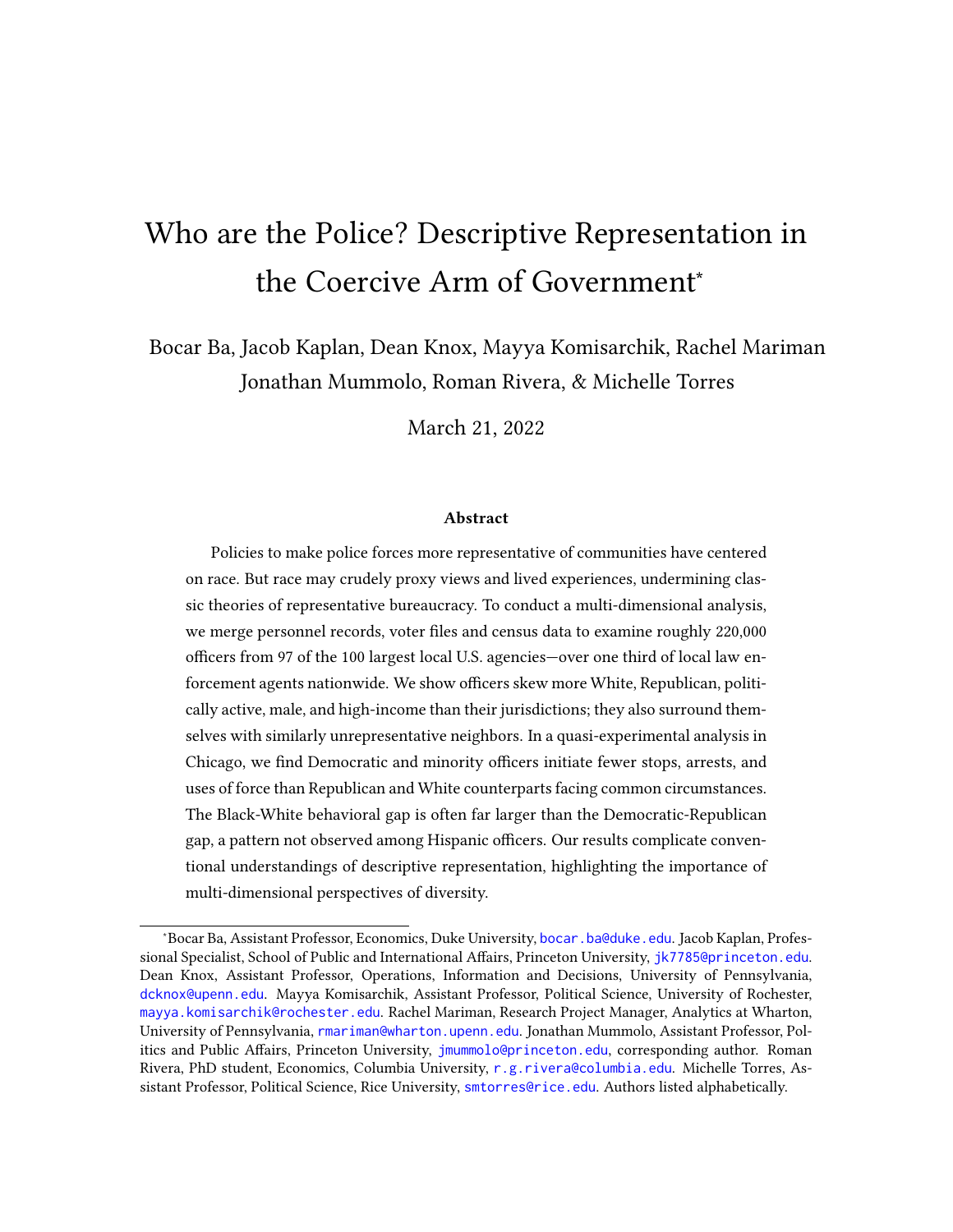circumstances yields much larger reductions in stops and arrests than deploying a Democrat (relative to a Republican), but the two effects are very similar in magnitude in terms of reductions in the use of force. However, we also find deploying a Hispanic officer (relative to White) yields effects very similar in magnitude to deploying a Democrat (relative to a Republican). These results complicate conventional narratives surrounding diversity initiatives, and illustrate how race and ethnicity are imperfect proxies for the political orientations of officers.

In addition to providing valuable empirical evidence to the study of representative bureaucracy, our paper also illustrates the feasibility of enhanced data collection efforts on the personal attributes of bureaucrats. This is especially important in the context of law enforcement, where a lack of data on law enforcement personnel has not only stymied the study of policing, but public oversight. Because law enforcement agencies operate independently, it is often the case that police officers fired for misconduct are rehired by other agencies (Grunwald and Rappaport, 2019; Lalwani and Johnston, 2020). A registry of the officers working in the 100 largest U.S. police agencies, which we will release publicly, provides a template for needed data collection efforts, and with some expansion can seed a national registry of officers vital for accountability.

Using these records, our study provides one of the most comprehensive answers to date to a basic question: who are the police? But important questions remain. For one, due to the difficulty of obtaining shift assignment data, our analysis of how officer attributes map to officer behavior is limited to a single city. Much more research is needed before we can generalize broadly about how deploying officers from different groups affects the nature and volume of police-civilian interactions. In addition, more research is needed on the causes of the disparities we observe between the features of civilian populations and the police who patrol them. Disentangling the complex processes of recruitment strategy and self-selection which dictate the staffing of public agencies represents an important frontier in the study of representative bureaucracy.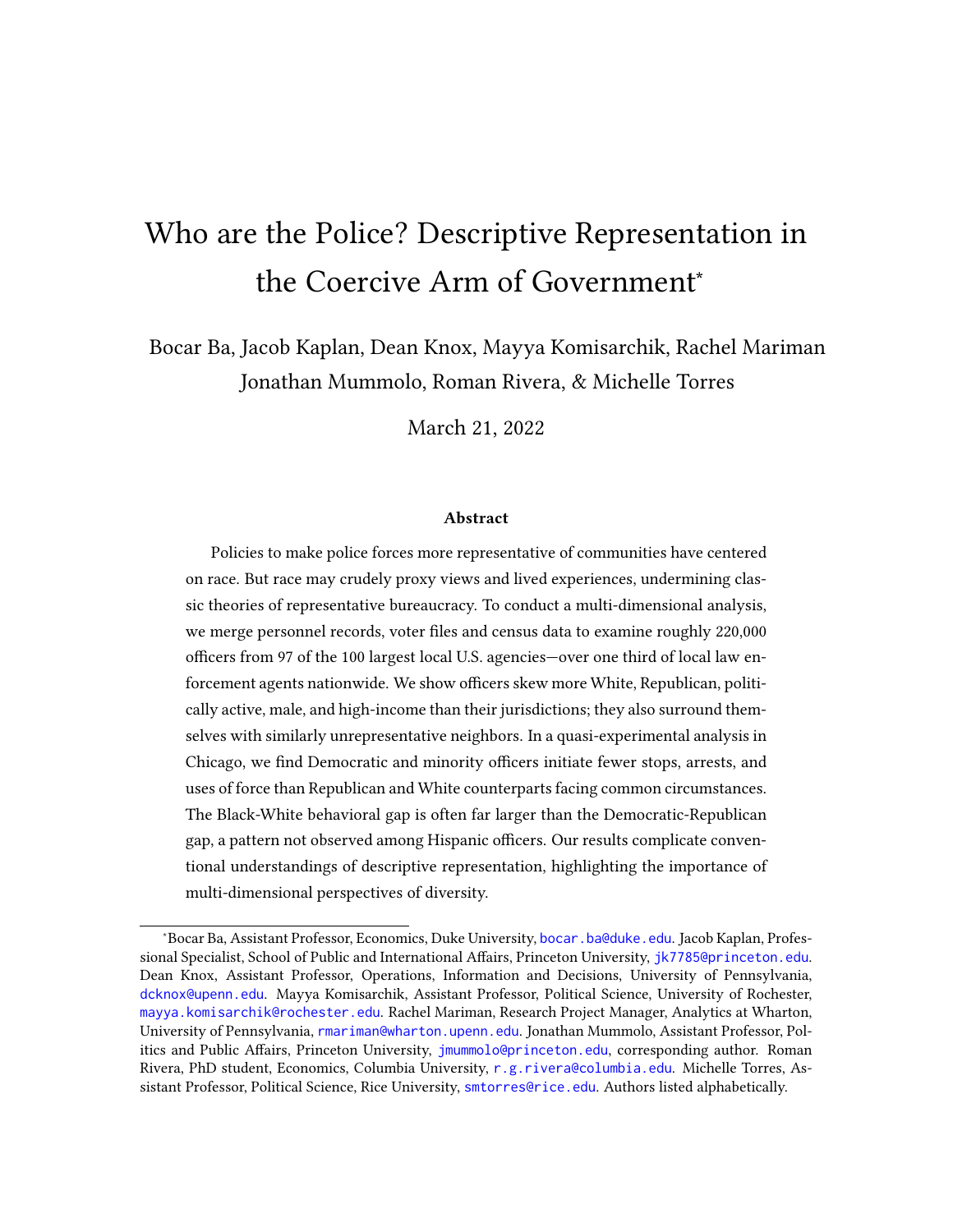## References

- Alexander, Michelle. 2010. The New Jim Crow: Mass Incarceration in the Age of Colorblindness. New York: The New Press.
- Ba, Bocar A., Dean Knox, Jonathan Mummolo and Roman G. Rivera. 2021. "The Role of Officer Race and Gender in Police-Civilian Interactions in Chicago." Science 371(6530):696– 702.
- Bendor, Jonathan and Adam Meirowitz. 2004. "Spatial models of delegation." American Political Science Review 98(2):293–310.
- BJS. 2016. Law Enforcement Management and Administrative Statistics. Technical report United States Department of Justice. Office of Justice Programs. Bureau of Justice Statistics. Inter-university Consortium for Political and Social Research Maryland: . URL: https://doi.org/10.3886/ICPSR37323.v1
- Brehm, John and Scott Gates. 1999. Working, Shirking, and Sabotage: Bureaucratic Response to a Democratic Public. University of Michigan Press.
- Briggs, Steven J and Kelsey A Keimig. 2017. "The impact of police deployment on racial disparities in discretionary searches." Race and Justice 7(3):256–275.
- Campbell, Angus, Philip E. Converse, Warren E. Miller and Donald E. Stokes. 1960. The American Voter. University of Chicago Press.
- Clinton, Joshua D., Anthony Bertelli, Christian R. Grose, David E. Lewis and David C. Nixon. 2012. "Separated powers in the United States: The ideology of agencies, presidents, and congress." American Journal of Political Science 56(2):341–354.
- Clinton, Joshua D. and David E. Lewis. 2008. "Expert opinion, agency characteristics, and agency preferences." Political Analysis 16(1):3–20.
- DOJ. 2016. Law Enforcement Agency Roster (LEAR), 2016. Technical report United States Department of Justice. Office of Justice Programs. Bureau of Justice Statistics. [http:](http://doi.org/10.3886/ICPSR30766.v1) [//doi.org/10.3886/ICPSR30766.v1](http://doi.org/10.3886/ICPSR30766.v1).
- Dolan, Julie. 2001. "Political appointees in the United States: Does gender make a difference?" Political Science & Politics 34.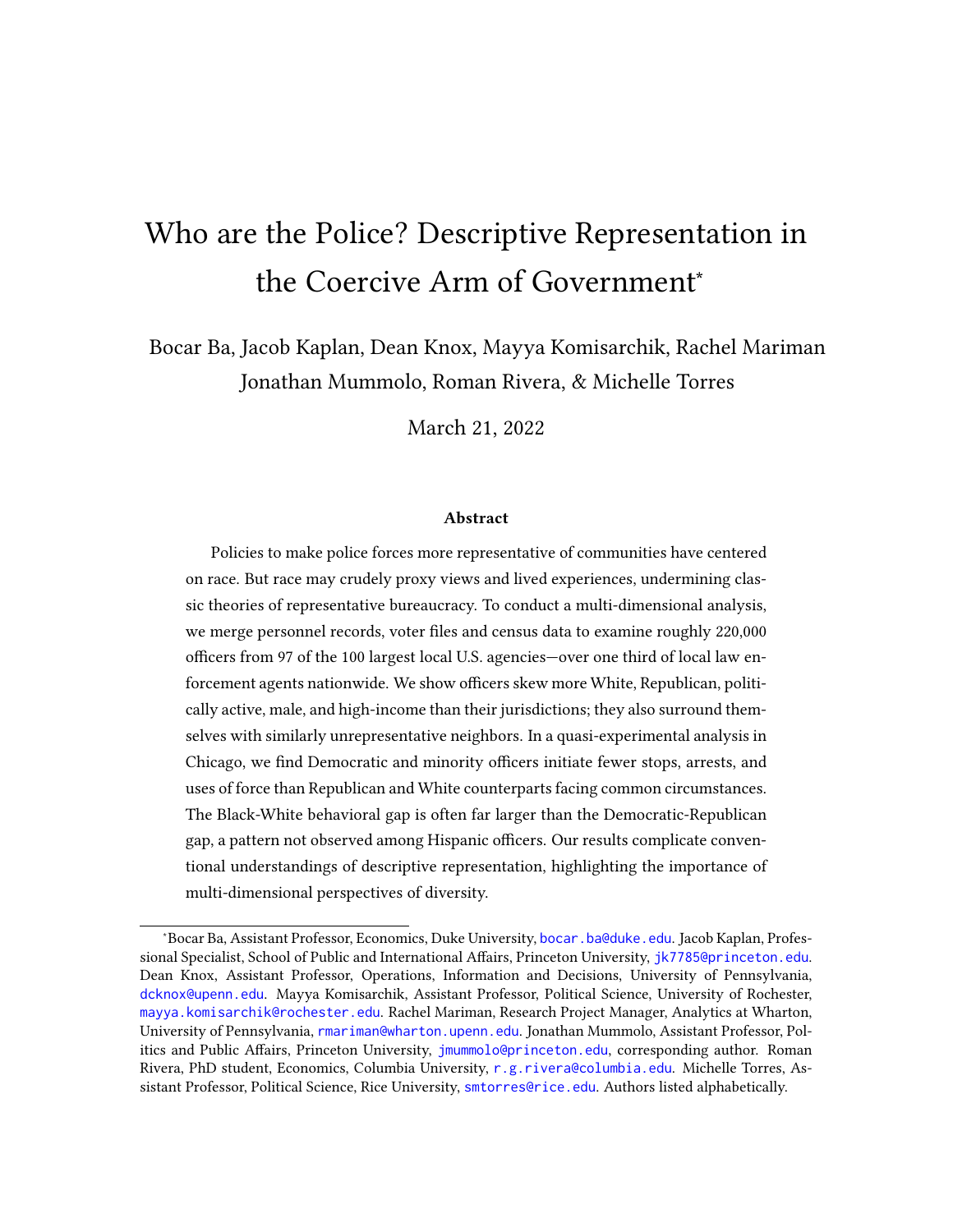- Dolan, Julie and David H. Rosenbloom. 2003. Representative bureaucracy: Classic readings and continuing controversies. Routledge.
- Eckhouse, Laurel. 2019. "Race, party, and representation in criminal justice politics." The Journal of Politics 81(3):1143–1152.
- Eisinger, Peter K. 1983. "Municipal residency requirements and the local economy." Social Science Quarterly 64(1):85.
- Enamorado, Ted, Benjamin Fifield and Kosuke Imai. 2017a. "fastLink: Fast Probabilistic Record Linkage with Missing Data.". URL: https://github.com/kosukeimai/fastLink
- Enamorado, Ted, Benjamin Fifield and Kosuke Imai. 2017b. "Using a Probabilistic Model to Assist Merging of Large-scale Administrative Records." Working Paper .
- Ferreira, JA and AH Zwinderman. 2006. "On the benjamini–hochberg method." The Annals of Statistics 34(4):1827–1849.
- Forman Jr., James. 2017. Locking up our own: Crime and punishment in Black America. Farrar, Straus and Giroux.
- Fyfe, James J. 1981. "Who shoots? A look at officer race and police shooting." Journal of Police Science & Administration .
- Glaser, Jack. 2014. Suspect Race: Causes and Consequences of Racial Pro ling. Oxford University Press.
- Goldstein, Herman. 1977. Policing a Free Society. Ballinger Pub. Co.
- Grunwald, Ben and John Rappaport. 2019. "The Wandering Officer." Yale Law Journal 129.
	- URL: https://www.washingtonpost.com/politics/2020/06/16/what-happens-when-policeo cer-gets-red-very-often-another-police-agency-hires-them/
- Hainmueller, Jens, Daniel J Hopkins and Teppei Yamamoto. 2014. "Causal inference in conjoint analysis: Understanding multidimensional choices via stated preference experiments." Political analysis 22(1):1–30.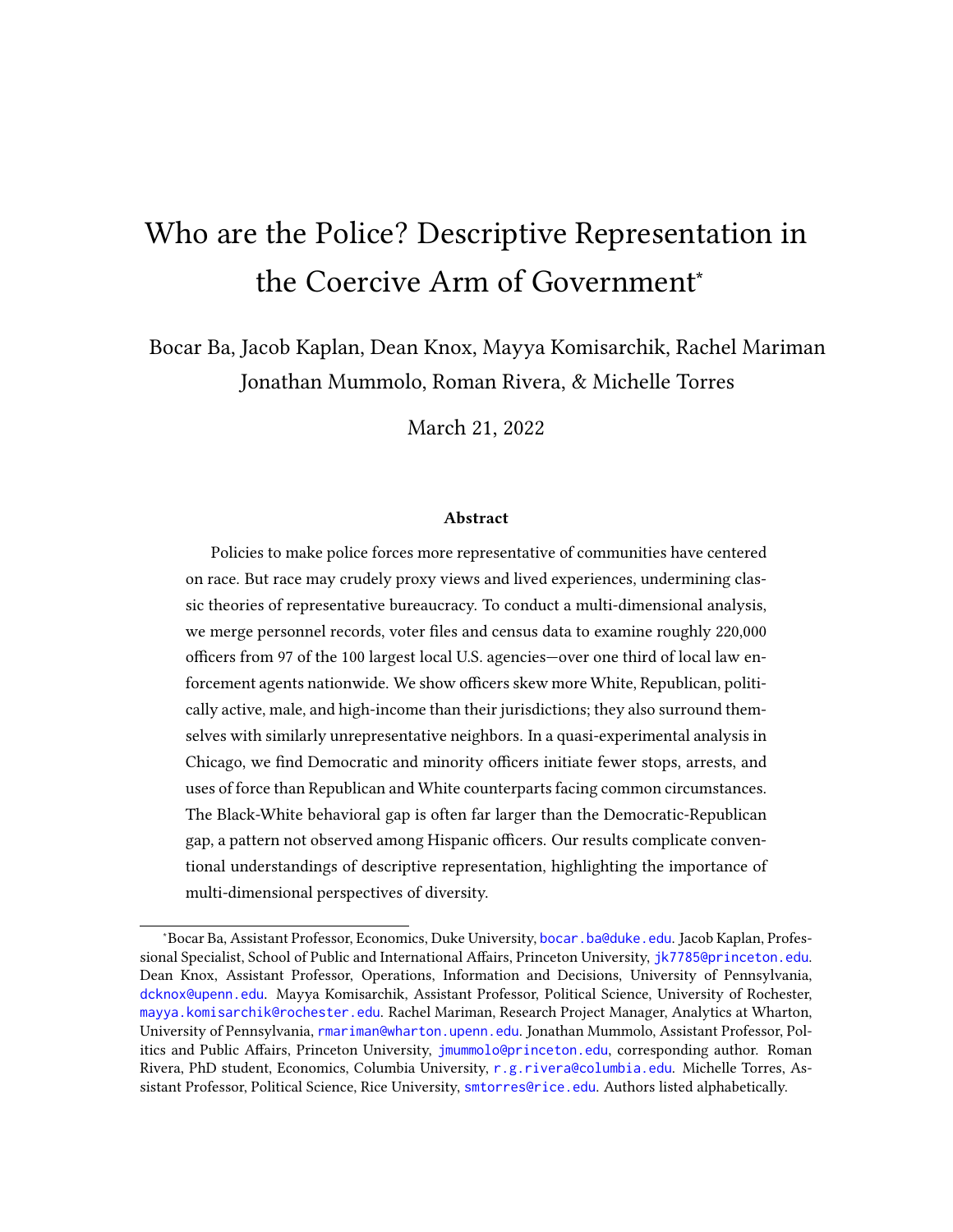- Harrell, Erika and Elizabeth Davis. 2020. "Contacts between police and the public, 2018– statistical tables." Bureau of Justice Statics Report, NCJ 255730.
- Harris. 2021. Reimagining Chicago's Public Safety. Technical report. URL: https://theharrispoll.com/reimagining-chicago-public-safety-macarthurfoundation/
- Harvey, Anna and Taylor Mattia. 2019. "Reducing Racial Disparities in Crime Victimization." Working Paper . URL: https://s18798.pcdn.co/annaharvey/wp-content/uploads/sites/ 6417/2019/12/Victimization
- Hauck, Grace and Mark Nichols. 2020. "Should police officers be required to live in the cities they patrol? There's no evidence it matters." USA TODAY .
	- URL: https://www.usatoday.com/story/news/nation/2020/06/13/police-residencydata/5327640002/
- Hoekstra, M. and C. Sloan. 2020. "Does Race Matter for Police Use of Force? Evidence from 911 Calls." National Bureau of Economic Research, Working Paper (26774) . URL: https://econrails.uzh.ch/api/agenda/event /269
- Hopkins, Daniel J. 2010. "Politicized Places: Explaining Where and When Immigrants Provoke Local Opposition." American Political Science Review 104(1):40–60.
- Huber, John D. and Charles R. Shipan. 2002. Deliberate Discretion? The Institutional Foundations of Bureaucratic Autonomy. Cambridge University Press.
- Hyland, Shelley S and Elizabeth Davis. 2019. "Local police departments, 2016: Personnel." Washington, DC: Bureau of Justice Statistics (BJS) US Dept of Justice, O ce of Justice Programs, Bureau of Justice Statistics .
- Kane, Robert J. 2003. "Social control in the metropolis: A community-level examination of the minority group-threat hypothesis." Justice Quarterly 20(2):265–295.
- Kaplan, Jacob. 2018. "Jacob Kaplan's Concatenated Files: Uniform Crime Reporting (UCR) Program Data: Arrests by Age, Sex, and Race, 1974-2020." Ann Arbor, MI: Inter-university Consortium for Political and Social Research [distributor] pp. 12–29.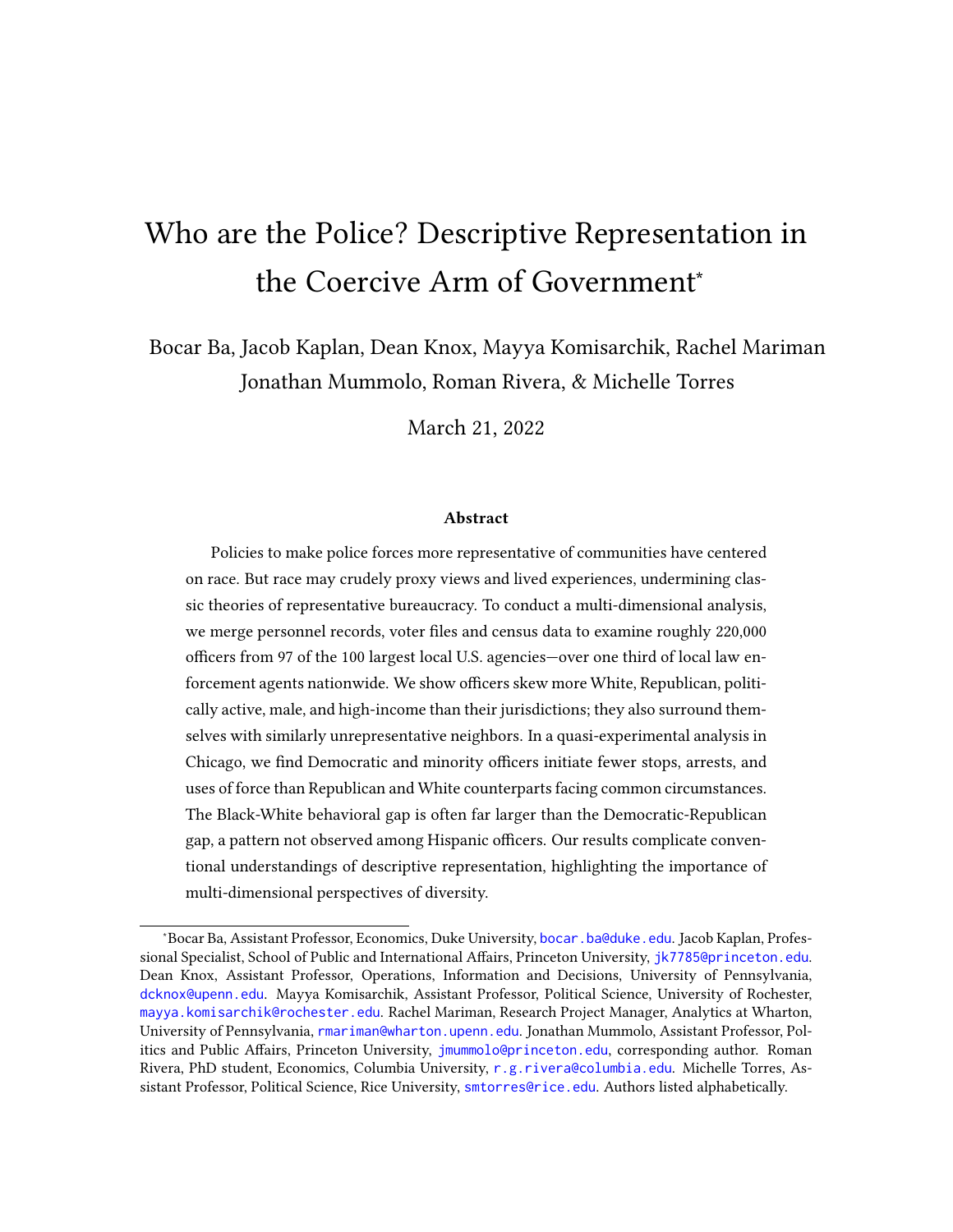- Kaplan, Jacob. 2020. "Jacob Kaplan's Concatenated Files: Uniform Crime Reporting Program Data: Offenses Known and Clearances by Arrest, 1960-2020." Ann Arbor, MI: Interuniversity Consortium for Political and Social Research [distributor] .
- Kaplan, Jacob. 2021. "Uniform Crime Reporting Program Data: Law Enforcement Officers Killed and Assaulted (LEOKA) 1960-2020." Ann Arbor, MI: Inter-university Consortium for Political and Social Research .
- Key, V.O. 1949. Southern Politics in State and Nation. A.A. Knopf.
- Kim Parker and Kiley Hurst. 2021. "Growing share of Americans say they want more spending on police in their area.". URL: https://www.pewresearch.org/fact-tank/2021/10/26/growing-share-of-americans-

say-they-want-more-spending-on-police-in-their-area/

- Kingsley, Donald. 1944. Representative Bureaucracy. Antioch Press.
- Knox, Dean, Christopher Lucas and Wendy K Tam Cho. 2022. "Testing Causal Theories with Learned Proxies." Annual Review of Political Science 25.
- Knox, Dean and Jonathan Mummolo. 2020. "Toward a general causal framework for the study of racial bias in policing." Journal of Political Institutions and Political Economy 1(3):341–378.
- Knox, Dean, Will Lowe and Jonathan Mummolo. 2020. "Administrative records mask racially biased policing." American Political Science Review 114(3):619–637.
- Krause, George A. 2010. Legislative delegation of authority to bureaucratic agencies. In The Oxford handbook of American Bureaucracy.
- Kringen, Anne Li. 2014. Understanding barriers that  $a$  ect recruiting and retaining female police o cers: A mixed method approach. Texas State University-San Marcos.
- Kropf, Martha, Timothy Vercellotti and David C. Kimball. 2013. "Representative bureaucracy and partisanship: The implementation of election law." Public Administration Review 73:242–252.
- Lalwani, Nikita and Mitchell Johnston. 2020. "What happens when a police officer gets fired? Very often another police agency hires them." The Washington Post.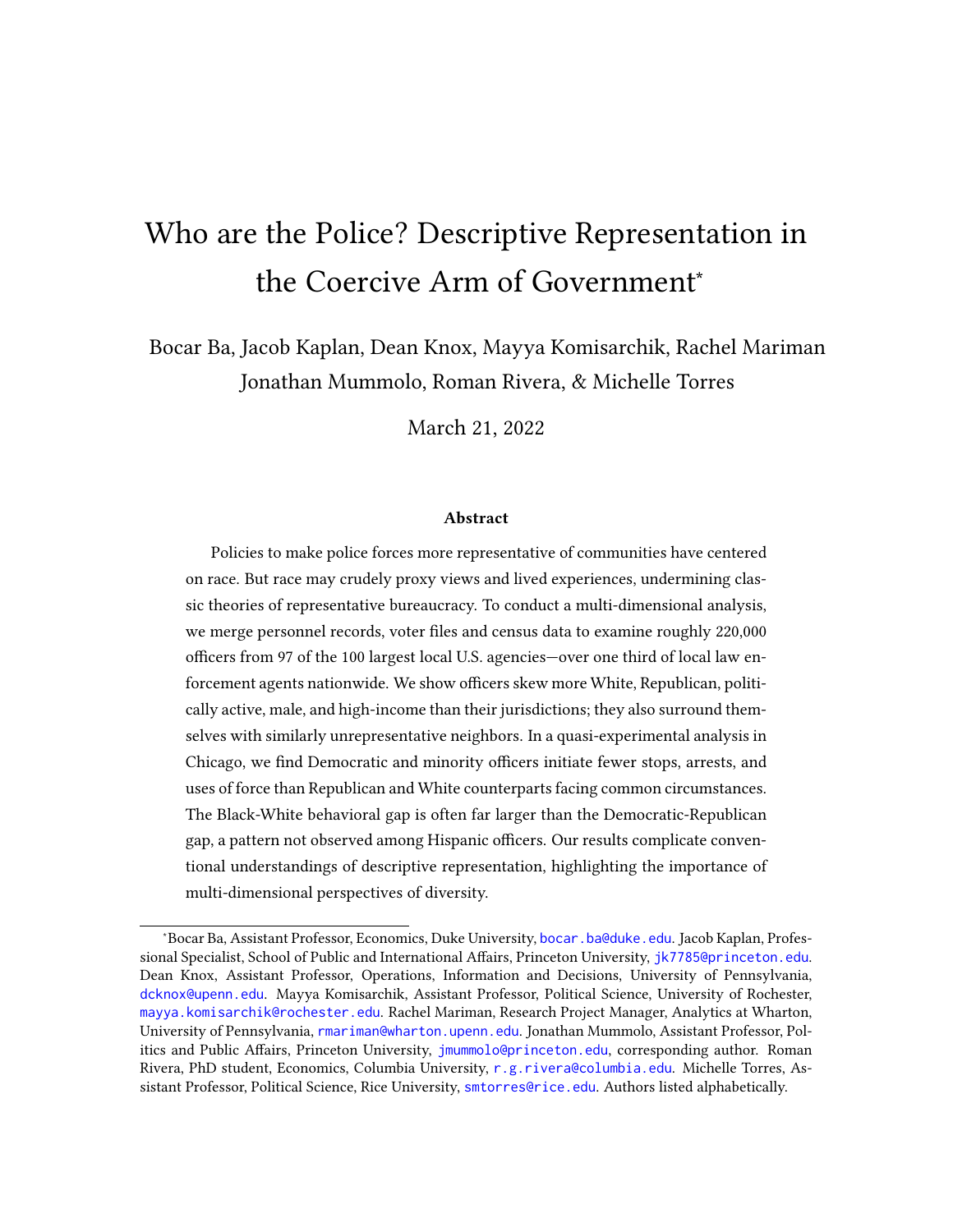URL: https://www.washingtonpost.com/politics/2020/06/16/what-happens-when-policeo cer-gets-red-very-often-another-police-agency-hires-them/

- Legewie, Joscha and Jeffrey Fagan. 2016. "Group threat, police officer diversity and the deadly use of police force." Columbia Public Law Research Paper (14-512).
- Lerman, Amy and Vesla Weaver. 2014. Arresting Citizenship: The Democratic Consequences of American Crime Control. University of Chicago Press.
- Linos, Elizabeth. 2017. "More Than Public Service: A Field Experiment on Job Advertisements and Diversity in the Police." Journal of Public Administration Research and Theory  $28(1):67-85.$

URL: https://doi.org/10.1093/jopart/mux032

- Lipset, Seymour Martin. 1975. Representative Bureaucracy: Classic Readings and Continuing Controversies. Routledge chapter Bureaucracy and Social Change, pp. 80–84.
- McCrary, Justin. 2007. "The effect of court-ordered hiring quotas on the composition and quality of police." American Economic Review 97(1):318–353.
- Meier, Kenneth J and Jill Nicholson-Crotty. 2006. "Gender, representative bureaucracy, and law enforcement: The case of sexual assault." Public Administration Review 66(6):850– 860.
- Meier, Kenneth J, Robert D Wrinkle and Jerry L Polinard. 1999. "Representative bureaucracy and distributional equity: Addressing the hard question." The Journal of Politics 61(4):1025–1039.
- Meier, Kenneth John. 1975. "Representative bureaucracy: An empirical analysis." American Political Science Review 69(2):526–542.
- Miller, Amalia R and Carmit Segal. 2012. "Does temporary affirmative action produce persistent effects? A study of black and female employment in law enforcement." Review of Economics and Statistics 94(4):1107–1125.
- Miller, Amalia R and Carmit Segal. 2018. "Do Female Officers Improve Law Enforcement Quality? Effects on Crime Reporting and Domestic Violence." The Review of Economic Studies 86(5):2220–2247.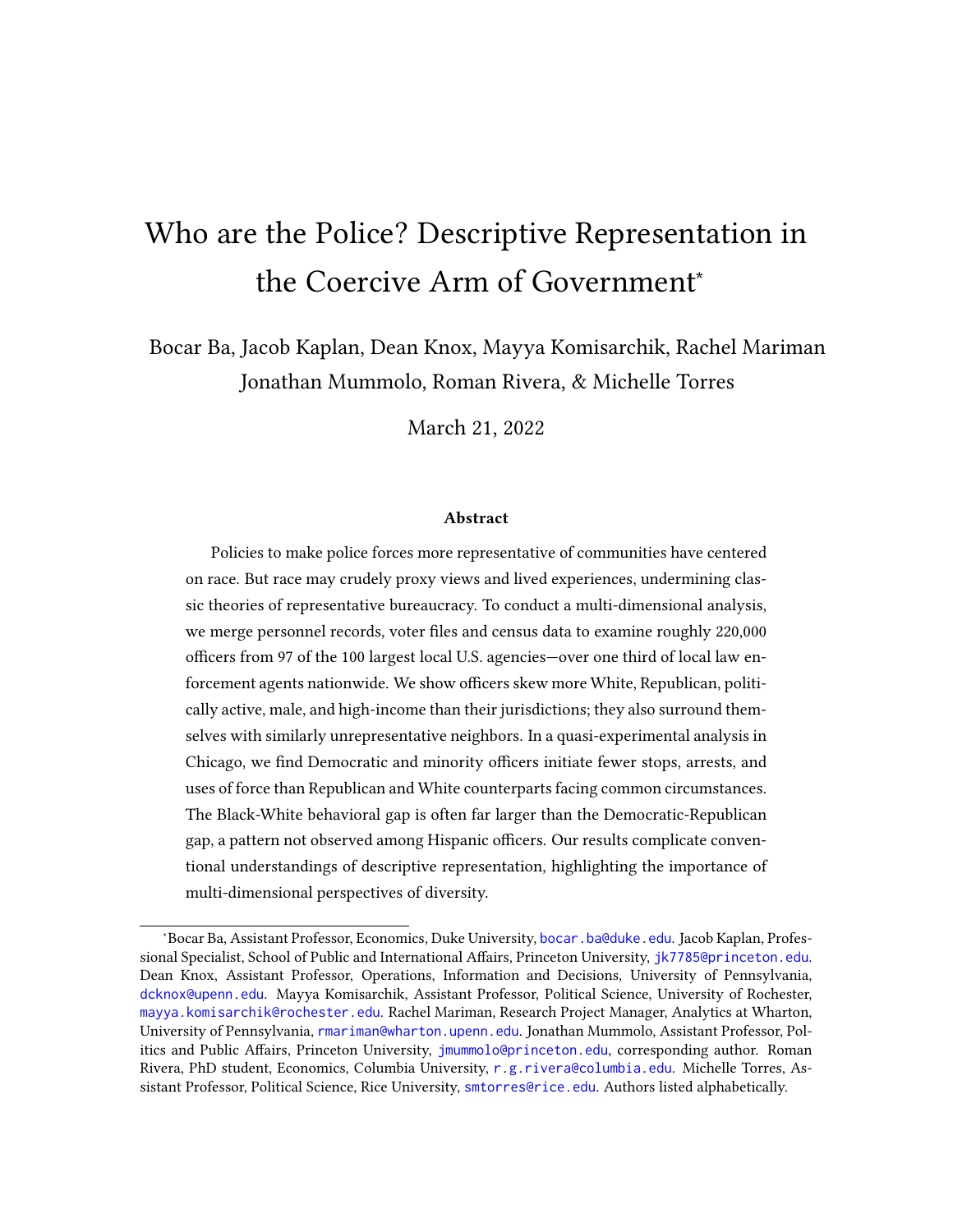- Morin, Rich, Kim Parker, Renee Stepler and Andrew Mercer. 2017. Behind the Badge: Amid protests and calls for reform, how police view their jobs, key issues and recent fatal encounters between blacks and police. Technical report Pew Research Center.
- Mosher, Frederick Camp. 1968. Democracy and the public service. Vol. 53 New York: Oxford University Press.
- Murphy, David W and John L Worrall. 1999. "Residency requirements and public perceptions of the police in large municipalities." Policing: An international journal of police strategies & management .
- Oliver, J. Eric and Janelle Wong. 2003. "Intergroup Prejudice in Multiethnic Settings." American Journal of Political Science 47(4):567–82.
- Oliver, J. Eric and Tali Mendelberg. 2000. "Reconsidering the Environmental Determinants of White Racial Attitudes." American Journal of Political Science 44(3):574–89.
- Pettigrew, Thomas F. 1998. "Intergroup contact theory." Annual review of psychology 49(1):65–85.
- Pew. 2017. "Republicans more likely than Democrats to have confidence in police.". URL: https://www.pewresearch.org/fact-tank/2017/01/13/republicans-more-likely-thandemocrats-to-have-con dence-in-police/
- Potter, Rachel and Craig Volden. 2021. "A Female Policy Premium? Agency Context and Women's Leadership in the U.S. Federal Bureaucracy." Journal of Public Administration Research and Theory 31:91–107.
- Prior, Markus. 2007. Post-Broadcast Democracy. Cambridge University Press.
- Sen, Maya and Omar Wasow. 2016. "Race as a bundle of sticks: Designs that estimate effects of seemingly immutable characteristics." Annual Review of Political Science 19:499– 522.
- Sklansky, David Alan. 2005. "Not your father's police department: Making sense of the new demographics of law enforcement." J. Crim. L. & Criminology 96:1209–1244.
- Smith, Dennis C. 1980a. "Police attitudes and performance: The impact of residency." Urban a airs quarterly  $15(3):317-334$ .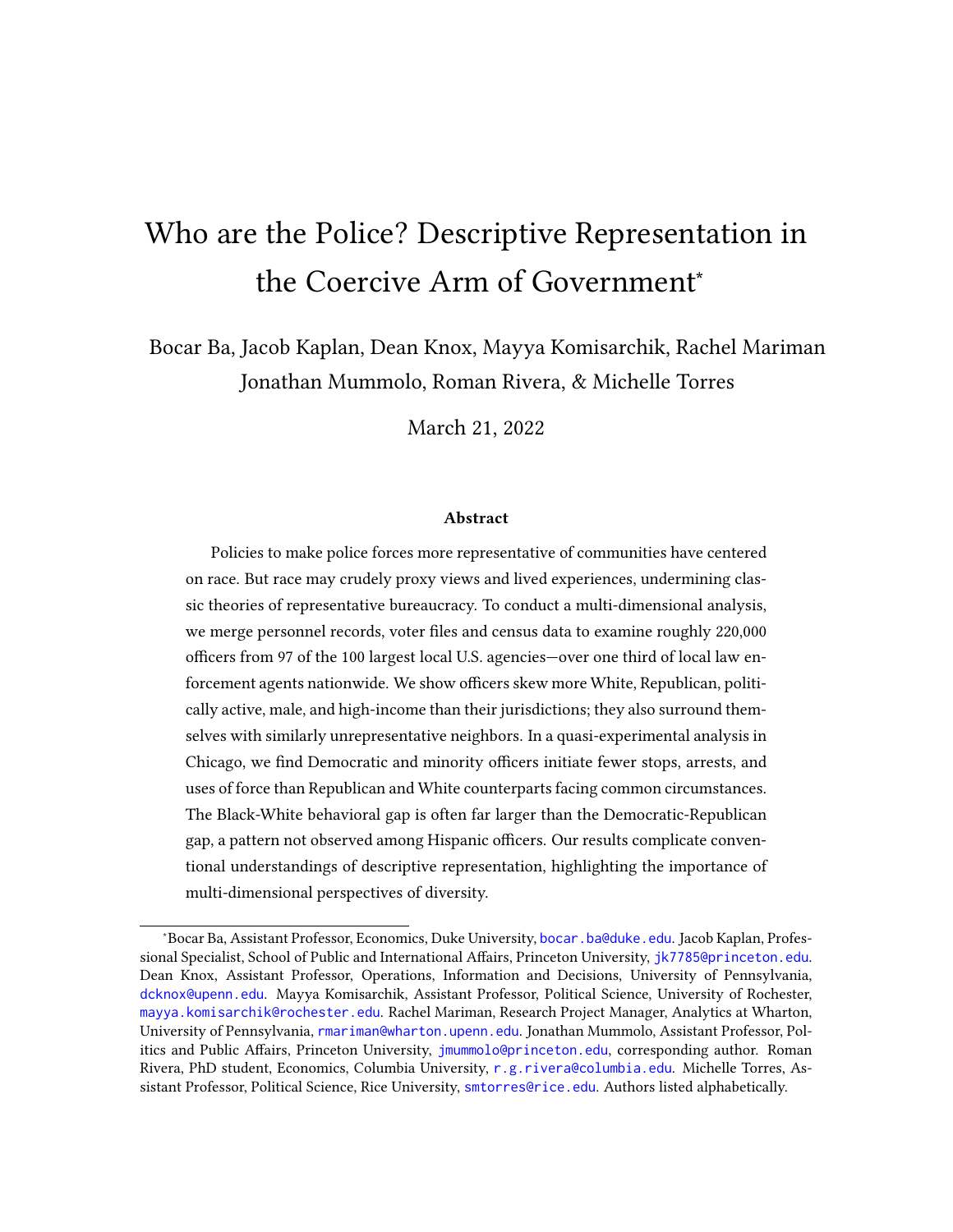- Smith, Russell L. 1980b. "Representative bureaucracy: A research note on demographic representation in state bureaucracies." Review of Public Personnel Administration 1(1):1– 13.
- Soss, Joe and Vesla Weaver. 2017. "Police are our government: Politics, political science, and the policing of race–class subjugated communities." Annual Review of Political Science 20:565–591.
- Walker, Samuel, Cassia Spohn and Miriam DeLone. 2016. The color of justice: Race, ethnicity, and crime in America. Cengage Learning.
- West, Jeremy. 2018. "Racial Bias in Police Investigations.". Working Paper. URL: https://people.ucsc.edu/ jwest1/articles/West
- White, Ismail K, Chryl N Laird and Troy D Allen. 2014. "Selling Out?: The politics of navigating conflicts between racial group interest and self-interest." American Political Science Review 108(4):783–800.
- White, Michael D., Jonathon A. Cooper Jessica Saunders and Anthony J. Raganella. 2010. "Motivations for becoming a police officer: Re-assessing officer attitudes and job satisfaction after six years on the street." Journal of Criminal Justice 38(4):520–530.

Wilson, James Q., ed. 1989. Bureaucracy: What government agencies do and why they do it.

Wright II, James E. and Andrea M. Headley. 2020. "Police Use of Force Interactions: Is Race Relevant or Gender Germane?" The American Review of Public Administration 50(8):851–864. URL: https://doi.org/10.1177/0275074020919908

36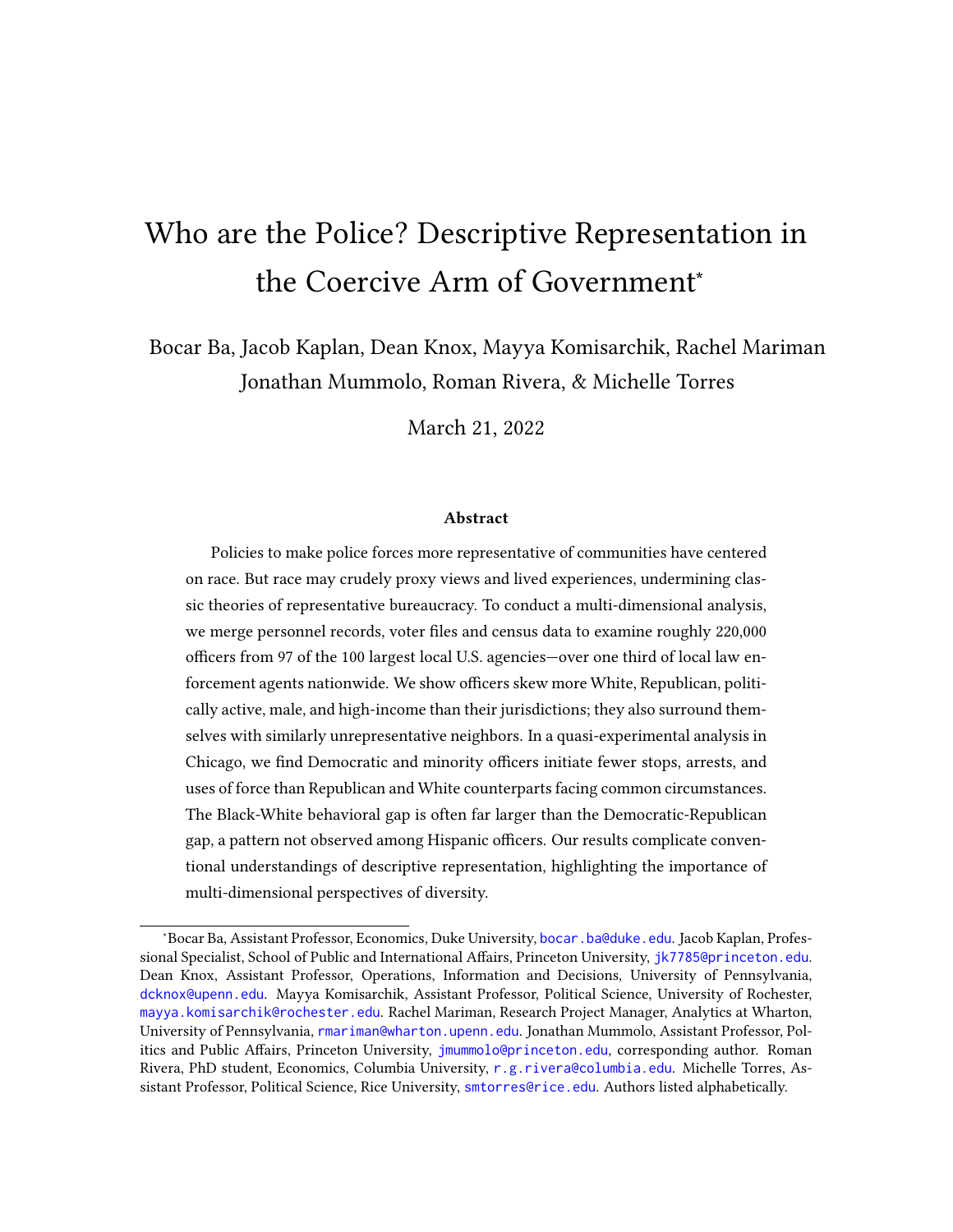Online Appendix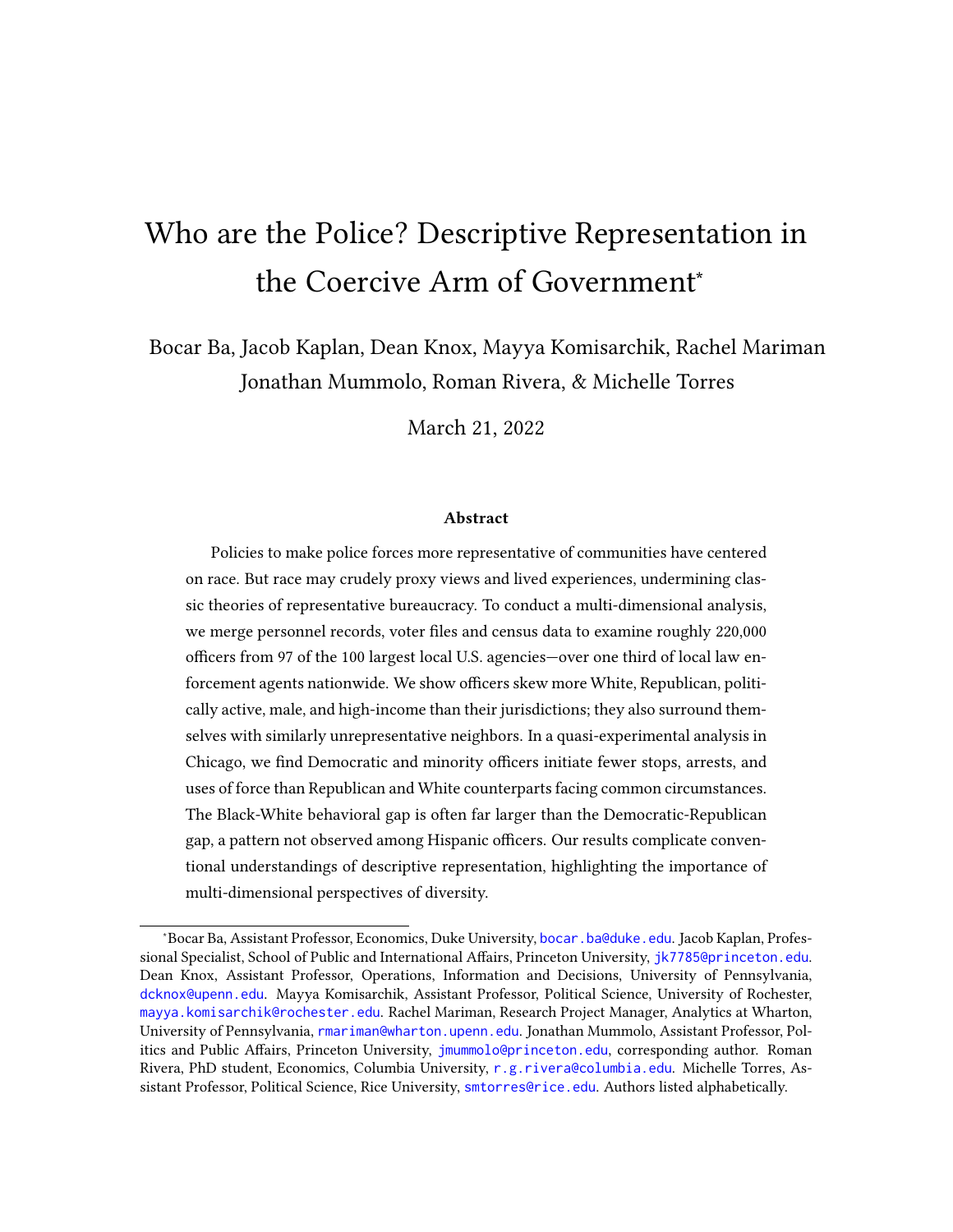# A Additional Details on Data and Estimation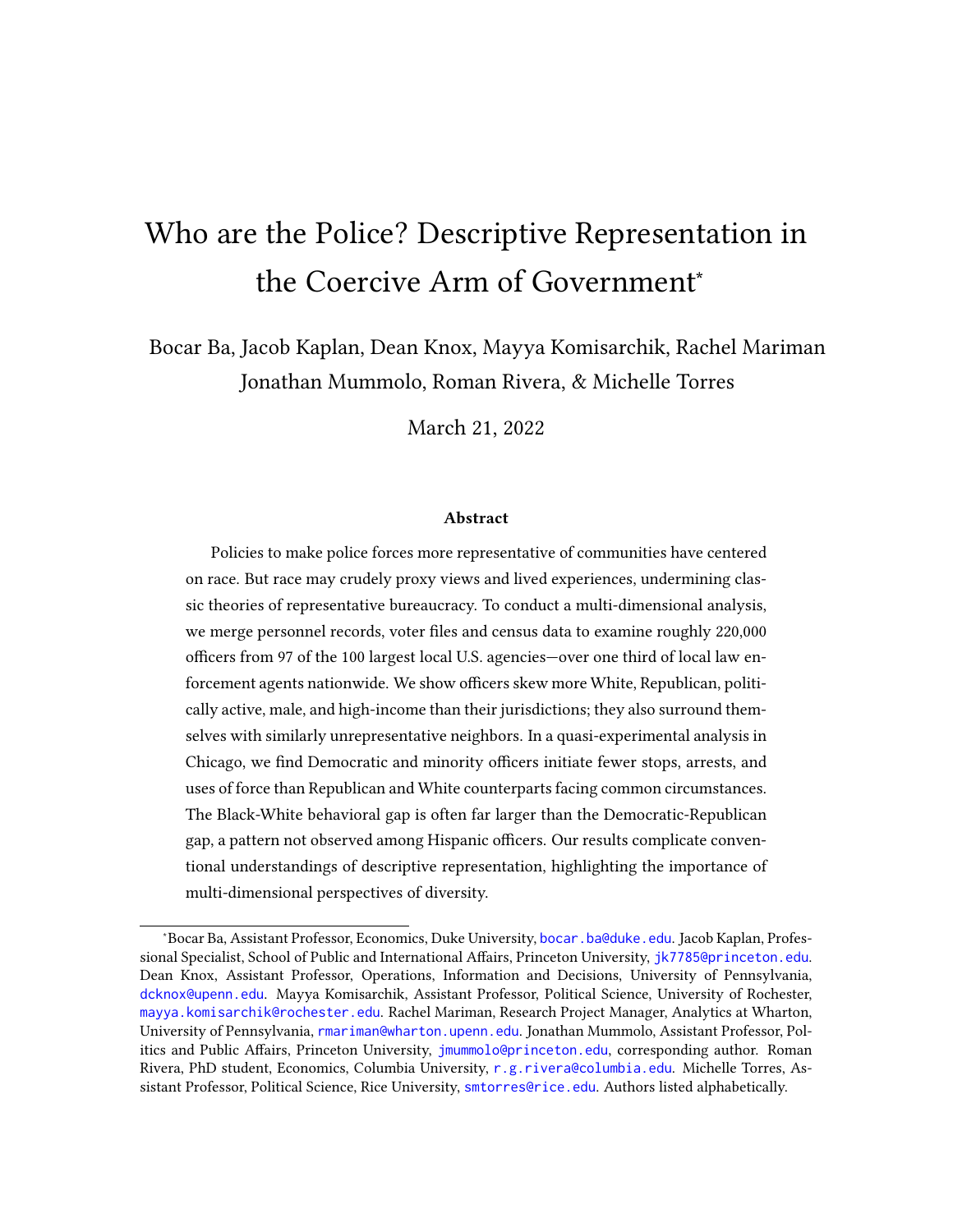#### A.1 Civilian comparison data

We compare officers to civilians who live in their agency's jurisdiction. For individuallevel data on officers and civilians registered to vote, data comes from L2. This data contains the same variables as those used for officers: political party, race/ethnicity, gender, age, and household income. For data on all residents of the jurisdiction we use data from the American Community Survey (ACS)  $2015-2019$  data.<sup>13</sup> The ACS surveys approximately 1% of the US population each year, meaning that this data is a Census estimate of the true population.

To obtain officer-level data, we matched each officer to L2 records for individuals living in the agency's county and any neighboring counties, due to the possibility that officers may commute from outside the jurisdiction. For civilian data, however, we only include people who live within the jurisdiction of each agency. We define a jurisdiction as the area for which each agency claims primary responsibility. More specifically, the area is the county or Census Place (typically a city) where the agency claims authority. In the case of city police departments, this is the city itself. The jurisdiction for the Philadelphia Police Department, for example, is the census place called the City of Philadelphia. For sheriffs' offices, we use self-described jurisdictions per official websites. For example, Wayne County Sheriff's Office in Michigan defines their jurisdiction as "unincorporated villages and townships within Wayne County"  $14$  meaning that incorporated places in the county—such as Detroit, the seat of Wayne County—are not included. Sheriffs' offices variously cover only unincorporated places in a county, specific parts of the county including both incorporated and unincorporated places, or all of a county.

For both L2- and Census-based comparison groups, we used all people who reside in a Census tract within the agency's jurisdiction. A Census tract is a small geographic unit that covers an average of 4,000 people and in urban areas is the Census's rough approximation of a neighborhood.<sup>15</sup> Census tracts are fully contained within counties, but can extend to cover multiple Census Places (e.g. cities, towns) meaning that different parts of a single tract may lie inside and outside of an agency's jurisdiction. This is rare and occurs primarily in extremely rural areas with low population density.

Each individual in the L2 data is associated with an address (including tract, county

<sup>&</sup>lt;sup>13</sup>While the 2020 decennial Census is complete, currently available data does not contain all of the variables that we use.

<sup>14</sup><https://waynecountysheriff.com/about/>

<sup>15</sup>urlhttps://www2.census.gov/geo/pdfs/reference/GARM/Ch1GARM.pdf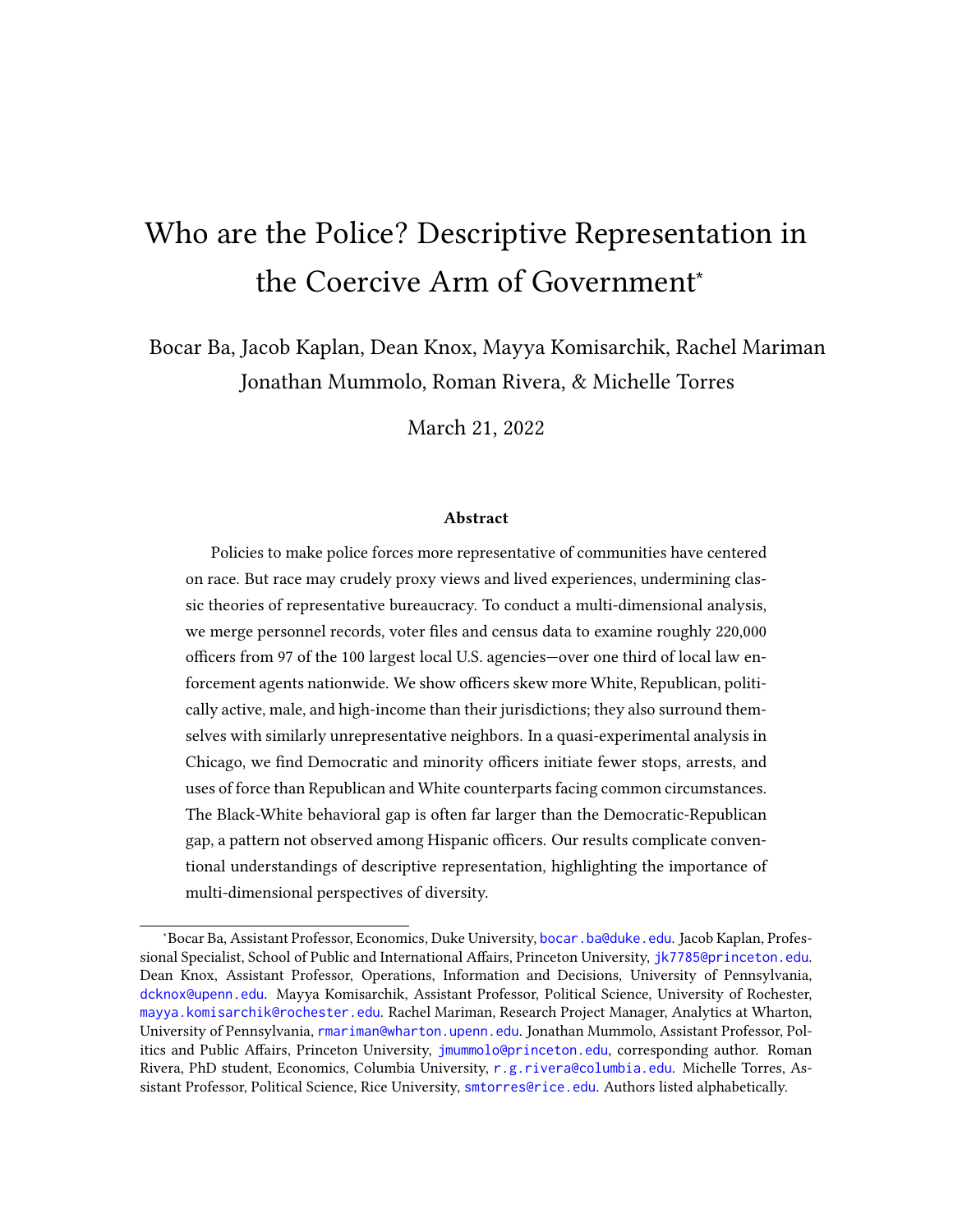and state). For computational efficiency, we operate at the tract level when processing L2 data. Tracts with fewer than 100 entries in L2 were excluded. We spatially join the remaining L2 tracts with Census Place shapefiles from the US Census. Tracts that were not in any Place were considered to be in an unincorporated part of that county. We then used the jurisdiction for each agency, as defined above, to identify all tracts for which an agency has at least partial jurisdiction. For example, an agency whose jurisdiction is only a single Census Place (e.g. City of Philadelphia) will be assigned every tract in that Place. An agency whose jurisdiction is an entire county, excluding certain Places, will be assigned all tracts in that county other than those in the excluded Places. We used the same tract-based operationalization of jurisdiction when analyzing both L2 and Census data.

#### A.2 Imputed Data on Party ID

L2 describes their method for labeling party ID as follows: "L2 has partnered with academic analysts to create party models for states lacking such registration information. The modeling is based on a great many public and private data sources including demographics available through the voter file, exit polling from presidential elections, commercial lifestyle indicators, census data, self-reported party preferences from private polling and more. Combining all of these data sets through Bayesian analysis and other statistical techniques has resulted in the 'likely' party affiliations we have applied to the voter files in these states. L2 cannot guarantee that any single voter will self-identify as being associated with the assigned 'likely' party. We believe that the accuracy level is 85% or better but make no guarantees. Users of the data should remember that this is a probabilityonly indicator of preferences. L2 is offering these probability indicators at no additional charge and we hope that you'll find them useful in your targeting. We invite customers' comments about their experiences with the accuracy of the models so that the feedback can be used in future refinements."

See Section B.1 for estimates of core results after subsetting to states with closed primary elections in 2020.

#### A.3 Data on Officer Race/Ethnicity and Gender

As explained in the main text, we rely on 2019 LEOKA data (Kaplan, 2021) for gender data on agencies, due to its near-complete coverage. Two exceptions are the Columbus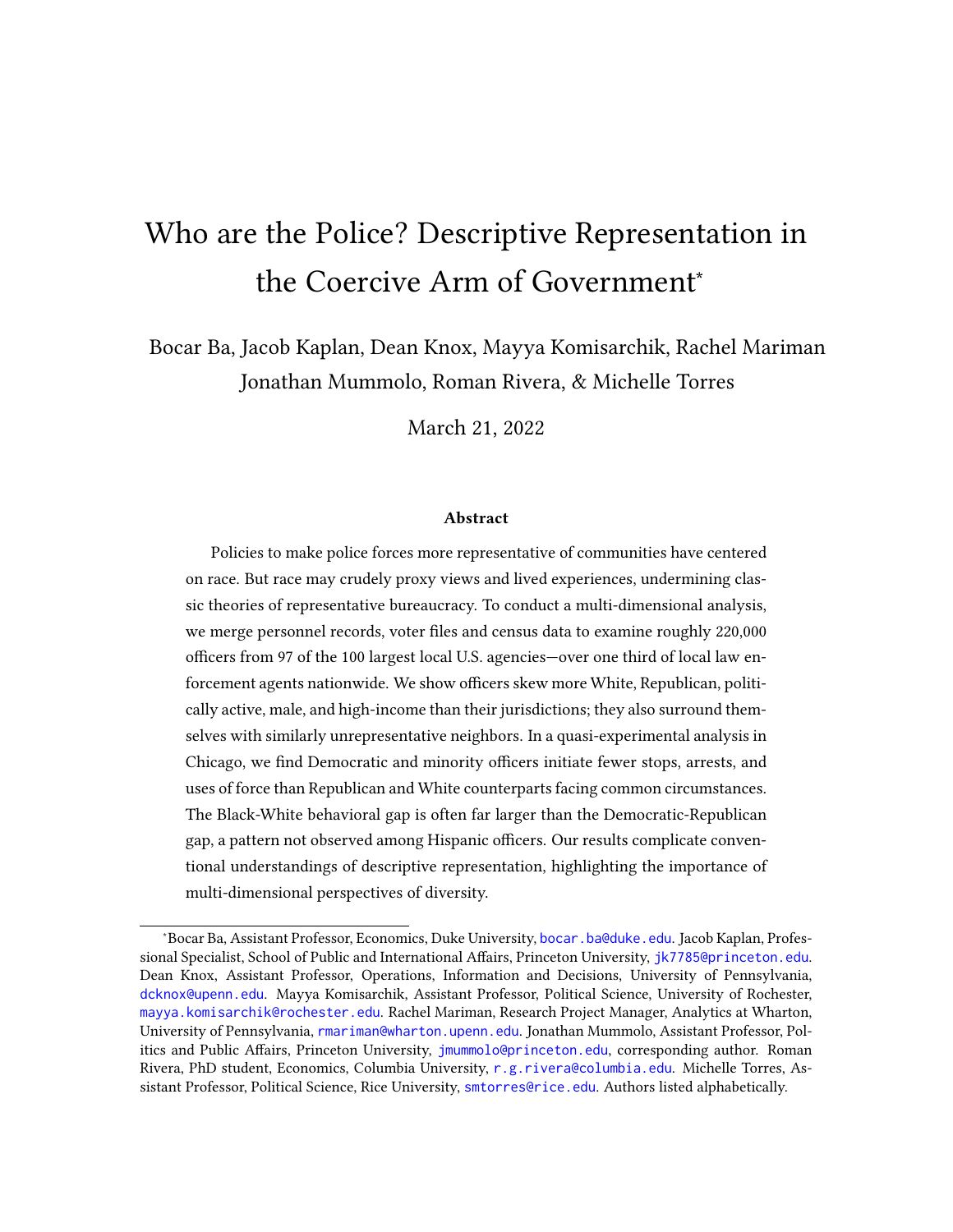Police Department, in Ohio, and the Jefferson Parish Sheriff's Office, in Louisiana, which do not report officer gender in 2019; here we use 2018 LEOKA data which did include officer gender. In addition, because LEOKA data does not contain racial/ethnic measures, we obtain those from the 2016 LEMAS data for 86% of agencies, and use L2 estimates of officers' racial and ethnic identities for the remaining agencies.

#### A.4 Estimation of Behavioral Differences

Our approach to estimating multi-dimensional behavioral differences is based on an extension of Ba et al. (2021). We index MDSBs by  $\quad$  F, where F is the set of MDSBs in some feasible set of interest (i.e., MDSBs in which officers with minority, White, Democratic, and Republican identities appear; note that depending on the analysis, "minority" can denote either Black or Hispanic identity). Patrol assignment slots within an MDSB are indexed by  $\{1, \ldots, \}$ . We denote shift-level outcomes—stop, arrest, and force counts, potentially broken out by civilian category—as  $\quad \,$  . For each slot, the officer's multi-dimensional demographic profile (including race, ethnicity, and party) is  $\quad$  , which can potentially take on as many values as there are officers available for deployment in a particular MDSB. We assume that is exogeneously selected within the pool of officers eligible for deployment to each MDSB (importantly, the distribution of  $\;\;\;$  , is not assumed to be constant across MDSBs, as different officer types can select into differing districts or shifts). This relaxes the stable unit treatment value assumption of Ba et al. (2021) to allow for officer profiles that share a common dimension of interest, , but vary on other dimensions. It implicitly assumes stability of potential outcomes across officers sharing identical profiles, though we note that these profiles can be made arbitrarily rich.

Our estimands are defined in terms of aggregations of and contrasts between MDSBlevel attribute-specific potential outcomes,  $[$   $($   $)$ |  $]$ , where indicates that multi-dimensional identity includes aspect, which can take on the values Black, Hispanic, Democratic, or Republican. Here, the expectation is taken over officer profiles that are available for assignment, indicating the average potential outcome when deploying a randomly drawn -type officer into the slot.

We study estimands of the following form:

 $\Box$ ,  $\Box$ ,  $\Box$ ,  $\Box$ ,  $\Box$ ,  $\Box$ ,  $\Box$ ,  $\Box$ ,  $\Box$ ,  $\Box$ 

The inner expectation is what we refer to as the within-MDSB deployment effect. This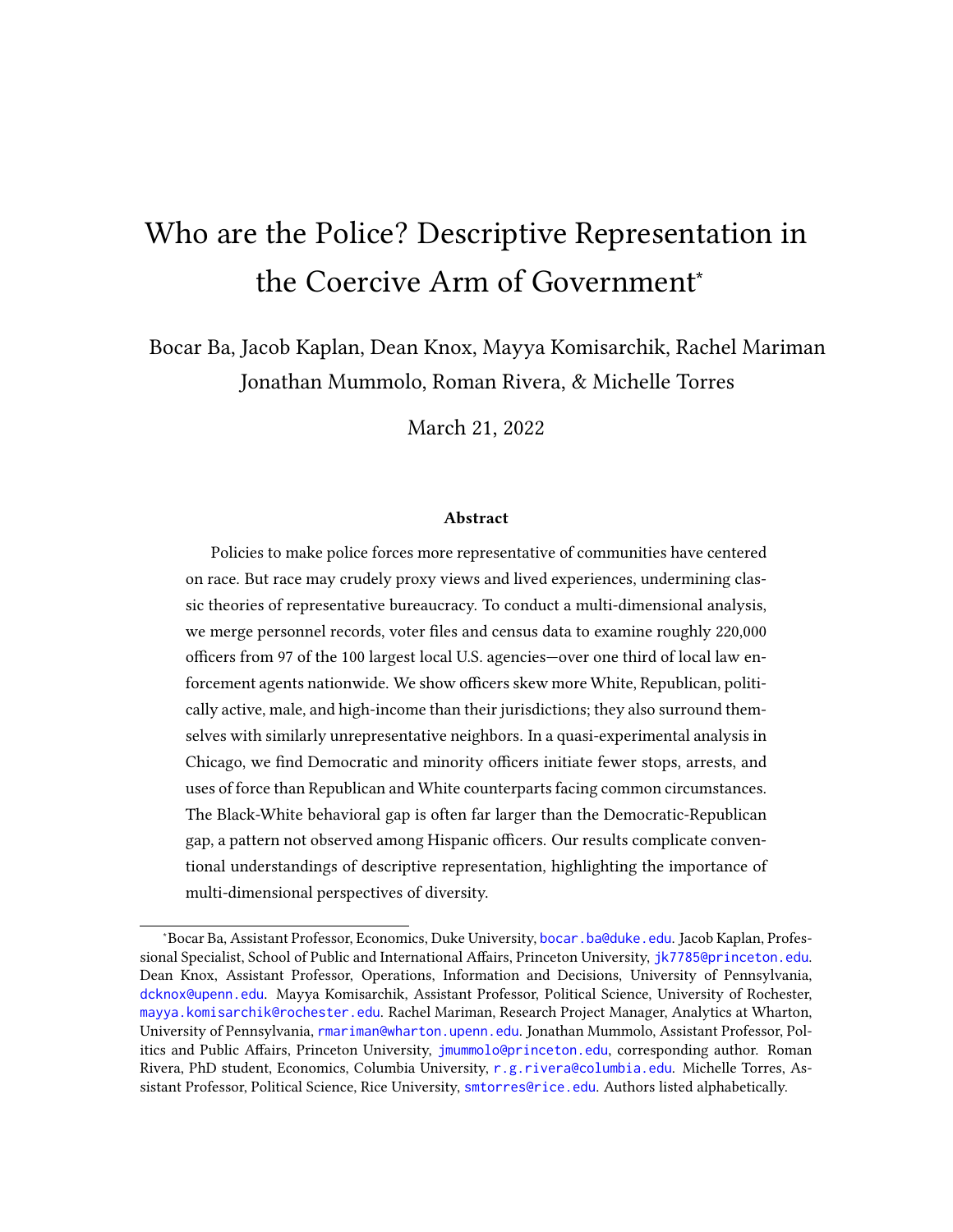quantity is the difference in enforcement volume that a commander can expect when deploying a single randomly drawn officer from the pool available into the MDSB, if that pool is first subset to officer type as opposed to type . The outer expectation aggregates these within-MDSB effects over all MDSBs in CPD and patrol slots in the MDSB (i.e., over and ). This estimand marginalizes over the "bundle of sticks" associated with identities and (Sen and Wasow, 2016), much as marginalization occurs in the average marginal component effects studied in conjoint analyses (AMCE, Hainmueller, Hopkins and Yamamoto, 2014).

An important challenge is that, due to the granularity at which we define MDSBs, not every MDSB is served by officers of every identity group of interest. Given this fundamental limitation, and the need to compare differences between political and racial/ethnic deployment effects, we therefore restrict ourselves to studying the feasible set of MDSBs, F, in which all officer groups of interest appear. We then examine three estimands:

$$
\begin{bmatrix} 1 & 0 & 0 \\ 0 & 0 & 0 \end{bmatrix} = \begin{bmatrix} 1 & 0 & 0 \\ 0 & 0 & 0 \end{bmatrix} = \begin{bmatrix} 1 & 0 & 0 \\ 0 & 0 & 0 \end{bmatrix} \quad \text{Then,} \quad \begin{bmatrix} \text{Rep.} \\ \text{Rep.} \end{bmatrix} = \begin{bmatrix} 1 & 0 & 0 \\ 0 & 1 & 0 \end{bmatrix}
$$

$$
\text{minimize} \quad \text{minimize} \quad \text{minimize} \quad \text{minimize} \quad \text{sum value} \quad \text{sum value} \quad \text{sum value} \quad \text{sum value} \quad \text{sum value} \quad \text{sum value} \quad \text{max value} \quad \text{max value} \quad \text{max value} \quad \text{max value} \quad \text{max value} \quad \text{max value} \quad \text{max value} \quad \text{max value} \quad \text{max value} \quad \text{max value} \quad \text{max value} \quad \text{max value} \quad \text{max value} \quad \text{max value} \quad \text{max value} \quad \text{max value} \quad \text{max value} \quad \text{max value} \quad \text{max value} \quad \text{max value} \quad \text{max value} \quad \text{max value} \quad \text{max value} \quad \text{max value} \quad \text{max value} \quad \text{max value} \quad \text{max value} \quad \text{max value} \quad \text{max value} \quad \text{max value} \quad \text{max value} \quad \text{max value} \quad \text{max value} \quad \text{max value} \quad \text{max value} \quad \text{max value} \quad \text{max value} \quad \text{max value} \quad \text{max value} \quad \text{max value} \quad \text{max value} \quad \text{max value} \quad \text{max value} \quad \text{max value} \quad \text{max value} \quad \text{max value} \quad \text{max value} \quad \text{max value} \quad \text{max value} \quad \text{max value} \quad \text{max value} \quad \text{max value} \quad \text{max value} \quad \text{max value} \quad \text{max value} \quad \text{max value} \quad \text{max value} \quad \text{max value} \quad \text{max value} \quad \text{max value} \quad \text{max value} \quad \text{max value} \quad \text{max value} \quad \text{max value} \quad \text{max value} \quad \text{max value} \quad \text{max value} \quad \text{max value} \quad \text{max value} \quad \text{max value} \quad \text{max value} \quad \text{max value} \quad \text{max value} \quad \text{max value} \quad \text{max value} \quad \text{max value} \quad \text{max value} \quad \text{max value} \quad \text{max value} \quad \text{max value} \quad \text{max value} \quad \text{max value} \quad \text{max value} \quad \text{max value} \quad \text{max value} \quad
$$

𝑖,𝑗 , [ 𝑖,𝑗( 𝑖,𝑗) − 𝑖,𝑗( 𝑖,𝑗 )| 𝑖,𝑗 Dem., 𝑖,𝑗 Rep.] ∣ F (3) − 𝑖,𝑗 , [ 𝑖,𝑗( 𝑖,𝑗) − 𝑖,𝑗( 𝑖,𝑗 )| 𝑖,𝑗 minority, 𝑖,𝑗 White] ∣ F .

An key consideration in consistently estimating the above quantities is that in the presence of heterogeneous within-MDSB deployment effects, ordinary least squares (OLS) will not consistently recover the causal quantities defined above. Rather, it will produce the weighted average of within-MDSB deployment effects, with weights corresponding to the variance of group identities. Importantly, these variance weights differ when examining political divides and racial/ethnic divides. As a result, OLS estimates for the Democratic-Republican deployment effect and the minority-White deployment effect cannot be directly compared, even when restricted to the same set of jointly feasible MDSBs, because the implicit weights on those MDSBs will generally differ. To address this issue, we employ the following simple and direct estimator

$$
\frac{-1}{\sqrt{1-\frac{1}{2}}}\frac{1}{\sqrt{1-\frac{1}{2}}}\frac{1}{\sqrt{1-\frac{1}{2}}}\frac{1}{\sqrt{1-\frac{1}{2}}}\frac{1}{\sqrt{1-\frac{1}{2}}}\frac{1}{\sqrt{1-\frac{1}{2}}}\frac{1}{\sqrt{1-\frac{1}{2}}}\frac{1}{\sqrt{1-\frac{1}{2}}}\frac{1}{\sqrt{1-\frac{1}{2}}}\frac{1}{\sqrt{1-\frac{1}{2}}}\frac{1}{\sqrt{1-\frac{1}{2}}}\frac{1}{\sqrt{1-\frac{1}{2}}}\frac{1}{\sqrt{1-\frac{1}{2}}}\frac{1}{\sqrt{1-\frac{1}{2}}}\frac{1}{\sqrt{1-\frac{1}{2}}}\frac{1}{\sqrt{1-\frac{1}{2}}}\frac{1}{\sqrt{1-\frac{1}{2}}}\frac{1}{\sqrt{1-\frac{1}{2}}}\frac{1}{\sqrt{1-\frac{1}{2}}}\frac{1}{\sqrt{1-\frac{1}{2}}}\frac{1}{\sqrt{1-\frac{1}{2}}}\frac{1}{\sqrt{1-\frac{1}{2}}}\frac{1}{\sqrt{1-\frac{1}{2}}}\frac{1}{\sqrt{1-\frac{1}{2}}}\frac{1}{\sqrt{1-\frac{1}{2}}}\frac{1}{\sqrt{1-\frac{1}{2}}}\frac{1}{\sqrt{1-\frac{1}{2}}}\frac{1}{\sqrt{1-\frac{1}{2}}}\frac{1}{\sqrt{1-\frac{1}{2}}}\frac{1}{\sqrt{1-\frac{1}{2}}}\frac{1}{\sqrt{1-\frac{1}{2}}}\frac{1}{\sqrt{1-\frac{1}{2}}}\frac{1}{\sqrt{1-\frac{1}{2}}}\frac{1}{\sqrt{1-\frac{1}{2}}}\frac{1}{\sqrt{1-\frac{1}{2}}}\frac{1}{\sqrt{1-\frac{1}{2}}}\frac{1}{\sqrt{1-\frac{1}{2}}}\frac{1}{\sqrt{1-\frac{1}{2}}}\frac{1}{\sqrt{1-\frac{1}{2}}}\frac{1}{\sqrt{1-\frac{1}{2}}}\frac{1}{\sqrt{1-\frac{1}{2}}}\frac{1}{\sqrt{1-\frac{1}{2}}}\frac{1}{\sqrt{1-\frac{1}{2}}}\frac{1}{\sqrt{1-\frac{1}{2}}}\frac{1}{\sqrt{1-\frac{1}{2}}}\frac{1}{\sqrt{1-\frac{1}{2}}}\frac{1}{\sqrt{1-\frac{1}{2}}}\frac{1}{\sqrt{
$$

.

where = Democratic and = Republican for political deployment effects, and =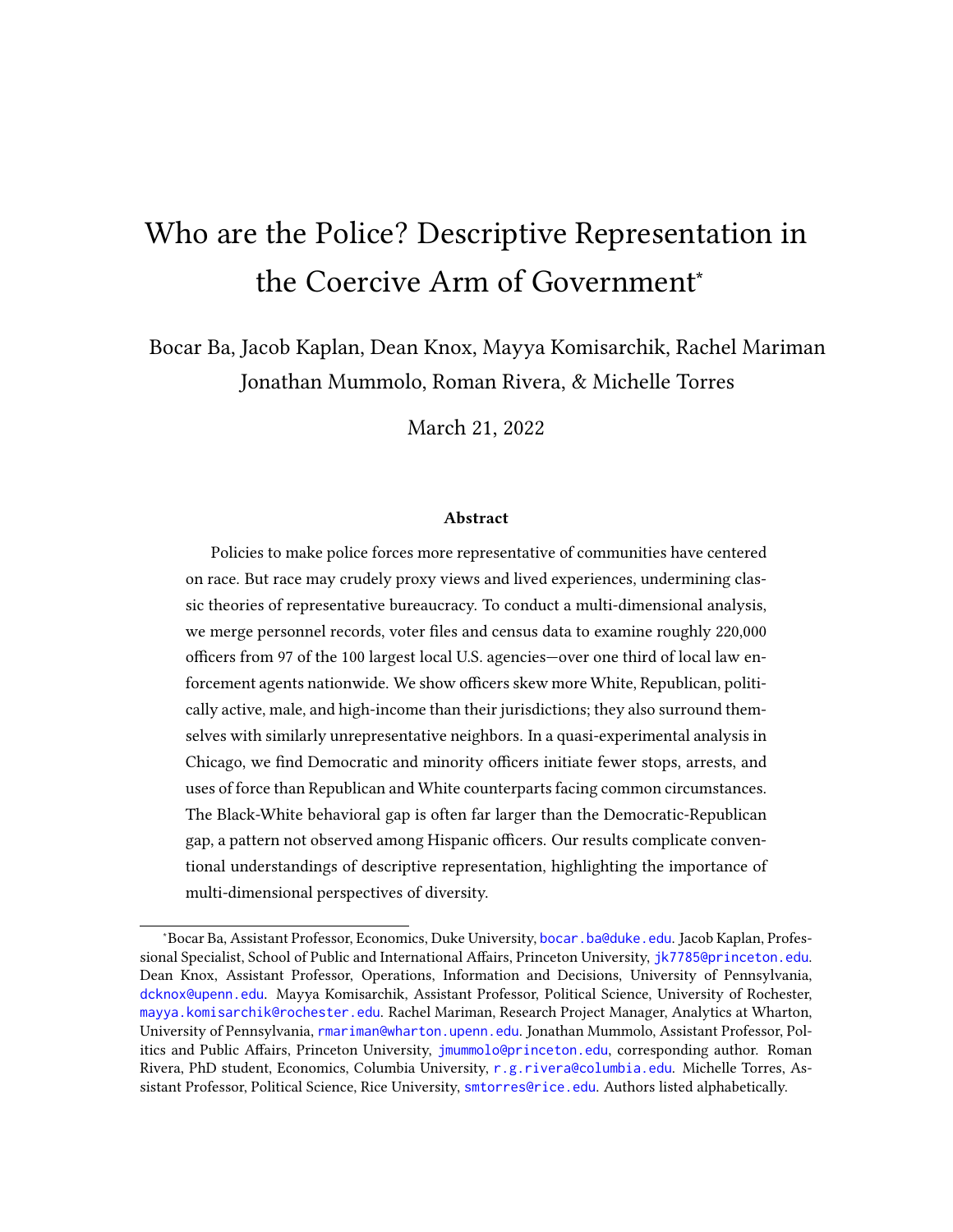minority and = White for racial/ethnic deployment effects (where "minority" can indicate Black or Hispanic, depending on the analysis). This approach computes within-MDSB means for each identity group, takes the within-MDSB difference between identity groups, and then averages these across MDSBs with weights based on the number of patrol slots for each MDSB. Finally, differences between the above deployment effects are taken.

We report 95% confidence intervals based on block bootstrapping at the officer level, ensuring that inferences are robust to arbitrary within-officer dependence, including the following: overwork in one shift leading to less effort exerted in the following shift, life events leading to fluctuation in officer behavior on a timescale of a few months, or discontinuous life events like birth of a child leading to long-term changes in officer behavior. In each block bootstrap draw, we recompute the feasible set, ensuring that deployment effects are always based on within-MDSB comparisons.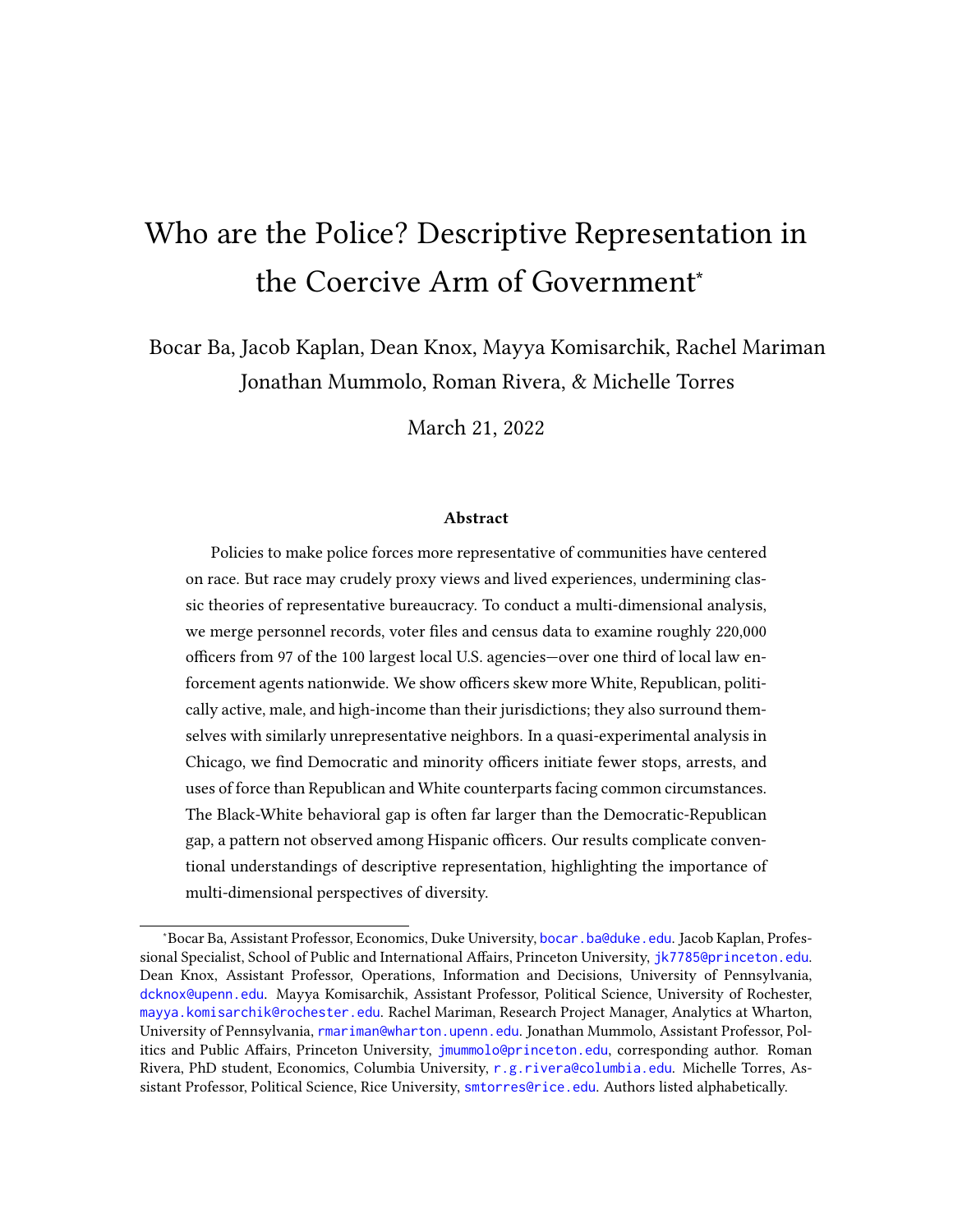# B Additional Results

| Variable                       | Values        | Police in Data | All U.S. Police | All U.S. Pop. |
|--------------------------------|---------------|----------------|-----------------|---------------|
| Race $(\%)$                    | White         | 56.0           | 71.5            | 60.7          |
|                                | Hispanic      | 21.0           | 12.5            | 18.0          |
|                                | <b>Black</b>  | 16.3           | 11.4            | 12.3          |
|                                | Other/Unknown | 1.8            | 4.7             | 3.6           |
|                                | Asian         | 4.9            |                 | 5.5           |
| Party (% of Registered Voters) | Republican    | 37.7           |                 | 31.5          |
|                                | Democratic    | 36.1           |                 | 34.7          |
|                                | Other Party   | 26.2           |                 | 33.7          |
| Gender                         | Male          | 83.2           | 87.7            | 49.2          |
|                                | Female        | 16.8           | 12.3            | 50.8          |
| Median Age (Years)             |               | 44             |                 | 38.1          |
| Mean Household Income (\$)     |               | 114,331        |                 | 62,843        |
| N                              |               | 218,041        | 701,000         | 330,000,000   |

### B.1 Descriptive Statistics

Table B1: Police Officers in Our Data, Compared to All U.S. Officers and U.S. Population. Estimates for officers in our data are obtained from various sources described in Section 2. Estimates for police nationwide are from Hyland and Davis(2019). National political affiliation estimates are from the 2020 American National Election Studies; "other" includes partisan leaners. National race, gender, age, and income averages are based on American Community Survey 2015–2019 estimates.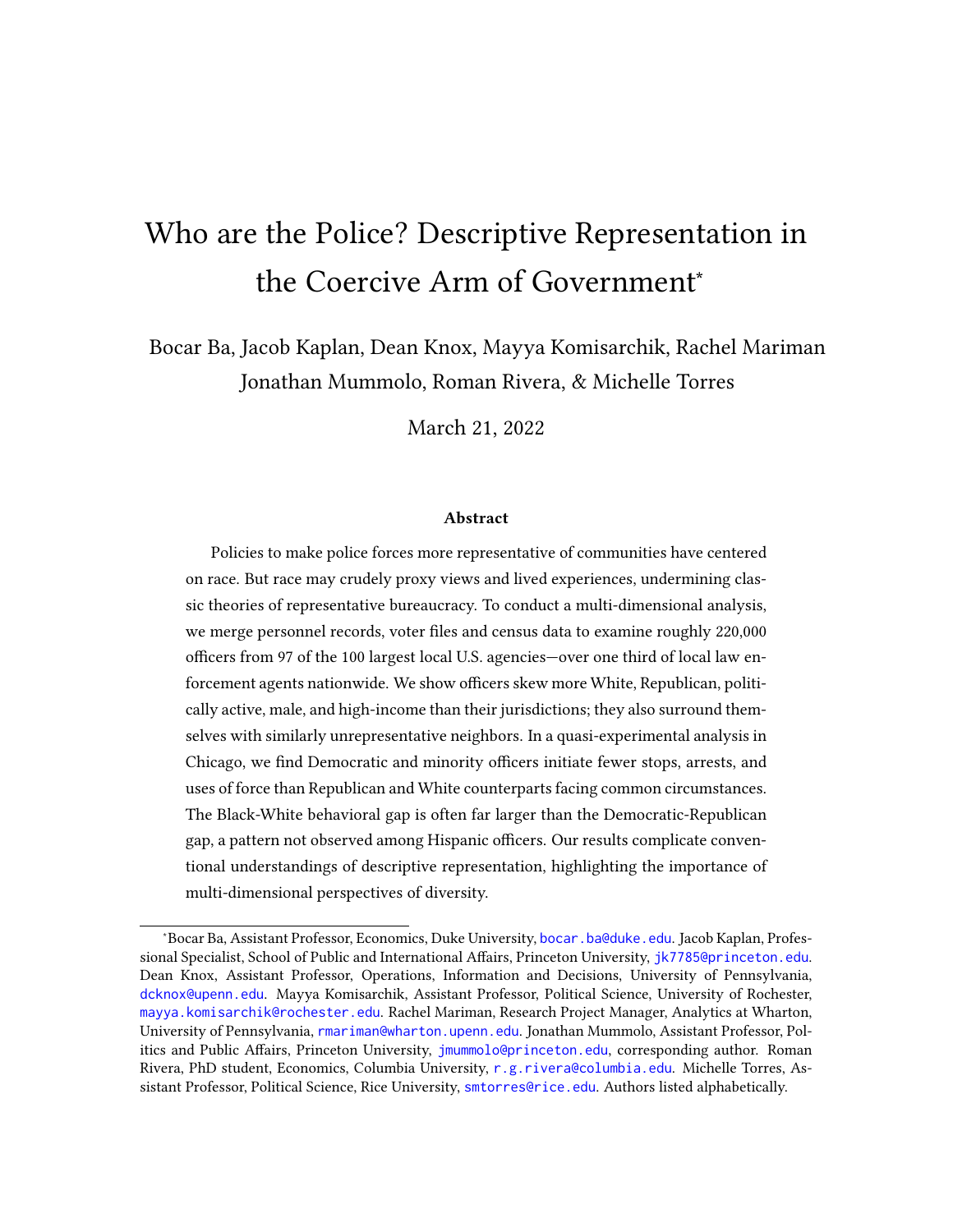| Z                                           | 111,282                | 11,282                           | 42,012                 | 42,012              | 33,374               | 33,374                        |
|---------------------------------------------|------------------------|----------------------------------|------------------------|---------------------|----------------------|-------------------------------|
| Difference                                  | 18.26 *** 17.98, 18.54 | $-15.46$ *** $-15.69$ , $-15.23$ | 15.62 *** 15.23, 16.02 | 5.06 *** 4.60, 5.52 | $0.84***$ 0.68, 0.99 | $-14.47$ *** $-15.01, -13.94$ |
| Officer %<br>Representative<br>Hypothetical | 21.83                  | 34.58                            | 7.44                   | 37.83               | 1.35                 | 66.09                         |
| Actual Officer %                            | 40.09                  | 19.12                            | 23.06                  | 42.89               | 2.18                 | 51.61                         |
| Party                                       | epublican              | emocrat                          | epublican<br>∝         | emocrat             | epublican<br>≆       | emocrat                       |
| Race                                        | Vhite                  |                                  | Hispanic               |                     | Black                |                               |

jurisdictions; and the differences between this hypothetical share and the officer share. Officer values are generated by the number of officers in each race that are Republican or Democrat, based on L2 data, out of the total number of officers of that Among the 83 jurisdictions used for the officers data, hypothetical officer shares are generated by taking the number of civilians of each race that are Republican or Democrat, based on L2 data, then dividing by the number of adults in these jurisdictions known issue with voter files that are only periodically cleaned-in five jurisdictions (accounting for 2.5% of officers in the 83 agencies, finding similar results.) White and Black refer to non-Hispanic White and non-Hispanic Black, respectively. Stars Table B2: Average officer and civilian party membership by race. The table displays, from left to right, the share of officers that are Republicans or Democrats; the share of officers who would have the attribute if taken as a random draw from their race according to LEMAS 2016 data. This is a subset of the total data and includes the 83 agencies in our data that are in LEMAS. of each race, according to American Community Survey 5-year 2015-2019 Census data. Likely due to "dead wood" in L2-a LEMAS agencies), this number exceeds 100% by no more than 2 percentage points. In these jurisdictions, we manually cap party shares to 100%, a workaround that we viewed as preferable to excluding the far larger portion of unregistered voting-age residents from the denominator of these shares. (In Table B3, we conduct an additional robustness test that excludes these Table B2: Average officer and civilian party membership by race. The table displays, from left to right, the share of officers that are Republicans or Democrats; the share of officers who would have the attribute if taken as a random draw from their jurisdictions; and the differences between this hypothetical share and the officer share. Officer values are generated by the number of officers in each race that are Republican or Democrat, based on L2 data, out of the total number of officers of that Among the 83 jurisdictions used for the officers data, hypothetical officer shares are generated by taking the number of civilians of each race that are Republican or Democrat, based on L2 data, then dividing by the number of adults in these jurisdictions of each race, according to American Community Survey 5-year 2015-2019 Census data. Likely due to "dead wood" in L2—a known issue with voter files that are only periodically cleaned—in five jurisdictions (accounting for 2.5% of officers in the 83 LEMAS agencies), this number exceeds 100% by no more than 2 percentage points. In these jurisdictions, we manually cap party shares to 100%, a workaround that we viewed as preferable to excluding the far larger portion of unregistered voting-age residents from the denominator of these shares. (In Table B3, we conduct an additional robustness test that excludes these agencies, finding similar results.) White and Black refer to non-Hispanic White and non-Hispanic Black, respectively. Stars race according to LEMAS 2016 data. This is a subset of the total data and includes the 83 agencies in our data that are in LEMAS. denote  $p < .001$ denote  $p < .001$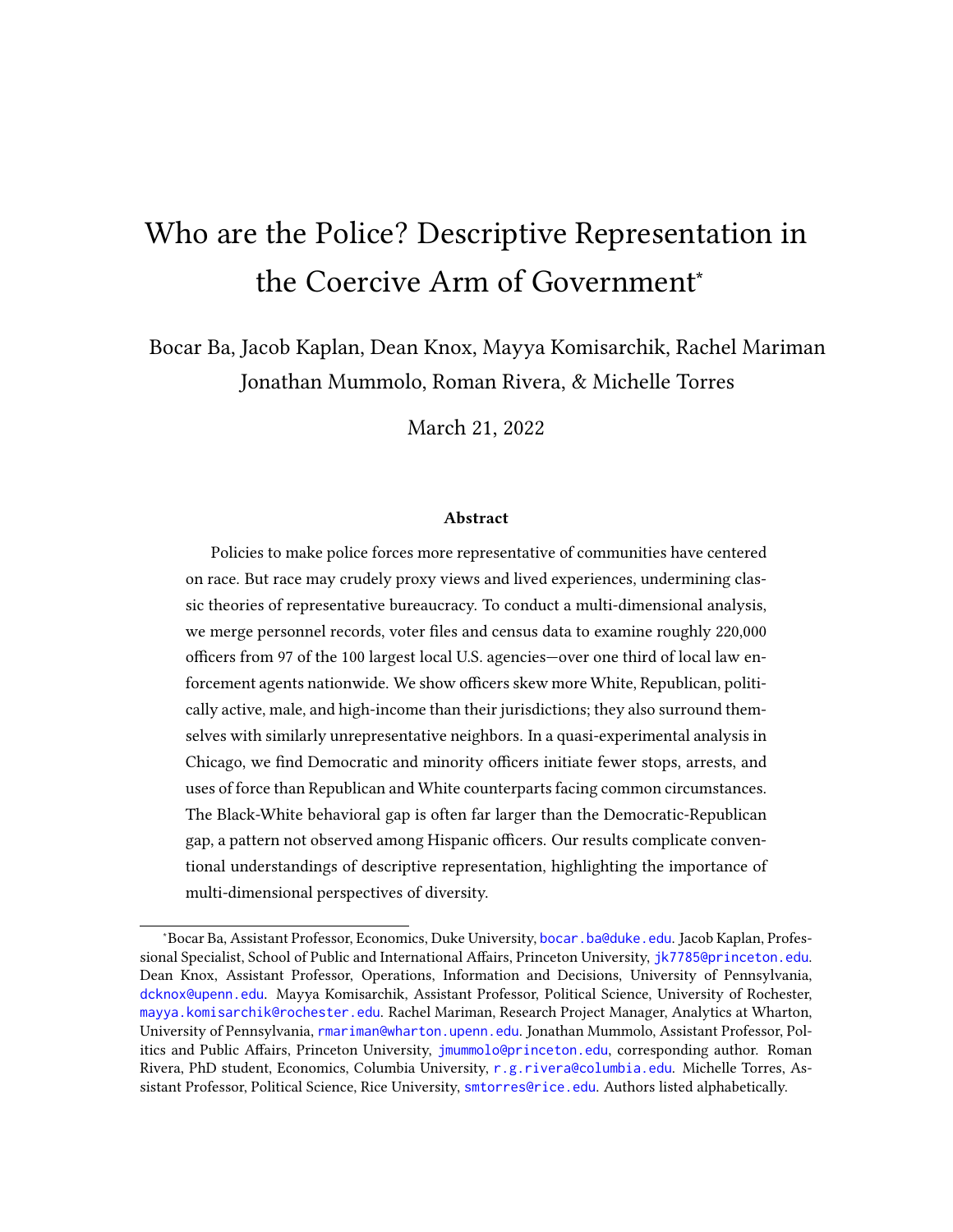| z                                           | 107,702                | 107,702                       | 41,652                 | 41,652                 | 32,639               | 32,639                        |
|---------------------------------------------|------------------------|-------------------------------|------------------------|------------------------|----------------------|-------------------------------|
| Difference                                  | 18.64 *** 18.35, 18.92 | $-15.71$ *** $-15.95, -15.48$ | 15.56 *** 15.16, 15.95 | $4.97***$ $4.51, 5.44$ | $0.80***$ 0.64, 0.96 | $-15.46$ *** $-15.99, -14.92$ |
| Officer %<br>Representative<br>Hypothetical | 21.48                  | 34.92                         | 7.39                   | 37.85                  | 1.33                 | 66.13                         |
| Actual Officer %                            | 40.11                  | 19.21                         | 22.94                  | 42.82                  | 2.13                 | 50.67                         |
| Party                                       | Republican             | <b>Democrat</b>               | Republican             | <b>Democrat</b>        | Republican           | Democrat                      |
| Race                                        | White                  |                               | Hispanic               |                        | Black                |                               |

of registered Black or Hispanic officers, based on L2 data, exceeded the number of officers of that race as measured by LEMAS data. The table displays, from left to right, the share of officers that are Republicans or Democrats; the share of officers who and includes the 83 agencies in our data that are in LEMAS. Hypothetical officer shares are generated by taking the share of 2015-2019 Census data. White and Black refer to non-Hispanic White and non-Hispanic Black, respectively. Stars denote p < 2015-2019 Census data. White and Black refer to non-Hispanic White and non-Hispanic Black, respectively. Stars denote p < Table B3: Average officer and civilian party membership by race, subset of agencies. This table follows the same format and data processing as Table B2 but excludes data from five agencies-Baton Rouge City Police, Honolulu Police Department, Jefferson Parish Sheriff's Office, St. Louis County Police Department, and Ventura County Sheriff's Office-where the number 2016 data. These agencies accounted for approximately 2.5% of all officers included among the 83 agencies that are in LEMAS would have the attribute if taken as a random draw from their jurisdictions; and the differences between this hypothetical share and the officer share. Officer values are generated by the number of officers in each race that are Republican or Democrat, based on L2 data, out of the total number of officers of that race according to LEMAS 2016 data. This is a subset of the total data and includes the 83 agencies in our data that are in LEMAS. Hypothetical officer shares are generated by taking the share of civilians of each race that are Republican or Democrat, based on L2 data, among the 83 jurisdictions used for the officers data and dividing it by the number of adults in these jurisdictions of each race, according to American Community Survey 5-year Table B3: Average officer and civilian party membership by race, subset of agencies. This table follows the same format and data processing as Table B2 but excludes data from five agencies—Baton Rouge City Police, Honolulu Police Department, Jefferson Parish Sheriff's Office, St. Louis County Police Department, and Ventura County Sheriff's Office—where the number of registered Black or Hispanic officers, based on L2 data, exceeded the number of officers of that race as measured by LEMAS 2016 data. These agencies accounted for approximately 2.5% of all officers included among the 83 agencies that are in LEMAS data. The table displays, from left to right, the share of officers that are Republicans or Democrats; the share of officers who would have the attribute if taken as a random draw from their jurisdictions; and the differences between this hypothetical share and the officer share. Officer values are generated by the number of officers in each race that are Republican or Democrat, based on L2 data, out of the total number of officers of that race according to LEMAS 2016 data. This is a subset of the total data civilians of each race that are Republican or Democrat, based on L2 data, among the 83 jurisdictions used for the officers data and dividing it by the number of adults in these jurisdictions of each race, according to American Community Survey 5-year .001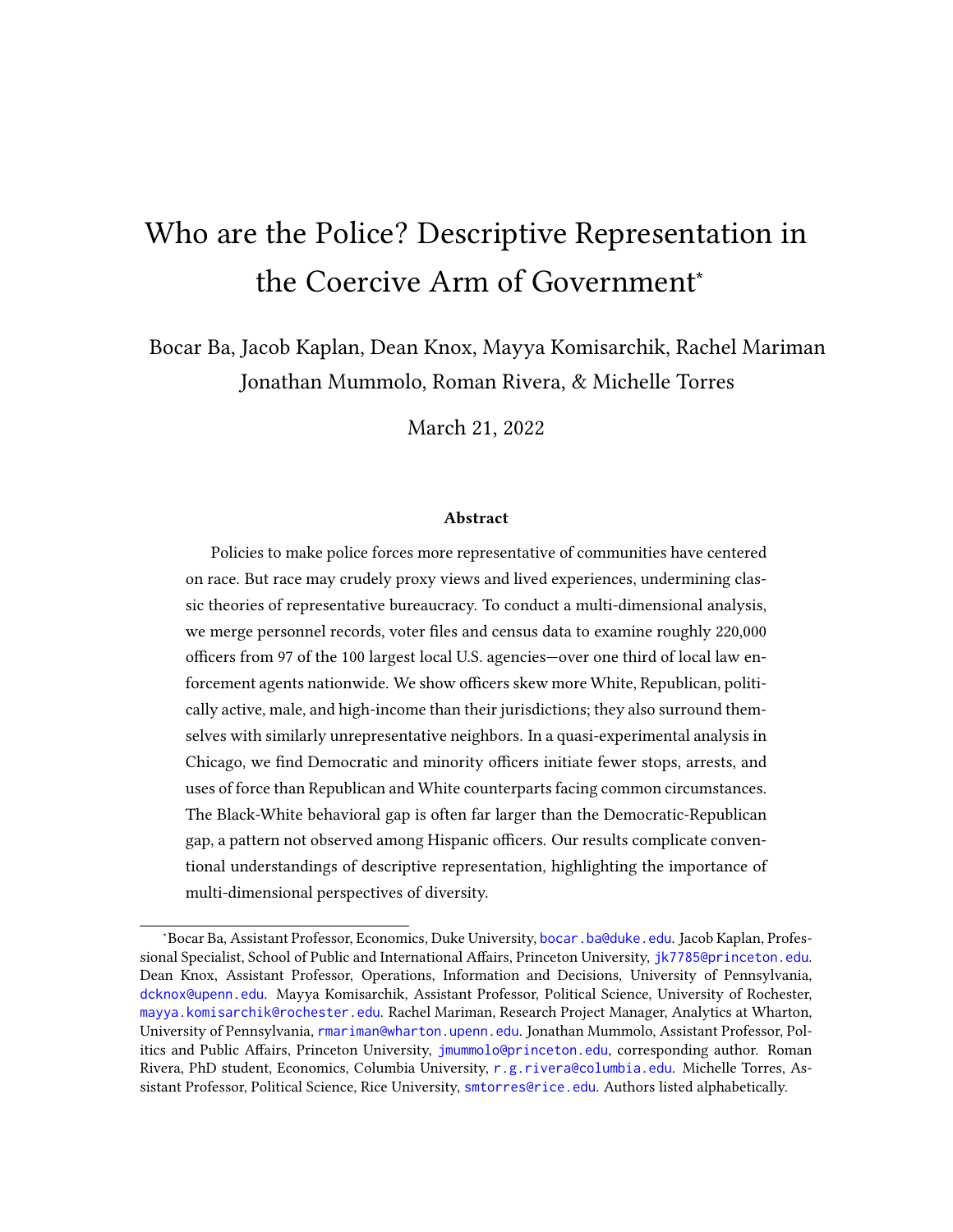Table B4: Residency Requirements and Incentives by Agency. Based on a close review of 229 hyperlinked sources. "Incentive" indicates that residency in the jurisdiction is incentivized but not mandated (coded as "yes"). "State" indicates that residency in the state is required (coded as "no"). Ambiguous cases with conflicting sources are adjudicated by majority rule. We code Kansas City P.D. as "yes," per the agency's hiring statement, but we note that a bill lifting residency requirements was signed into law by the governor on July 14, 2021. We code Las Vegas Metro P.D. as "yes" based on the union's collective bargaining agreement, which describes an incentive, but note that agency's stated conditions of employment (the sole other source identified) does not mention residency.

| Agency                         | Res.        | Sources          | <b>Notes</b>                   |
|--------------------------------|-------------|------------------|--------------------------------|
| NEW YORK CITY P.D.             | Y           | Sources: 1, 2, 3 | Or neighboring county          |
| CHICAGO P.D.                   | Y           | Sources: 1, 2, 3 |                                |
| LOS ANGELES P.D.               | ${\bf N}$   | Sources: 1, 2, 3 |                                |
| LOS ANGELES COUNTY S.D.        | N           | Sources: 1       |                                |
| PHILADELPHIA CITY P.D.         | Y           | Sources: 1, 2, 3 |                                |
| COOK COUNTY S.O.               | Y           | Sources: 1       |                                |
| HOUSTON P.D.                   | N           | Sources: 1, 2, 3 |                                |
| METROPOLITAN P.D., DC          | $\mathbf N$ | Sources: 1, 2, 3 |                                |
| DALLAS P.D.                    | N           | Sources: 1, 2, 3 |                                |
| PHOENIX P.D.                   | $\mathbf N$ | Sources: 1, 2, 3 |                                |
| MIAMIDADE P.D.                 | N           | Sources: 1, 2    | State                          |
| <b>BALTIMORE CITY POLICE</b>   | N           | Sources: 1, 2, 3 |                                |
| LAS VEGAS METRO P.D.           | Y           | Sources: 1, 2    | Incentive, state               |
| NASSAU COUNTY P.D.             | Y           | Sources: 1, 2    | Or neighboring county          |
| SUFFOLK COUNTY P.D.            | N           | Sources: 1, 2, 3 | State                          |
| HARRIS COUNTY S.O.             | ${\rm N}$   | Sources: 1       |                                |
| DETROIT P.D.                   | N           | Sources: 1, 2, 3 |                                |
| <b>BOSTON P.D.</b>             | Y           | Sources: 1, 2, 3 |                                |
| RIVERSIDE COUNTY S.O.          | $\mathbf N$ | Sources: 1       |                                |
| SAN ANTONIO P.D.               | N           | Sources: 1, 2, 3 | State                          |
| MILWAUKEE P.D.                 | Y           | Sources: 1, 2, 3 | Within 15 miles of city limits |
| SAN DIEGO P.D.                 | $\mathbf N$ | Sources: 1, 2, 3 | State                          |
| SAN FRANCISCO P.D.             | ${\bf N}$   | Sources: 1, 2, 3 |                                |
| HONOLULU P.D.                  | N           | Sources: 1, 2    |                                |
| <b>BALTIMORE COUNTY POLICE</b> | N           | Sources: 1       |                                |
| <b>COLUMBUS P.D.</b>           | $\mathbf N$ | Sources: 1, 2, 3 |                                |
| SAN BERNARDINO COUNTY S.O.     | ${\rm N}$   | Sources: 1       |                                |
| ORANGE COUNTY S.D.             | N           | Sources: 1       | <b>State</b>                   |
| ATLANTA P.D.                   | ${\bf N}$   | Sources: 1, 2, 3 |                                |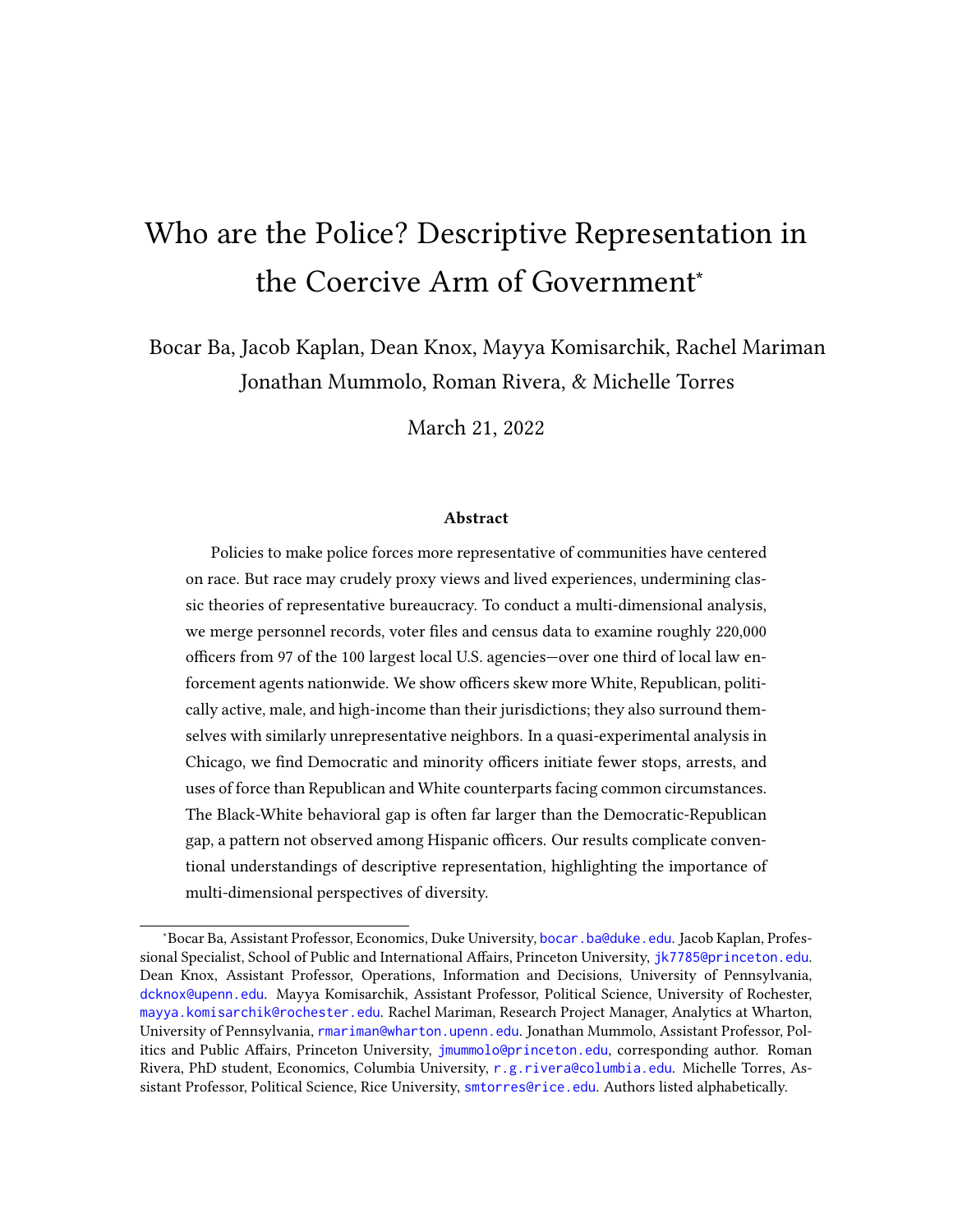| CHARLOTTEMECKLENBURG P.D.    | Y         | Sources: 1, 2, 3 | Within 45 miles of CMPD headquarters    |
|------------------------------|-----------|------------------|-----------------------------------------|
| JACKSONVILLE S.O.            | N         | Sources: 1, 2    |                                         |
| BROWARD COUNTY S.O.          | N         | Sources: 1       |                                         |
| CLEVELAND P.D.               | N         | Sources: 1, 2    |                                         |
| <b>INDIANAPOLIS POLICE</b>   | Y         | Sources: 1, 2    | Within 50 miles of city limits          |
| PRINCE GEORGES COUNTY POLICE | N         | Sources: 1, 2    |                                         |
| MEMPHIS P.D.                 | Y         | Sources: 1, 2, 3 | Within shelby county                    |
| DENVER P.D.                  | N         | Sources: 1, 2, 3 | State                                   |
| AUSTIN P.D.                  | Y         | Sources: 1, 2, 3 | Incentive                               |
| FORT WORTH P.D.              | Y         | Sources: 1, 2, 3 | Within 30 minutes of report-in station  |
| PALM BEACH COUNTY S.O.       | N         | Sources: 1       |                                         |
| NEW ORLEANS P.D.             | N         | Sources: 1, 2, 3 |                                         |
| KANSAS CITY P.D.             | Y         | Sources: 1, 2, 3 |                                         |
| FAIRFAX COUNTY P.D.          | N         | Sources: 1, 2, 3 |                                         |
| SACRAMENTO COUNTY S.O.       | N         | Sources: 1, 2    |                                         |
| ORANGE COUNTY S.O.           | N         | Sources: 1       |                                         |
| SAN JOSE P.D.                | N         | Sources: 1, 2, 3 |                                         |
| SAINT LOUIS METRO P.D.       | N         | Sources: 1, 2, 3 |                                         |
| SAN DIEGO COUNTY S.O.        | N         | Sources: 1, 2    | <b>State</b>                            |
| METRO NASHVILLE P.D.         | N         | Sources: 1, 2, 3 |                                         |
| NEWARK POLICE                | ${\bf N}$ | Sources: 1, 2    |                                         |
| SEATTLE P.D.                 | N         | Sources: 1, 2, 3 |                                         |
| HILLSBOROUGH COUNTY S.O.     | Y         | Sources: 1       | Within 50 miles of Falkenburg Road Jail |
| MONTGOMERY COUNTY POLICE     | ${\bf N}$ | Sources: 1, 2, 3 |                                         |
| LOUISVILLE METRO P.D.        | N         | Sources: 1, 2, 3 |                                         |
| EL PASO P.D.                 | N         | Sources: 1, 2, 3 |                                         |
| MIAMI P.D.                   | N         | Sources: 1       |                                         |
| CINCINNATI P.D.              | Y         | Sources: 1, 2, 3 | Or neighboring county                   |
| DEKALB COUNTY P.D.           | N         | Sources: 1, 2    |                                         |
| WAYNE COUNTY S.O.            | ${\bf N}$ | Sources: 1       |                                         |
| OKLAHOMA CITY P.D.           | N         | Sources: 1, 2, 3 | State                                   |
| TUCSON P.D.                  | N         | Sources: 1, 2    |                                         |
| ALBUQUERQUE P.D.             | ${\rm N}$ | Sources: 1, 2, 3 |                                         |
| TAMPA P.D.                   | N         | Sources: 1, 2    |                                         |
| LONG BEACH P.D.              | ${\bf N}$ | Sources: 1, 2, 3 |                                         |
| ALAMEDA COUNTY S.D.          | N         | Sources: 1       |                                         |
| PORTLAND POLICE BUREAU       | N         | Sources: 1, 2    |                                         |
| MINNEAPOLIS P.D.             | N         | Sources: 1, 2    |                                         |
| JERSEY CITY P.D.             | Y         | Sources: 1, 2, 3 |                                         |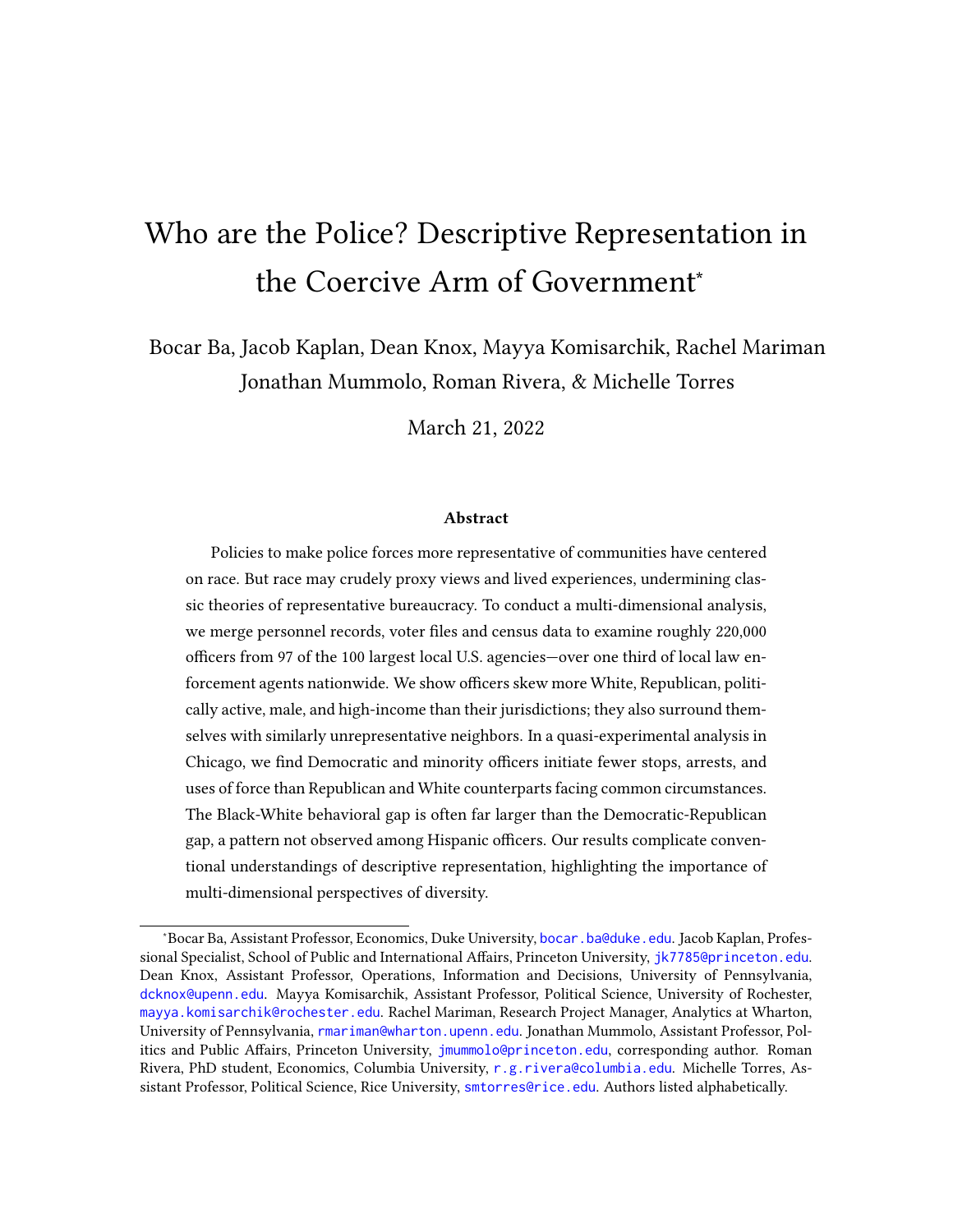| PITTSBURGH CITY P.D.           | Y         | Sources: 1, 2, 3 | Within 25 miles of downtown      |
|--------------------------------|-----------|------------------|----------------------------------|
| PINELLAS COUNTY S.O.           | Y         | Sources: 1       | Or neighboring county            |
| MESA P.D.                      | N         | Sources: 1, 2, 3 | <b>State</b>                     |
| FRESNO P.D.                    | N         | Sources: 1, 2, 3 |                                  |
| TULSA P.D.                     | Y         | Sources: 1, 2, 3 |                                  |
| JEFFERSON PARISH S.O.          | N         | Sources: 1       |                                  |
| BIRMINGHAM P.D.                | N         | Sources: 1, 2    | <b>State</b>                     |
| VIRGINIA BEACH P.D.            | N         | Sources: 1, 2, 3 | <b>State</b>                     |
| OAKLAND COUNTY S.O.            | N         | Sources: 1       |                                  |
| BUFFALO CITY P.D.              | Y         | Sources: 1, 2, 3 |                                  |
| SAINT LOUIS COUNTY P.D.        | N         | Sources: 1, 2    |                                  |
| OAKLAND P.D.                   | N         | Sources: 1, 2, 3 | Incentive, state                 |
| NORFOLK P.D.                   | N         | Sources: 1, 2, 3 |                                  |
| MARICOPA COUNTY S.O.           | N         | Sources: 1       |                                  |
| ORLANDO P.D.                   | Y         | Sources: 1, 2    | Within 35 miles of downtown      |
| VENTURA COUNTY S.O.            | N         | Sources: 1       |                                  |
| RICHMOND P.D.                  | N         | Sources: 1, 2    |                                  |
| OMAHA P.D.                     | N         | Sources: 1, 2, 3 |                                  |
| KING COUNTY S.O.               | N         | Sources: 1       |                                  |
| ROCHESTER CITY P.D.            | Y         | Sources: 1, 2, 3 | Or neighboring county            |
| RALEIGH P.D.                   | ${\bf N}$ | Sources: 1, 2    |                                  |
| SACRAMENTO P.D.                | Y         | Sources: 1, 2, 3 | Incentive                        |
| GWINNETT COUNTY P.D.           | N         | Sources: 1       |                                  |
| CONTRA COSTA COUNTY S.O.       | N         | Sources: 1       |                                  |
| COLORADO SPRINGS P.D.          | N         | Sources: 1, 2, 3 |                                  |
| WICHITA P.D.                   | Y         | Sources: 1, 2, 3 | Within 30 minutes of city limits |
| YONKERS CITY P.D.              | Y         | Sources: 1, 2    | Or neighboring county            |
| TOLEDO P.D.                    | ${\bf N}$ | Sources: 1, 2    |                                  |
| ANNE ARUNDEL COUNTY POLICE     | N         | Sources: 1       |                                  |
| <b>BATON ROUGE CITY POLICE</b> | N         | Sources: 1, 2, 3 |                                  |
| <b>COLLIER COUNTY S.O.</b>     | N         | Sources: 1       |                                  |
| AURORA P.D.                    | N         | Sources: 1, 2, 3 |                                  |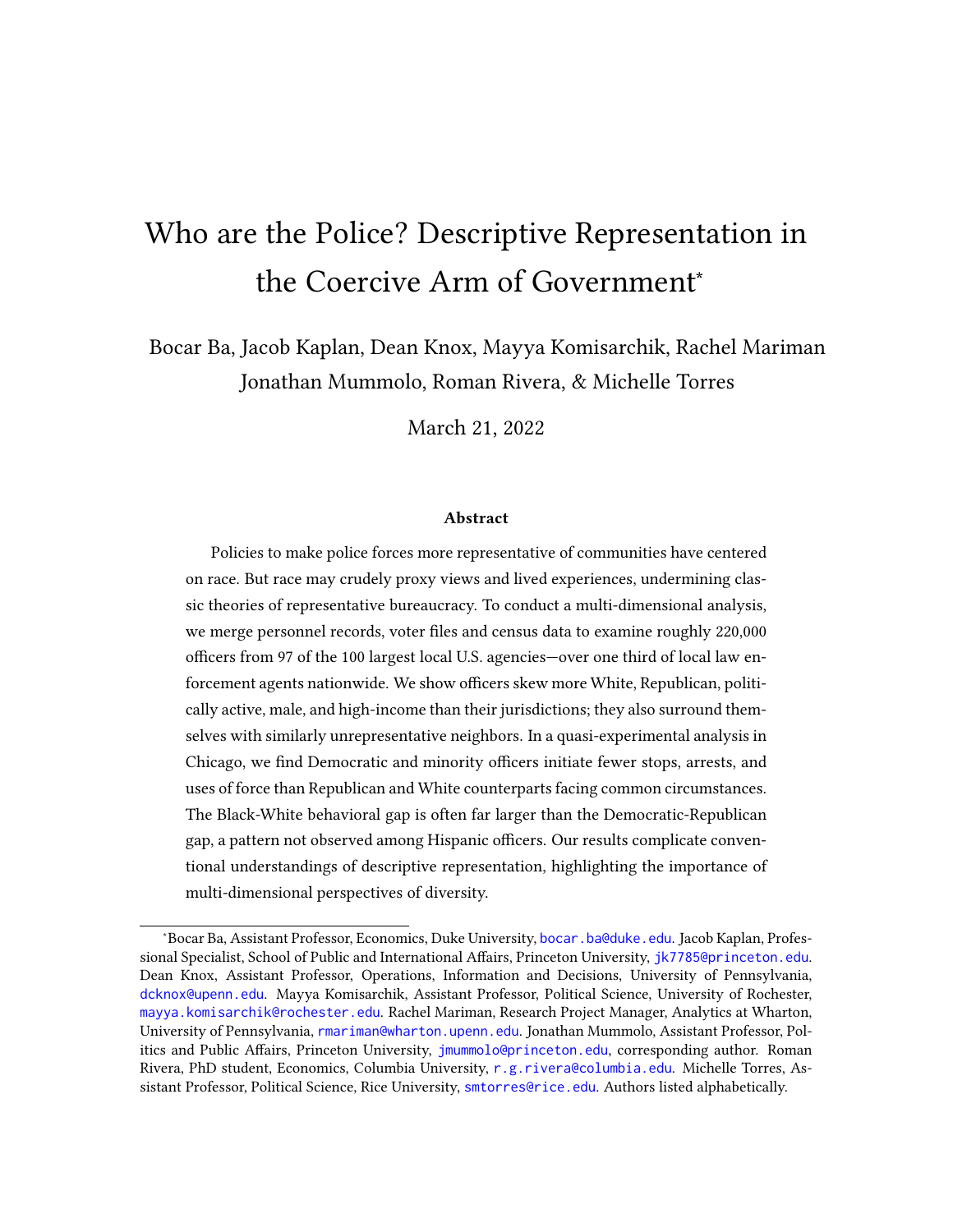| Variable                   | Value               | Actual Officer % | Representative<br>Officer %<br>Hypothetical | Difference                          | Z       |
|----------------------------|---------------------|------------------|---------------------------------------------|-------------------------------------|---------|
| Race                       | White               | 55.99            | 38.01                                       | 17.78, 18.18<br>$17.98***$          | 207,961 |
|                            | Hispanic            | 20.74            | 27.33                                       | $-6.75, -6.43$<br>$-6.59***$        | 207,961 |
|                            | <b>Black</b>        | 16.73            | 21.77                                       | $-5.20, -4.89$<br>$-5.04***$        | 207,961 |
|                            | Other/Unknown Race  | 1.58             | 3.42                                        | $-1.89, -1.79$<br>$-1.84***$        | 207,961 |
|                            | Asian               | 4.96             | 9.47                                        | $-4.60, -4.41$<br>$-4.51***$        | 207,961 |
| Party (Voting Age Pop.)    | Republican          | 25.39            | 14.00                                       | 11.39*** 11.22, 11.57               | 218,041 |
|                            | Democratic          | 22.34            | 43.32                                       | $-20.99***$ $-21.16, -20.82$        | 218,041 |
|                            | Other/Unknown Party | 52.27            | 42.92                                       | $9.35***$ $9.14, 9.55$              | 218,041 |
| General Turnout, 2020      | Voting Age Pop.     | 51.24            | 54.41                                       | $-3.17***$ $-3.38$ , $-2.96$        | 215,646 |
| Gender                     | Male                | 83.20            | 48.69                                       | 34.51*** 34.35, 34.67               | 218,041 |
|                            | Female              | 16.80            | 51.31                                       | $-34.51***$ $-34.67$ , $-34.35$     | 218,041 |
| Median Age (Years)         |                     | 44.00            | 36.95                                       | 7.86*** 7.78, 7.93                  | 136,392 |
| Mean Household Income (\$) |                     | 115337.32        | 92174.92                                    | 22833.70, 23473.75<br>$23153.72***$ | 135,932 |
|                            |                     |                  |                                             |                                     |         |

| Table B5: Comparison of Average Officer and Civilian Traits: 0.95 Match Probability Threshold. The table displays,                   |
|--------------------------------------------------------------------------------------------------------------------------------------|
| from left to right, the actual share of officers with a given attribute; the share of officers who would have the attribute if taken |
| as a random draw from their jurisdictions; and the difference between the two. Stars denote \$p<.001\$; brackets contain 95%         |
| confidence intervals.                                                                                                                |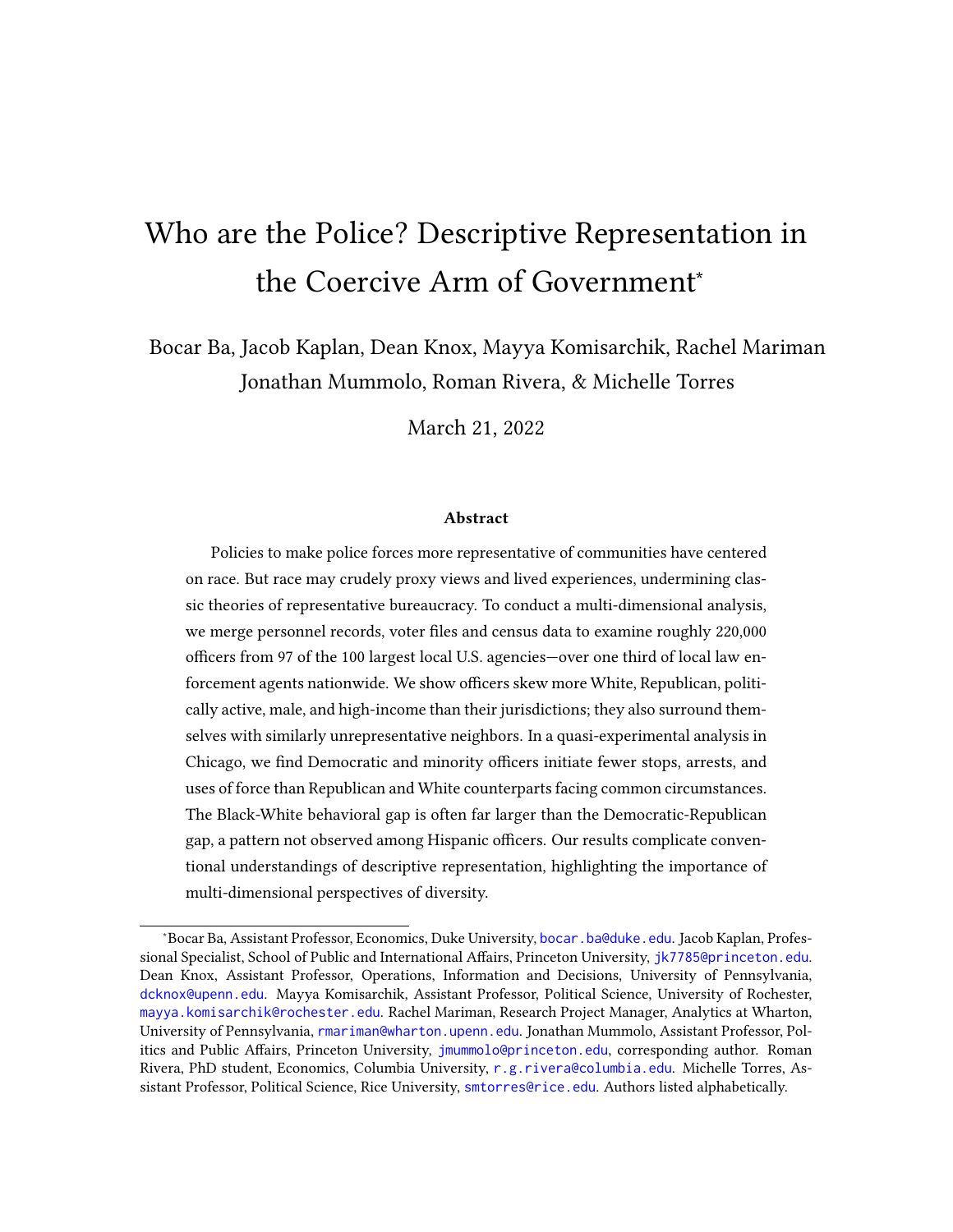| Variable               | Description                 | N              | Percent |
|------------------------|-----------------------------|----------------|---------|
| <b>Political Party</b> | Republican                  | 70,734         | 37.74   |
|                        | Democratic                  | 67,654         | 36.10   |
|                        | Non-Partisan                | 43,332         | 23.12   |
|                        | American Independent        | 1,507          | 0.80    |
|                        | Independence                | 960            | 0.51    |
|                        | Libertarian                 | 817            | 0.44    |
|                        | Conservative                | 684            | 0.36    |
|                        | Registered Independent      | 575            | 0.31    |
|                        | Other                       | 485            | 0.26    |
|                        | Unknown                     | 204            | 0.11    |
|                        | Green                       | 179            | 0.10    |
|                        | Peace And Freedom           | 130            | 0.07    |
|                        | <b>Working Family Party</b> | 68             | 0.04    |
|                        | Constitution                | 20             | 0.01    |
|                        | Reform                      | 16             | 0.01    |
|                        | Natural Law                 | 13             | 0.01    |
|                        | Socialist                   | 8              | 0.00    |
|                        | Women's Equality Party      | 8              | 0.00    |
|                        | Constitutional              | 6              | 0.00    |
|                        | Worker's Party              | 4              | 0.00    |
|                        | <b>Bread And Roses</b>      | $\overline{2}$ | 0.00    |
|                        | <b>Independent Democrat</b> | 1              | 0.00    |
|                        | Independent Republican      | 1              | 0.00    |
|                        | Liberal                     | $\mathbf{1}$   | 0.00    |
|                        | Progressive                 | 1              | 0.00    |
|                        | Tea                         | 1              | 0.00    |
|                        |                             |                |         |

Table B6: Distribution of Political Party Affiliation Among Officers in L2. Among officers registered to vote this shows the number and percent of these officers in every political party available in L2 data.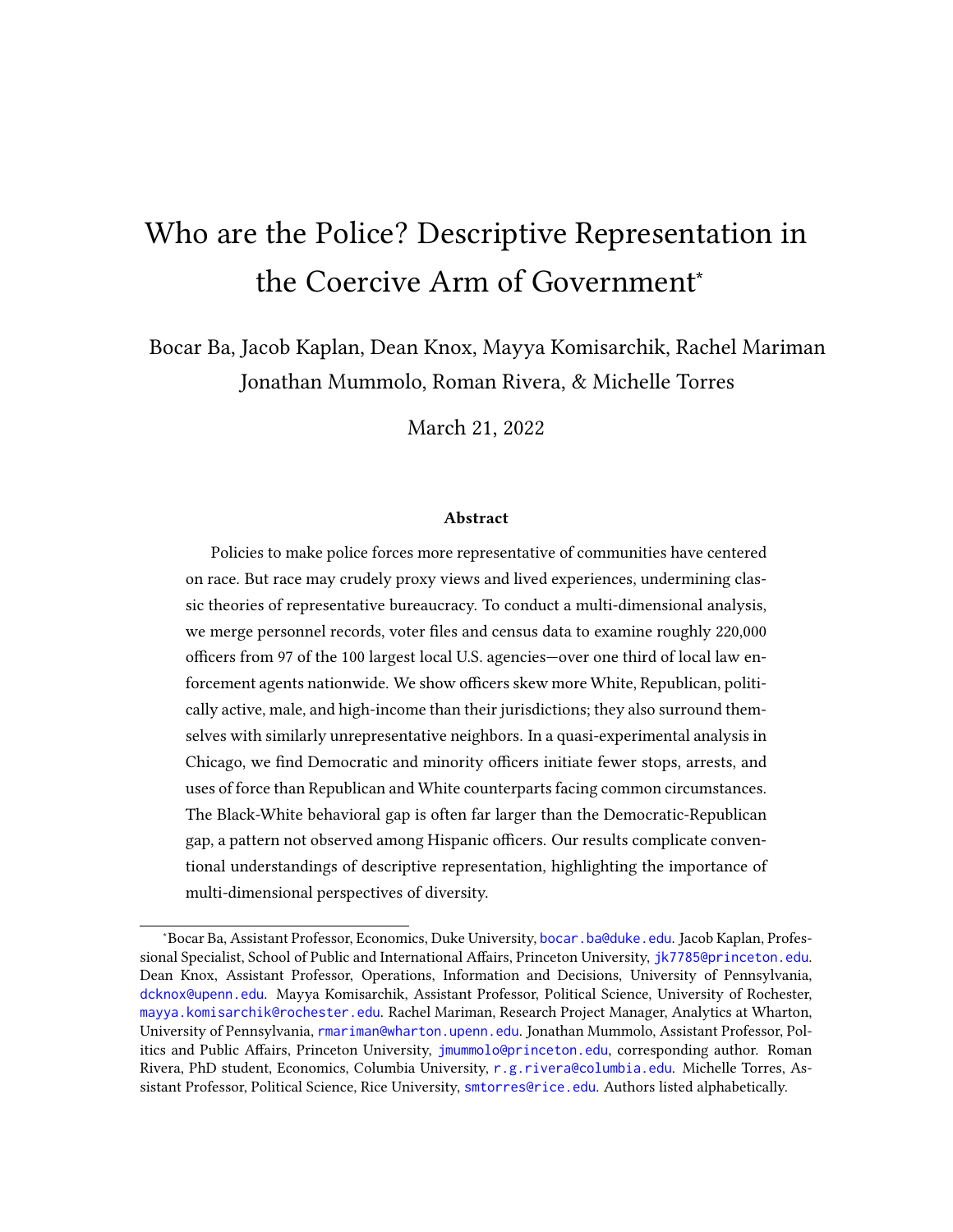| Agency                                   | % Republican | % Democratic | % Other | % Registered |
|------------------------------------------|--------------|--------------|---------|--------------|
| Alameda County Sheriff                   | 40.34        | 32.93        | 26.72   | 85.42        |
| Albuquerque Police Department            | 62.83        | 18.41        | 18.76   | 92.93        |
| Anne Arundel County Police               | 51.63        | 28.88        | 19.48   | 77.84        |
| Atlanta Police Department                | 19.39        | 63.28        | 17.33   | 83.61        |
| Aurora Police Department                 | 51.10        | 11.47        | 37.44   | 85.82        |
| <b>Austin Police Department</b>          | 50.07        | 36.38        | 13.55   | 88.01        |
| <b>Baltimore County Police</b>           | 60.60        | 21.01        | 18.39   | 94.38        |
| <b>Baltimore Police Department</b>       | 35.82        | 44.07        | 20.11   | 82.21        |
| <b>Baton Rouge City Police</b>           | 40.45        | 36.39        | 23.16   | 94.06        |
| Birmingham Police Department             | 32.91        | 65.04        | 2.04    | 95.98        |
| <b>Boston Police Department</b>          | 12.14        | 29.01        | 58.85   | 93.27        |
| Broward County Sheriffs Office           | 37.59        | 32.13        | 30.28   | 86.94        |
| <b>Buffalo Police Department</b>         | 28.59        | 48.56        | 22.84   | 93.17        |
| Charlotte-Mecklenburg Police Department  | 43.79        | 20.42        | 35.79   | 82.64        |
| Chicago Police Department                | 15.30        | 56.84        | 27.86   | 89.6         |
| Cincinnati Police Department             | 46.39        | 26.48        | 27.13   | 89.59        |
| <b>Cleveland Police Department</b>       | 29.25        | 35.71        | 35.04   | 91.8         |
| <b>Collier County Sheriffs Office</b>    | 67.09        | 15.19        | 17.72   | 61.24        |
| Colorado Springs Police Department       | 52.29        | 11.21        | 36.50   | 81.81        |
| Columbus Police Department               | 50.16        | 18.18        | 31.66   | 91.04        |
| Contra Costa County Sheriff              | 39.34        | 33.18        | 27.48   | 84.73        |
| Cook County Sheriffs Office              | 18.93        | 52.89        | 28.17   | 94.33        |
| Dallas Police Department                 | 44.52        | 42.62        | 12.86   | 78.45        |
| Dekalb County Police Department          | 14.15        | 67.77        | 18.08   | 82.28        |
| Denver Police Department                 | 31.85        | 26.33        | 41.81   | 77.76        |
| El Paso Police Department                | 20.11        | 75.62        | 4.27    | 93.51        |
| Fairfax County Police Department         | 31.16        | 46.63        | 22.21   | 69.9         |
| Fort Worth Police Department             | 51.10        | 33.74        | 15.16   | 92.83        |
| <b>Fresno Police Department</b>          | 59.12        | 19.58        | 21.30   | 92.42        |
| <b>Gwinnett County Police Department</b> | 37.02        | 24.17        | 38.81   | 93.18        |
| Harris County Sheriff Office             | 38.89        | 47.80        | 13.32   | 89.09        |
| Hillsborough County Sheriffs Office      | 55.86        | 17.57        | 26.58   | 69.65        |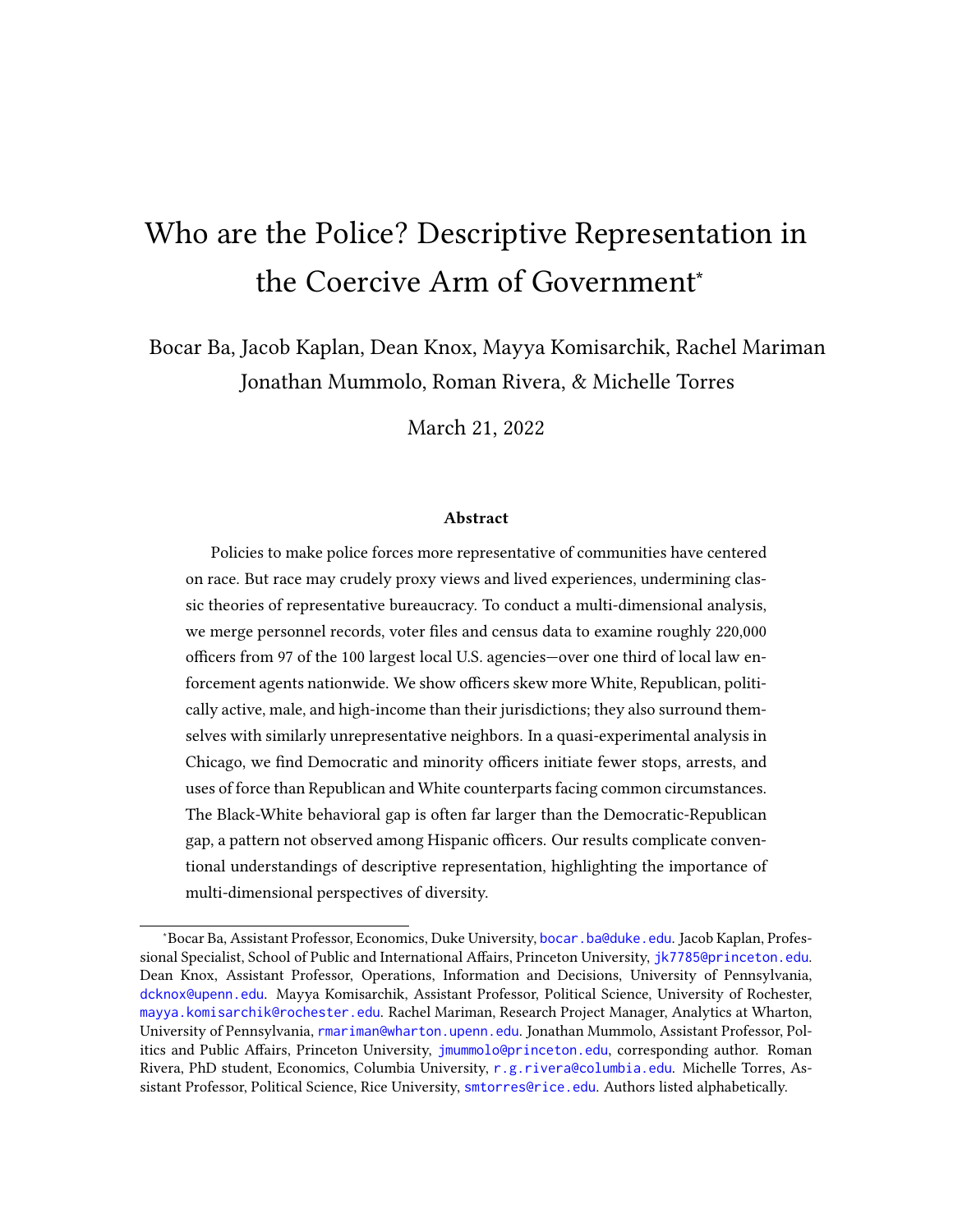| Agency                                        | % Republican | % Democratic | % Other | % Registered |
|-----------------------------------------------|--------------|--------------|---------|--------------|
| Honolulu Police Department                    | 15.99        | 26.25        | 57.76   | 83.95        |
| <b>Houston Police Department</b>              | 41.64        | 43.71        | 14.66   | 94.04        |
| Indianapolis Police Department                | 53.12        | 19.63        | 27.25   | 79.26        |
| Jacksonville County Sheriff                   | 63.57        | 18.51        | 17.92   | 82.15        |
| Jefferson Parish Sheriff's Office             | 38.64        | 36.58        | 24.78   | 86.08        |
| Jersey City Police Department                 | 16.71        | 48.12        | 35.18   | 84.49        |
| Kansas City Police Department                 | 52.50        | 25.63        | 21.86   | 92.33        |
| King County Sheriff Office                    | 37.22        | 36.79        | 25.99   | 93.74        |
| Las Vegas Metro Police Department             | 54.62        | 16.98        | 28.40   | 86.81        |
| Long Beach Police Department                  | 44.53        | 29.76        | 25.71   | 90.06        |
| Los Angeles County Sheriff                    | 44.07        | 30.89        | 25.04   | 87.72        |
| Los Angeles Police Department                 | 34.56        | 37.16        | 28.28   | 92.95        |
| Louisville Metro Police Department            | 53.59        | 32.71        | 13.70   | 92.29        |
| Maricopa County Sheriff Office                | 55.40        | 18.42        | 26.18   | 94.01        |
| Memphis Police Department                     | 26.76        | 34.56        | 38.68   | 90.86        |
| Mesa Police Department                        | 66.05        | 11.45        | 22.50   | 83.42        |
| Metro Nashville Police Department and Sheriff | 39.15        | 18.09        | 42.77   | 81.27        |
| Metropolitan Police Department, D.C.          | 10.56        | 69.08        | 20.35   | 71.26        |
| Miami Police Department                       | 34.89        | 32.26        | 32.85   | 87.87        |
| Miami-Dade Police Department                  | 40.66        | 32.20        | 27.15   | 74.01        |
| Milwaukee Police Department                   | 32.92        | 44.78        | 22.30   | 32.12        |
| Minneapolis Police Department                 | 39.41        | 25.45        | 35.14   | 85.15        |
| Montgomery County Police                      | 47.70        | 30.24        | 22.06   | 85.27        |
| Nassau County Police Department               | 53.60        | 18.99        | 27.41   | 95.78        |
| New Orleans Police Department                 | 23.65        | 48.22        | 28.13   | 85.34        |
| New York City Police Department               | 28.66        | 42.64        | 28.70   | 82.22        |
| <b>Newark Police Department</b>               | 15.42        | 44.96        | 39.62   | 83.08        |
| Oakland Police Department                     | 28.55        | 38.03        | 33.42   | 70.76        |
| Oklahoma City Police Department               | 70.67        | 16.61        | 12.72   | 90.78        |
| Omaha Police Department                       | 61.01        | 14.43        | 24.56   | 86.34        |
| Orange County Sheriff, CA                     | 53.99        | 20.54        | 25.47   | 92.12        |
| Orange County Sheriffs Office, FL             | 49.13        | 20.82        | 30.04   | 71.7         |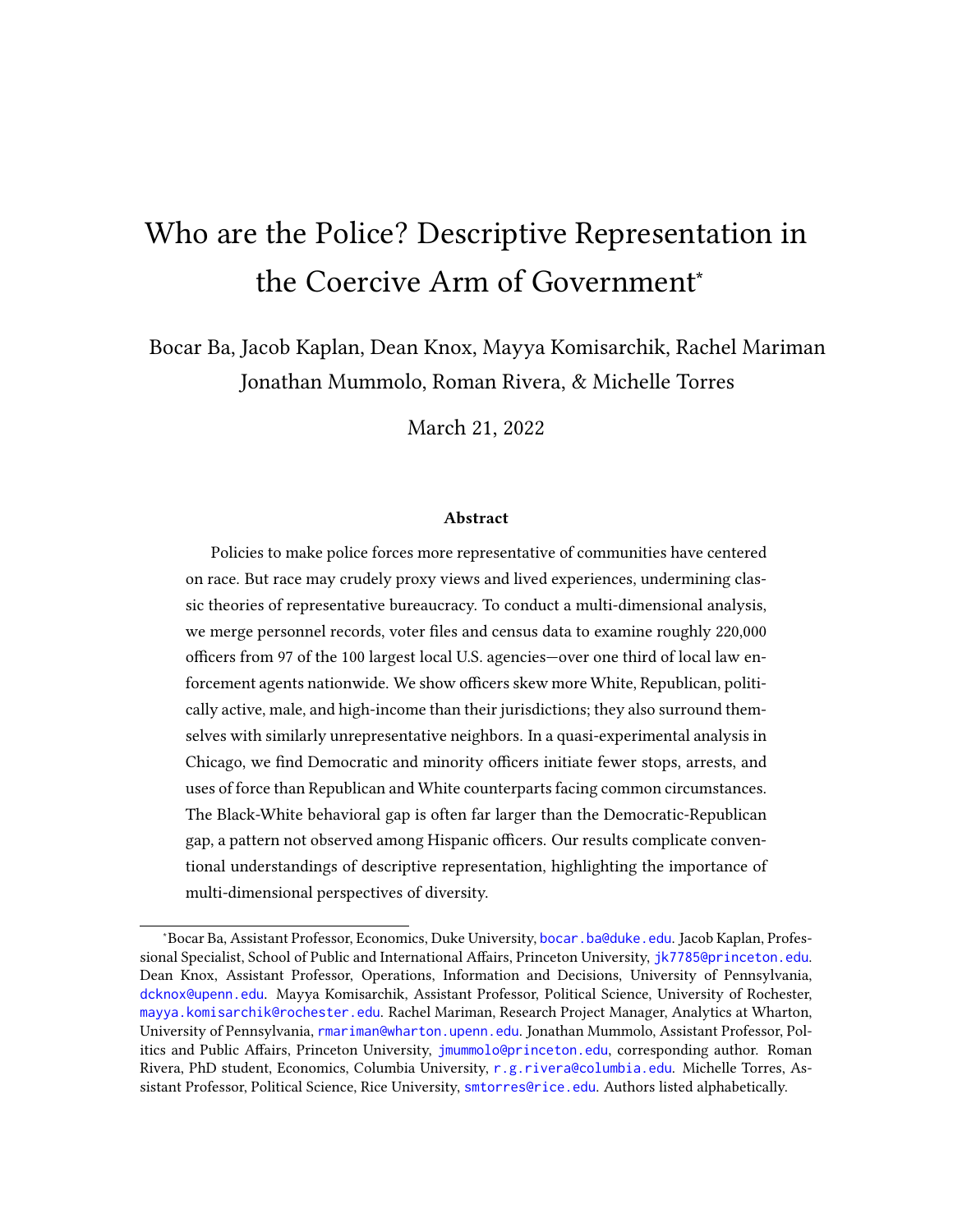| Agency                                   | % Republican | % Democratic | % Other | % Registered |
|------------------------------------------|--------------|--------------|---------|--------------|
| Orlando Police Department                | 46.55        | 23.03        | 30.42   | 74.38        |
| Palm Beach County Sheriff Office         | 47.83        | 23.91        | 28.26   | 77.04        |
| Philadelphia Police Department           | 35.70        | 49.21        | 15.09   | 94.73        |
| Phoenix Police Department                | 50.72        | 19.50        | 29.78   | 88.03        |
| <b>Pinellas County Sheriff</b>           | 54.30        | 19.37        | 26.33   | 82.23        |
| Pittsburgh Police Department             | 46.48        | 41.87        | 11.65   | 95.59        |
| Portland Police Bureau                   | 33.33        | 29.71        | 36.96   | 83.18        |
| Prince Georges County Police Department  | 29.15        | 51.09        | 19.76   | 86.88        |
| Raleigh Police Department                | 41.35        | 19.65        | 39.00   | 94.72        |
| <b>Richmond Police Department</b>        | 37.05        | 47.73        | 15.23   | 84.45        |
| Riverside County Sheriff                 | 46.65        | 24.92        | 28.42   | 93.23        |
| Rochester Police Department              | 58.30        | 14.88        | 26.82   | 95.54        |
| Sacramento County Sheriff                | 49.75        | 24.47        | 25.79   | 90.96        |
| Sacramento Police Department             | 54.20        | 18.16        | 27.65   | 90.54        |
| Saint Louis Metro Police Department      | 42.61        | 43.43        | 13.96   | 93.4         |
| San Antonio Police Department            | 43.52        | 44.96        | 11.52   | 92.79        |
| San Bernardino County Sheriff            | 46.30        | 27.34        | 26.36   | 93.1         |
| San Diego County Sheriff                 | 52.31        | 20.83        | 26.85   | 90.97        |
| San Diego Police Department              | 49.71        | 22.08        | 28.20   | 94.64        |
| San Francisco Police Department          | 25.72        | 40.21        | 34.07   | 68.5         |
| San Jose Police Department               | 30.58        | 38.77        | 30.66   | 87.33        |
| Seattle Police Department                | 43.49        | 33.77        | 22.74   | 85.08        |
| <b>St Louis County Police Department</b> | 46.09        | 34.00        | 19.91   | 95.26        |
| <b>Suffolk County Police Department</b>  | 48.26        | 15.17        | 36.57   | 97.95        |
| Tampa Police Department                  | 54.57        | 18.60        | 26.83   | 75.93        |
| Toledo Police Department                 | 36.90        | 27.09        | 36.01   | 83.61        |
| Tucson Police Department                 | 52.71        | 17.33        | 29.96   | 84.97        |
| Tulsa Police Department                  | 73.65        | 13.11        | 13.25   | 81.53        |
| Ventura County Sheriff                   | 38.79        | 33.03        | 28.18   | 94.38        |
| Virginia Beach Police Department         | 46.66        | 25.15        | 28.20   | 90.89        |
| Wayne County Sheriffs Office             | 16.67        | 68.59        | 14.74   | 93.69        |
| Wichita Police Department                | 63.22        | 11.05        | 25.72   | 76.45        |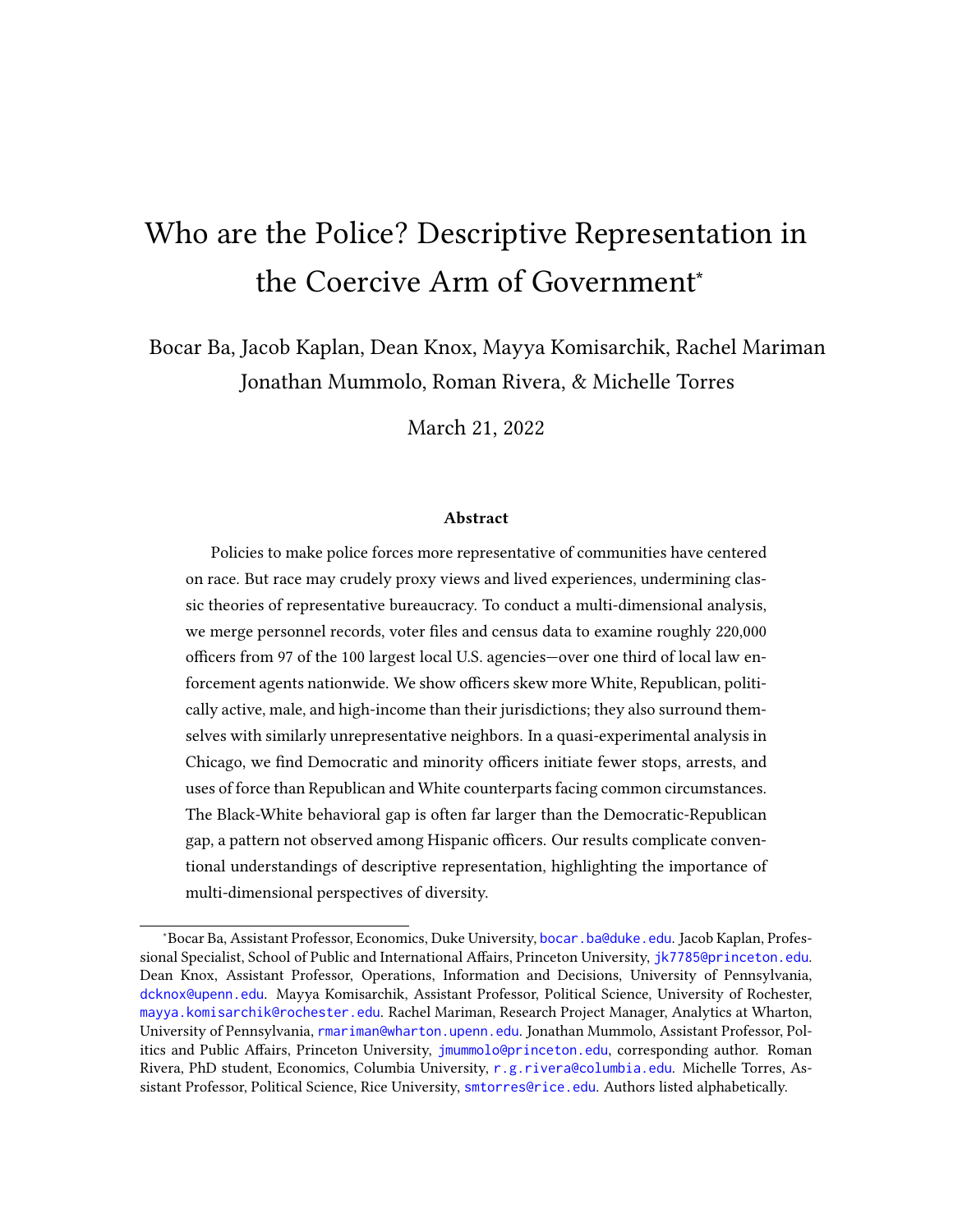| Agency                           |       | % Republican % Democratic % Other % Registered |       |       |
|----------------------------------|-------|------------------------------------------------|-------|-------|
| <b>Yonkers Police Department</b> | 38.48 | 26.85                                          | 34.67 | 76.29 |

Table B7: Political party membership by agency.The share of registered officers in each party, by agency, as well as the percent of officers that are registered to vote.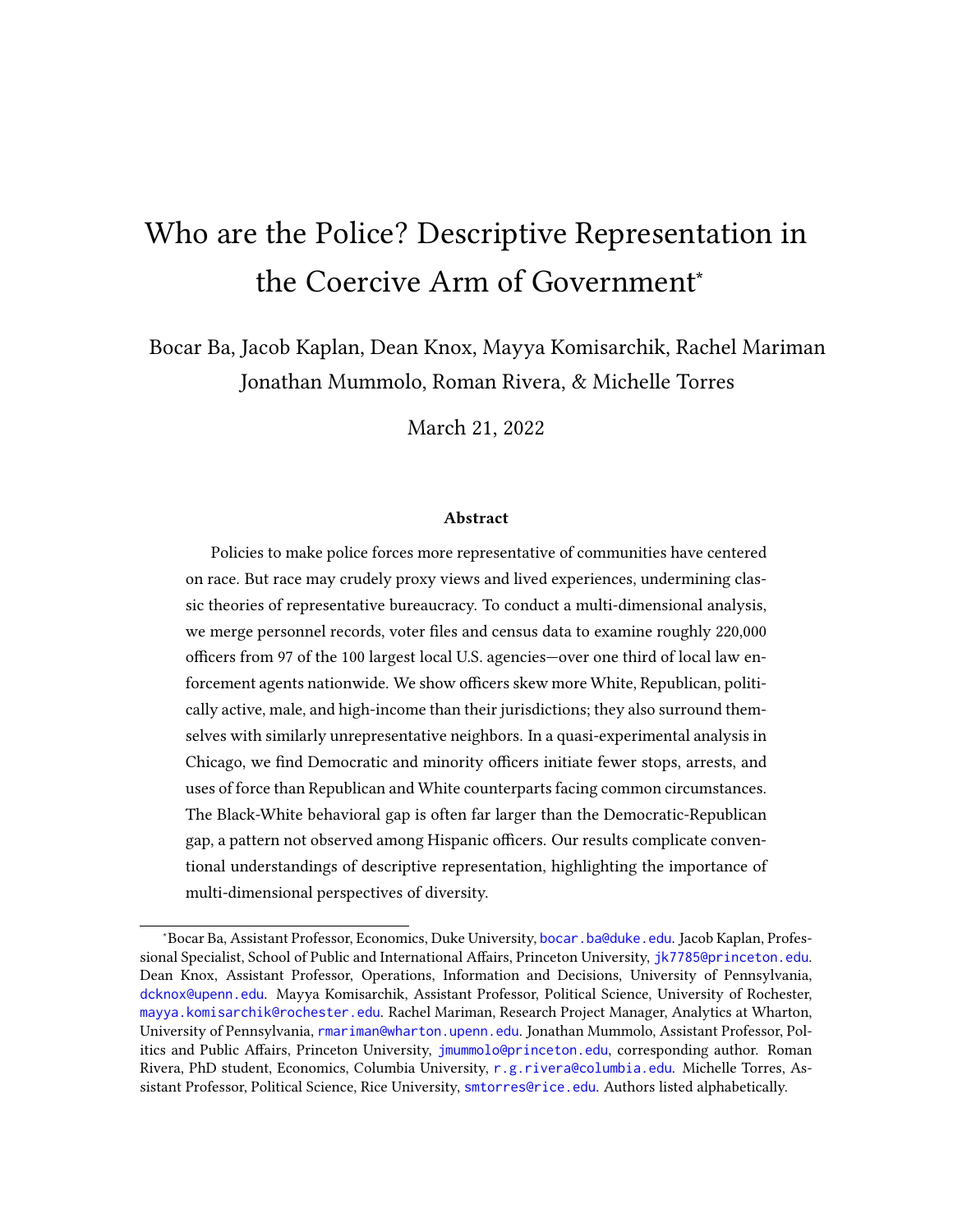|               |       |       |       |       |       |       |       |       | All Off. White Off. Black Off. Hispanic Off. Male Off. Female Off. Republican Off. Democrat Off. Other Party Off. |
|---------------|-------|-------|-------|-------|-------|-------|-------|-------|-------------------------------------------------------------------------------------------------------------------|
| Black Civ.    | 18.49 | 19.16 | 18.29 | 17.40 | 19.13 | 16.27 | 18.58 | 18.19 | 19.16                                                                                                             |
| White Civ.    | 3.70  | 4.66  | 1.84  | 3.59  | 3.75  | 3.52  | 4.73  | 3.54  | 3.41                                                                                                              |
| Hispanic Civ. | 5.46  | 6.19  | 1.38  | 7.81  | 5.79  | 4.29  | 6.63  | 4.96  | 5.88                                                                                                              |
| Total Civ.    | 28.84 | 31.42 | 22.22 | 30.05 | 29.88 | 25.24 | 31.49 | 27.80 | 29.62                                                                                                             |

### Table B8: Stops per 100 Shifts in CPD, 2012-2019

|                   | All Off. | White Off. |      |      |      |      |      |      | Black Off. Hispanic Off. Male Off. Female Off. Republican Off. Democrat Off. Other Party Off. |
|-------------------|----------|------------|------|------|------|------|------|------|-----------------------------------------------------------------------------------------------|
| <b>Black Civ.</b> | 4.66     | 4.58       | 4.48 | 4.97 | 4.90 | 3.82 | 4.43 | 4.42 | 5.38                                                                                          |
| White Civ.        | 0.71     | 0.87       | 0.30 | 0.79 | 0.74 | 0.62 | 0.84 | 0.64 | 0.80                                                                                          |
| Hispanic Civ.     | 1.38     | 1.59       | 0.38 | 1.90 | .48  | .02  | 1.67 | 1.17 | 1.69                                                                                          |
| Total Civ.        | 6.81     | 7.12       | 5.20 | 7.73 | 719  | 5.52 | 7.02 | 6.30 | 7.93                                                                                          |

Table B9: Arrest per 100 Shifts in CPD, 2012-2019.

|                   | All Off. | White Off. |           |           |      |      |      |      | Black Off. Hispanic Off. Male Off. Female Off. Republican Off. Democrat Off. Other Party Off. |
|-------------------|----------|------------|-----------|-----------|------|------|------|------|-----------------------------------------------------------------------------------------------|
| <b>Black Civ.</b> | 0.21     | 0.23       | 0.19      | $_{0.21}$ | 0.24 | 0.13 | 0.22 | 0.20 | 0.23                                                                                          |
| White Civ.        | 0.02     | 0.03       | $_{0.01}$ | 0.02      | 0.03 | 0.02 | 0.03 | 0.02 | 0.02                                                                                          |
| Hispanic Civ.     | 0.04     | 0.05       | 0.01      | $_{0.05}$ | 0.04 | 0.02 | 0.05 | 0.03 | 0.05                                                                                          |
| Total Civ.        | 0.29     | 0.32       | 0.22      | 0.30      | 0.32 | 0.18 | 0.32 | 0.27 | 0.32                                                                                          |

Table B10: Force per 100 Shifts in CPD, 2012-2019.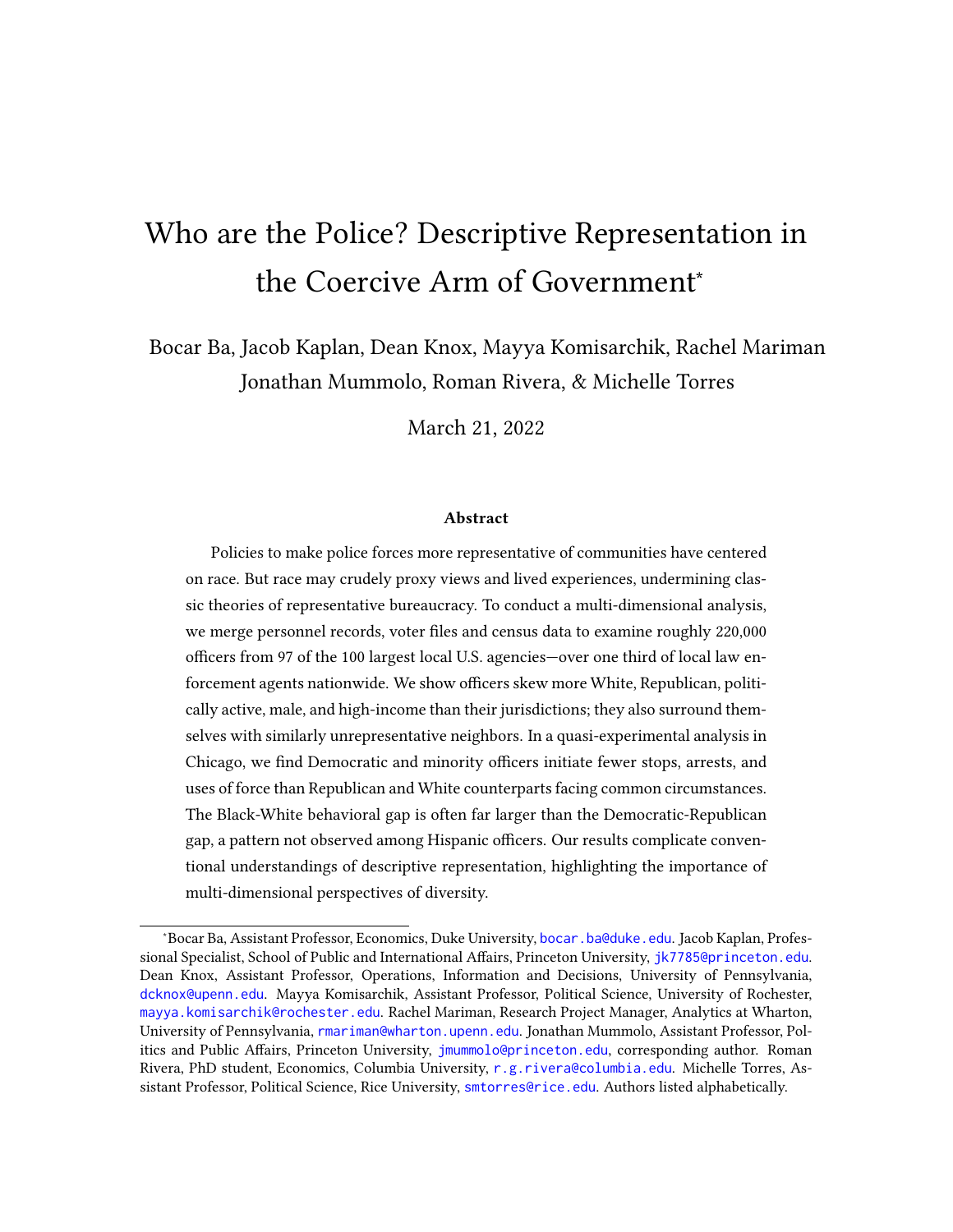## B.2 Within-Jurisdiction Comparisons

Table B11: Average Shares of White Officers and Civilians in the Same Jurisdictions. Numeric results depicted in Figure 2.

|                                 | Officer |       |              | Officer 95% CI Civilian |
|---------------------------------|---------|-------|--------------|-------------------------|
| Agency                          | Mean    | Lower | <b>Upper</b> | <b>Mean</b>             |
| Alameda County Sheriff, CA      | 62.96   | 60.39 | 65.53        | 31.50                   |
| Albuquerque PD, NM              | 56.25   | 52.31 | 60.19        | 38.80                   |
| Anne Aroundel County PD, MD     | 87.06   | 84.92 | 89.20        | 68.70                   |
| Atlanta PD, GA                  | 35.81   | 33.52 | 38.10        | 37.60                   |
| Aurora PD, CO                   | 83.79   | 81.04 | 86.54        | 46.70                   |
| Austin PD, TX                   | 67.98   | 65.69 | 70.28        | 49.10                   |
| Baltimore County PD, MD         | 82.33   | 80.48 | 84.19        | 44.70                   |
| Baltimore PD, MD                | 49.45   | 48.02 | 50.88        | 27.60                   |
| Baton Rouge City PD, LA         | 65.91   | 62.42 | 69.41        | 38.70                   |
| Birmingham PD, AL               | 40.19   | 37.25 | 43.12        | 35.40                   |
| Boston PD, MA                   | 66.58   | 64.67 | 68.50        | 44.50                   |
| Broward County Sheriff, FL      | 62.43   | 59.92 | 64.94        | 36.60                   |
| Buffalo PD, NY                  | 69.48   | 66.18 | 72.78        | 43.10                   |
| Charlotte-Mecklenburg PD, NC    | 74.51   | 72.63 | 76.40        | 42.30                   |
| Chicago PD, IL                  | 51.67   | 50.81 | 52.54        | 33.50                   |
| Cincinnati PD, OH               | 67.79   | 64.95 | 70.64        | 51.00                   |
| Cleveland PD, OH                | 65.88   | 63.67 | 68.09        | 33.70                   |
| Collier County Sheriff, FL      | 67.72   | 62.02 | 73.43        | 62.80                   |
| Colorado Springs PD, CO         | 81.25   | 78.40 | 84.10        | 69.90                   |
| Columbus PD, OH                 | 86.90   | 85.44 | 88.36        | 59.20                   |
| Contra Costa County Sheriff, CA | 70.53   | 67.75 | 73.31        | 53.50                   |
| Cook County Sheriff, IL         | 55.00   | 52.40 | 57.59        | 15.80                   |
| Dallas PD, TX                   | 50.08   | 48.35 | 51.80        | 29.30                   |
| Dekalb County PD, GA            | 37.39   | 33.98 | 40.80        | 20.70                   |
| Denver PD, CO                   | 65.72   | 63.14 | 68.30        | 54.20                   |
| El Paso PD, TX                  | 16.47   | 14.38 | 18.57        | 12.50                   |
| Fairfax County PD, VA           | 82.99   | 81.29 | 84.68        | 50.80                   |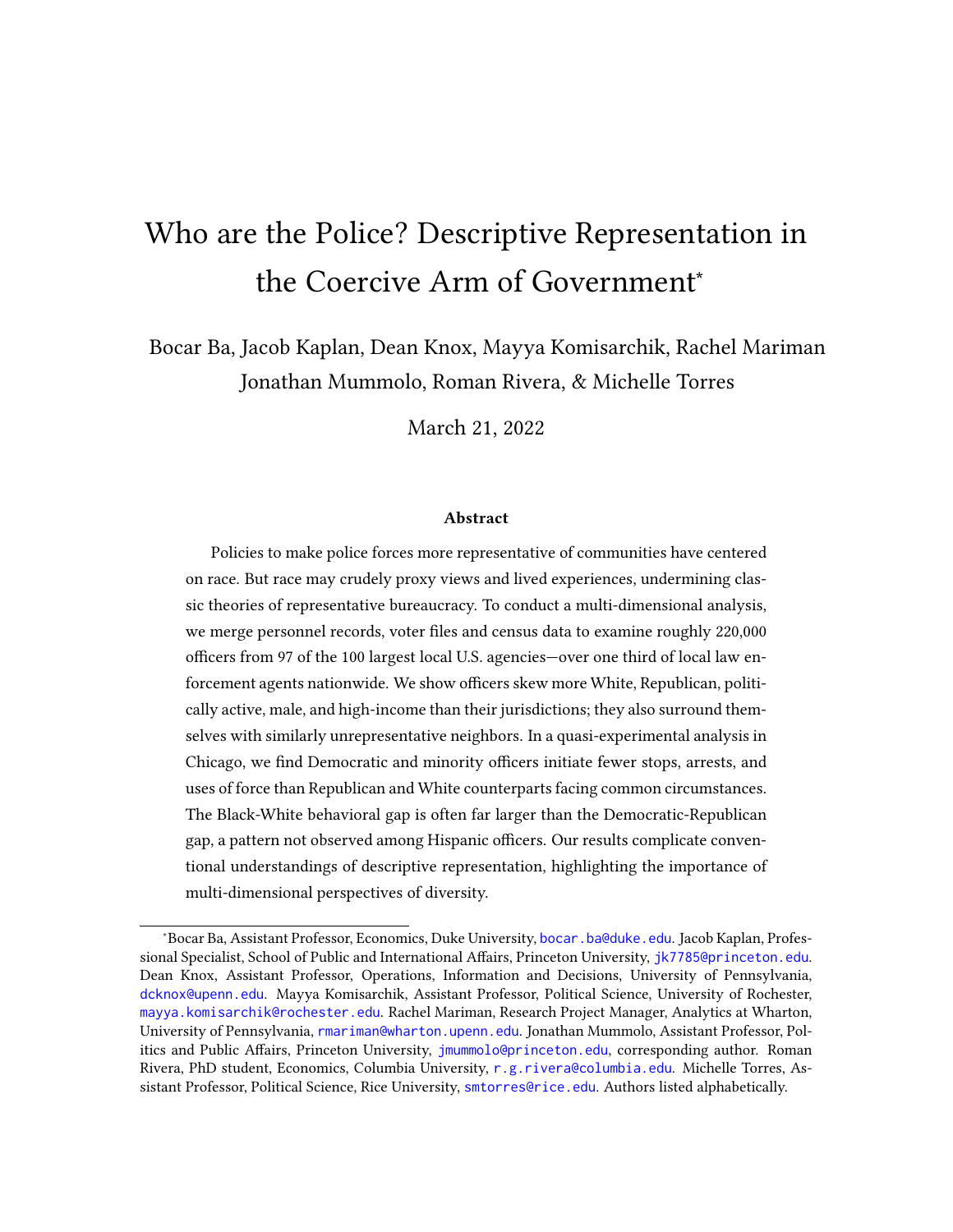| Fort Worth PD, TX                  | 67.92 | 65.80 | 70.05 | 41.80 |
|------------------------------------|-------|-------|-------|-------|
| Fresno PD, CA                      | 51.81 | 48.52 | 55.10 | 28.00 |
| Gwinnett County PD, GA             | 74.90 | 71.85 | 77.95 | 39.50 |
| Harris County Sheriff, TX          | 49.80 | 47.85 | 51.75 | 29.60 |
| Hillsborough County Sheriff, FL    | 71.92 | 69.45 | 74.39 | 49.60 |
| Honolulu PD, HI                    | 11.99 | 10.57 | 13.40 | 15.40 |
| Houston PD, TX                     | 45.84 | 44.57 | 47.10 | 27.80 |
| Indianapolis PD, IN                | 82.42 | 80.35 | 84.50 | 54.90 |
| Jacksonville County Sheriff, FL    | 69.50 | 67.28 | 71.71 | 51.70 |
| Jefferson Parish Sheriff, LA       | 74.58 | 72.61 | 76.56 | 53.60 |
| Jersey City PD, NJ                 | 39.86 | 36.84 | 42.89 | 21.90 |
| Kansas City PD, MO                 | 76.61 | 74.67 | 78.54 | 57.30 |
| King County Sheriff, WA            | 79.40 | 76.51 | 82.30 | 61.80 |
| Las Vegas Metro PD, NV             | 68.76 | 67.22 | 70.30 | 44.20 |
| Long Beach PD, CA                  | 52.78 | 49.83 | 55.73 | 28.20 |
| Los Angeles County Sheriff, CA     | 39.13 | 38.29 | 39.97 | 21.20 |
| Los Angeles PD, CA                 | 33.05 | 32.18 | 33.93 | 28.60 |
| Louisville Metro PD, KY            | 84.37 | 82.88 | 85.85 | 59.00 |
| Maricopa County Sheriff, AZ        | 72.02 | 68.85 | 75.20 | 77.60 |
| Memphis PD, TN                     | 43.86 | 41.69 | 46.04 | 27.10 |
| Mesa PD, AZ                        | 79.25 | 76.62 | 81.89 | 62.40 |
| Metro Nashville PD And Sheriff, TN | 85.36 | 83.70 | 87.02 | 56.10 |
| Miami PD, FL                       | 7.71  | 6.28  | 9.13  | 10.80 |
| Miami-Dade PD, FL                  | 20.20 | 19.01 | 21.39 | 11.60 |
| Milwaukee PD, WI                   | 66.06 | 63.85 | 68.27 | 35.80 |
| Minneapolis PD, MN                 | 76.90 | 74.16 | 79.64 | 60.00 |
| Montgomery County PD, MD           | 78.29 | 76.03 | 80.55 | 44.30 |
| Nassau County PD, NY               | 87.39 | 86.09 | 88.70 | 62.10 |
| New Orleans PD, LA                 | 34.94 | 32.45 | 37.42 | 30.80 |
| New York City PD, NY               | 50.29 | 49.74 | 50.83 | 32.10 |
| Newark PD, NJ                      | 23.87 | 21.45 | 26.29 | 10.90 |
| Oakland PD, CA                     | 39.76 | 36.83 | 42.68 | 28.30 |
| Oklahoma City PD, OK               | 83.56 | 81.50 | 85.62 | 56.40 |
| Omaha PD, NE                       | 79.34 | 76.72 | 81.97 | 68.60 |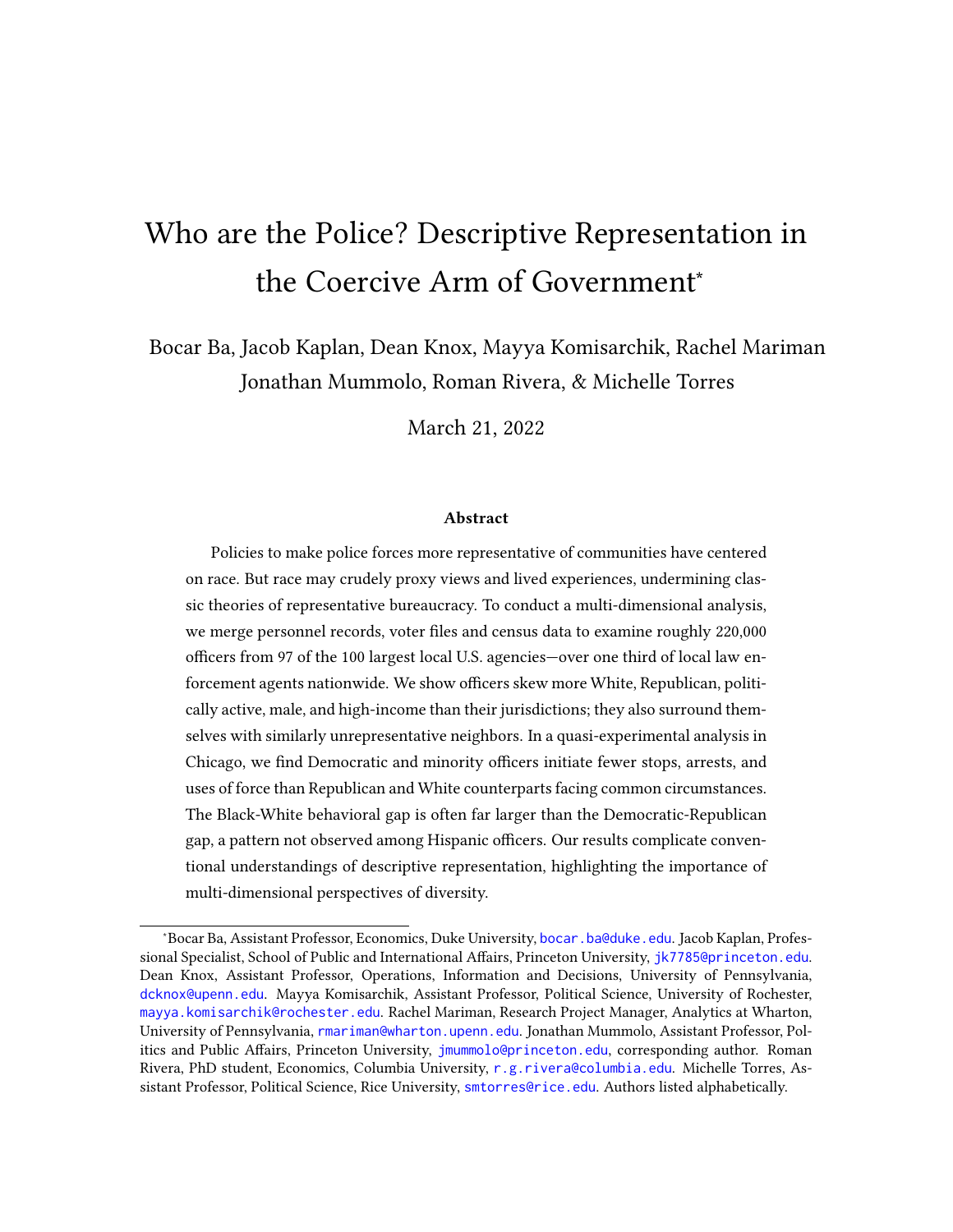| Orange County Sheriff, CA         | 63.22 | 61.23 | 65.22 | 58.00 |
|-----------------------------------|-------|-------|-------|-------|
| Orange County Sheriff, FL         | 64.70 | 62.08 | 67.31 | 38.50 |
| Orlando PD, FL                    | 63.00 | 59.65 | 66.35 | 36.40 |
| Palm Beach County Sheriff, FL     | 72.71 | 69.97 | 75.45 | 51.40 |
| Philadelphia PD, PA               | 57.20 | 55.95 | 58.46 | 34.50 |
| Phoenix PD, AZ                    | 70.73 | 69.18 | 72.28 | 42.80 |
| Pinellas County Sheriff, FL       | 80.69 | 78.77 | 82.61 | 81.40 |
| Pittsburgh PD, PA                 | 85.19 | 82.93 | 87.45 | 64.70 |
| Portland Police Bureau, OR        | 84.22 | 81.79 | 86.66 | 70.50 |
| Prince Georges County PD, MD      | 45.30 | 42.81 | 47.79 | 12.70 |
| Raleigh PD, NC                    | 84.31 | 81.65 | 86.96 | 55.20 |
| Richmond PD, VA                   | 60.65 | 56.46 | 64.85 | 40.90 |
| Riverside County Sheriff, CA      | 60.15 | 58.05 | 62.26 | 35.40 |
| Rochester PD, NY                  | 73.53 | 70.01 | 77.04 | 37.90 |
| Sacramento County Sheriff, CA     | 69.91 | 67.76 | 72.06 | 50.60 |
| Sacramento PD, CA                 | 74.47 | 71.45 | 77.49 | 31.80 |
| St. Louis Metro PD, MO            | 70.63 | 68.03 | 73.22 | 43.60 |
| San Antonio PD, TX                | 40.32 | 37.94 | 42.69 | 26.70 |
| San Bernardino County Sheriff, CA | 53.74 | 51.87 | 55.61 | 37.70 |
| San Diego County Sheriff, CA      | 66.97 | 64.71 | 69.23 | 55.00 |
| San Diego PD, CA                  | 63.29 | 61.09 | 65.49 | 42.80 |
| San Francisco PD, CA              | 50.14 | 48.59 | 51.68 | 40.50 |
| San Jose PD, CA                   | 46.72 | 44.17 | 49.28 | 27.10 |
| Seattle PD, WA                    | 73.12 | 70.76 | 75.48 | 63.70 |
| St. Louis County PD, MO           | 87.92 | 85.78 | 90.07 | 70.70 |
| Suffolk County PD, NY             | 87.03 | 85.70 | 88.37 | 67.60 |
| Tampa PD, FL                      | 69.44 | 66.37 | 72.52 | 43.70 |
| Toledo PD, OH                     | 81.22 | 78.27 | 84.18 | 60.10 |
| Tucson PD, AZ                     | 65.44 | 62.46 | 68.42 | 45.40 |
| Tulsa PD, OK                      | 75.84 | 72.98 | 78.70 | 54.90 |
| Ventura County Sheriff, CA        | 67.11 | 64.27 | 69.95 | 59.90 |
| Virginia Beach PD, VA             | 82.17 | 79.44 | 84.89 | 61.70 |
| Metropolitan PD, D.C.             | 35.71 | 34.29 | 37.14 | 36.60 |
| Wayne County Sheriff, MI          | 53.53 | 48.17 | 58.88 | 69.60 |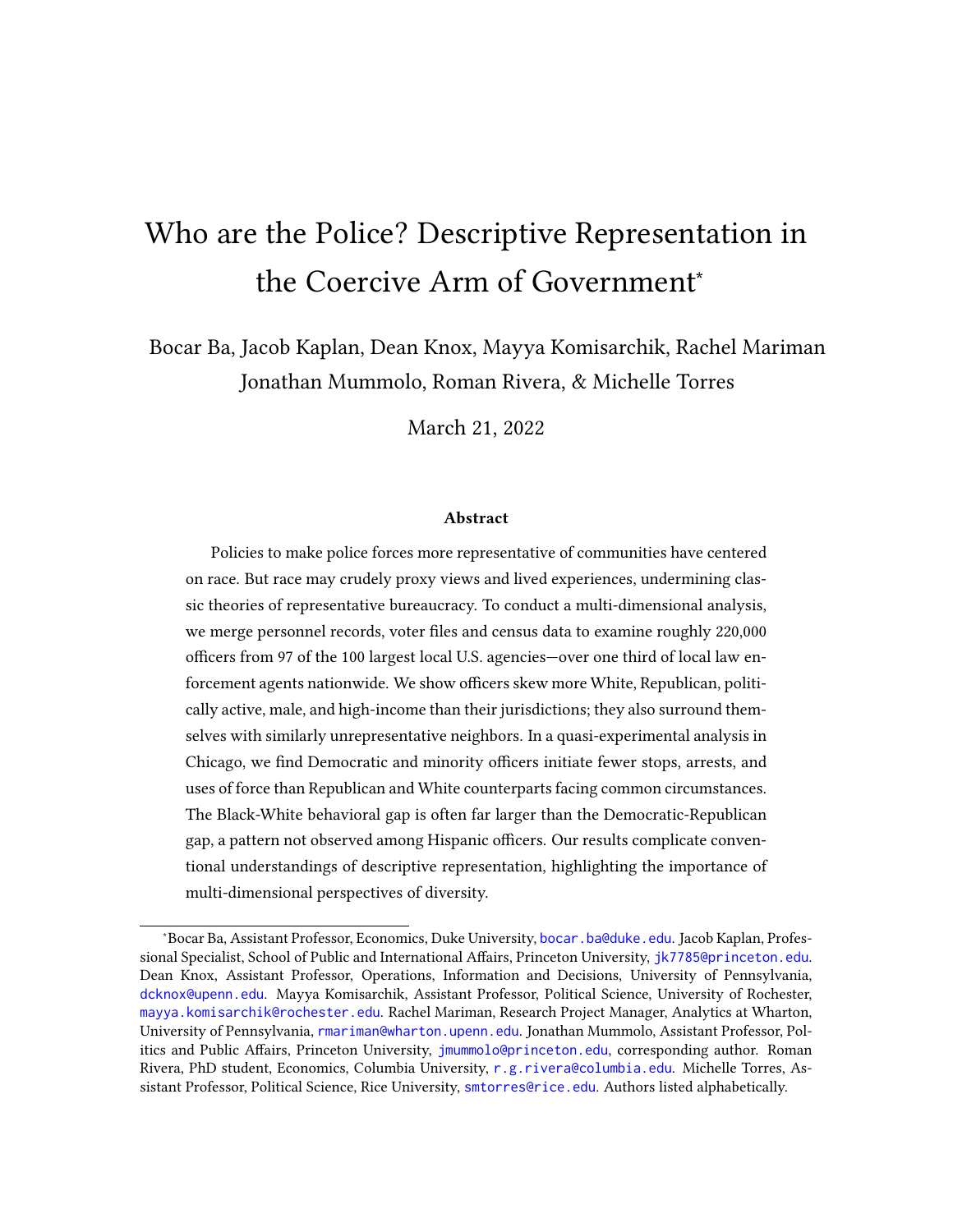| Wichita PD, KS | 83.52 | 80.81 86.22 | 64.20 |
|----------------|-------|-------------|-------|
| Yonkers PD, NY | 81.58 | 78.53 84.63 | 36.70 |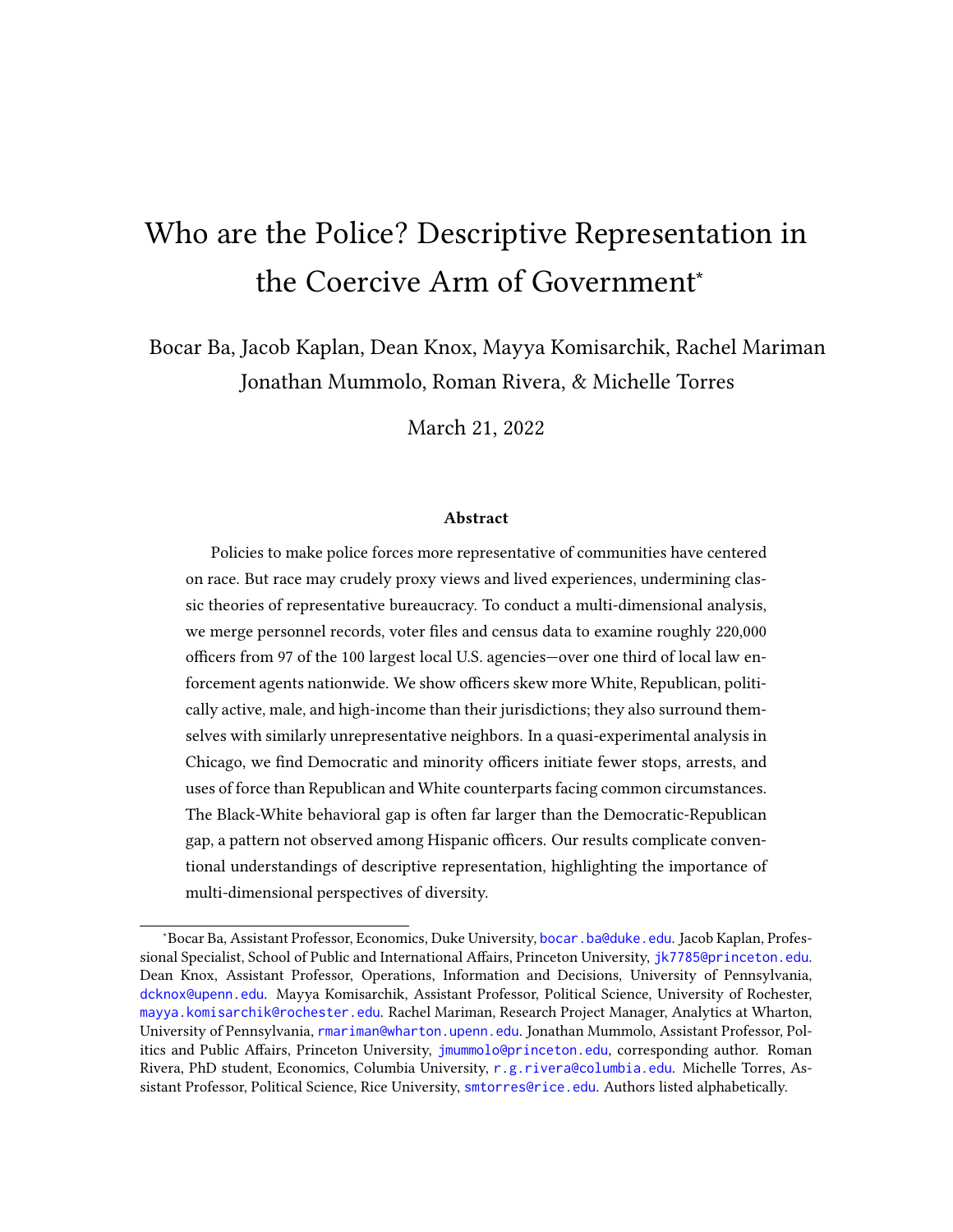|                                 | Officer |       |       | Officer 95% CI Civilian |
|---------------------------------|---------|-------|-------|-------------------------|
| Agency                          | Mean    | Lower | Upper | Mean                    |
| Alameda County Sheriff, CA      | 34.46   | 31.93 | 36.99 | 11.51                   |
| Albuquerque PD, NM              | 58.39   | 54.47 | 62.31 | 20.86                   |
| Anne Aroundel County PD, MD     | 40.19   | 37.06 | 43.32 | 30.05                   |
| Atlanta PD, GA                  | 16.21   | 14.45 | 17.97 | 7.79                    |
| Aurora PD, CO                   | 43.85   | 40.15 | 47.55 | 16.29                   |
| Austin PD, TX                   | 44.07   | 41.63 | 46.51 | 15.14                   |
| Baltimore County PD, MD         | 57.20   | 54.79 | 59.61 | 15.12                   |
| Baltimore PD, MD                | 29.45   | 28.14 | 30.75 | 5.92                    |
| Baton Rouge City PD, LA         | 38.05   | 34.47 | 41.63 | 17.41                   |
| Birmingham PD, AL               | 31.59   | 28.80 | 34.37 | 24.09                   |
| Boston PD, MA                   | 11.32   | 10.03 | 12.61 | 3.39                    |
| Broward County Sheriff, FL      | 32.68   | 30.25 | 35.11 | 16.54                   |
| Buffalo PD, NY                  | 26.64   | 23.47 | 29.81 | 7.56                    |
| Charlotte-Mecklenburg PD, NC    | 36.19   | 34.11 | 38.26 | 16.04                   |
| Chicago PD, IL                  | 13.71   | 13.11 | 14.30 | 3.73                    |
| Cincinnati PD, OH               | 41.56   | 38.56 | 44.56 | 11.96                   |
| Cleveland PD, OH                | 26.85   | 24.79 | 28.92 | 4.76                    |
| Collier County Sheriff, FL      | 41.09   | 35.08 | 47.09 | 37.99                   |
| Colorado Springs PD, CO         | 42.78   | 39.16 | 46.39 | 29.78                   |
| Columbus PD, OH                 | 45.67   | 43.51 | 47.82 | 14.81                   |
| Contra Costa County Sheriff, CA | 33.33   | 30.46 | 36.21 | 17.73                   |
| Cook County Sheriff, IL         | 17.86   | 15.86 | 19.86 | 3.03                    |
| Dallas PD, TX                   | 34.93   | 33.28 | 36.57 | 13.70                   |
| Dekalb County PD, GA            | 11.64   | 9.38  | 13.90 | 6.03                    |
| Denver PD, CO                   | 24.77   | 22.43 | 27.11 | 9.07                    |
| El Paso PD, TX                  | 18.80   | 16.59 | 21.01 | 8.47                    |
| Fairfax County PD, VA           | 21.78   | 19.92 | 23.64 | 16.94                   |
| Fort Worth PD, TX               | 47.44   | 45.17 | 49.71 | 25.53                   |
| Fresno PD, CA                   | 54.64   | 51.36 | 57.92 | 19.73                   |

Table B12: Average Shares of Republican Officers and Civilians in the Same Jurisdictions. Numeric results depicted in Figure 3.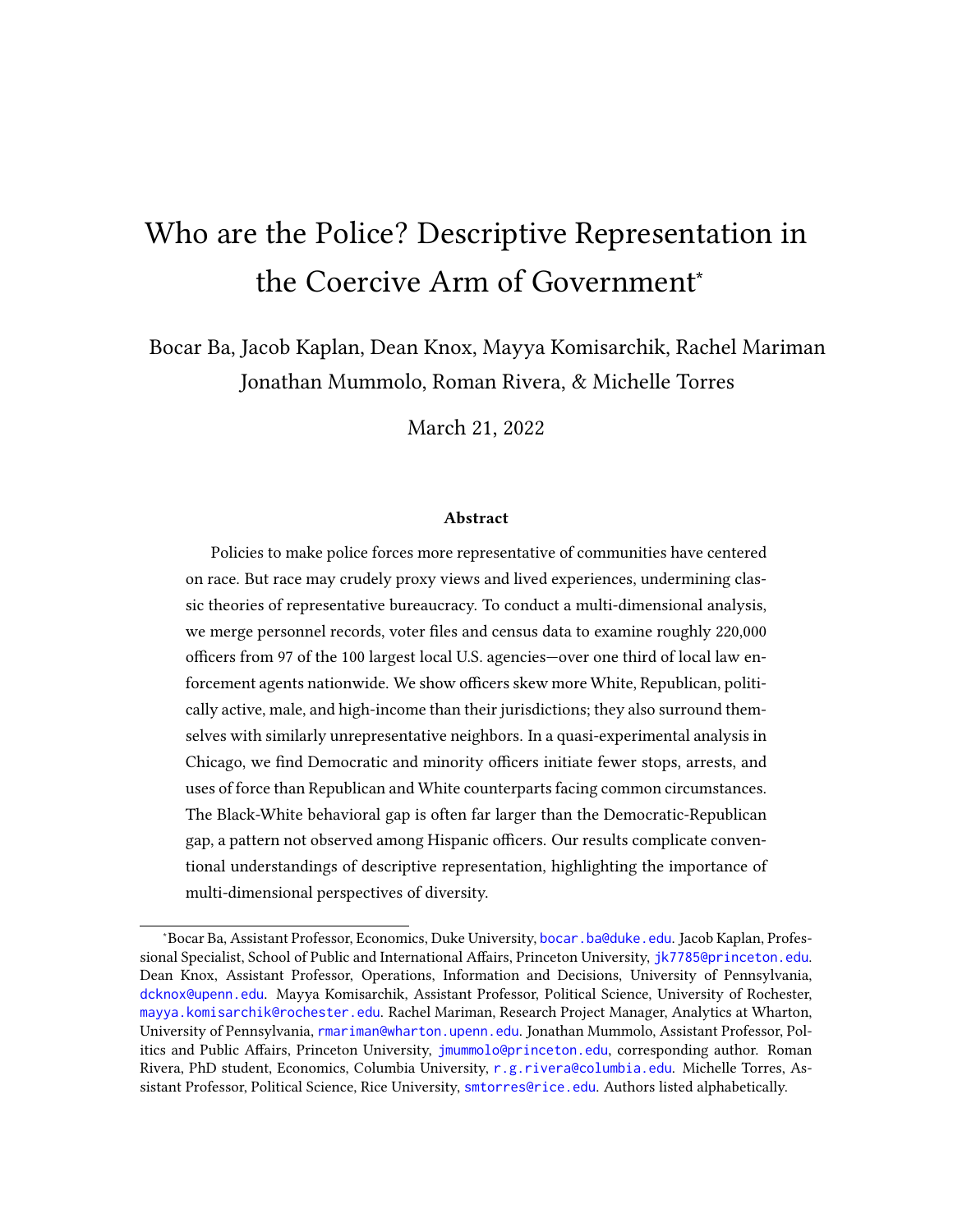| Gwinnett County PD, GA             | 34.49 | 31.15 | 37.83 | 19.09 |
|------------------------------------|-------|-------|-------|-------|
| Harris County Sheriff, TX          | 34.64 | 32.79 | 36.50 | 19.62 |
| Hillsborough County Sheriff, FL    | 38.90 | 36.23 | 41.58 | 27.36 |
| Honolulu PD, HI                    | 13.42 | 11.94 | 14.91 | 11.79 |
| Houston PD, TX                     | 39.15 | 37.91 | 40.39 | 18.25 |
| Indianapolis PD, IN                | 42.11 | 39.41 | 44.80 | 15.05 |
| Jacksonville County Sheriff, FL    | 52.22 | 49.82 | 54.62 | 30.82 |
| Jefferson Parish Sheriff, LA       | 33.26 | 31.12 | 35.40 | 25.17 |
| Jersey City PD, NJ                 | 14.12 | 11.96 | 16.27 | 5.49  |
| Kansas City PD, MO                 | 48.48 | 46.19 | 50.76 | 28.92 |
| King County Sheriff, WA            | 34.89 | 31.48 | 38.30 | 16.98 |
| Las Vegas Metro PD, NV             | 47.41 | 45.75 | 49.07 | 23.85 |
| Long Beach PD, CA                  | 40.11 | 37.21 | 43.01 | 12.63 |
| Los Angeles County Sheriff, CA     | 38.66 | 37.82 | 39.50 | 15.25 |
| Los Angeles PD, CA                 | 32.12 | 31.25 | 32.99 | 8.84  |
| Louisville Metro PD, KY            | 49.46 | 47.42 | 51.50 | 19.77 |
| Maricopa County Sheriff, AZ        | 52.08 | 48.55 | 55.62 | 42.88 |
| Memphis PD, TN                     | 24.31 | 22.43 | 26.19 | 8.82  |
| Mesa PD, AZ                        | 55.10 | 51.87 | 58.33 | 29.75 |
| Metro Nashville PD And Sheriff, TN | 31.82 | 29.62 | 34.01 | 12.94 |
| Miami PD, FL                       | 30.65 | 28.19 | 33.12 | 13.48 |
| Miami-Dade PD, FL                  | 30.09 | 28.73 | 31.45 | 22.64 |
| Milwaukee PD, WI                   | 10.57 | 9.14  | 12.01 | 11.43 |
| Minneapolis PD, MN                 | 33.55 | 30.48 | 36.62 | 5.17  |
| Montgomery County PD, MD           | 40.67 | 37.98 | 43.37 | 13.79 |
| Nassau County PD, NY               | 51.34 | 49.38 | 53.31 | 29.85 |
| New Orleans PD, LA                 | 20.18 | 18.09 | 22.28 | 8.39  |
| New York City PD, NY               | 23.56 | 23.10 | 24.03 | 7.61  |
| Newark PD, NJ                      | 12.81 | 10.92 | 14.71 | 3.08  |
| Oakland PD, CA                     | 20.20 | 17.80 | 22.61 | 3.05  |
| Oklahoma City PD, OK               | 64.15 | 61.49 | 66.82 | 31.80 |
| Omaha PD, NE                       | 52.68 | 49.44 | 55.91 | 29.05 |
| Orange County Sheriff, CA          | 49.73 | 47.67 | 51.80 | 32.56 |
| Orange County Sheriff, FL          | 35.23 | 32.61 | 37.84 | 20.51 |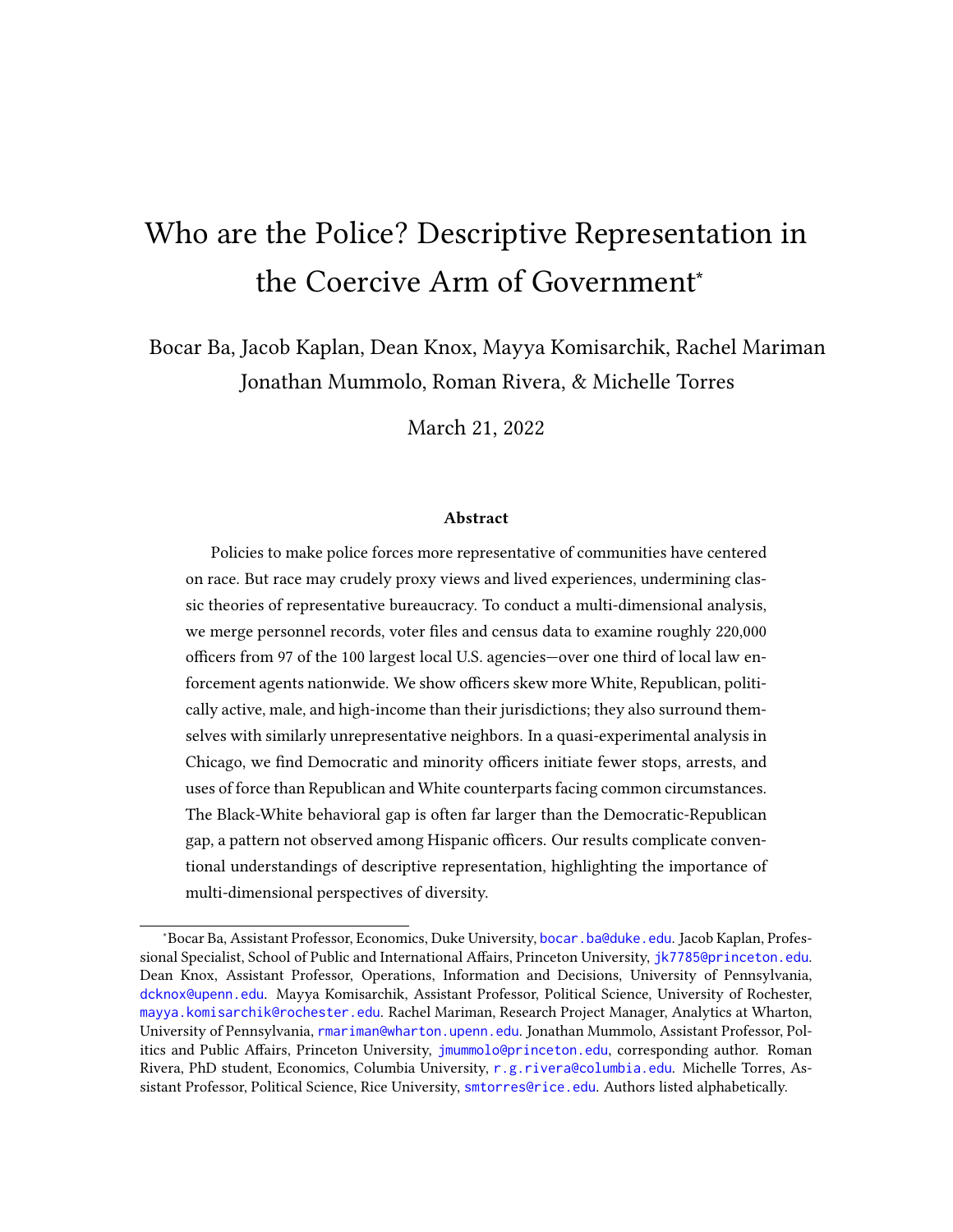| Orlando PD, FL                    | 34.62 | 31.33 | 37.92 | 17.53 |
|-----------------------------------|-------|-------|-------|-------|
| Palm Beach County Sheriff, FL     | 36.85 | 33.88 | 39.82 | 21.67 |
| Philadelphia PD, PA               | 33.82 | 32.62 | 35.02 | 9.23  |
| Phoenix PD, AZ                    | 44.65 | 42.96 | 46.34 | 19.20 |
| Pinellas County Sheriff, FL       | 44.65 | 42.23 | 47.07 | 34.91 |
| Pittsburgh PD, PA                 | 44.43 | 41.28 | 47.59 | 11.21 |
| Portland Police Bureau, OR        | 27.73 | 24.74 | 30.71 | 9.28  |
| Prince Georges County PD, MD      | 25.33 | 23.15 | 27.50 | 5.27  |
| Raleigh PD, NC                    | 39.17 | 35.60 | 42.73 | 16.46 |
| Richmond PD, VA                   | 31.29 | 27.30 | 35.27 | 7.91  |
| Riverside County Sheriff, CA      | 43.49 | 41.37 | 45.62 | 22.48 |
| Rochester PD, NY                  | 55.70 | 51.74 | 59.66 | 7.02  |
| Sacramento County Sheriff, CA     | 45.25 | 42.92 | 47.59 | 21.71 |
| Sacramento PD, CA                 | 49.07 | 45.61 | 52.52 | 10.63 |
| St. Louis Metro PD, MO            | 39.80 | 37.01 | 42.59 | 8.77  |
| San Antonio PD, TX                | 40.38 | 38.00 | 42.76 | 17.59 |
| San Bernardino County Sheriff, CA | 43.10 | 41.24 | 44.96 | 24.52 |
| San Diego County Sheriff, CA      | 47.59 | 45.19 | 49.99 | 27.62 |
| San Diego PD, CA                  | 47.05 | 44.77 | 49.33 | 15.37 |
| San Francisco PD, CA              | 17.62 | 16.44 | 18.79 | 4.44  |
| San Jose PD, CA                   | 26.70 | 24.44 | 28.97 | 11.09 |
| Seattle PD, WA                    | 37.00 | 34.43 | 39.57 | 4.48  |
| St. Louis County PD, MO           | 43.91 | 40.64 | 47.17 | 33.90 |
| Suffolk County PD, NY             | 47.27 | 45.29 | 49.25 | 27.22 |
| Tampa PD, FL                      | 41.44 | 38.15 | 44.72 | 20.27 |
| Toledo PD, OH                     | 30.85 | 27.35 | 34.34 | 10.85 |
| Tucson PD, AZ                     | 44.79 | 41.67 | 47.90 | 18.00 |
| Tulsa PD, OK                      | 60.05 | 56.77 | 63.32 | 27.91 |
| Ventura County Sheriff, CA        | 36.61 | 33.69 | 39.52 | 26.97 |
| Virginia Beach PD, VA             | 42.40 | 38.88 | 45.92 | 29.26 |
| Metropolitan PD, D.C.             | 7.53  | 6.74  | 8.31  | 4.57  |
| Wayne County Sheriff, MI          | 15.62 | 11.72 | 19.51 | 22.83 |
| Wichita PD, KS                    | 48.34 | 44.69 | 51.98 | 29.94 |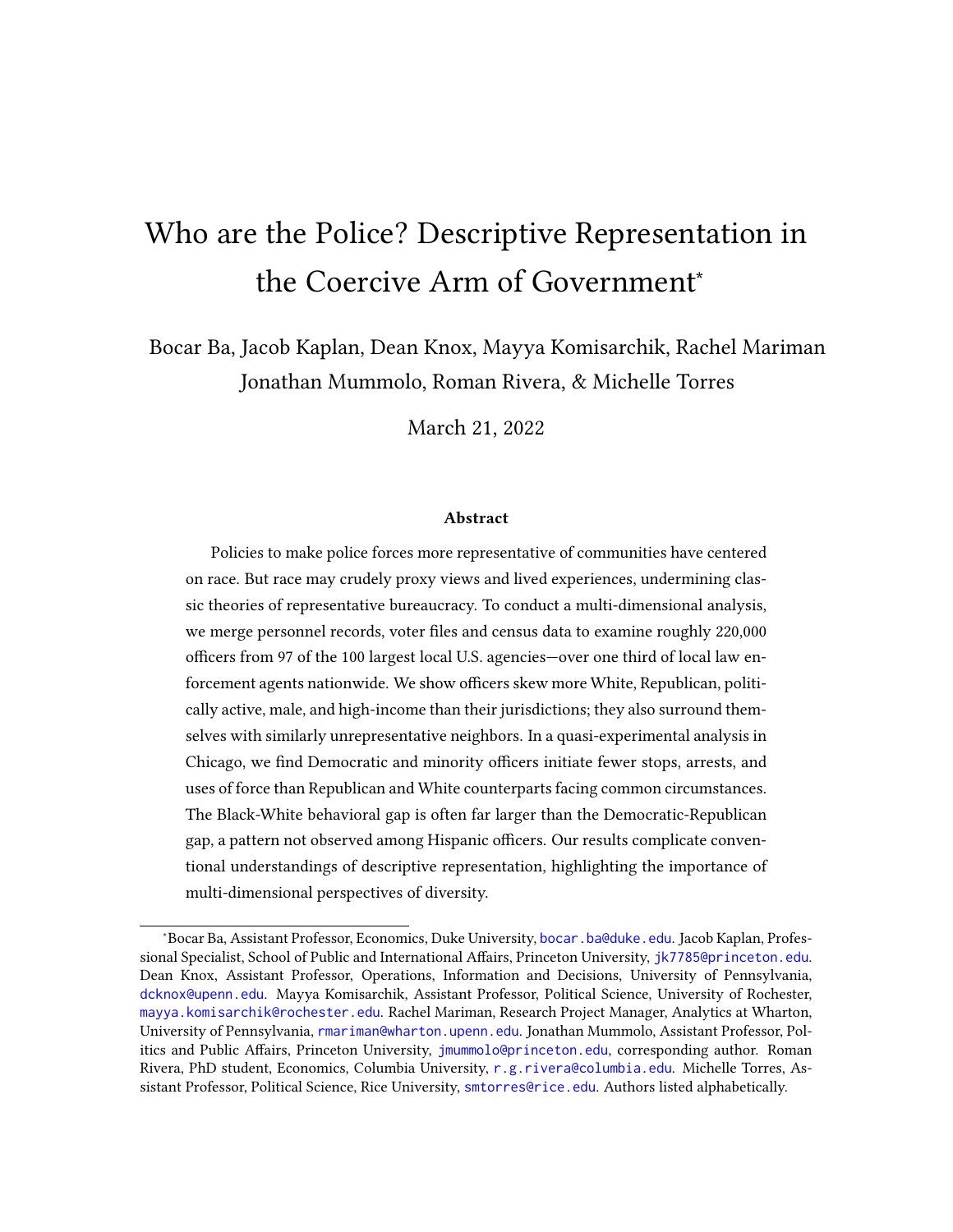

Figure B1: Average Shares of Black Officers and Civilians in the Same Jurisdictions. Blue dots are officer shares from BJS (2016) with 95% confidence intervals. Red dots are civilian shares from U.S. Census. Vertical blue line is the pooled officer mean. Vertical red line is hypothetical officer mean if each officer was randomly drawn from their respective jurisdiction.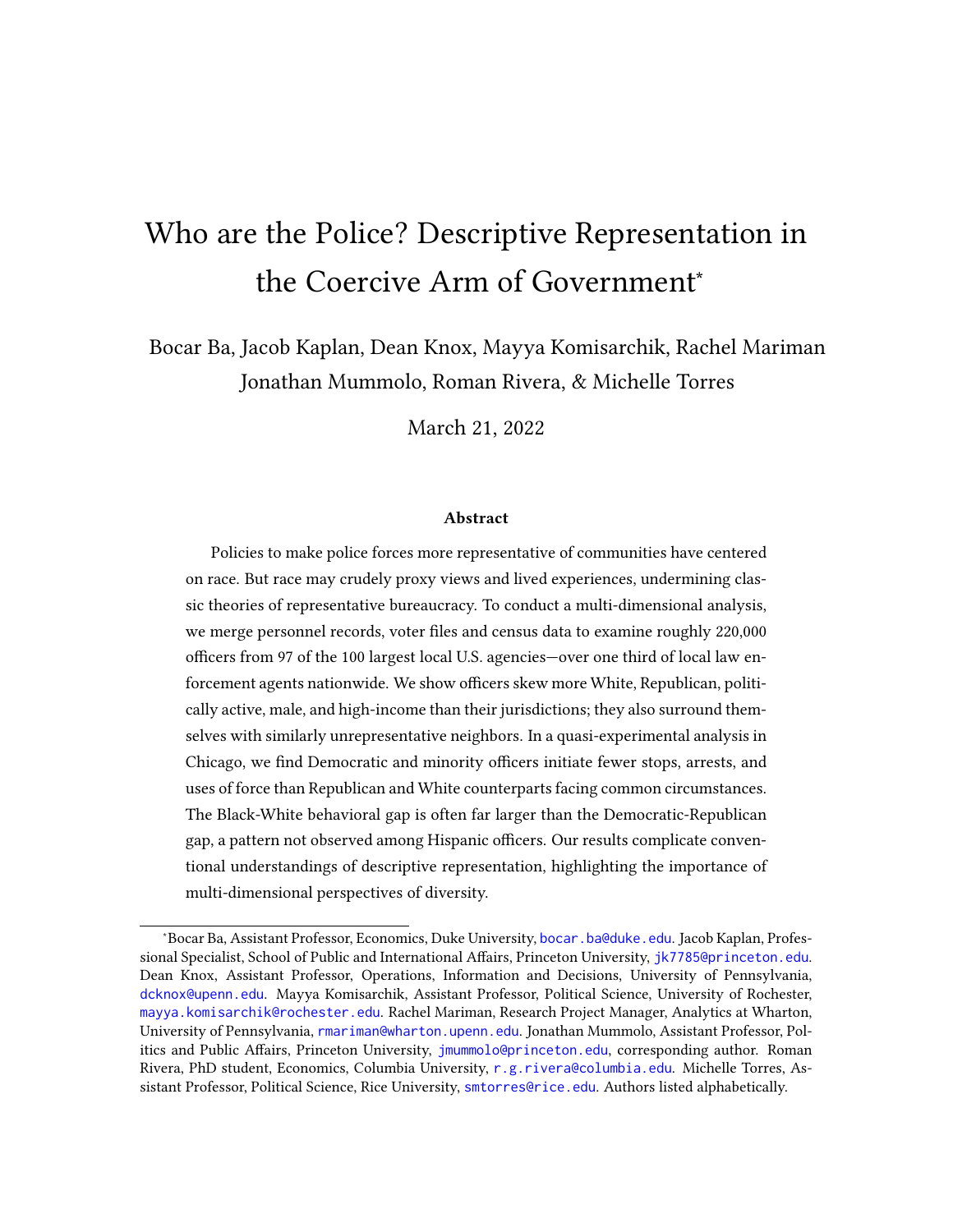

Figure B2: Average Shares of Hispanic Officers and Civilians in the Same Jurisdictions. Blue dots are officer shares from BJS (2016) with 95% confidence intervals. Red dots are civilian shares from U.S. Census. Vertical blue line is the pooled officer mean. Vertical red line is hypothetical officer mean if each officer was randomly drawn from their respective jurisdiction.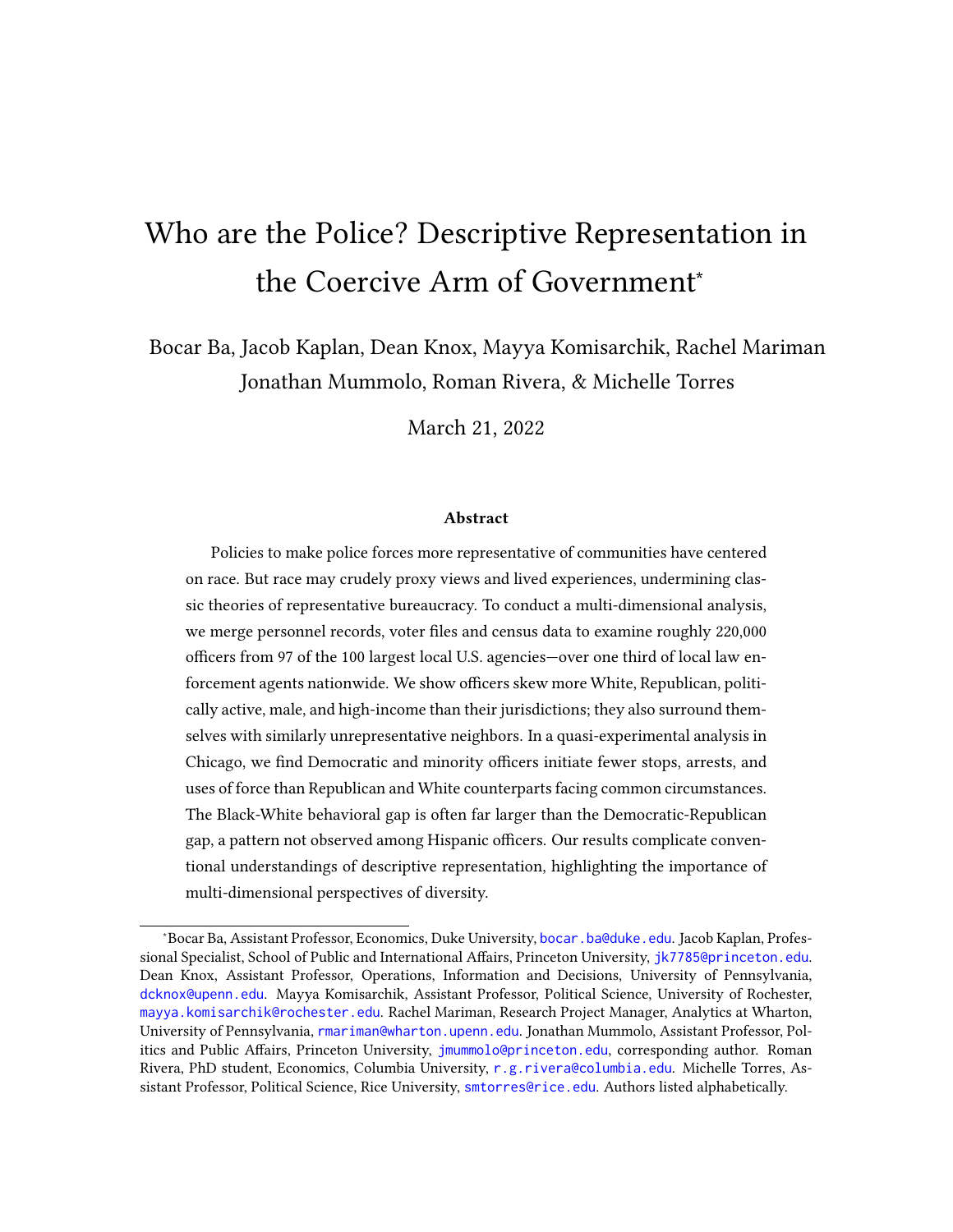

Figure B3: Average Shares of Asian Officers and Civilians in the Same Jurisdictions. Blue dots are officer shares from BJS (2016) with 95% confidence intervals. Red dots are civilian shares from U.S. Census. Vertical blue line is the pooled officer mean. Vertical red line is hypothetical officer mean if each officer was randomly drawn from their respective jurisdiction.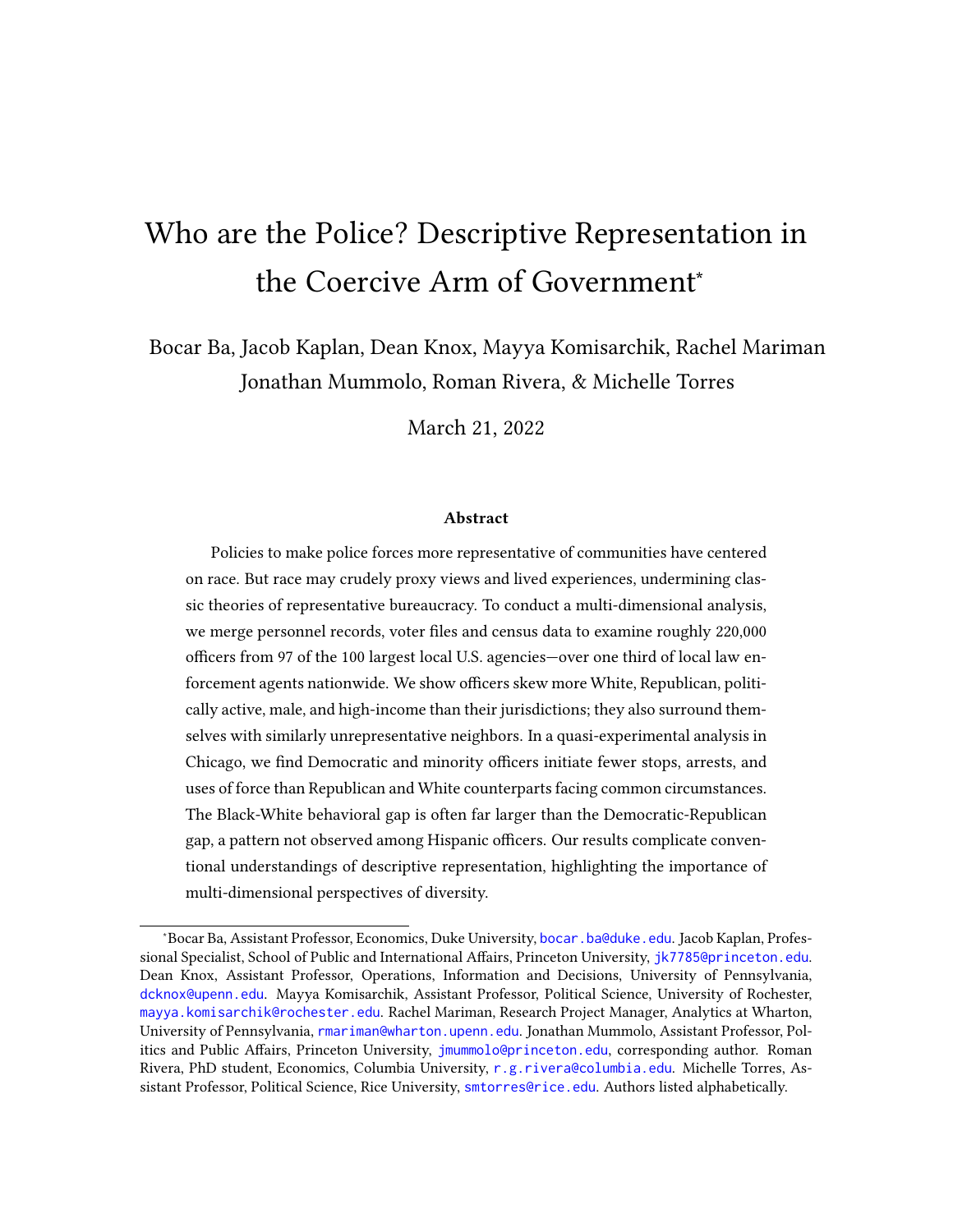

Figure B4: Average Shares of Democrats Among Officers and Civilians in the Same Jurisdictions. Blue dots are officer shares with 95% confidence intervals. Red dots are civilian shares.Red dots are civilian Republicans from L2 as a share of voting-age population from Census ACS. Vertical blue line is the pooled officer mean. Vertical red line is hypothetical officer mean if each officer was randomly drawn from their respective jurisdiction.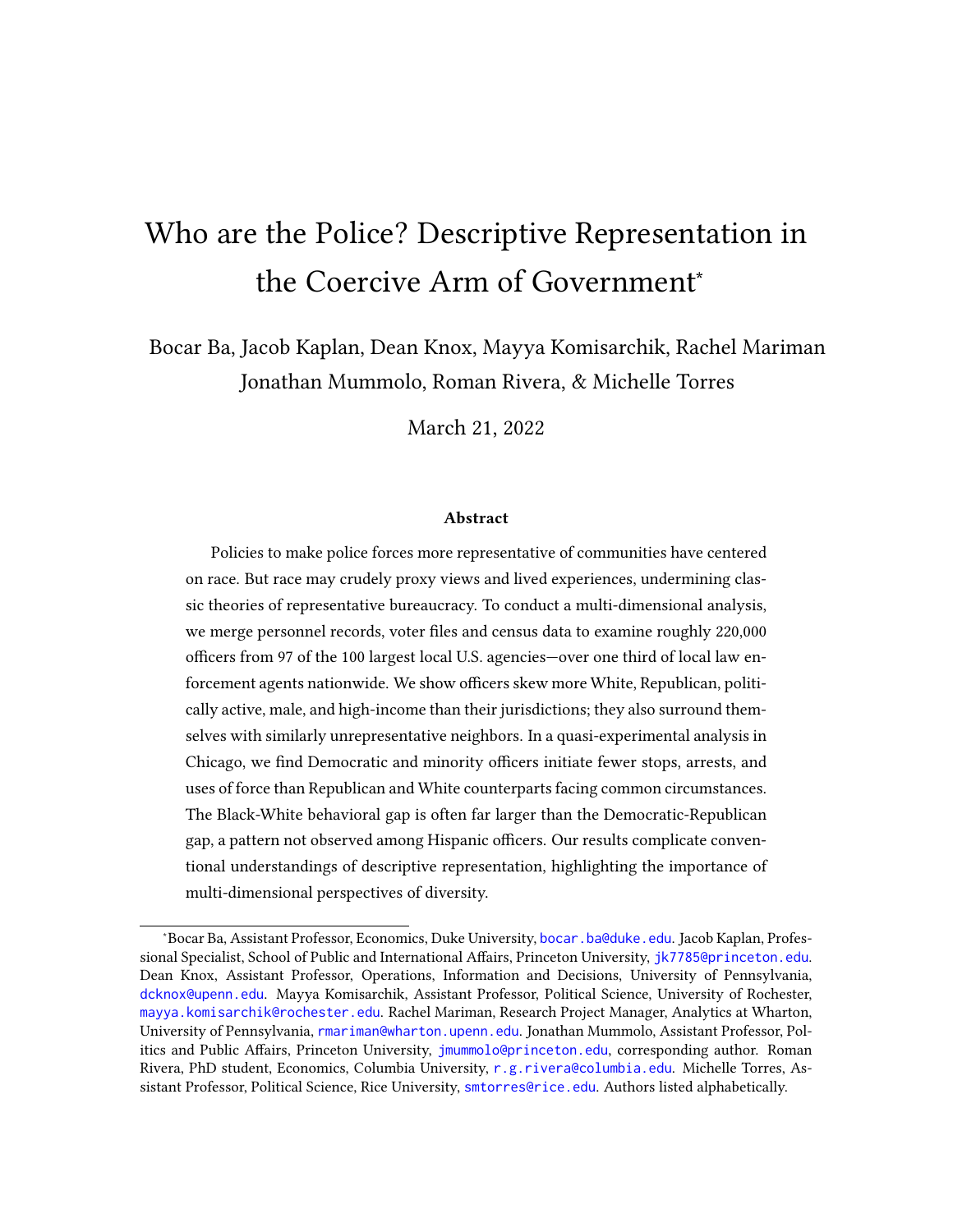

Figure B5: Average General Election Turnout in 2020 Among Officers and Civilians in the Same Jurisdictions. Blue dots are officer shares with 95% confidence intervals. Red dots are civilian Republicans from L2 as a share of voting-age population from Census ACS. Vertical blue line is the pooled officer mean. Vertical red line is hypothetical officer mean if each officer was randomly drawn from their respective jurisdiction.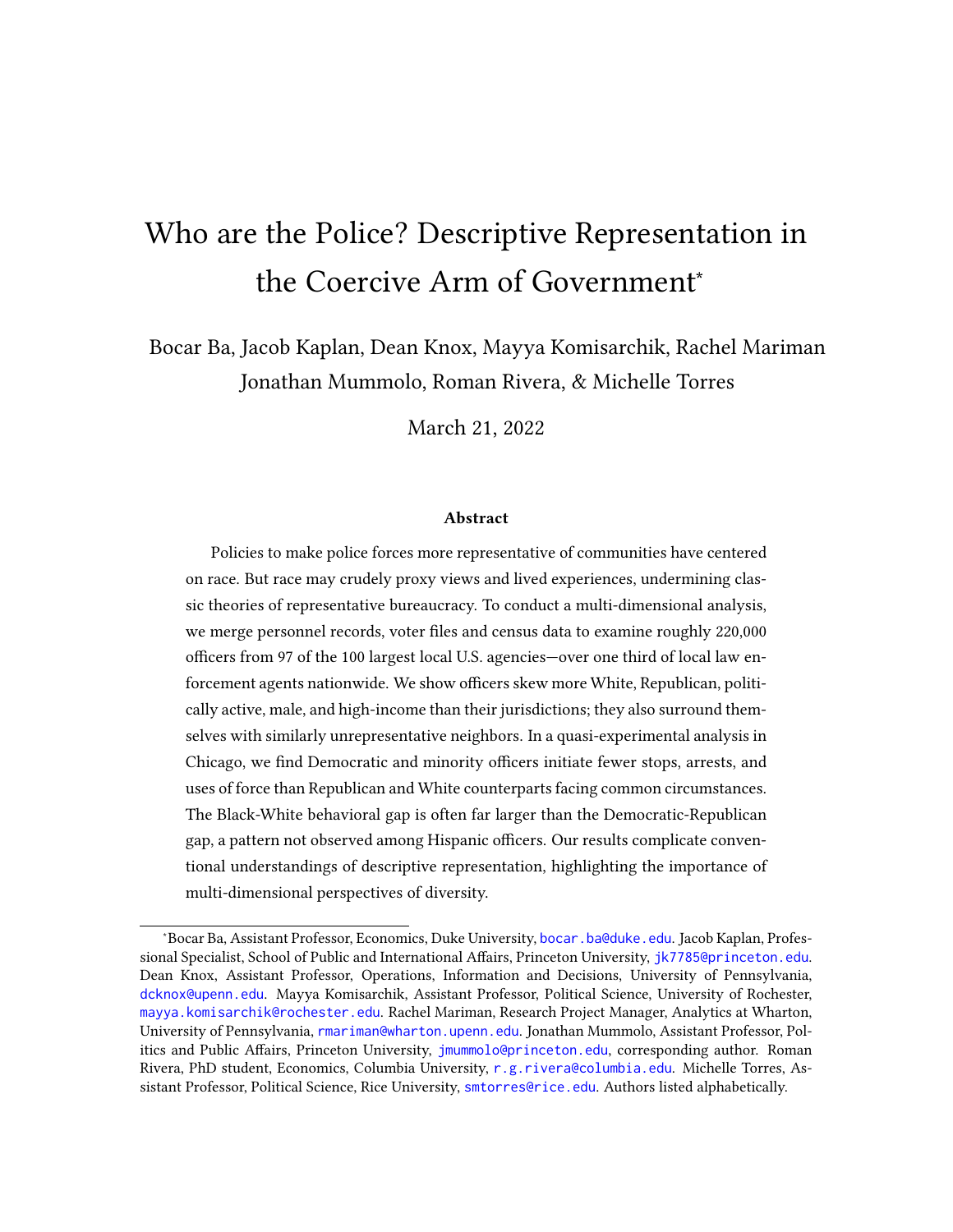

Figure B6: Average Shares of Males Among Officers and Civilians in the Same Jurisdictions. Blue dots are officer shares from LEOKA 2019 data with 95% confidence intervals. Red dots are civilian shares from U.S. Census. Vertical blue line is the pooled officer mean. Vertical red line is hypothetical officer mean if each officer was randomly drawn from their respective jurisdiction.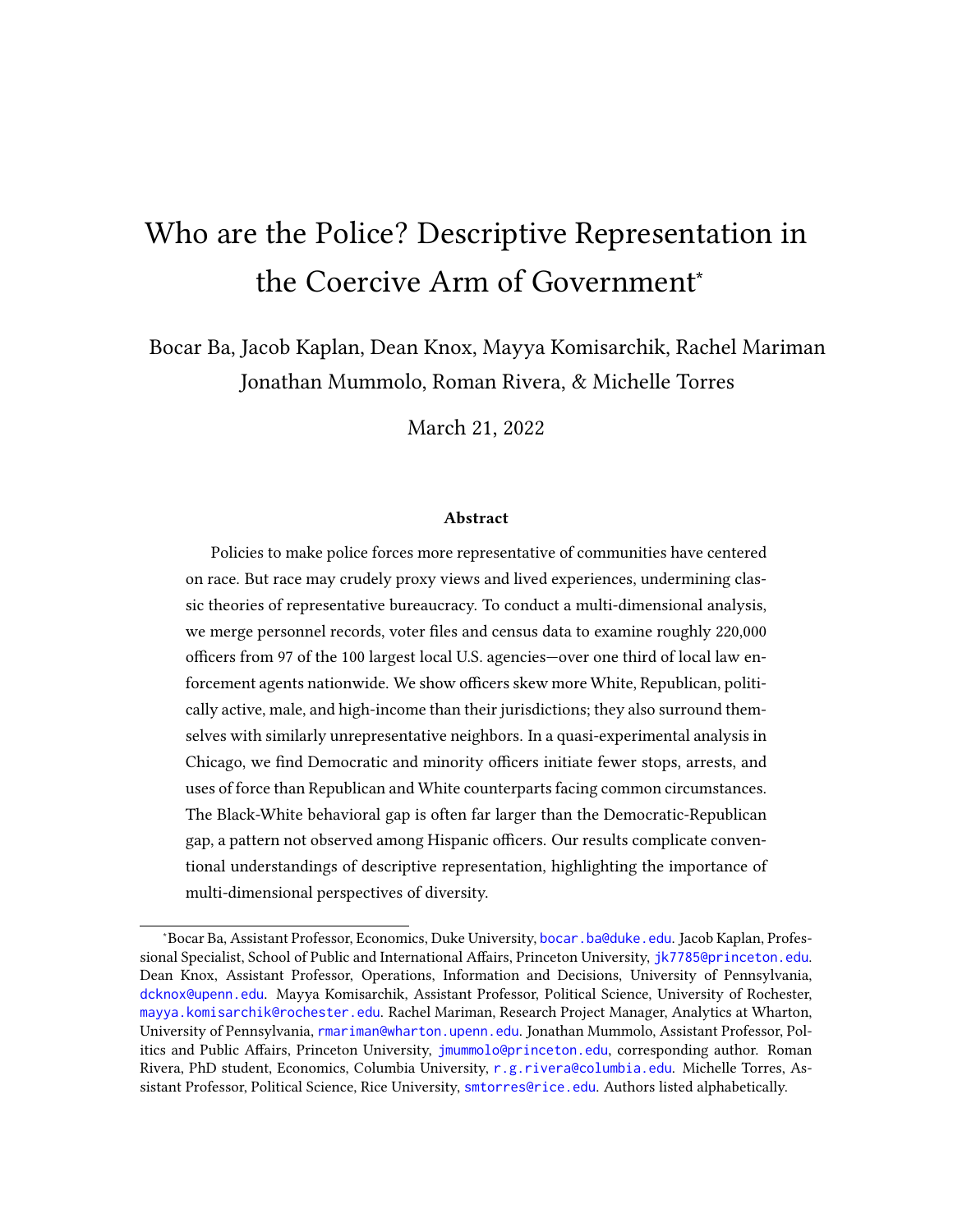

Figure B7: Median Age Among Officers and Civilians in the Same Jurisdictions. Blue dots are officer shares from L2 voter file (i.e. among registered voters) with 95% confidence intervals. Red dots are civilian shares from U.S. Census. Vertical blue line is the pooled officer mean. Vertical red line is hypothetical officer mean if each officer was randomly drawn from their respective jurisdiction.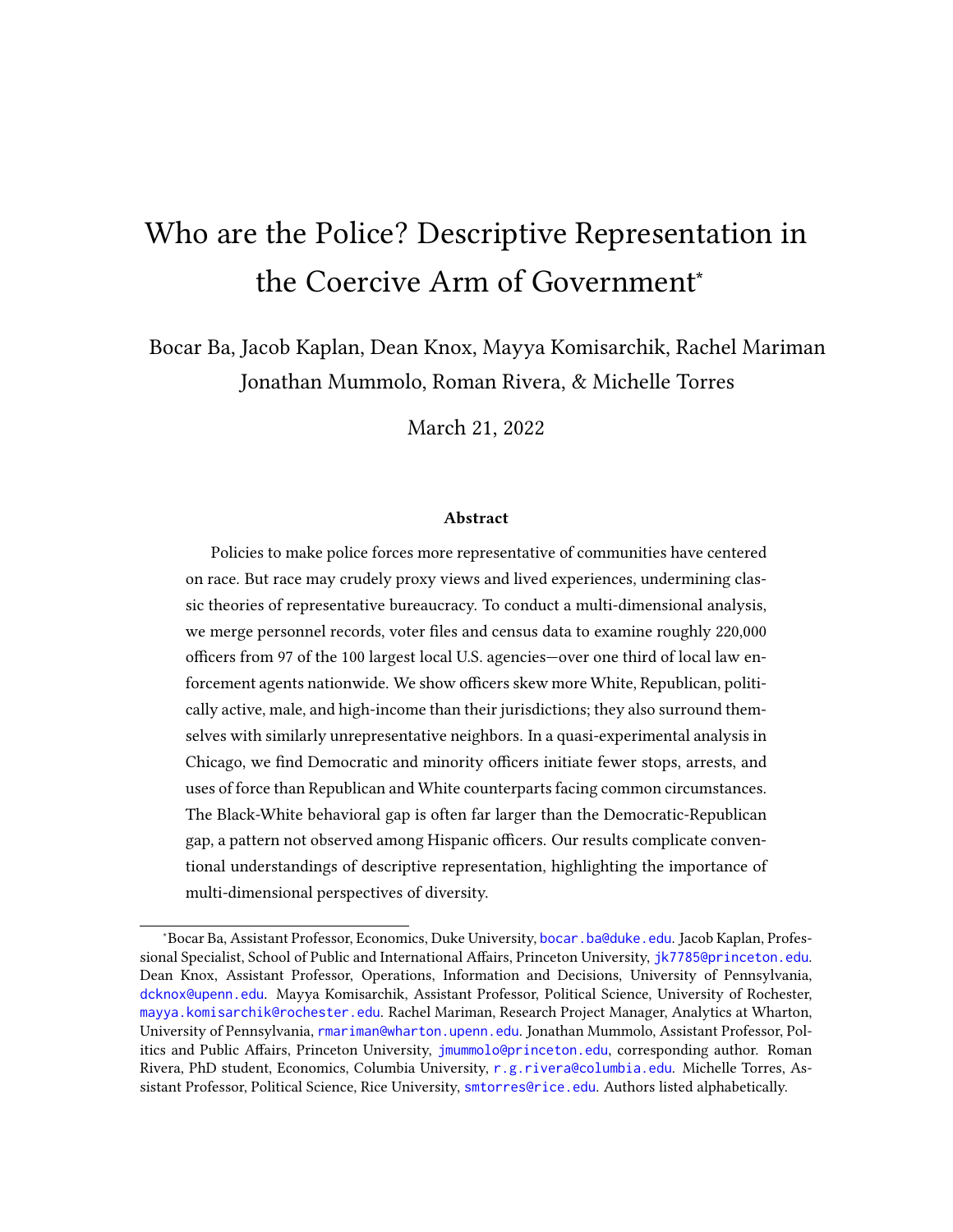

Figure B8: Median Household Income Among Officers and Civilians in the Same Jurisdictions. Blue dots are officer shares from from L2 voter file (i.e. among registered voters) with 95% confidence intervals. Red dots are civilian shares from U.S. Census. Vertical blue line is the pooled officer mean. Vertical red line is hypothetical officer mean if each officer was randomly drawn from their respective jurisdiction.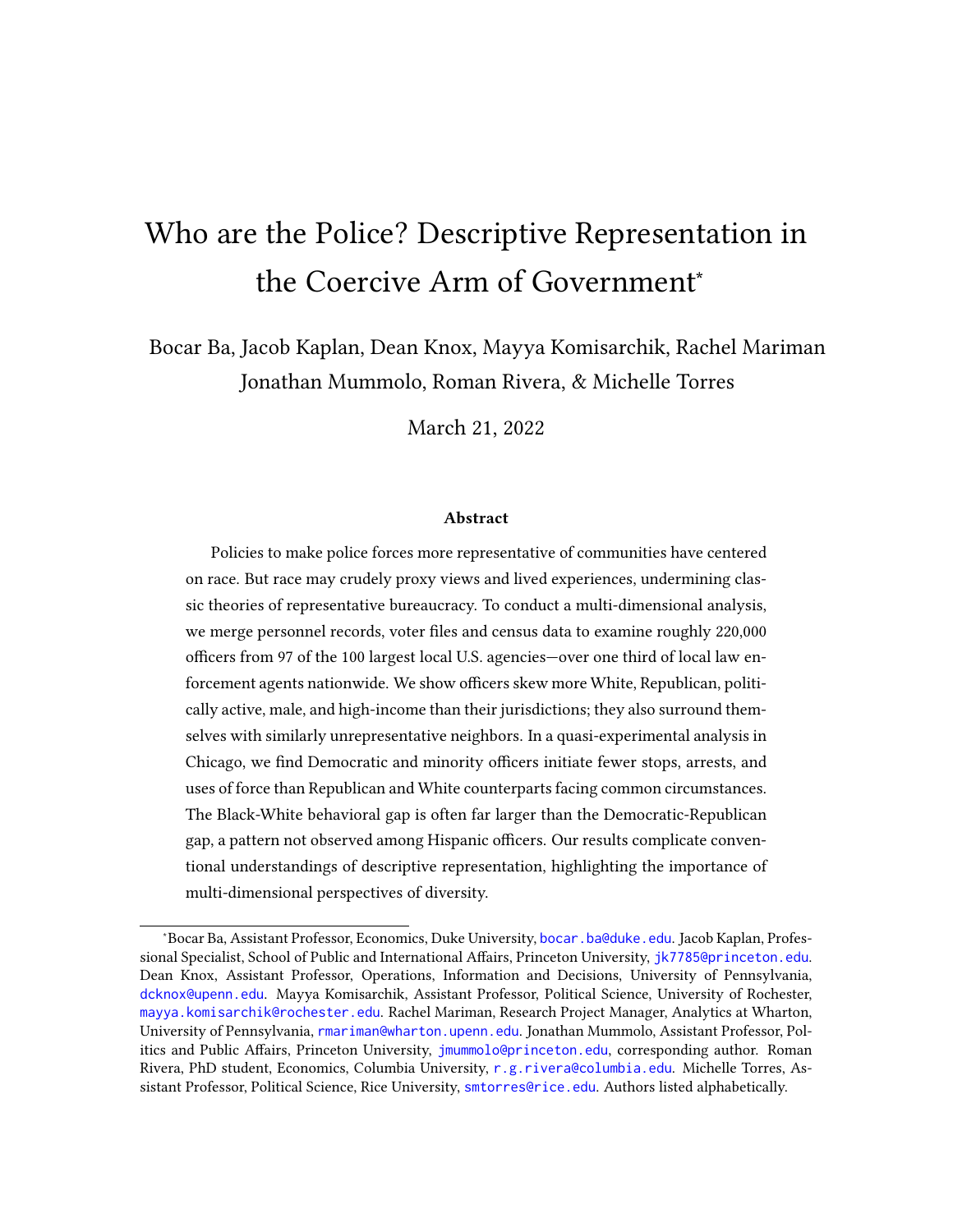| District       | District Name         | Officer | Officer Lower Bound | Officer Upper Bound | Civilian |
|----------------|-----------------------|---------|---------------------|---------------------|----------|
| $\mathbf{1}$   | Central               | 57.35   | 53.98               | 60.71               | 52.28    |
| $\overline{2}$ | Wentworth             | 21.59   | 18.85               | 24.33               | 19.06    |
| 3              | <b>Grand Crossing</b> | 27.04   | 24.05               | 30.03               | 5.64     |
| 4              | South Chicago         | 48.20   | 44.86               | 51.54               | 7.05     |
| 5              | Calumet               | 33.72   | 30.18               | 37.26               | 1.88     |
| 6              | Gresham               | 29.89   | 26.88               | 32.90               | 1.41     |
| 7              | Englewood             | 42.31   | 39.14               | 45.47               | 1.31     |
| 8              | Chicago Lawn          | 66.35   | 63.17               | 69.53               | 16.80    |
| 9              | Deering               | 64.61   | 61.14               | 68.08               | 15.44    |
| 10             | Ogden                 | 40.52   | 36.96               | 44.07               | 4.83     |
| 11             | Harrison              | 52.51   | 49.20               | 55.81               | 4.24     |
| 12             | Near West             | 53.46   | 49.92               | 56.99               | 45.29    |
| 14             | Shakespeare           | 50.73   | 46.55               | 54.91               | 52.66    |
| 15             | Austin                | 55.64   | 51.89               | 59.39               | 3.51     |
| 16             | Jefferson Park        | 80.63   | 77.47               | 83.80               | 62.91    |
| 17             | Albany Park           | 68.12   | 64.05               | 72.18               | 40.63    |
| 18             | Near North            | 61.11   | 57.86               | 64.36               | 72.61    |
| 19             | <b>Town Hall</b>      | 62.01   | 58.70               | 65.33               | 74.26    |
| 20             | Lincoln               | 69.69   | 65.60               | 73.78               | 55.40    |
| 22             | Morgan Park           | 59.87   | 55.99               | 63.75               | 34.30    |
| 24             | Rogers Park           | 72.88   | 69.17               | 76.58               | 43.70    |
| 25             | <b>Grand Central</b>  | 65.78   | 62.46               | 69.09               | 14.70    |

### B.3 District-Level Analysis in Chicago

### Table B13: Proportion White in Chicago Districts. Numeric results for Figure 4.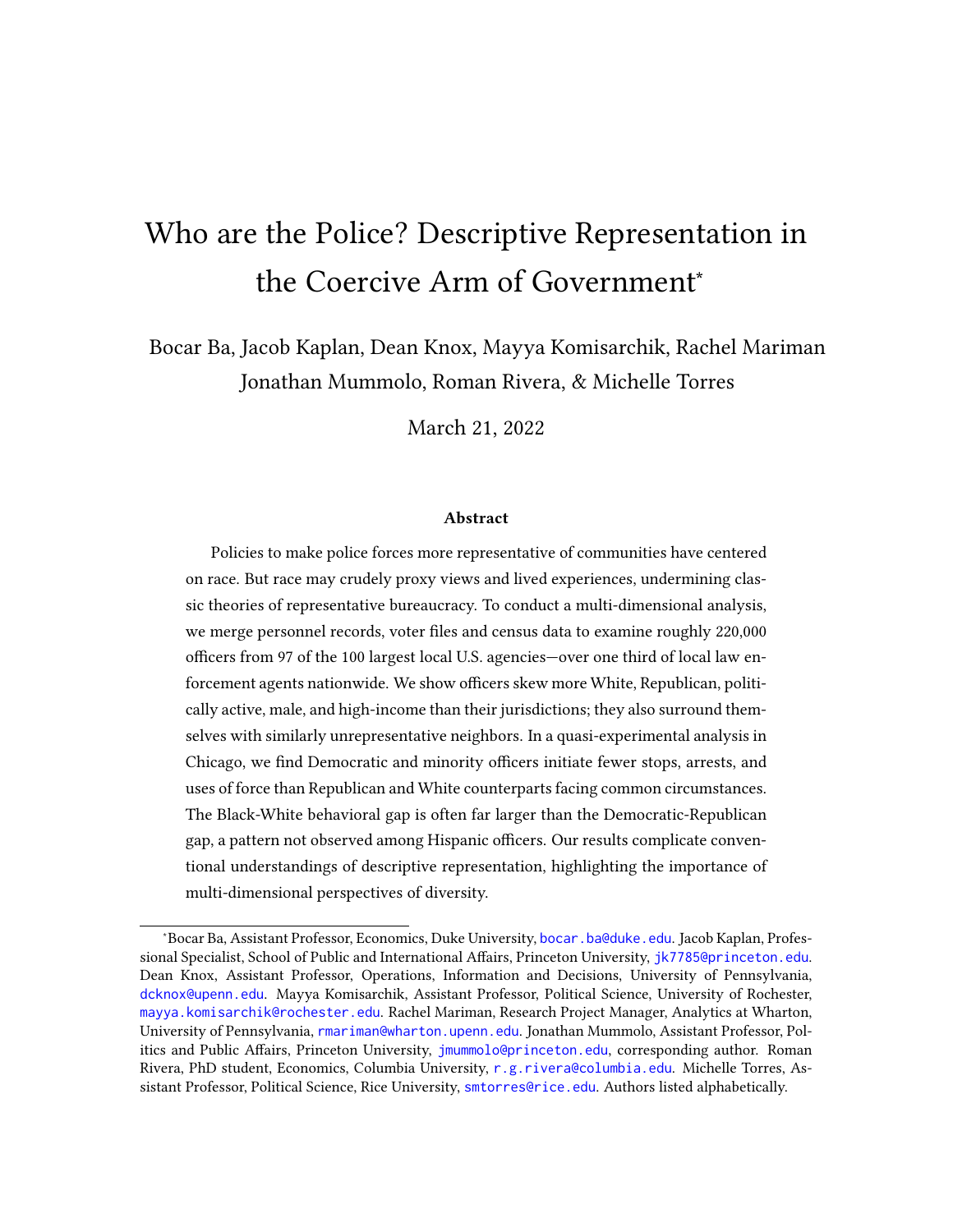| District       | District Name         | Officer | Officer Lower Bound | Officer Upper Bound | Civilian |
|----------------|-----------------------|---------|---------------------|---------------------|----------|
| $\mathbf{1}$   | Central               | 15.18   | 12.74               | 17.62               | 4.25     |
| $\overline{2}$ | Wentworth             | 7.97    | 6.16                | 9.77                | 1.32     |
| 3              | <b>Grand Crossing</b> | 9.33    | 7.37                | 11.29               | 0.89     |
| 4              | South Chicago         | 13.01   | 10.76               | 15.26               | 2.15     |
| 5              | Calumet               | 10.66   | 8.35                | 12.97               | 0.89     |
| 6              | Gresham               | 9.55    | 7.62                | 11.48               | 0.74     |
| 7              | Englewood             | 10.58   | 8.61                | 12.55               | 0.78     |
| 8              | Chicago Lawn          | 16.29   | 13.81               | 18.78               | 3.01     |
| 9              | Deering               | 19.34   | 16.47               | 22.21               | 2.21     |
| 10             | Ogden                 | 15.28   | 12.67               | 17.88               | 1.20     |
| 11             | Harrison              | 15.26   | 12.88               | 17.64               | 1.09     |
| 12             | Near West             | 15.51   | 12.95               | 18.08               | 3.95     |
| 14             | Shakespeare           | 15.64   | 12.60               | 18.67               | 3.59     |
| 15             | Austin                | 17.21   | 14.36               | 20.06               | 0.88     |
| 16             | Jefferson Park        | 25.54   | 22.05               | 29.04               | 8.86     |
| 17             | Albany Park           | 22.57   | 18.93               | 26.22               | 4.27     |
| 18             | Near North            | 14.70   | 12.34               | 17.06               | 7.85     |
| 19             | <b>Town Hall</b>      | 17.72   | 15.11               | 20.33               | 5.43     |
| 20             | Lincoln               | 18.97   | 15.48               | 22.46               | 3.96     |
| 22             | Morgan Park           | 16.97   | 13.99               | 19.94               | 4.74     |
| 24             | Rogers Park           | 19.71   | 16.39               | 23.03               | 3.48     |
| 25             | <b>Grand Central</b>  | 19.21   | 16.46               | 21.97               | 2.59     |

Table B14: Proportion Republican in Chicago Districts. Numeric results for Figure 4.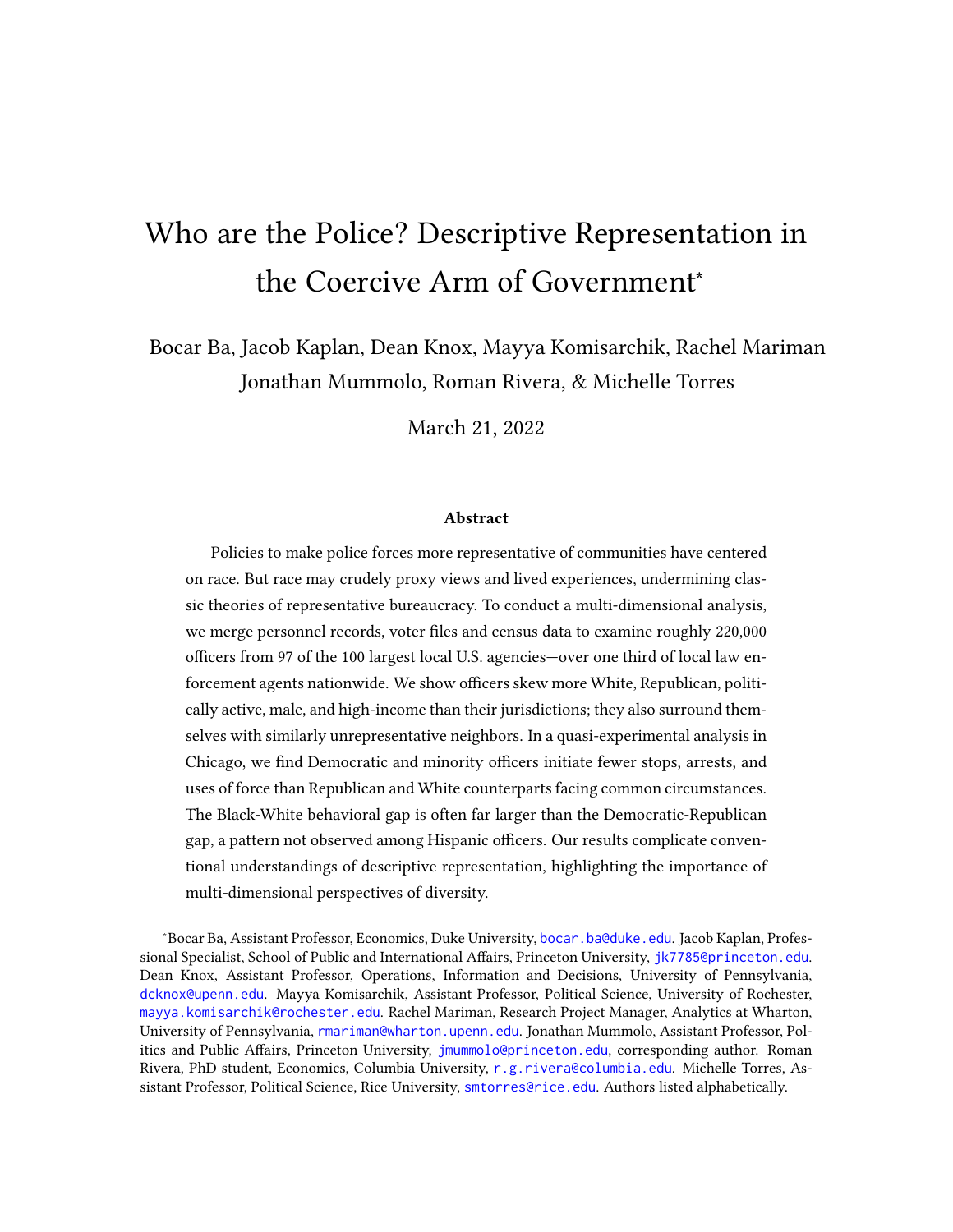

Figure B9: Average Shares of Black Chicago Officers and Civilians in Officers' Assigned Districts. Blue dots are officer shares with 95% confidence intervals. Red dots are civilian shares from U.S. Census. Vertical blue line is the pooled officer mean. Vertical red line is hypothetical officer mean if each officer was randomly drawn from their respective district.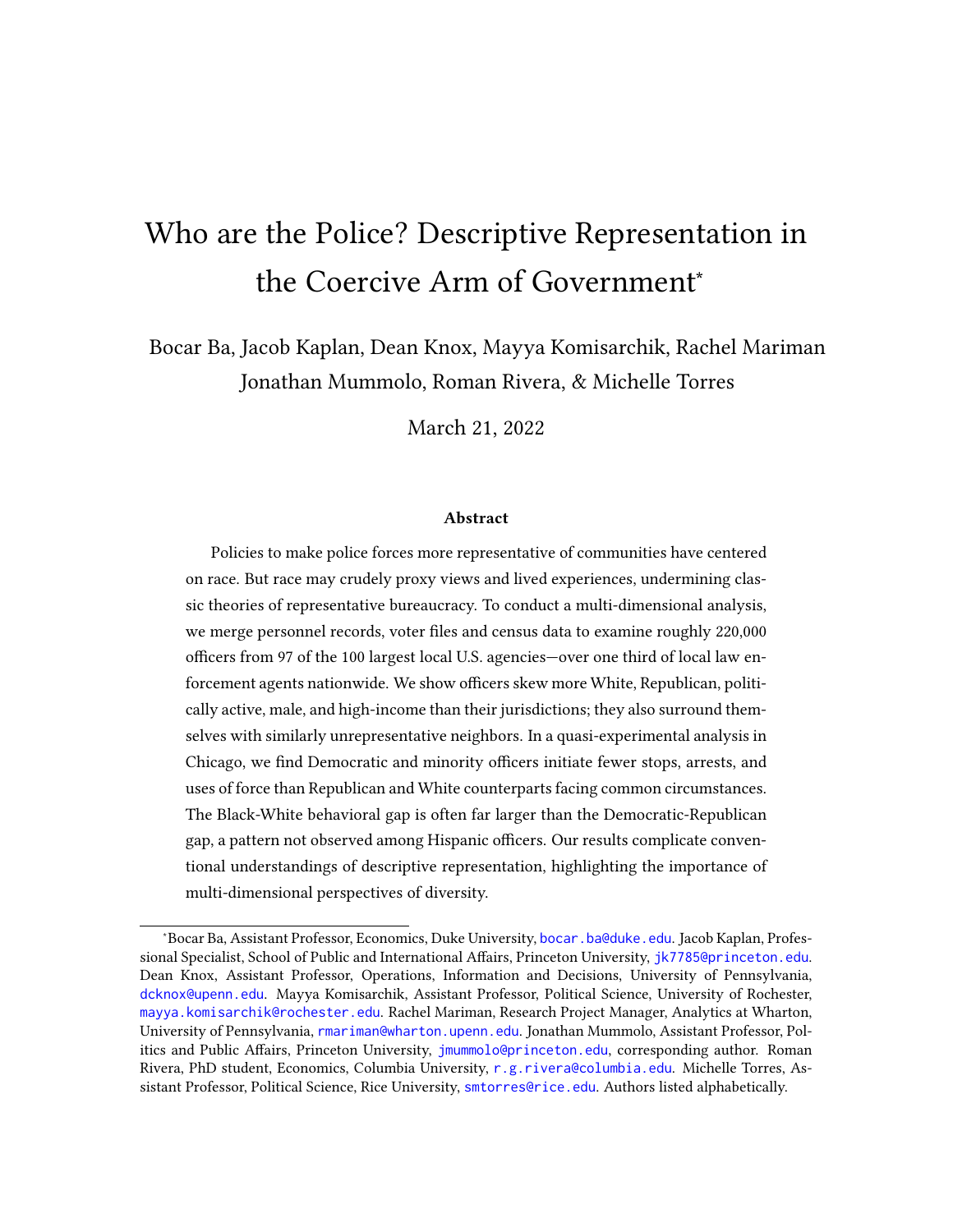

Figure B10: Average Shares of Hispanic Chicago Officers and Civilians in Officers' Assigned Districts. Blue dots are officer shares with 95% confidence intervals. Red dots are civilian shares from U.S. Census. Vertical blue line is the pooled officer mean. Vertical red line is hypothetical officer mean if each officer was randomly drawn from their respective district.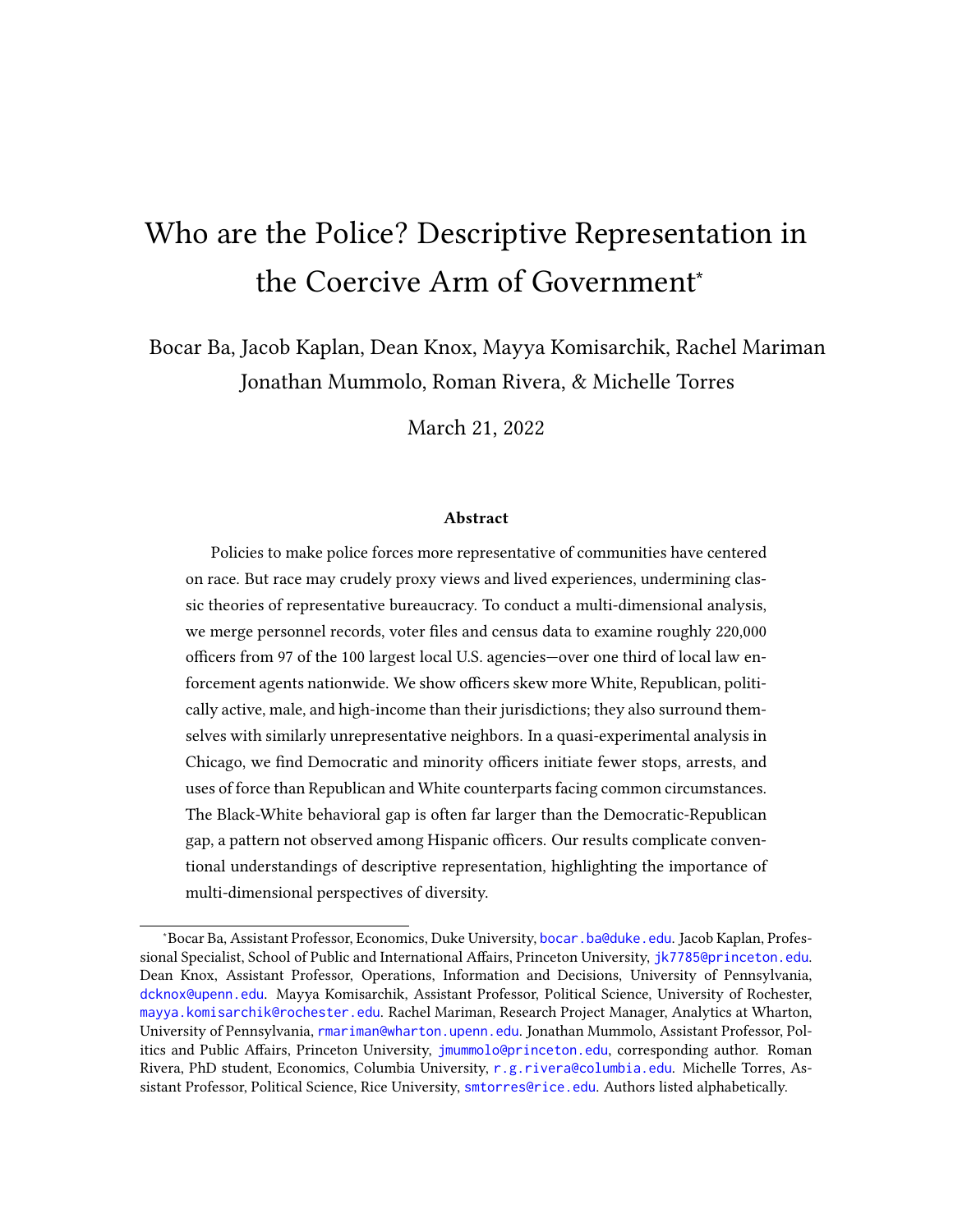

Figure B11: Average Shares of Chicago Officers of Other Race and Civilians in Officers' Assigned Districts. Blue dots are officer shares with 95% confidence intervals. Red dots are civilian shares from U.S. Census. Vertical blue line is the pooled officer mean. Vertical red line is hypothetical officer mean if each officer was randomly drawn from their respective district.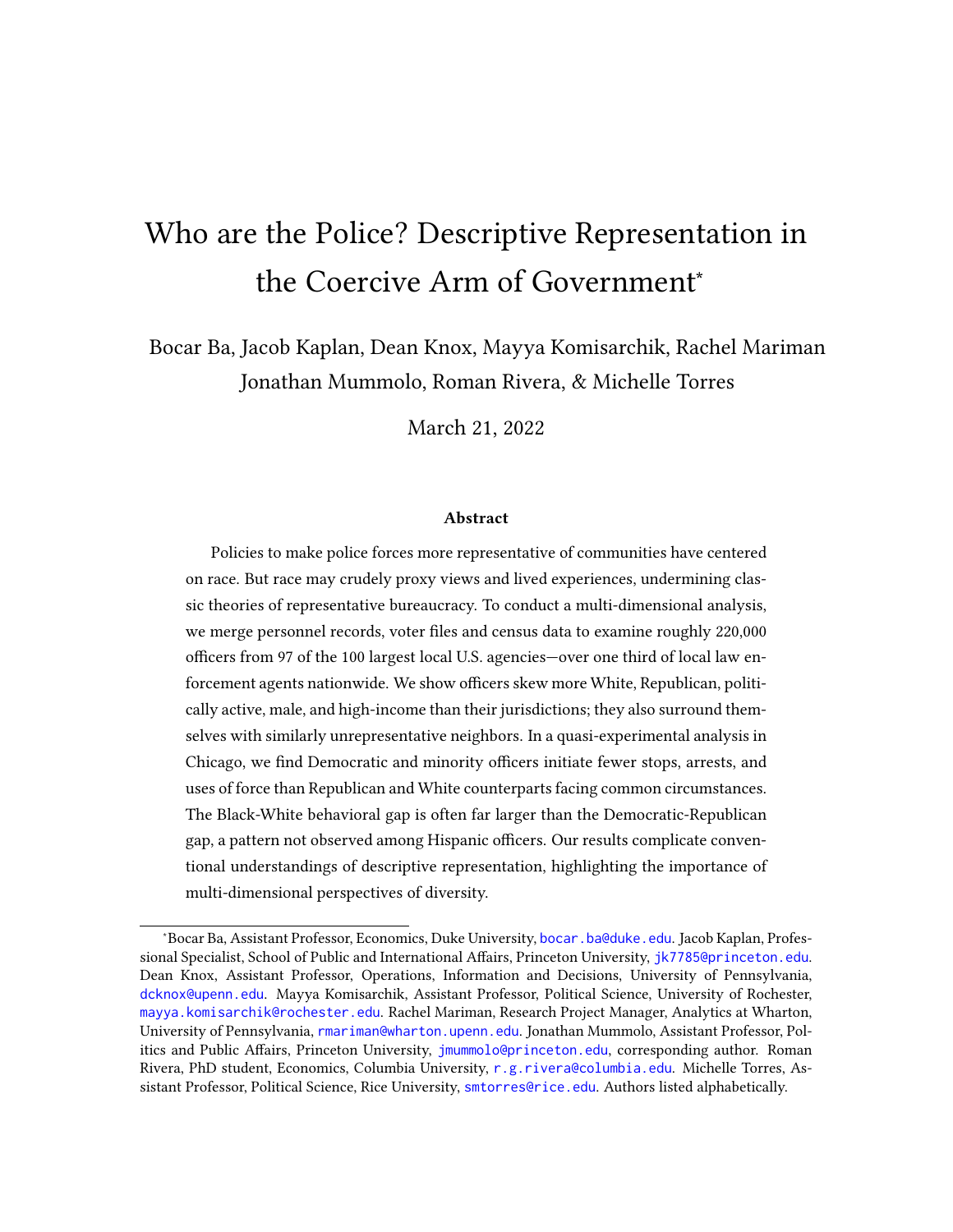

Figure B12: Average Shares of Democratic Chicago Officers and Civilians in Officers' Assigned Districts. Blue dots are officer shares with 95% confidence intervals. Red dots are civilian shares from U.S. Census. Vertical blue line is the pooled officer mean. Vertical red line is hypothetical officer mean if each officer was randomly drawn from their respective district.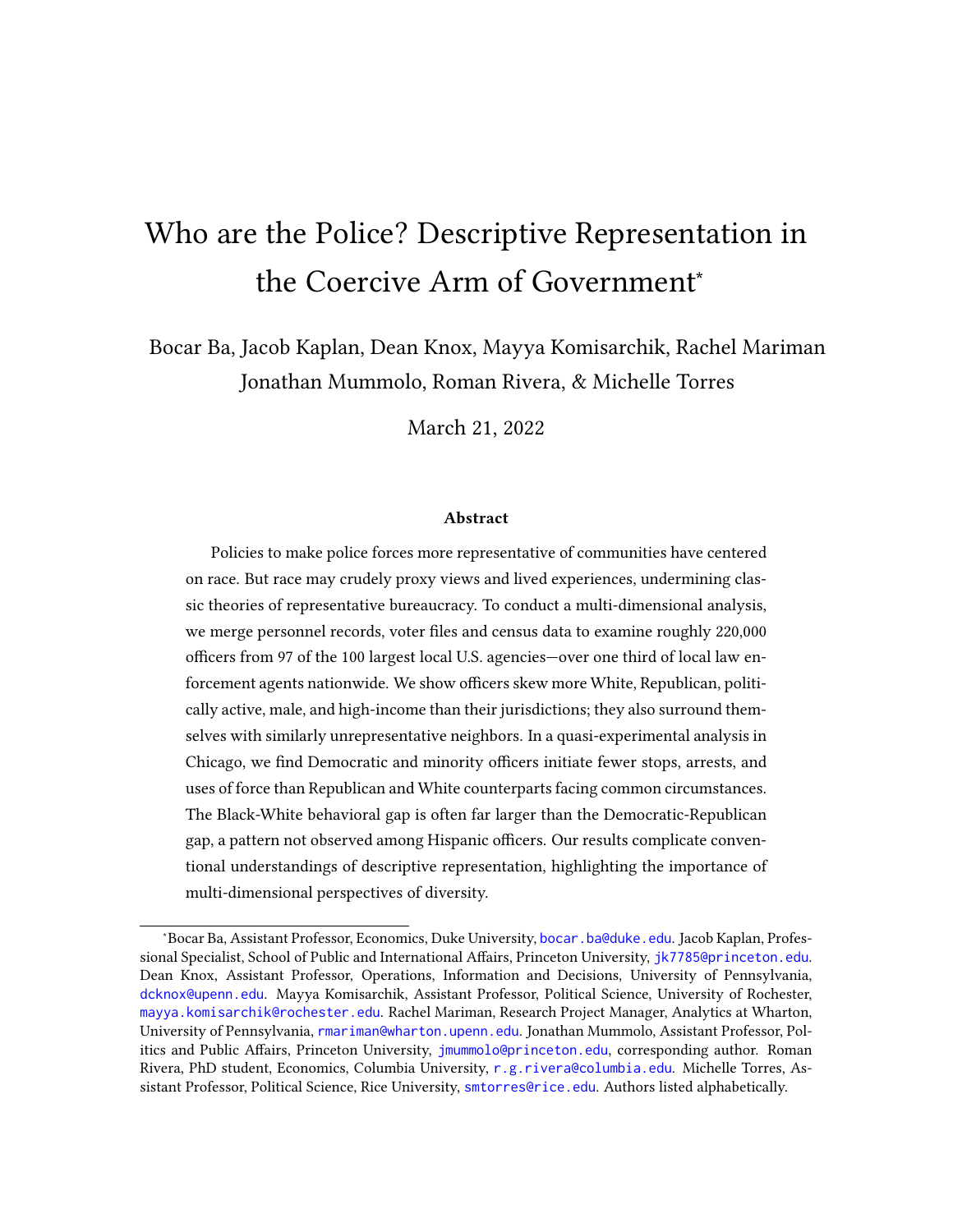#### B.4 Deployment Effects

| Officer Deployed        | Estimate | Reference Group  | Adjusted p-value | Outcome      |
|-------------------------|----------|------------------|------------------|--------------|
| <b>Black</b>            | $-7.80$  | White            | 0.00             | <b>Stops</b> |
| Democrat                | $-3.80$  | Republican       | 0.00             | <b>Stops</b> |
| <b>Black Democrat</b>   | $-7.74$  | White Republican | 0.00             | <b>Stops</b> |
| <b>Black Republican</b> | $-4.62$  | White Republican | 0.05             | <b>Stops</b> |
| <b>White Democrat</b>   | 1.09     | White Republican | 0.42             | <b>Stops</b> |
| Black                   | $-1.25$  | White            | 0.00             | Arrests      |
| Democrat                | $-0.77$  | Republican       | 0.00             | Arrests      |
| <b>Black Democrat</b>   | $-1.34$  | White Republican | 0.00             | Arrests      |
| <b>Black Republican</b> | $-0.09$  | White Republican | 0.82             | Arrests      |
| <b>White Democrat</b>   | $-0.18$  | White Republican | 0.66             | Arrests      |
| <b>Black</b>            | $-0.10$  | White            | 0.00             | Force        |
| Democrat                | $-0.09$  | Republican       | 0.00             | Force        |
| <b>Black Democrat</b>   | $-0.12$  | White Republican | 0.00             | Force        |
| <b>Black Republican</b> | $-0.05$  | White Republican | 0.66             | Force        |
| <b>White Democrat</b>   | $-0.02$  | White Republican | 0.93             | Force        |

Table B15: Deployment Effects Per 100 Shifts, Black v. White Officers. The table displays the effect per 100 shifts of deploying a given type of officer on stops, arrests, and uses of force, relative to the listed reference category. -values adjusted for multiple testing. Estimated in places and times where at least one Black, White, Democratic and Republican officer present.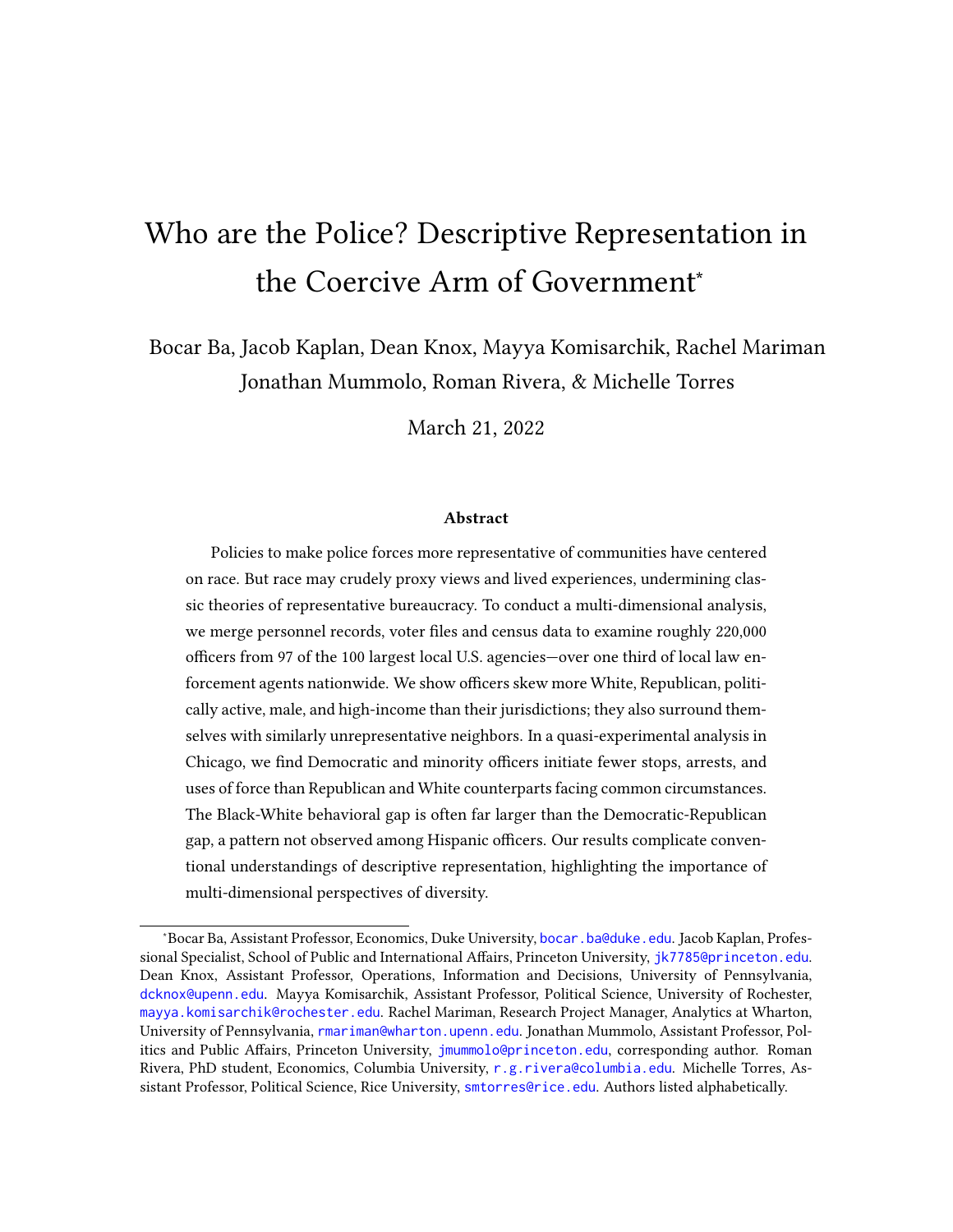| Officer Deployed      | Estimate | Reference Group  | Adjusted p-value | Outcome      |
|-----------------------|----------|------------------|------------------|--------------|
| Hispanic              | $-1.01$  | White            | 0.31             | <b>Stops</b> |
| Democrat              | 0.72     | Republican       | 0.49             | Stops        |
| Hispanic Democrat     | $-0.10$  | White Republican | 0.96             | Stops        |
| Hispanic Republican   | $-2.27$  | White Republican | 0.31             | <b>Stops</b> |
| <b>White Democrat</b> | $-0.18$  | White Republican | 0.98             | Stops        |
| Hispanic              | $-0.29$  | White            | 0.30             | Arrests      |
| Democrat              | 0.06     | Republican       | 0.76             | Arrests      |
| Hispanic Democrat     | $-0.15$  | White Republican | 0.73             | Arrests      |
| Hispanic Republican   | $-0.56$  | White Republican | 0.31             | Arrests      |
| <b>White Democrat</b> | $-0.07$  | White Republican | 0.87             | Arrests      |
| Hispanic              | $-0.04$  | White            | 0.10             | Force        |
| Democrat              | $-0.01$  | Republican       | 0.87             | Force        |
| Hispanic Democrat     | $-0.03$  | White Republican | 0.31             | Force        |
| Hispanic Republican   | $-0.05$  | White Republican | 0.66             | Force        |
| <b>White Democrat</b> | $-0.03$  | White Republican | 0.73             | Force        |

Table B16: Deployment Effects Per 100 Shifts, Hispanic v. White Officers. The table displays the effect per 100 shifts of deploying a given type of officer on stops, arrests, and uses of force, relative to the listed reference category. -values adjusted for multiple testing. Estimated in places and times where at least one Hispanic, White, Democratic and Republican officer present.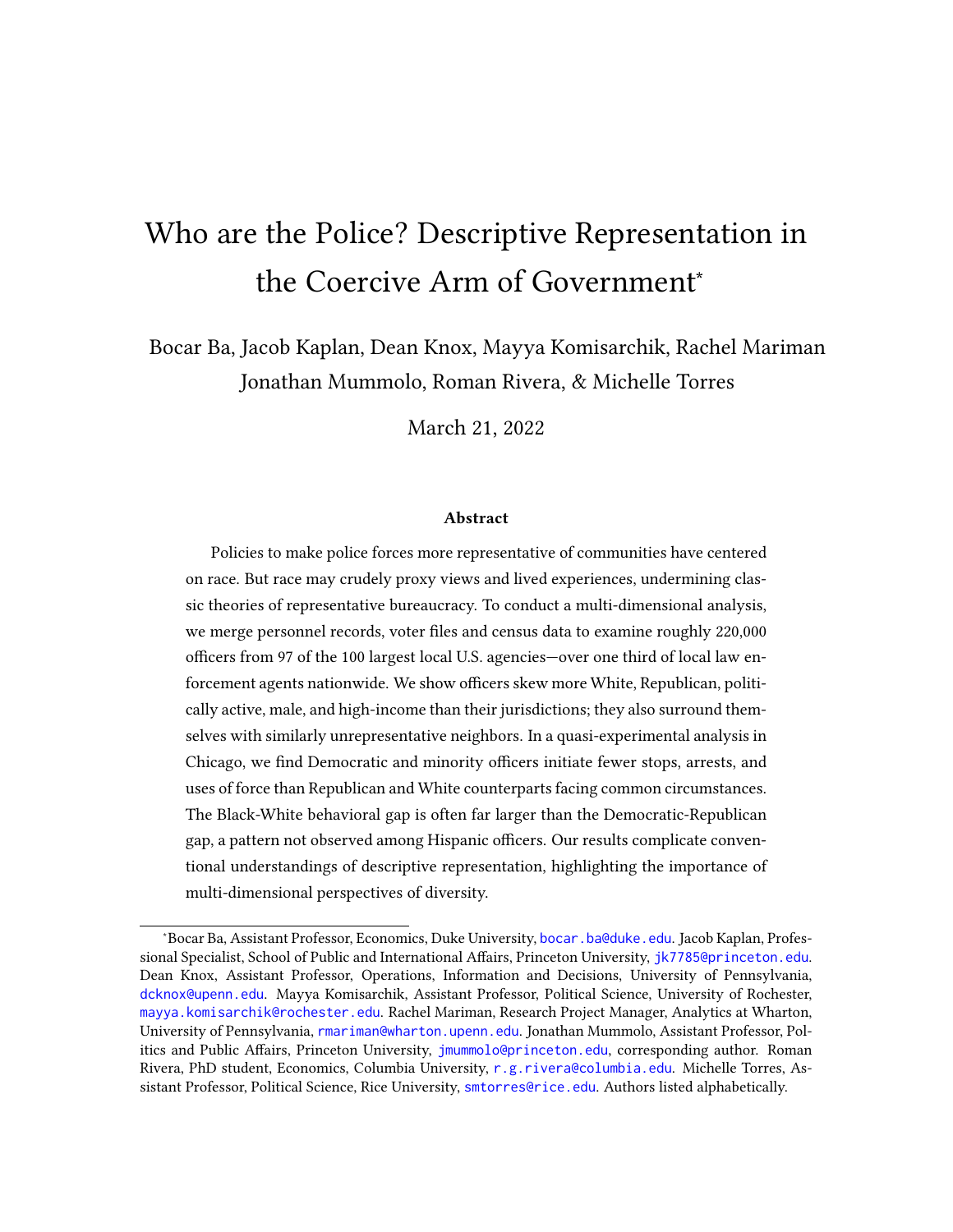| Officer Deployed | Estimate | Reference Group | Outcome                      | Adjusted p-value |
|------------------|----------|-----------------|------------------------------|------------------|
| <b>Black</b>     | $-5.99$  | White           | Stop Black Civilian          | 0.00             |
| Black            | $-1.07$  | White           | Stop Hispanic Civilian       | 0.00             |
| <b>Black</b>     | $-0.70$  | White           | Stop White Civilian          | 0.00             |
| Democrat         | $-3.23$  | Republican      | Stop Black Civilian          | 0.00             |
| Democrat         | $-0.28$  | Republican      | Stop Hispanic Civilian       | 0.08             |
| Democrat         | $-0.27$  | Republican      | Stop White Civilian          | 0.07             |
| <b>Black</b>     | $-0.83$  | White           | <b>Arrest Black Civilian</b> | 0.00             |
| <b>Black</b>     | $-0.28$  | White           | Arrest Hispanic Civilian     | 0.00             |
| Black            | $-0.14$  | White           | <b>Arrest White Civilian</b> | 0.00             |
| Democrat         | $-0.57$  | Republican      | Arrest Black Civilian        | 0.00             |
| Democrat         | $-0.17$  | Republican      | Arrest Hispanic Civilian     | 0.00             |
| Democrat         | $-0.04$  | Republican      | Arrest White Civilian        | 0.44             |
| <b>Black</b>     | $-0.08$  | White           | Force Black Civilian         | 0.00             |
| <b>Black</b>     | $-0.01$  | White           | Force Hispanic Civilian      | 0.02             |
| <b>Black</b>     | $-0.01$  | White           | Force White Civilian         | 0.04             |
| Democrat         | $-0.07$  | Republican      | Force Black Civilian         | 0.00             |
| Democrat         | $-0.01$  | Republican      | Force Hispanic Civilian      | 0.59             |
| Democrat         | $-0.01$  | Republican      | Force White Civilian         | 0.12             |

Table B17: Deployment Effects Per 100 Shifts, Black v. White Officers, by Civilian Race/Ethnicity. The table displays the effect per 100 shifts of deploying a given type of officer on stops, arrests, and uses of force, relative to the listed reference category. values adjusted for multiple testing. Estimated in places and times where at least one Black, White, Democratic and Republican officer present.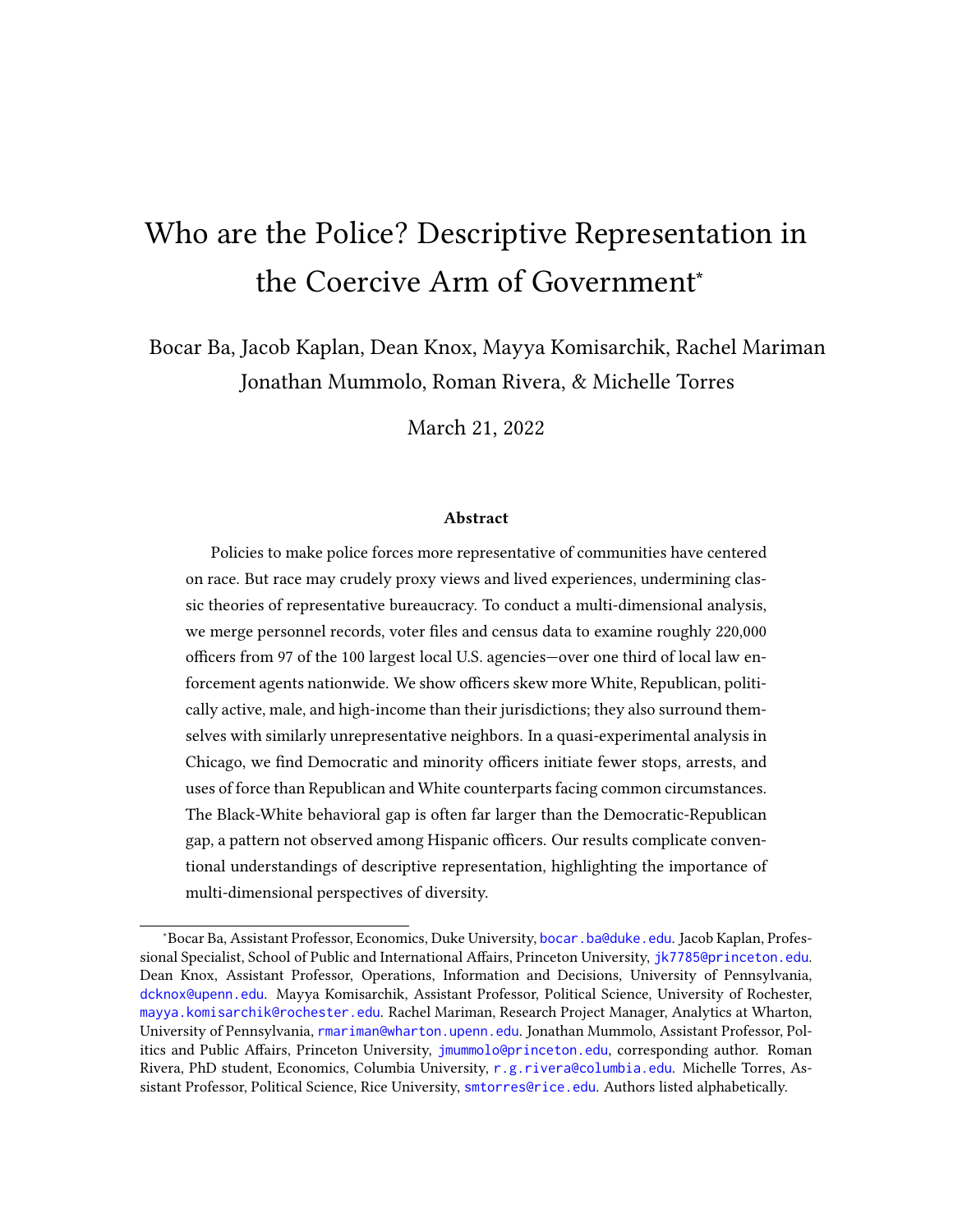| Officer Deployed | Estimate | Reference Group | Outcome                      | Adjusted p-value |
|------------------|----------|-----------------|------------------------------|------------------|
| Hispanic         | $-1.46$  | White           | Stop Black Civilian          | 0.03             |
| Hispanic         | 0.44     | White           | Stop Hispanic Civilian       | 0.10             |
| Hispanic         | 0.05     | White           | Stop White Civilian          | 0.92             |
| Democrat         | 0.47     | Republican      | Stop Black Civilian          | 0.59             |
| Democrat         | 0.19     | Republican      | Stop Hispanic Civilian       | 0.59             |
| Democrat         | 0.03     | Republican      | Stop White Civilian          | 0.89             |
| Hispanic         | $-0.21$  | White           | <b>Arrest Black Civilian</b> | 0.35             |
| Hispanic         | $-0.07$  | White           | Arrest Hispanic Civilian     | 0.59             |
| Hispanic         | $-0.02$  | White           | <b>Arrest White Civilian</b> | 0.70             |
| Democrat         | 0.04     | Republican      | Arrest Black Civilian        | 0.82             |
| Democrat         | $-0.02$  | Republican      | Arrest Hispanic Civilian     | 0.92             |
| Democrat         | 0.04     | Republican      | Arrest White Civilian        | 0.49             |
| Hispanic         | $-0.04$  | White           | Force Black Civilian         | 0.08             |
| Hispanic         | 0.00     | White           | Force Hispanic Civilian      | 0.82             |
| Hispanic         | $-0.01$  | White           | Force White Civilian         | 0.22             |
| Democrat         | $-0.01$  | Republican      | Force Black Civilian         | 0.82             |
| Democrat         | 0.01     | Republican      | Force Hispanic Civilian      | 0.48             |
| Democrat         | $-0.01$  | Republican      | Force White Civilian         | 0.58             |

Table B18: Deployment Effects Per 100 Shifts, Hispanic v. White Officers, by Civilian Race/Ethnicity. The table displays the effect per 100 shifts of deploying a given type of officer on stops, arrests, and uses of force, relative to the listed reference category. -values adjusted for multiple testing. Estimated in places and times where at least one Hispanic, White, Democratic and Republican officer present.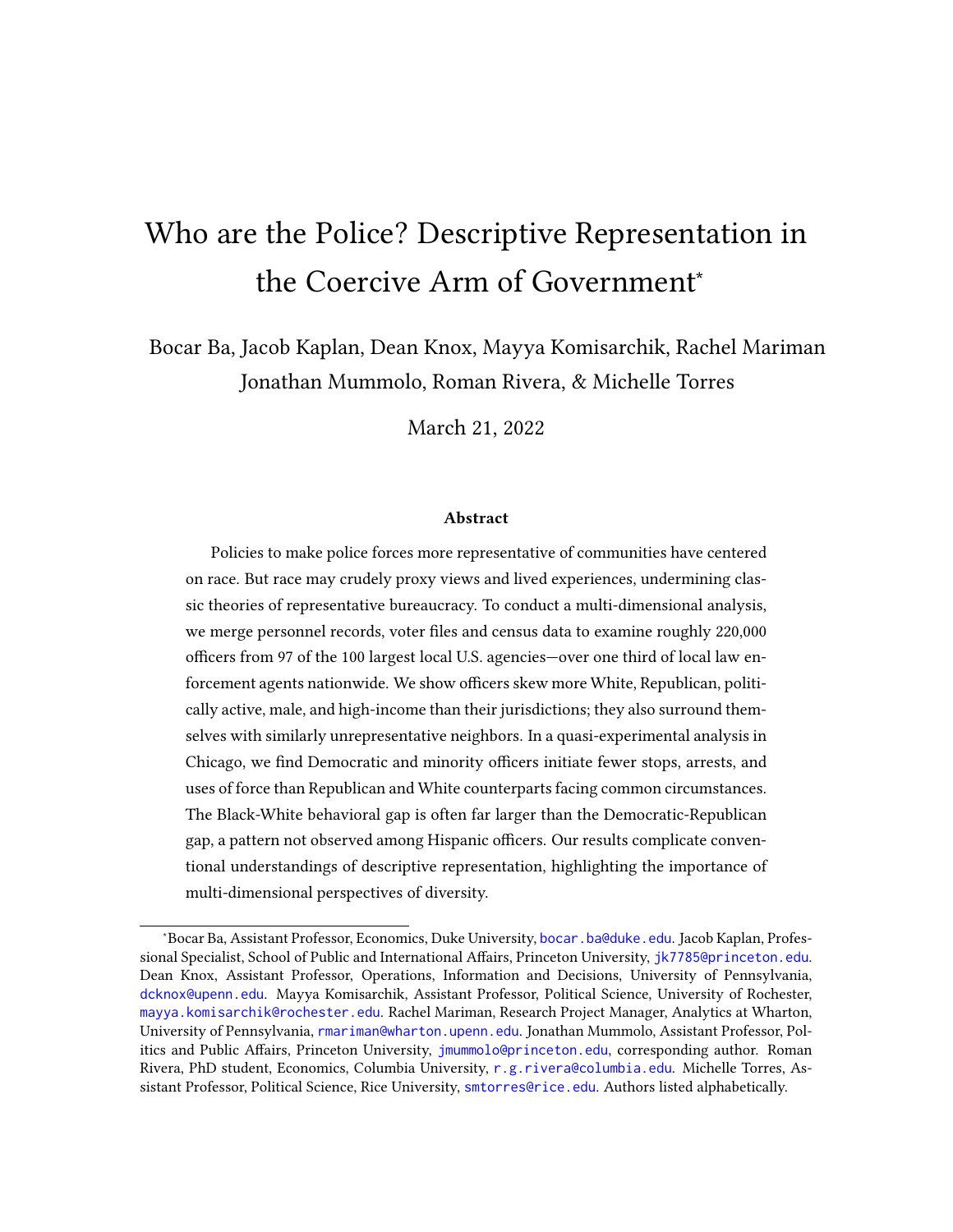

Change in Force per 100 Shifts

Figure B13: Race and Party Deployment Effects, Black v. White Officers by Civilian Race. The figure displays the average effects of deploying Black officers (relative to White); Democratic officers (relative to Republican) to otherwise common circumstances, with separate outcomes based on civilian characteristics. These estimates are computed using only places and times where at least one Black, White, Republican and Democratic officer was deployed.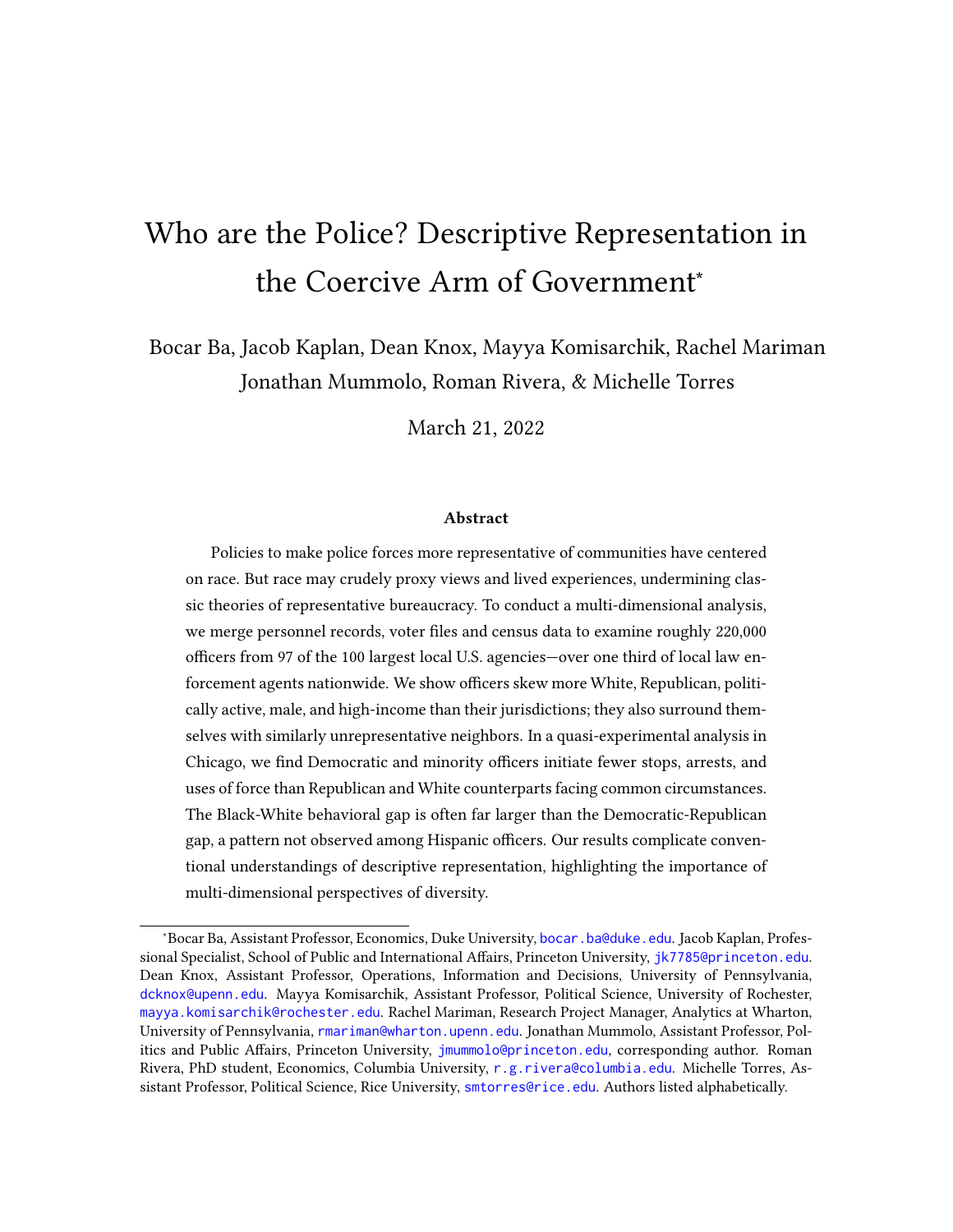

Figure B14: Race and Party Deployment Effects, Hispanic v. White Officers by Civilian Race. The figure displays the average effects of deploying Hispanic officers (relative to White); Democratic officers (relative to Republican) to otherwise common circumstances, with separate outcomes based on civilian characteristics. These estimates are computed using only places and times where at least one Hispanic, White, Republican and Democratic officer was deployed.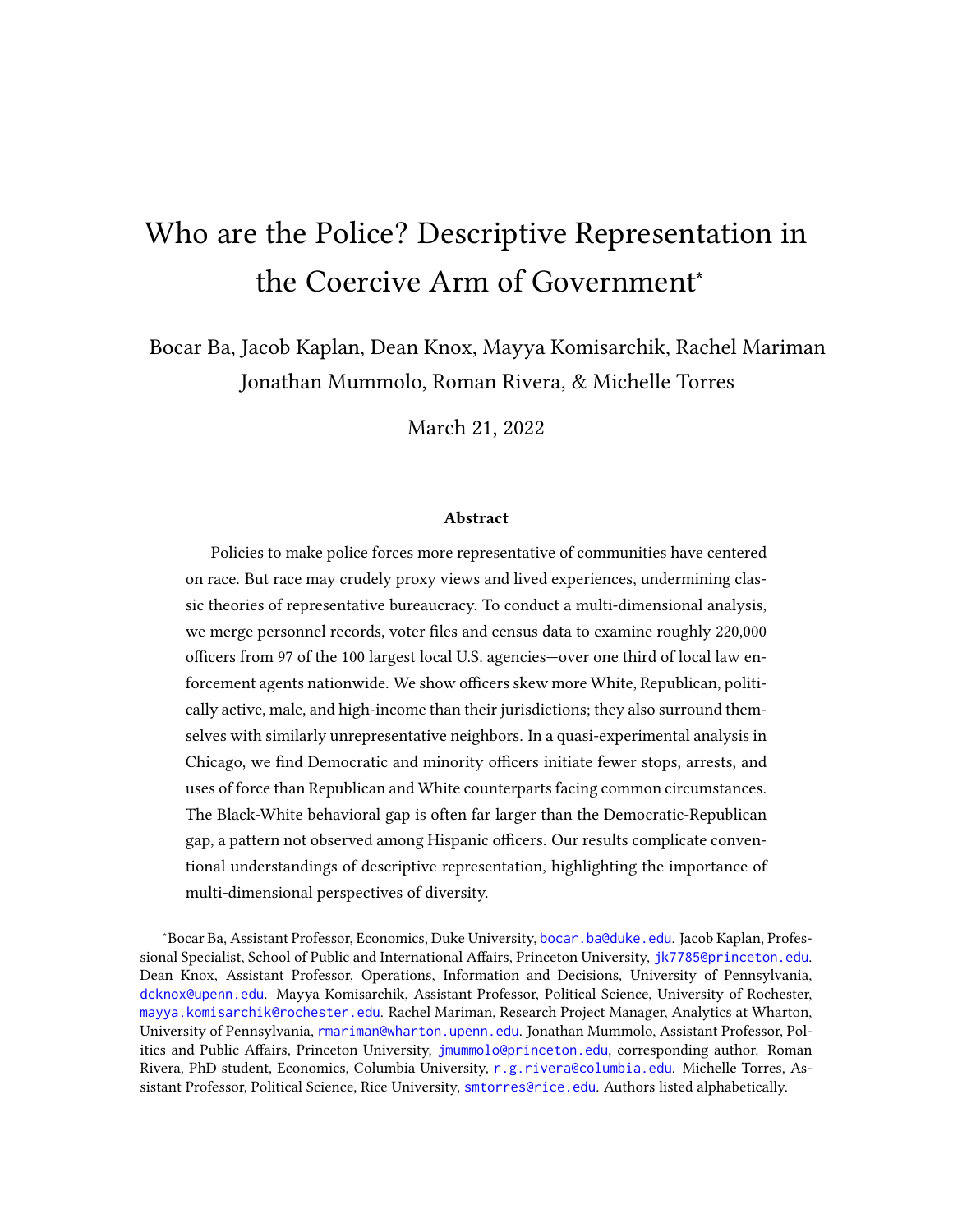## B Robustness Checks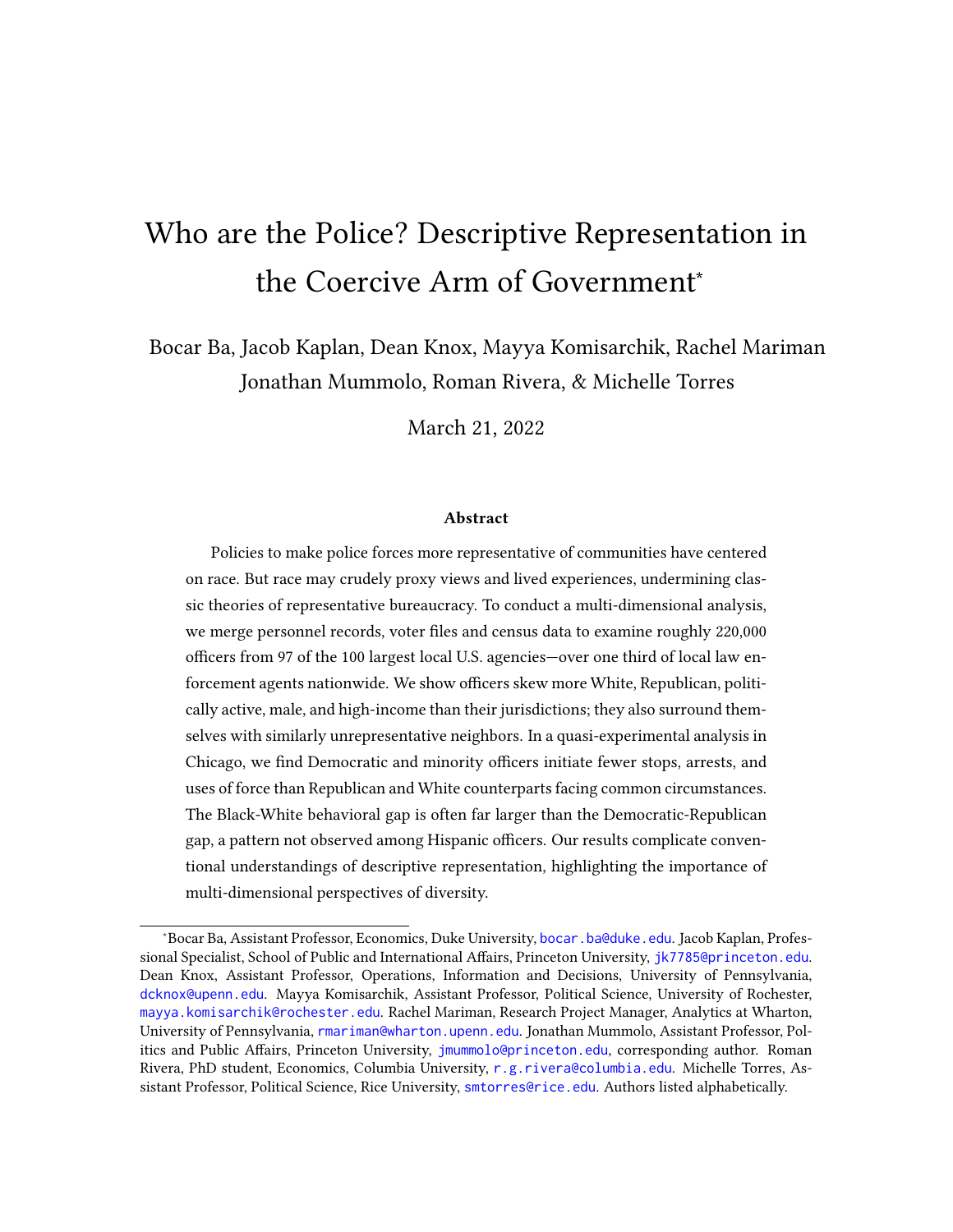| Variable                   | Value               | Actual Officer % | Representative<br>Officer %<br>Hypothetical | Difference                          | Z       |
|----------------------------|---------------------|------------------|---------------------------------------------|-------------------------------------|---------|
| Race                       | White               | 55.99            | 38.01                                       | $17.98***$ 17.78, 18.18             | 207,961 |
|                            | Hispanic            | 20.74            | 27.33                                       | $-6.75, -6.43$<br>$-6.59***$        | 207,961 |
|                            | Black               | 16.73            | 21.77                                       | $-5.20, -4.89$<br>$-5.04***$        | 207,961 |
|                            | Other/Unknown Race  | 1.58             | 3.42                                        | $-1.89, -1.79$<br>$-1.84***$        | 207,961 |
|                            | Asian               | 4.96             | 9.47                                        | $-4.60, -4.41$<br>$-4.51***$        | 207,961 |
| Party (Voting Age Pop.)    | Republican          | 25.39            | 14.00                                       | $11.39***$ $11.22$ , $11.57$        | 218,041 |
|                            | Democratic          | 22.34            | 43.32                                       | $-20.99***$ $-21.16$ , $-20.82$     | 218,041 |
|                            | Other/Unknown Party | 52.27            | 42.92                                       | $9.35***$ $9.14, 9.55$              | 218,041 |
| General Turnout, 2020      | Voting Age Pop.     | 51.24            | 54.41                                       | $-3.17***$ $-3.38, -2.96$           | 215,646 |
| Gender                     | Male                | 83.20            | 48.69                                       | 34.51*** 34.35, 34.67               | 218,041 |
|                            | Female              | 16.80            | 51.31                                       | $-34.51***$ $-34.67$ , $-34.35$     | 218,041 |
| Median Age (Years)         |                     | 44.00            | 36.95                                       | 7.86*** 7.78, 7.93                  | 136,392 |
| Mean Household Income (\$) |                     | 115337.32        | 92174.92                                    | 22833.70, 23473.75<br>$23153.72***$ | 135,932 |
|                            |                     |                  |                                             |                                     |         |

Table B19: Comparison of Average Officer and Civilian Traits: 0.95 Match Probability Threshold. The table displays, from left to right, the actual share of officers with a given attribute; the share of officers who would have the attribute if taken as a random draw from their jurisdictions; and the difference between the two. Stars denote \$p<.001\$; brackets contain 95% Table B19: Comparison of Average Officer and Civilian Traits: 0.95 Match Probability Threshold. The table displays, from left to right, the actual share of officers with a given attribute; the share of officers who would have the attribute if taken as a random draw from their jurisdictions; and the difference between the two. Stars denote \$p<.001\$; brackets contain 95% confidence intervals. confidence intervals.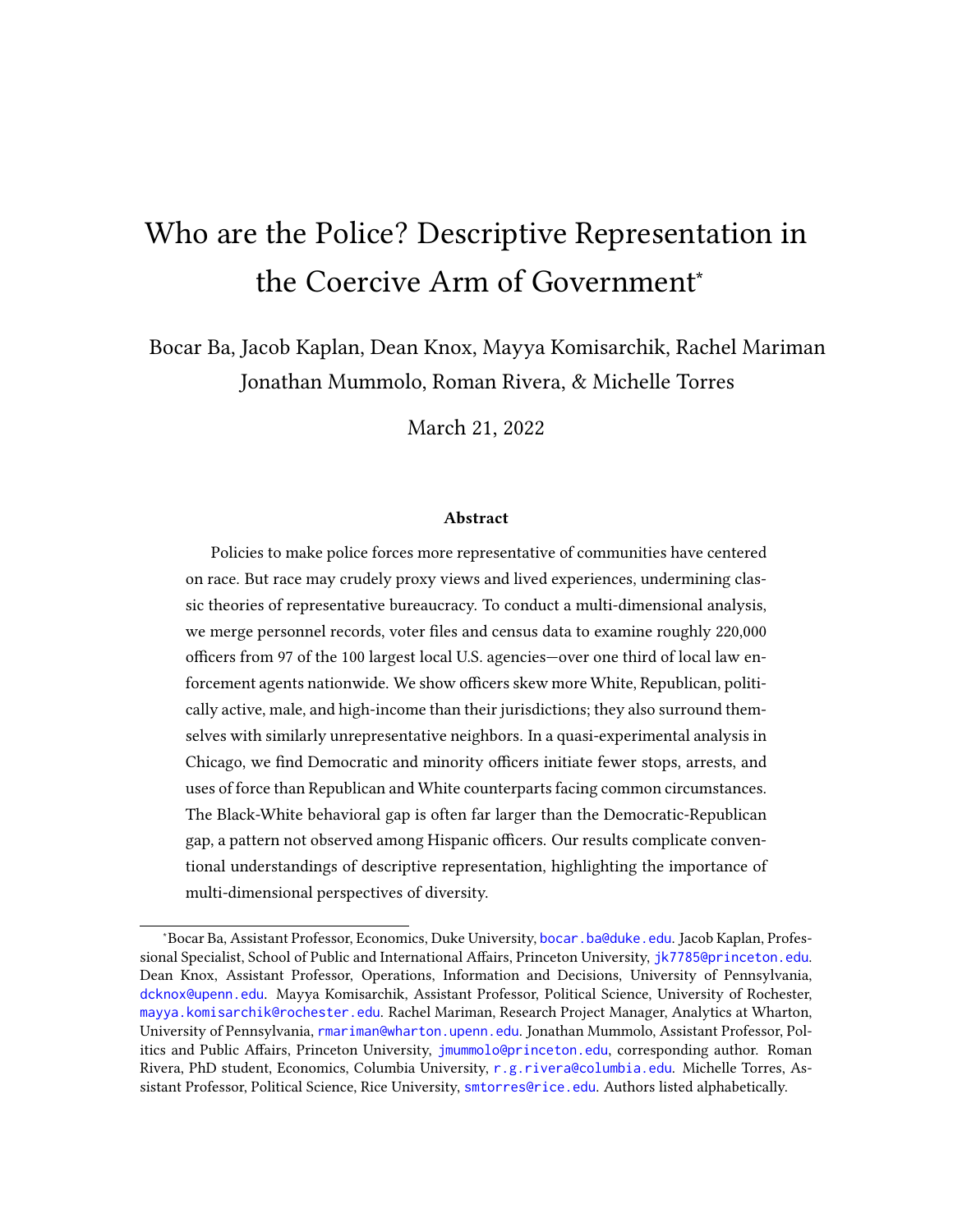#### B.1 Restricting to States with Closed Primaries

The L2 database uses modeled estimates of party identification for voters residing in states that do not require registration with a political party to participate in elections. As a robustness check, we replicate our core results from Table 1 below after subsetting to states that had closed primaries in congressional/state-level elections (Table B20) or in presidential elections (Table B21) in 2020 according to [https://ballotpedia.org/Closed\\_](https://ballotpedia.org/Closed_primary) [primary](https://ballotpedia.org/Closed_primary).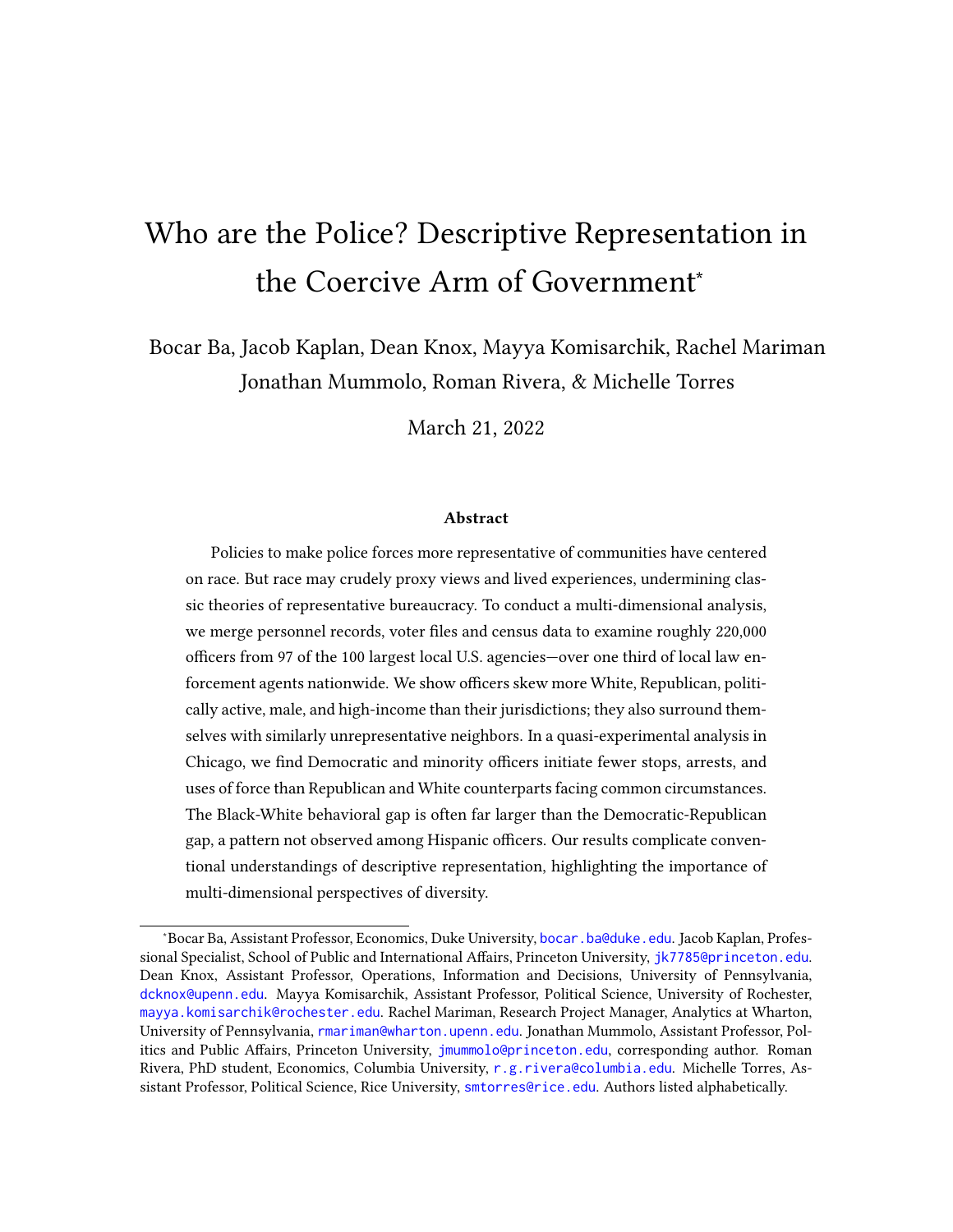| Variable                   | Value               | Actual Officer % | Representative<br>Officer %<br>Hypothetical | Difference                          | $\mathsf{z}$ |
|----------------------------|---------------------|------------------|---------------------------------------------|-------------------------------------|--------------|
| Race                       | White               | 53.42            | 37.79                                       | 15.28, 15.97<br>$15.63***$          | 71,709       |
|                            | Hispanic            | 21.78            | 25.33                                       | $-3.84, -3.27$<br>$-3.55***$        | 71,709       |
|                            | <b>Black</b>        | 20.55            | 25.55                                       | $-5.28, -4.71$<br>$-4.99***$        | 71,709       |
|                            | Other/Unknown Race  | 0.34             | 2.97                                        | $-2.68, -2.59$<br>$-2.63***$        | 71,709       |
|                            | Asian               | 3.91             | 8.37                                        | $-4.60, -4.32$<br>$-4.46***$        | 71,709       |
| Party (Voting Age Pop.)    | Republican          | 35.67            | 13.63                                       | 21.69, 22.38<br>$22.04***$          | 71,945       |
|                            | Democratic          | 34.28            | 47.97                                       | $-13.69***$ $-14.03$ , $-13.35$     | 71,945       |
|                            | Other/Unknown Party | 30.05            | 38.40                                       | $-8.35***$ $-8.68$ , $-8.02$        | 71,945       |
| General Turnout, 2020      | Voting Age Pop.     | 71.84            | 53.44                                       | 18.08, 18.75<br>$18.41***$          | 69,964       |
| Gender                     | Male                | 90.50            | 48.05                                       | 42.23, 42.66<br>$42.45***$          | 71,945       |
|                            | Female              | 9.50             | 51.95                                       | $-42.45***$ $-42.66, -42.23$        | 71,945       |
| Median Age (Years)         |                     | $41.00$          | 37.98                                       | $5.56***$ 5.45, 5.68                | 65,510       |
| Mean Household Income (\$) |                     | 114021.79        | 92974.15                                    | 20563.99, 21512.57<br>$21038.28***$ | 65,874       |
|                            |                     |                  |                                             |                                     |              |

Table B20: Comparison of Average Officer and Civilian Traits: States with Closed Congressional Primaries in 2020 Only. The table displays, from left to right, the actual share of officers with a given attribute; the share of officers who would have the attribute if taken as a random draw from their jurisdictions; and the difference between the two. Stars denote \$p<.001\$; Table B20: Comparison of Average Officer and Civilian Traits: States with Closed Congressional Primaries in 2020 Only. The table displays, from left to right, the actual share of officers with a given attribute; the share of officers who would have the attribute if taken as a random draw from their jurisdictions; and the difference between the two. Stars denote \$p<.001\$; brackets contain 95% confidence intervals. brackets contain 95% confidence intervals.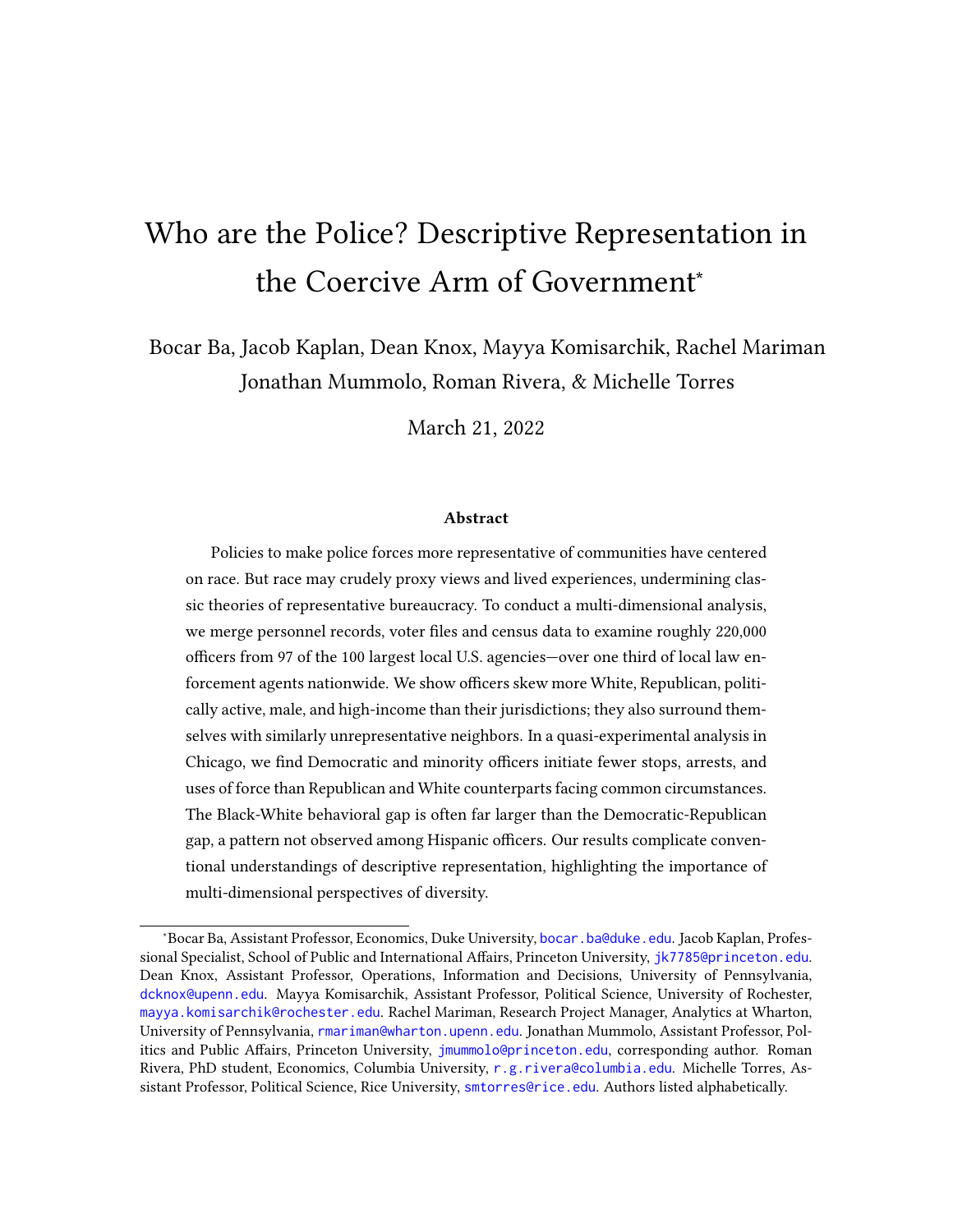| Variable                   | Value               | Actual Officer % | Representative<br>Officer %<br>Hypothetical | Difference                          | Z      |
|----------------------------|---------------------|------------------|---------------------------------------------|-------------------------------------|--------|
| Race                       | White               | 54.83            | 38.60                                       | 15.88, 16.57<br>$16.22***$          | 70,389 |
|                            | Hispanic            | 21.70            | 24.52                                       | $-3.11, -2.54$<br>$-2.82***$        | 70,389 |
|                            | <b>Black</b>        | 19.41            | 25.19                                       | $-6.06, -5.50$<br>$-5.78***$        | 70,389 |
|                            | Other/Unknown Race  | 0.44             | 3.02                                        | $-2.63, -2.53$<br>$-2.58***$        | 70,389 |
|                            | Asian               | 3.62             | 8.68                                        | $-5.19, -4.92$<br>$-5.05***$        | 70,389 |
| Party (Voting Age Pop.)    | Republican          | 35.57            | 13.10                                       | 22.13, 22.82<br>$22.48***$          | 70,624 |
|                            | Democratic          | 34.41            | 48.78                                       | $-14.37***$ $-14.71, -14.02$        | 70,624 |
|                            | Other/Unknown Party | 30.01            | 38.12                                       | $-8.11***$ $-8.45$ , $-7.78$        | 70,624 |
| General Turnout, 2020      | Voting Age Pop.     | 72.41            | 53.84                                       | 18.24, 18.90<br>$18.57***$          | 68,643 |
| Gender                     | Male                | 90.25            | 48.07                                       | 42.18*** 41.96, 42.40               | 70,624 |
|                            | Female              | 9.75             | 51.93                                       | $-42.18***$ $-42.40, -41.96$        | 70,624 |
| Median Age (Years)         |                     | 42.00            | 37.95                                       | $5.90***$ 5.79, 6.02                | 64,799 |
| Mean Household Income (\$) |                     | 114831.25        | 93876.69                                    | 20465.08, 21417.17<br>$20941.12***$ | 64,791 |
|                            |                     |                  |                                             |                                     |        |

Table B21: Comparison of Average Officer and Civilian Traits: States with Closed Presidential Primaries in 2020 Only. The table displays, from left to right, the actual share of officers with a given attribute; the share of officers who would have the attribute if taken as a random draw from their jurisdictions; and the difference between the two. Stars denote \$p<.001\$; Table B21: Comparison of Average Officer and Civilian Traits: States with Closed Presidential Primaries in 2020 Only. The table displays, from left to right, the actual share of officers with a given attribute; the share of officers who would have the attribute if taken as a random draw from their jurisdictions; and the difference between the two. Stars denote \$p<.001\$; brackets contain 95% confidence intervals. brackets contain 95% confidence intervals.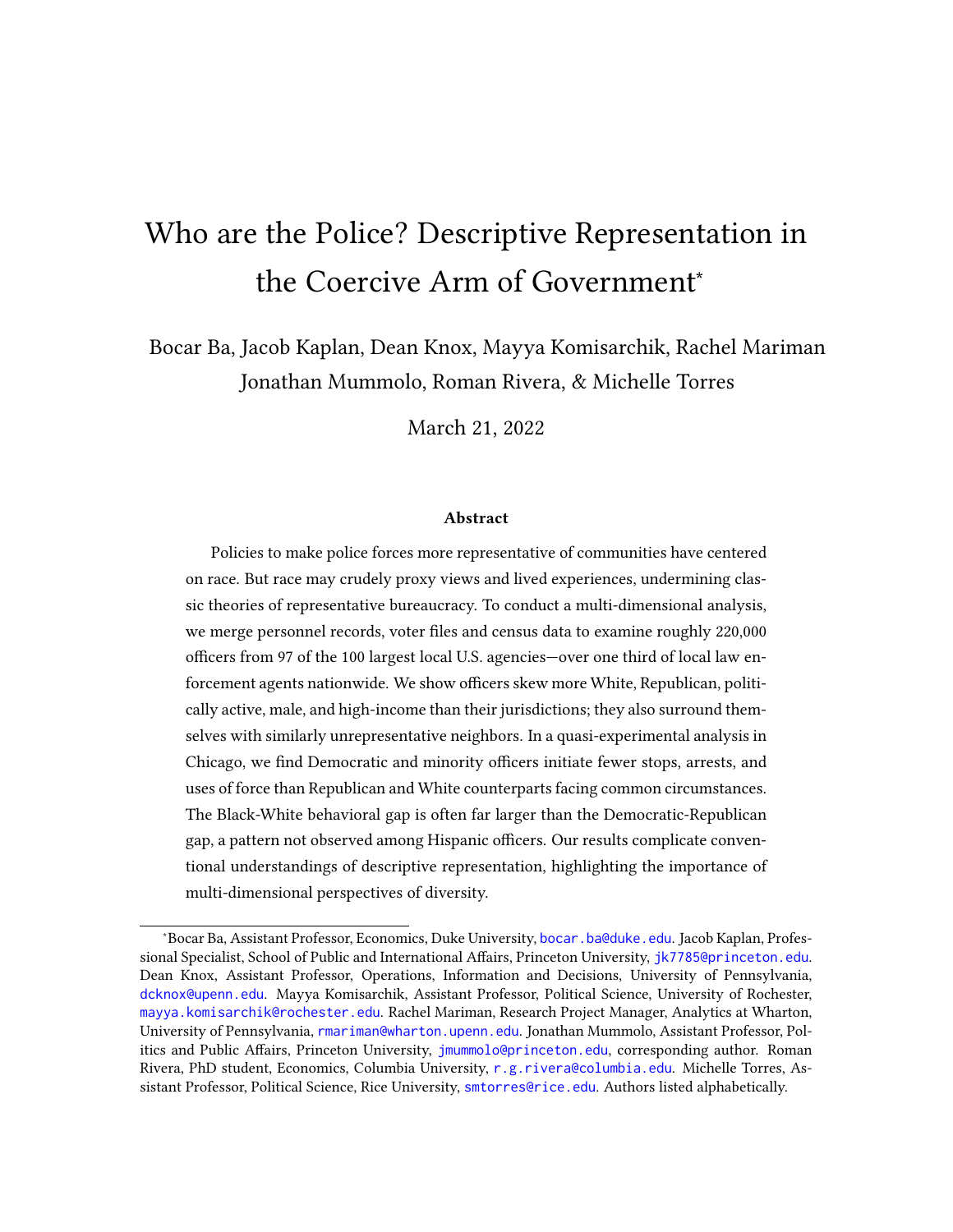# B.2 Bounded Estimates Accounting for Unmatched Officers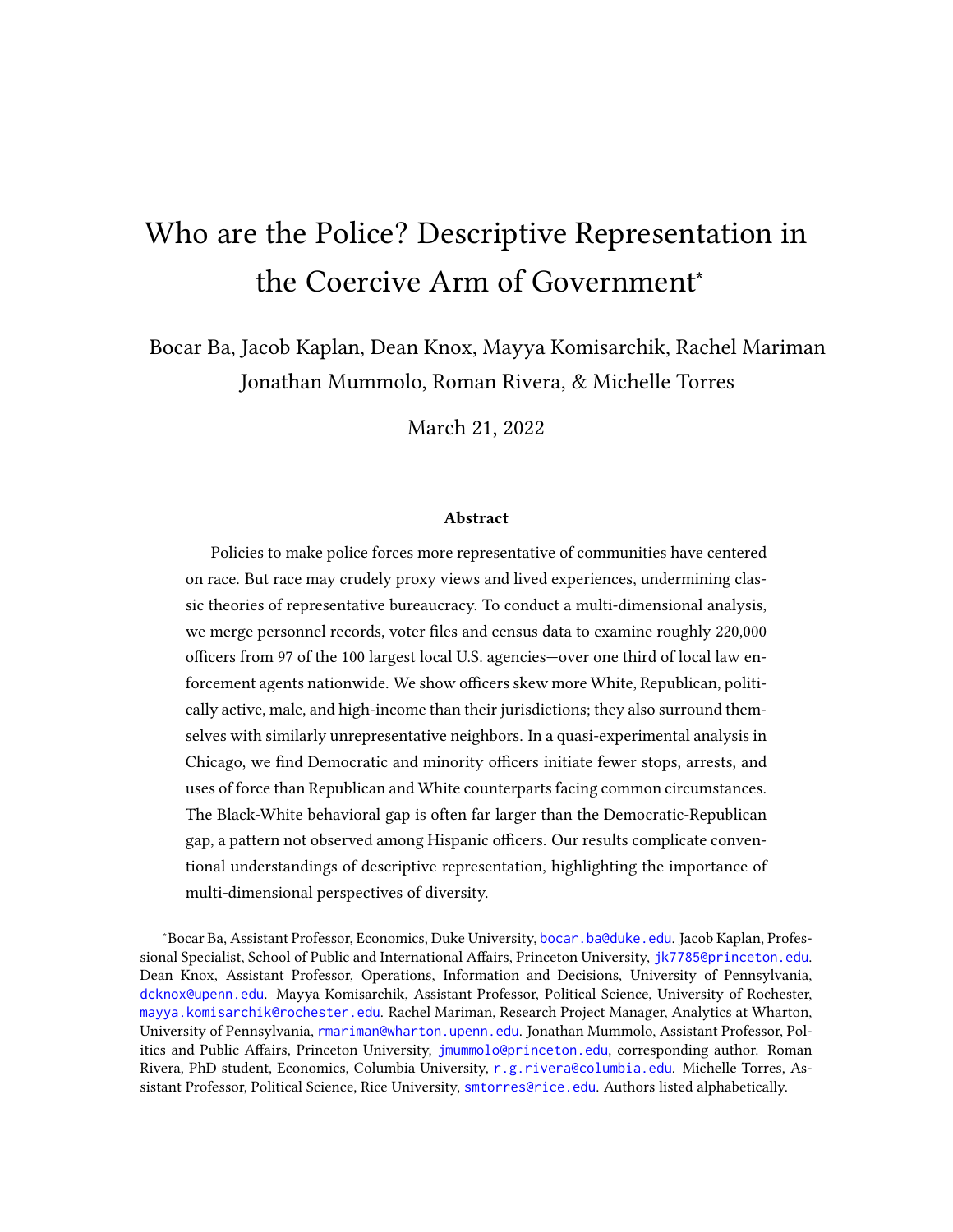| Variable                                                                                                                     | Value               | Officer Lower<br>Bound <sup>%</sup> | Bound <sub>%</sub><br>Officer Upper | Officer %<br>Representative<br>Hypothetical | Difference<br>Lower Bound | Difference<br>Upper Bound |
|------------------------------------------------------------------------------------------------------------------------------|---------------------|-------------------------------------|-------------------------------------|---------------------------------------------|---------------------------|---------------------------|
| Race                                                                                                                         | White               | 46.61                               | 59.69                               | 37.85                                       | $8.76***$                 | $21.84***$                |
|                                                                                                                              | Hispanic            | 19.20                               | 32.28                               | 28.12                                       | $-8.92***$                | $4.16***$                 |
|                                                                                                                              | Black               | 14.91                               | 27.99                               | 21.19                                       | $-6.28***$                | $6.80***$                 |
|                                                                                                                              | Other/Unknown Race  | 1.82                                | 14.90                               | 3.42                                        | $-1.60***$                | $11.48***$                |
|                                                                                                                              | Asian               | 4.39                                | 17.47                               | 9.42                                        | $-5.03***$                | $8.05***$                 |
| Party (Voting Age Pop.)                                                                                                      | Republican          | 32.44                               | 46.49                               | 14.00                                       | $18.44***$                | $32.49***$                |
|                                                                                                                              | Democratic          | 31.03                               | 45.08                               | 43.32                                       | $-12.30***$               | $1.75***$                 |
|                                                                                                                              | Other/Unknown Party | 22.48                               | 36.53                               | 42.92                                       | $-20.44***$               | $-6.39***$                |
| General Turnout, 2020                                                                                                        | Voting Age Pop.     | 69.00                               | 83.16                               | 54.41                                       | $14.59***$                | $28.75***$                |
| Median Age (Years)                                                                                                           |                     | 42.00                               | 45.00                               | 36.87                                       | $6.96***$                 | $8.88***$                 |
| Mean Household Income (\$)                                                                                                   |                     | 111154.59                           | 119875.16                           | 92628.27                                    | $18526.31***$             | 27246.88***               |
| Table B22: Average Officer Traits Relative to Iurisdictions. The table displays from left to right the lowest possible share |                     |                                     |                                     |                                             |                           |                           |

of officers with a given attribute; the largest share of officers with a given attribute; the share of officers who would have the attribute if taken as a random draw from their jurisdictions; and the differences between this hypothetical share and the lower and upper bounds. Lower and upper bounds are computed by assigning hypothetical "best" and "worst" case values (e.g. all or Table B22: Average Officer Traits Relative to Jurisdictions. The table displays, from left to right, the lowest possible share of officers with a given attribute; the largest share of officers with a given attribute; the share of officers who would have the attribute if taken as a random draw from their jurisdictions; and the differences between this hypothetical share and the lower and upper bounds. Lower and upper bounds are computed by assigning hypothetical "best" and "worst" case values (e.g. all or í<br>i  $\ddot{q}$ no Democrats) to officers not observable in any of our data sources. Stars denote  $p < .001$ no Democrats) to officers not observable in any of our data sources. Stars denote  $p < .001$ 's forder  $\cdot$  $\mathbf{a}$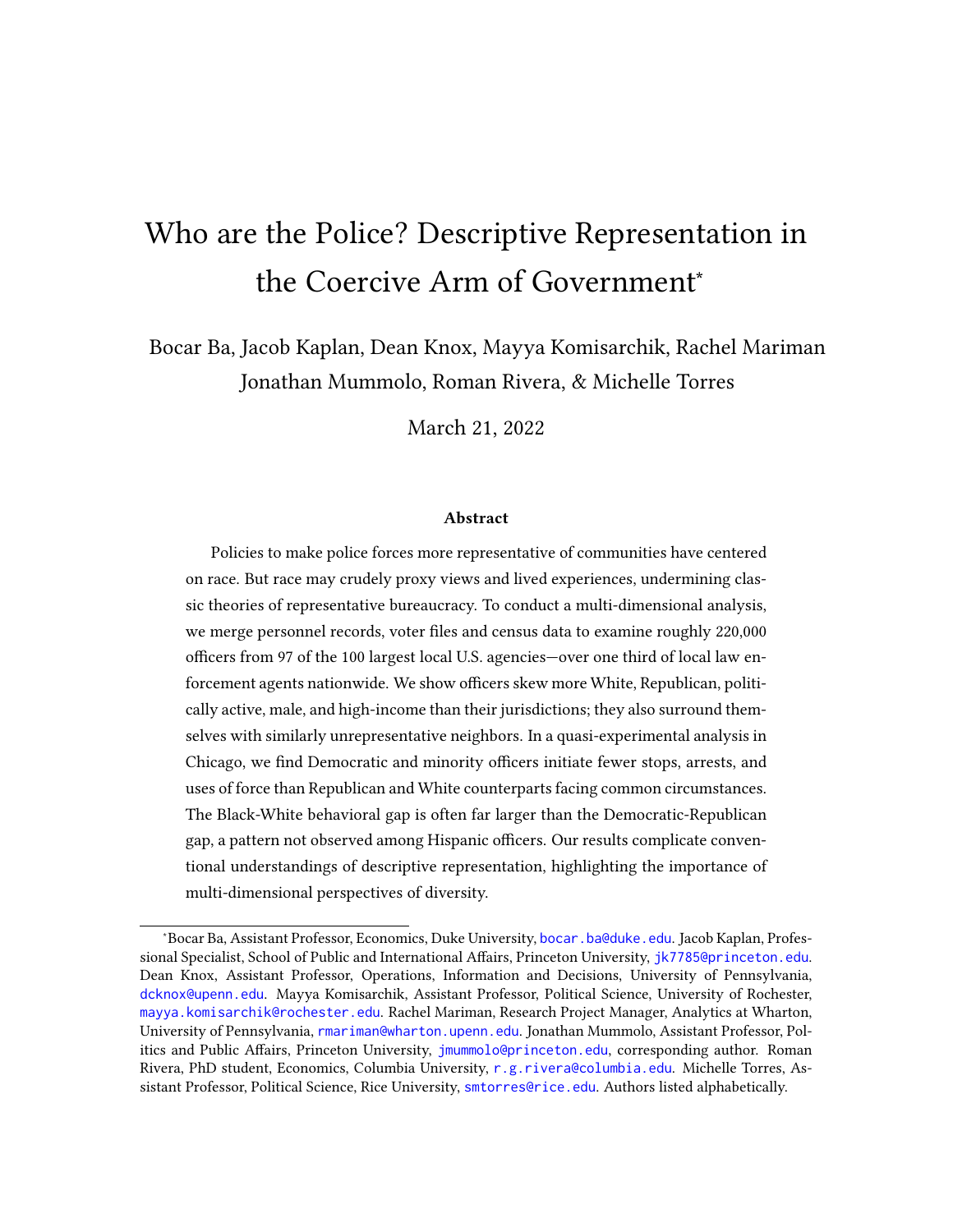

Figure B15: Average Shares of White Officers and White Civilians in the Same Jurisdictions: Bounded Estimates. Blue dots are officer shares from from L2 voter file (i.e. among registered voters). Bounds show the range of possible average values for agencies where covariate data is missing for some share of officers. Red dots are civilian shares from U.S. Census. Vertical blue lines are the pooled officer means under "best" and "worst" case scenarios, assuming all officers not found in L2 do/do not possesses the attribute. Vertical red line is hypothetical officer mean if each officer was randomly drawn from their respective jurisdiction.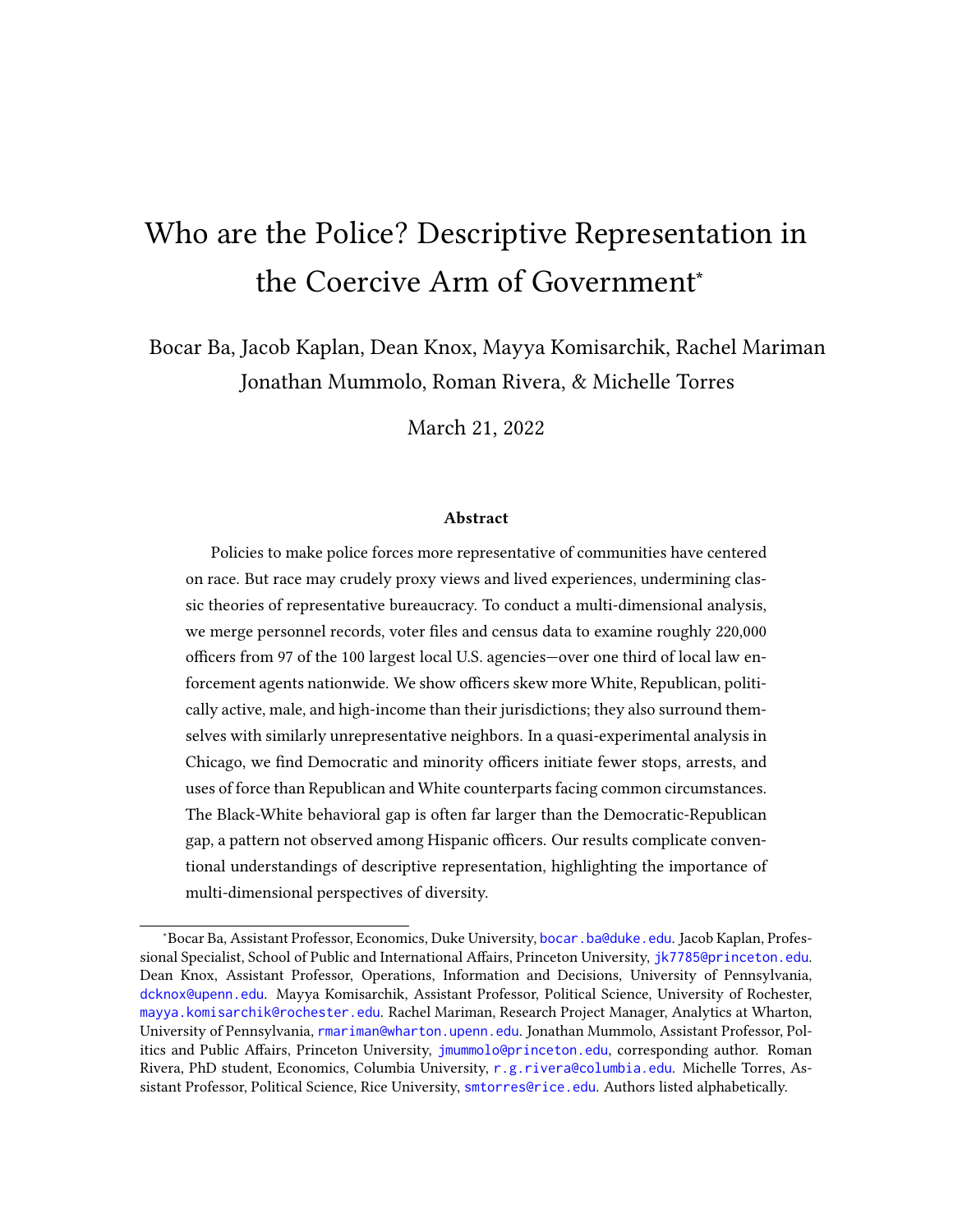

Figure B16: Average Shares of Black Officers and Black Civilians in the Same Jurisdictions: Bounded Estimates. Blue dots are officer shares from from L2 voter file (i.e. among registered voters). Bounds show the range of possible average values for agencies where covariate data is missing for some share of officers. Red dots are civilian shares from U.S. Census. Vertical blue lines are the pooled officer means under "best" and "worst" case scenarios, assuming all officers not found in L2 do/do not possesses the attribute. Vertical red line is hypothetical officer mean if each officers was randomly drawn from their respective jurisdiction.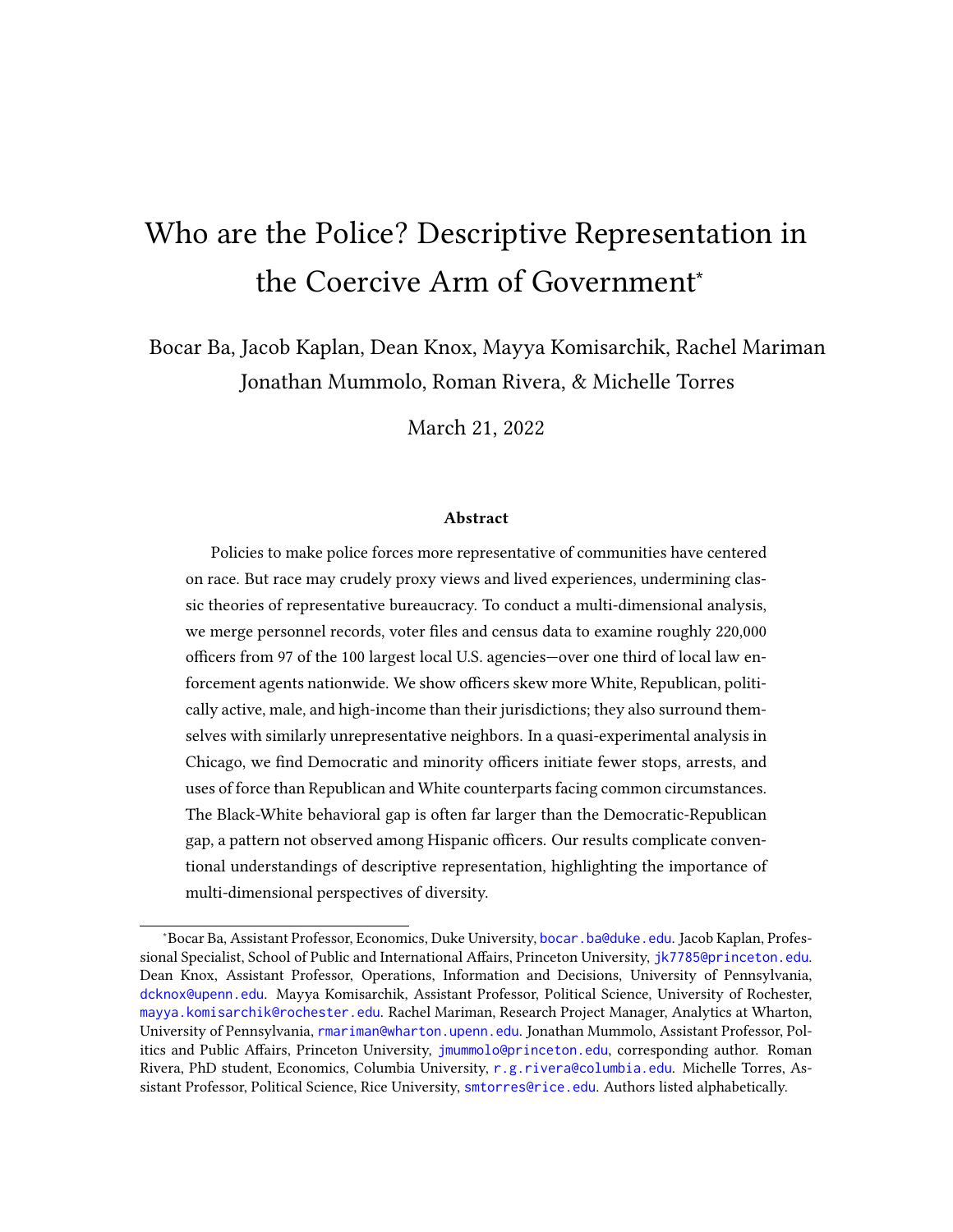

Figure B17: Average Shares of Asian Officers and Asian Civilians in the Same Jurisdictions: Bounded Estimates. Blue dots are officer shares from from L2 voter file (i.e. among registered voters). Bounds show the range of possible average values for agencies where covariate data is missing for some share of officers. Red dots are civilian shares from U.S. Census. Vertical blue lines are the pooled officer means under "best" and "worst" case scenarios, assuming all officers not found in L2 do/do not possesses the attribute. Vertical red line is hypothetical officer mean if each officer was randomly drawn from their respective jurisdiction.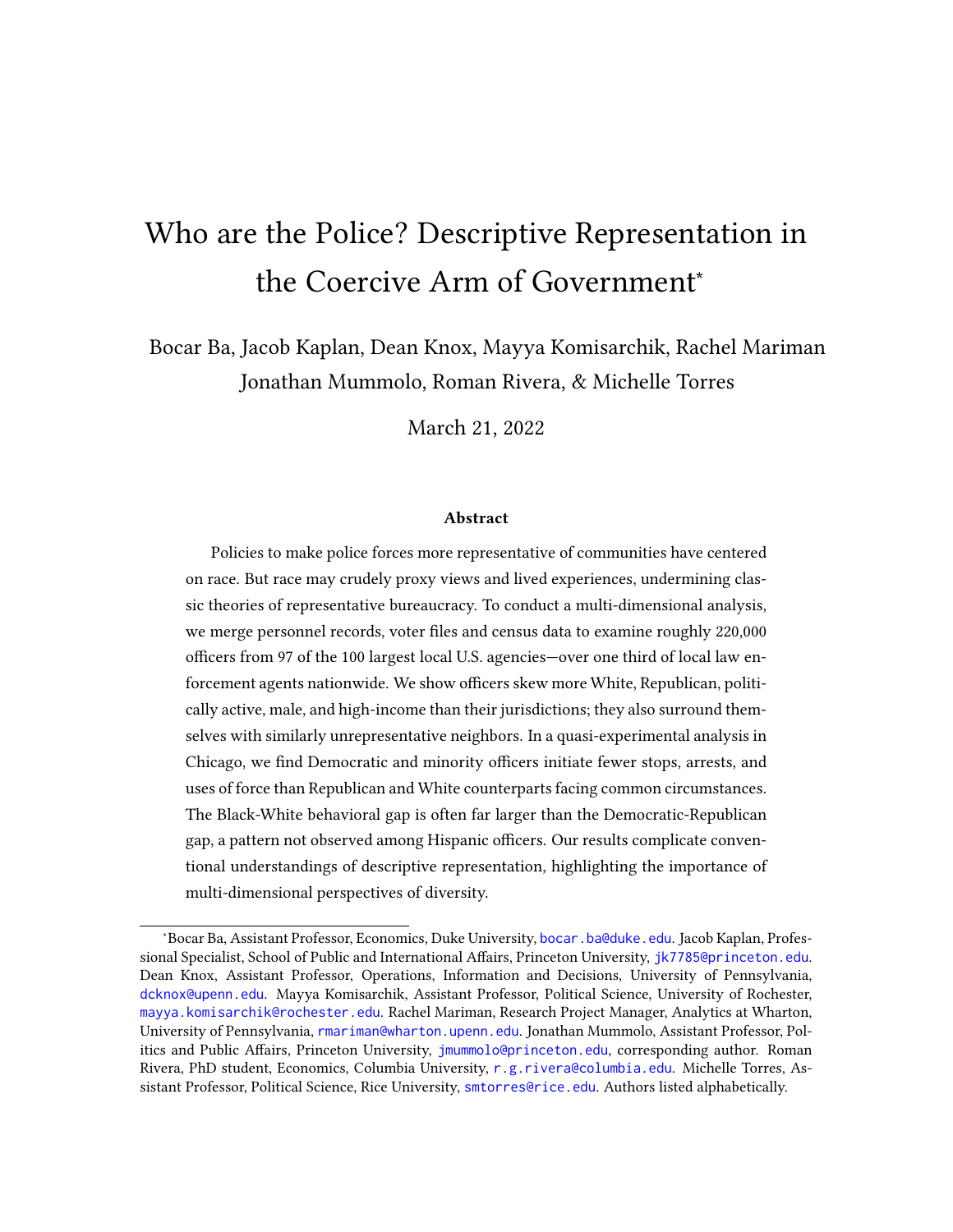

Figure B18: Average Shares of Hispanic Officers and Hispanic Civilians in the Same Jurisdictions: Bounded Estimates. Blue dots are officer shares from from L2 voter file (i.e. among registered voters). Bounds show the range of possible average values for agencies where covariate data is missing for some share of officers. Red dots are civilian shares from U.S. Census. Vertical blue lines are the pooled officer means under "best" and "worst" case scenarios, assuming all officers not found in L2 do/do not possesses the attribute. Vertical red line is hypothetical officer mean if each officer was randomly drawn from their respective jurisdiction.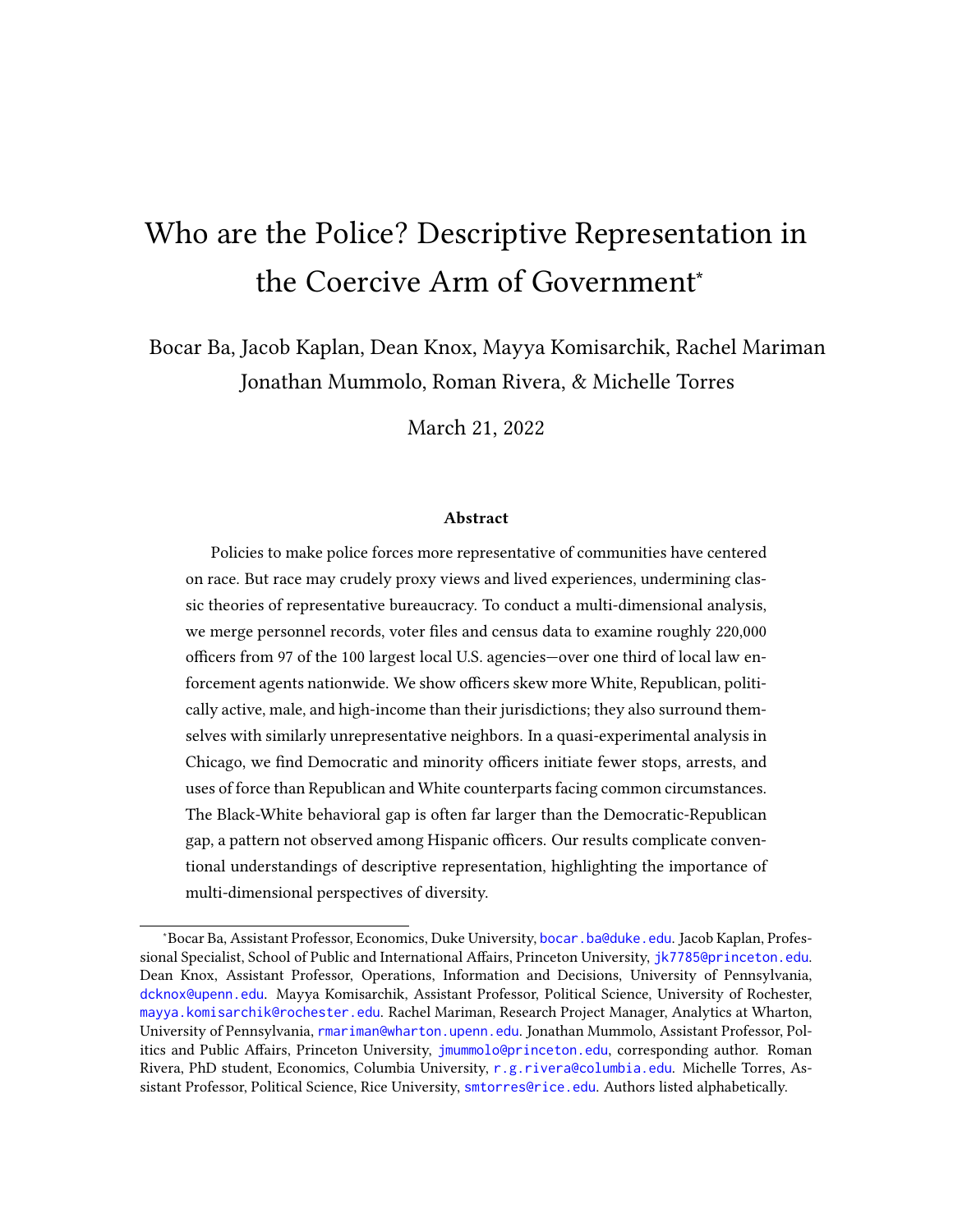

Figure B19: Average Shares of Republicans Among Officers and Civilians in the Same Jurisdictions: Bounded Estimates. Blue dots are officer shares from from L2 voter file (i.e. among registered voters). Bounds show the range of possible average values for agencies where covariate data is missing for some share of officers. Red dots are civilian shares from U.S. Census. Vertical blue lines are the pooled officer means under "best" and "worst" case scenarios, assuming all officers not found in L2 do/do not possesses the attribute. Vertical red line is hypothetical officer mean if each officer was randomly drawn from their respective jurisdiction.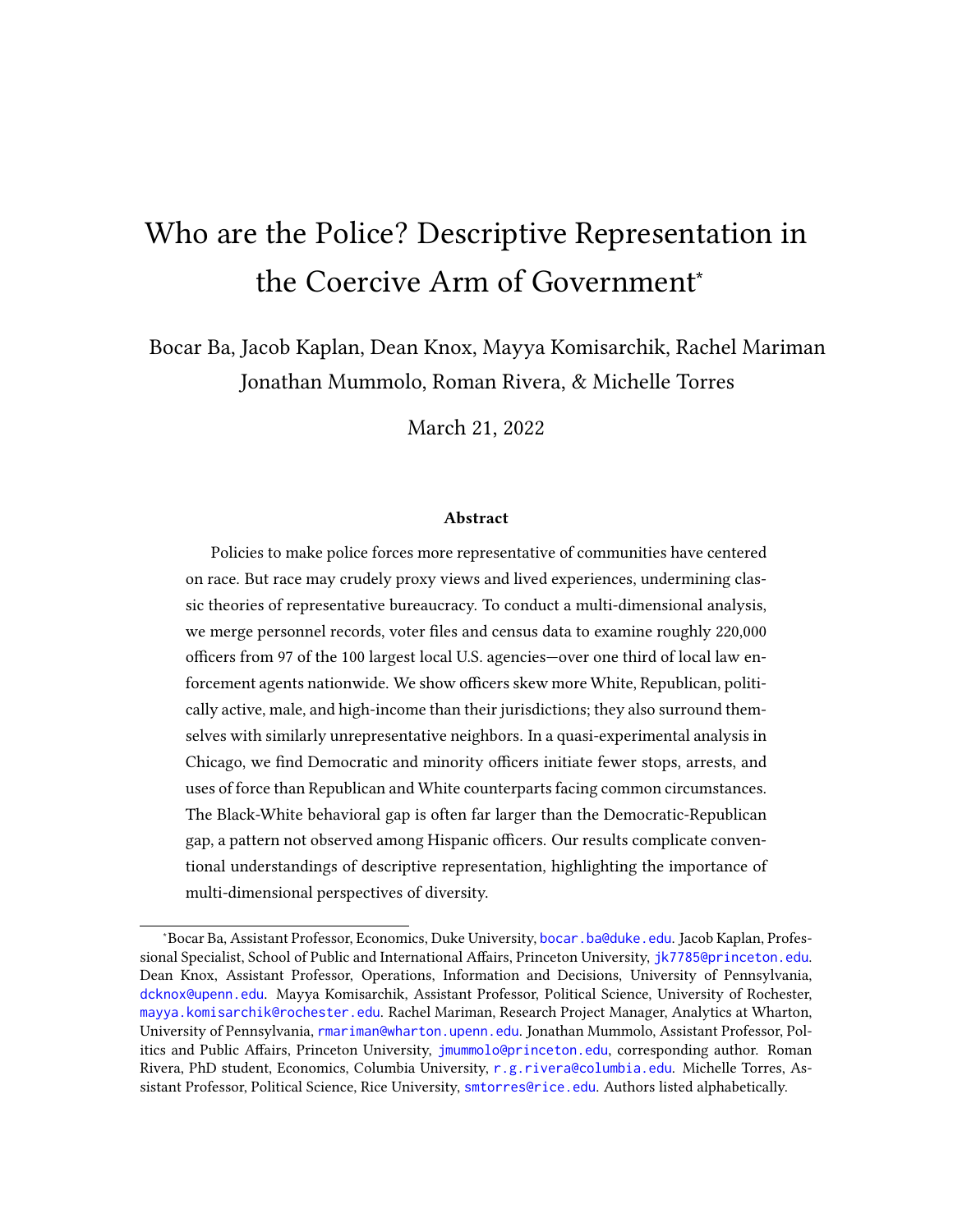

Figure B20: Average Shares of Democrats Among Officers and Civilians in the Same Jurisdictions: Bounded Estimates. Blue dots are officer shares from from L2 voter file (i.e. among registered voters). Bounds show the range of possible average values for agencies where covariate data is missing for some share of officers. Red dots are civilian shares from U.S. Census. Vertical blue lines are the pooled officer means under "best" and "worst" case scenarios, assuming all officers not found in L2 do/do not possesses the attribute. Vertical red line is hypothetical officer mean if each officer was randomly drawn from their respective jurisdiction.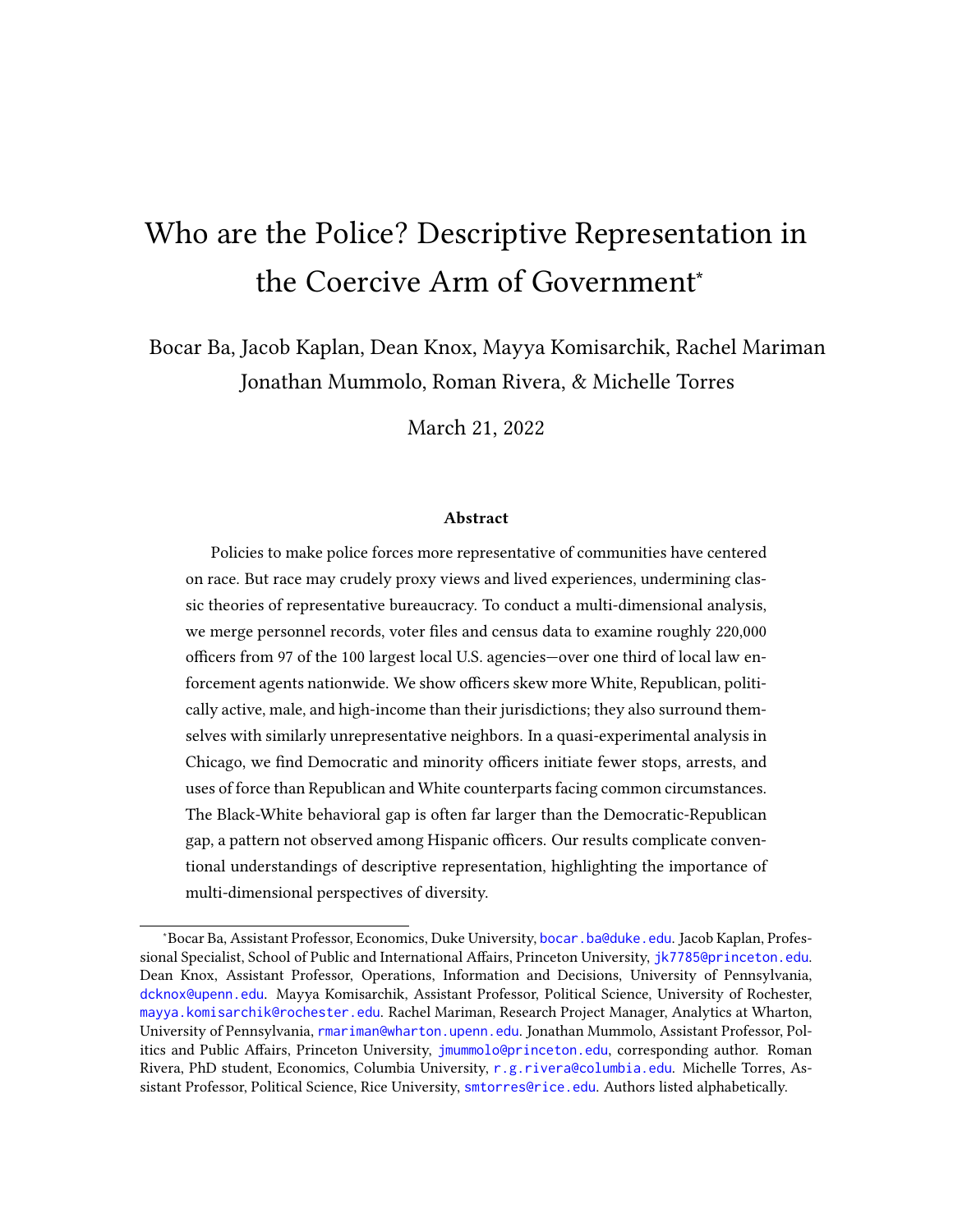

Figure B21: Average Shares of Republicans Among Officers and Civilians in the Same Jurisdictions: Bounded Estimates. Blue dots are officer shares from from L2 voter file (i.e. among registered voters). Bounds show the range of possible average values for agencies where covariate data is missing for some share of officers. Red dots are civilian shares from U.S. Census. Vertical blue lines are the pooled officer means under "best" and "worst" case scenarios, assuming all officers not found in L2 do/do not possesses the attribute. Vertical red line is hypothetical officer mean if each officer was randomly drawn from their respective jurisdiction.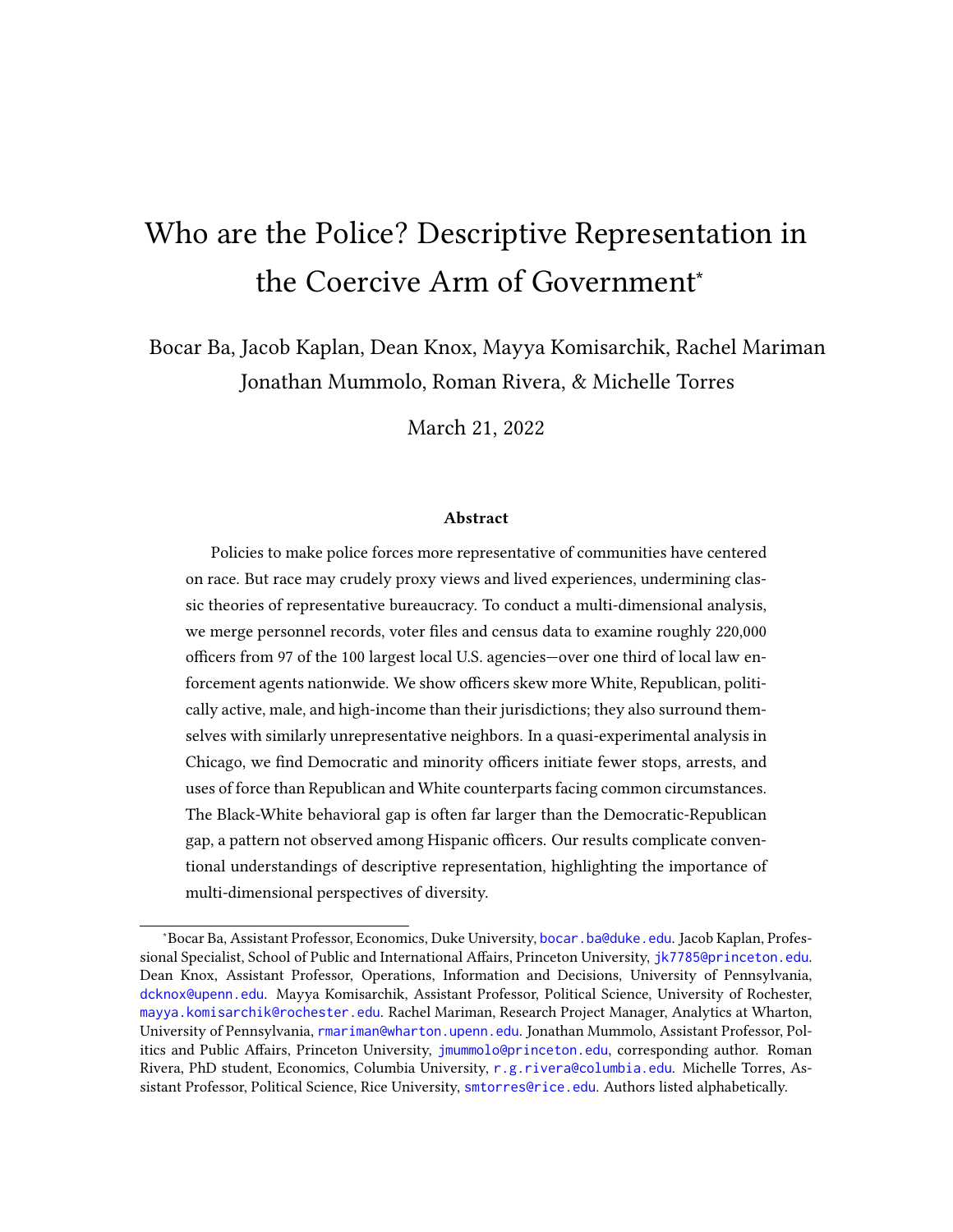

Figure B22: Average Shares of Republican Chicago Officers and Civilians in Officers' Assigned Districts: Sensitivity Analysis. Blue dots are officer shares from from L2 voter file (i.e. among registered voters). Bounds show the range of possible average values accounting for officers where covariate data is missing. Red dots are civilian shares from U.S. Census. Vertical blue lines are the pooled officer means under "best" and "worst" case scenarios, assuming all officers not found in L2 do/do not possesses the attribute. Vertical red line is hypothetical officer mean if each officer was randomly drawn from their respective jurisdiction.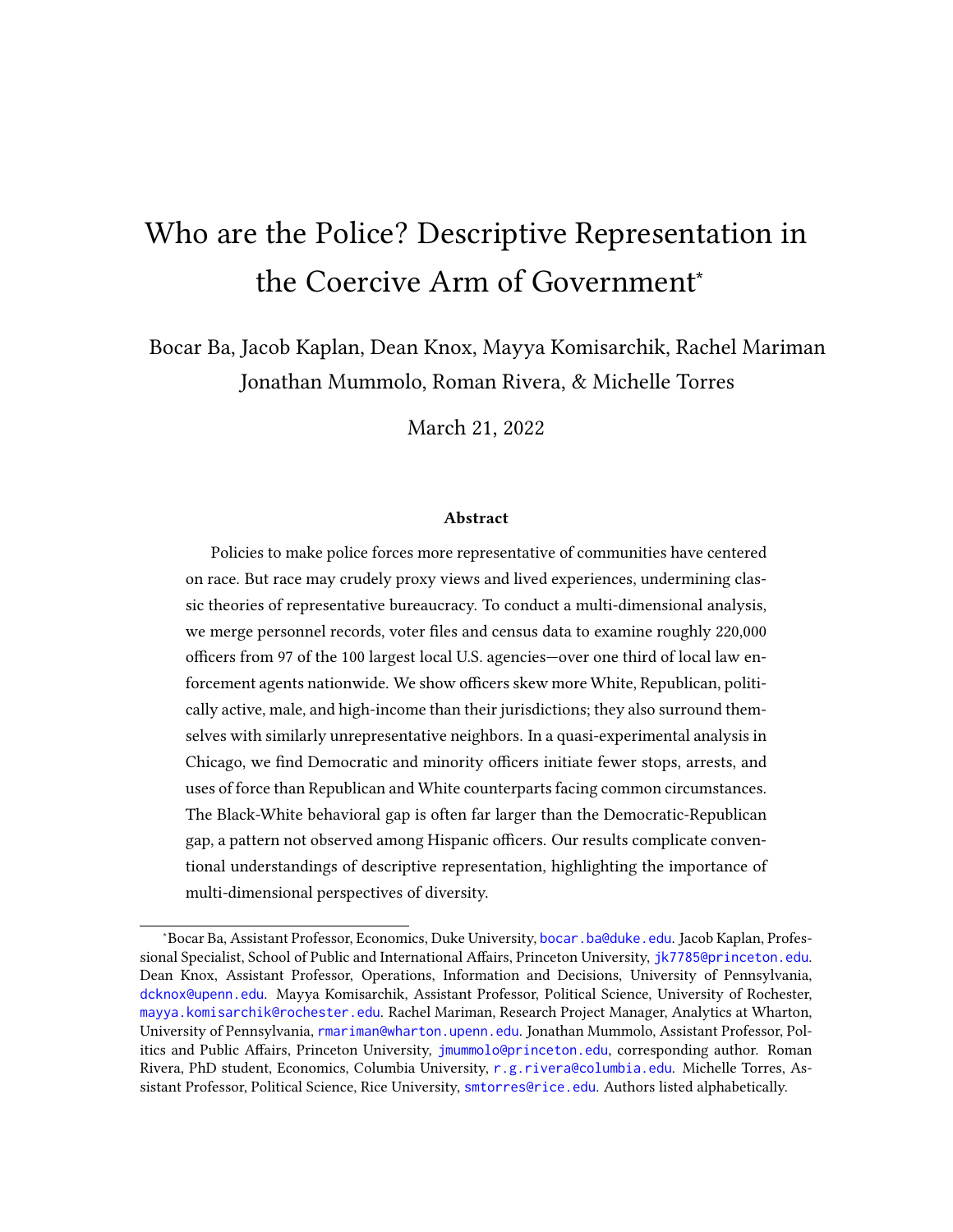

Figure B23: Average Shares of Democratic Chicago Officers and Civilians in Officers' Assigned Districts: Sensitivity Analysis. Blue dots are officer shares from from L2 voter file (i.e. among registered voters). Bounds show the range of possible average values accounting for officers where covariate data is missing. Red dots are civilian shares from U.S. Census. Vertical blue lines are the pooled officer means under "best" and "worst" case scenarios, assuming all officers not found in L2 do/do not possesses the attribute. Vertical red line is hypothetical pooled officer mean if each officer was randomly drawn from their respective jurisdiction.